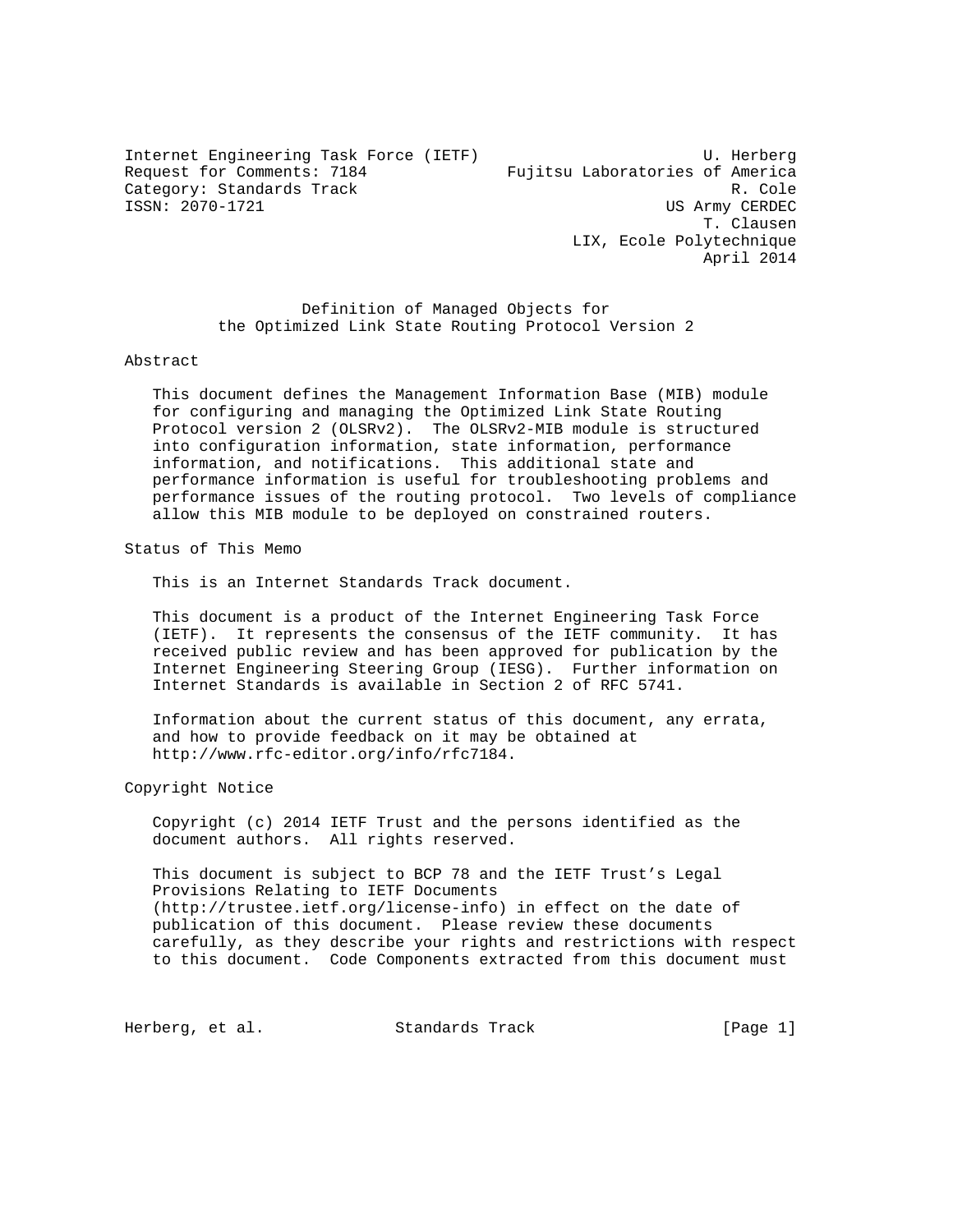RFC 7184 The OLSRv2-MIB April 2014

 include Simplified BSD License text as described in Section 4.e of the Trust Legal Provisions and are provided without warranty as described in the Simplified BSD License.

### Table of Contents

| $2^{\circ}$    | The Internet-Standard Management Framework 3 |
|----------------|----------------------------------------------|
|                |                                              |
|                |                                              |
|                |                                              |
|                |                                              |
|                |                                              |
|                |                                              |
|                |                                              |
|                |                                              |
|                |                                              |
|                |                                              |
|                |                                              |
|                |                                              |
|                |                                              |
|                |                                              |
| 8 <sub>1</sub> |                                              |
| 9.             |                                              |
|                |                                              |
|                |                                              |
|                |                                              |
|                |                                              |
|                |                                              |
|                | Appendix A. IANAolsrv2LinkMetricType-MIB 84  |

#### 1. Introduction

 This document defines the Management Information Base (MIB) module for configuring and managing the Optimized Link State Routing Protocol version 2 (OLSRv2). The OLSRv2-MIB module is structured into configuration information, state information, performance information, and notifications. In addition to configuration, this additional state and performance information is useful for troubleshooting problems and performance issues of the routing protocol. Different levels of compliance allow implementers to use smaller subsets of all defined objects, allowing for this MIB module to be deployed on more constrained routers.

Herberg, et al. Standards Track [Page 2]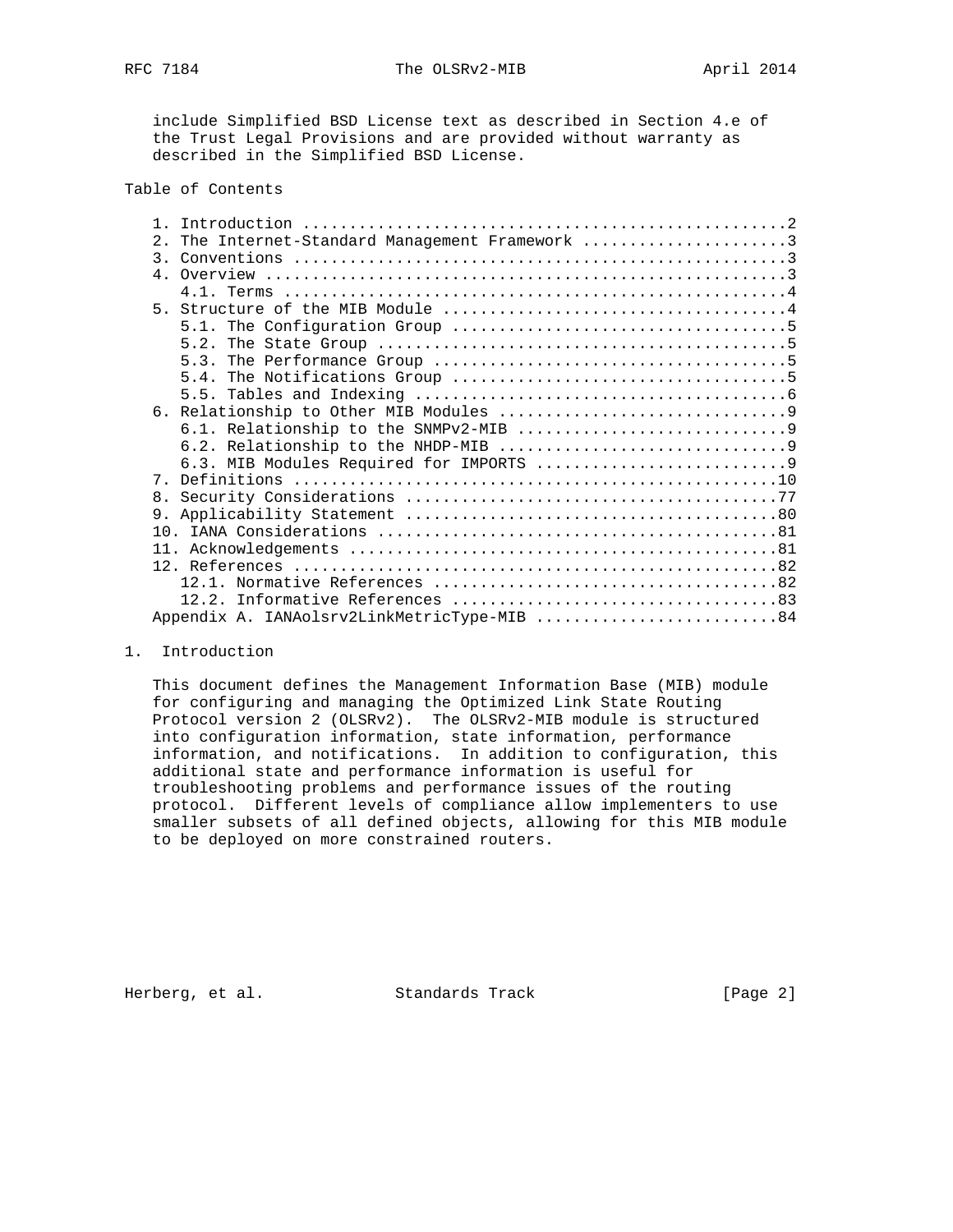2. The Internet-Standard Management Framework

 For a detailed overview of the documents that describe the current Internet-Standard Management Framework, please refer to Section 7 of [RFC3410].

 Managed objects are accessed via a virtual information store, termed the Management Information Base or MIB. MIB objects are generally accessed through the Simple Network Management Protocol (SNMP). Objects in the MIB module are defined using the mechanisms defined in the Structure of Management Information (SMI). This document specifies a MIB module that is compliant to the SMIv2, which is described in STD 58, [RFC2578], STD 58, [RFC2579] and STD 58 [RFC2580].

3. Conventions

 The key words "MUST", "MUST NOT", "REQUIRED", "SHALL", "SHALL NOT", "SHOULD", "SHOULD NOT", "RECOMMENDED", "NOT RECOMMENDED", "MAY", and "OPTIONAL" in this document are to be interpreted as described in [RFC2119].

4. Overview

 The Optimized Link State Routing Protocol version 2 (OLSRv2) [RFC7181] is a table-driven, proactive routing protocol, i.e., it exchanges topology information with other routers in the network periodically. OLSRv2 is an optimization of the classical link state routing protocol. Its key concept is that of multipoint relays (MPRs). Each router selects a set of its neighbor routers (which "cover" all of its symmetrically connected 2-hop neighbor routers) as MPRs. MPRs are then used to achieve both flooding reduction and topology reduction.

 This document provides management and control capabilities of an OLSRv2 instance, allowing management applications to monitor the state and performance of an OLSRv2 router, as well as to change settings of the OLSRv2 instance (e.g., router or interface parameters such as message intervals, etc.).

 As OLSRv2 relies on the neighborhood information discovered by the "Mobile Ad Hoc Network (MANET) Neighborhood Discovery Protocol (NHDP)" [RFC6130], the OLSRv2-MIB module is aligned with the NHDP-MIB module [RFC6779] and augments several of the tables and objects in the NHDP-MIB. In particular, common indexes for router interfaces and discovered neighbors are used, as described in Section 5.2.

Herberg, et al. Standards Track [Page 3]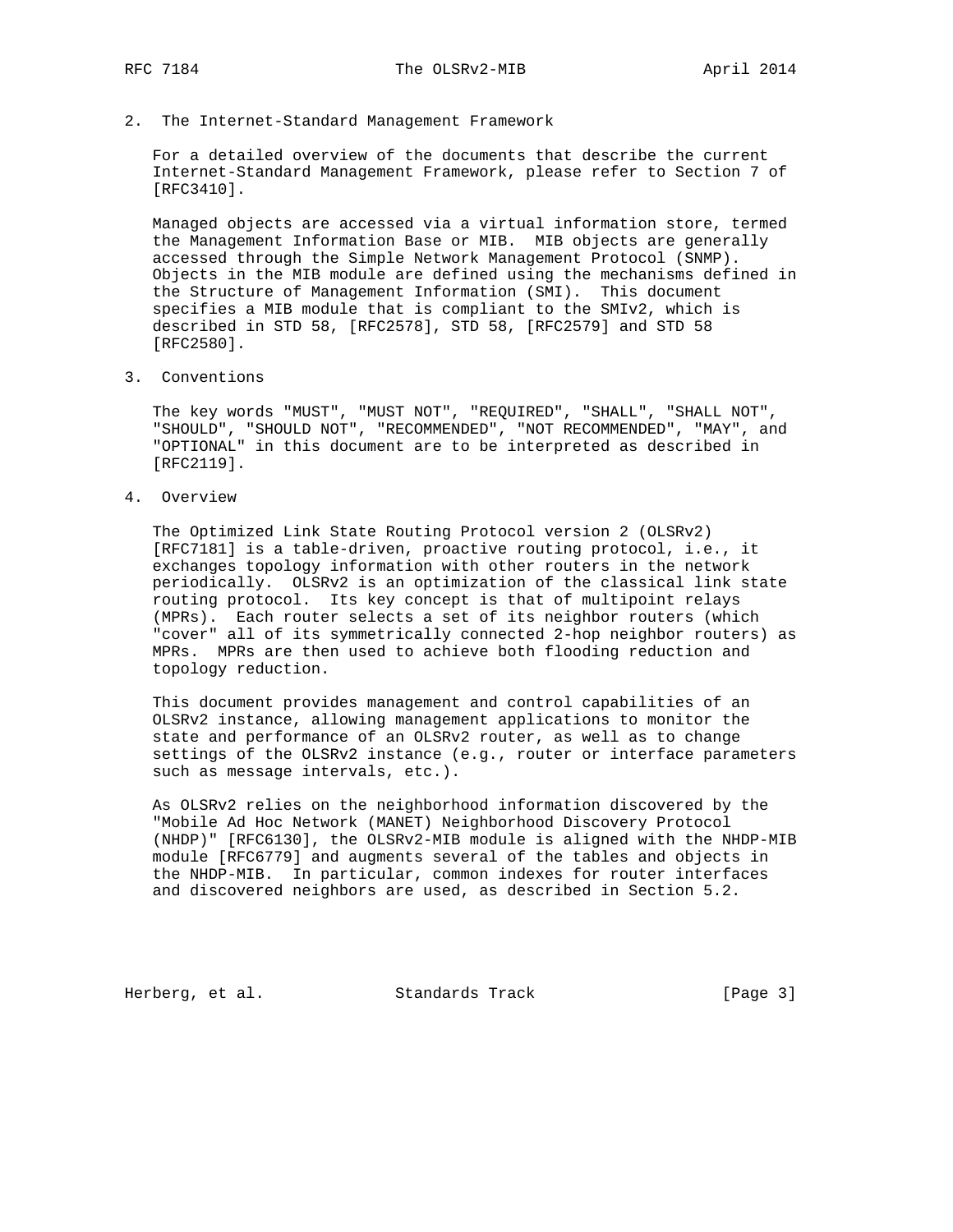### 4.1. Terms

The following definitions apply throughout this document:

- o Configuration Objects switches, tables, and objects that are initialized to default settings or set through the management interface defined by this MIB module.
- o State Objects automatically generated values that define the current operating state of the OLSRv2 protocol instance in the router.
- o Performance Objects automatically generated values that help an administrator or automated tool to assess the performance of the OLSRv2 process on the router.
- o Notification Objects objects that define triggers and associated notification messages allowing for asynchronous tracking of predefined events on the managed router.
- 5. Structure of the MIB Module

 This section presents the structure of the OLSRv2-MIB module. The objects are arranged into the following structure:

- o olsrv2MIBObjects defines objects forming the basis for the OLSRv2-MIB module. These objects are divided up by function into the following groups:
	- \* Configuration Group defining objects related to the configuration of the OLSRv2 instance on the router.
	- \* State Group defining objects that reflect the current state of the OLSRv2 instance running on the router.
	- \* Performance Group defining objects that are useful to a management system when characterizing the performance of OLSRv2 on the router and in the MANET.
- o olsrv2MIBNotifications objects defining OLSRv2-MIB module notifications.
- o olsrv2MIBConformance defining the minimal and maximal conformance requirements for implementations of this MIB module.

Herberg, et al. Standards Track [Page 4]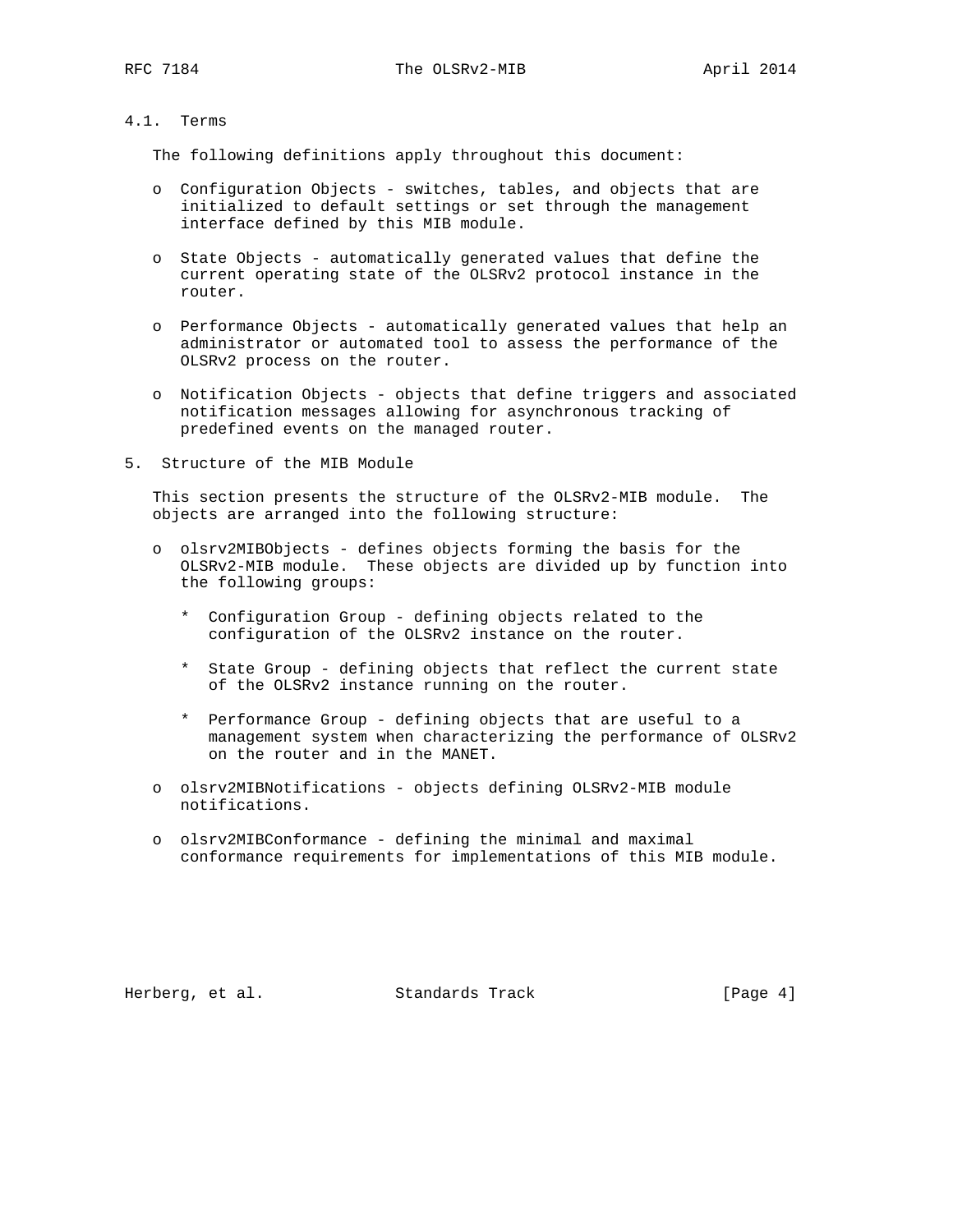### 5.1. The Configuration Group

 The OLSRv2 router is configured with a set of controls. The authoritative list of configuration controls within the OLSRv2-MIB module is found within the MIB module itself. Generally, an attempt was made in developing the OLSRv2-MIB module to support all configuration objects defined in [RFC7181]. For all of the configuration parameters, the same constraints and default values of these parameters as defined in [RFC7181] are followed.

### 5.2. The State Group

 The State Group reports current state information of a router running [RFC7181]. The OLSRv2-MIB module State Group tables were designed to contain the complete set of state information defined within the Information Bases in [RFC7181].

 The OLSRv2-MIB module State Group tables are constructed as extensions to the corresponding tables within the State Group of the NHDP-MIB module [RFC6779]. Use of the AUGMENTS clause is made, when possible, to accomplish these table extensions. Further, the State Group tables defined in this MIB module are aligned with the corresponding tables in the NHDP-MIB module [RFC6779], as described in Section 6.2.

## 5.3. The Performance Group

 The Performance Group reports values relevant to system performance. Frequent changes of sets or frequent recalculation of the Routing Set or the MPRs can have a negative influence on the performance of OLSRv2. This MIB module defines several objects that can be polled, e.g., in order to calculate histories or monitor frequencies of changes. This may help the network administrator to determine unusual topology changes or other changes that affect stability and reliability of the MANET. One such framework is specified in REPORT- MIB [REPORT-MIB].

### 5.4. The Notifications Group

 The Notifications Group contains Control (olsrv2NotificationsControl), Objects (olsrv2NotificationsObjects), and States (olsrv2NotificationsStates), where the Control contains definitions of objects to control the frequency of notifications being generated. The Objects define the supported notifications, and the State is used to define additional information to be carried within the notifications.

Herberg, et al. Standards Track [Page 5]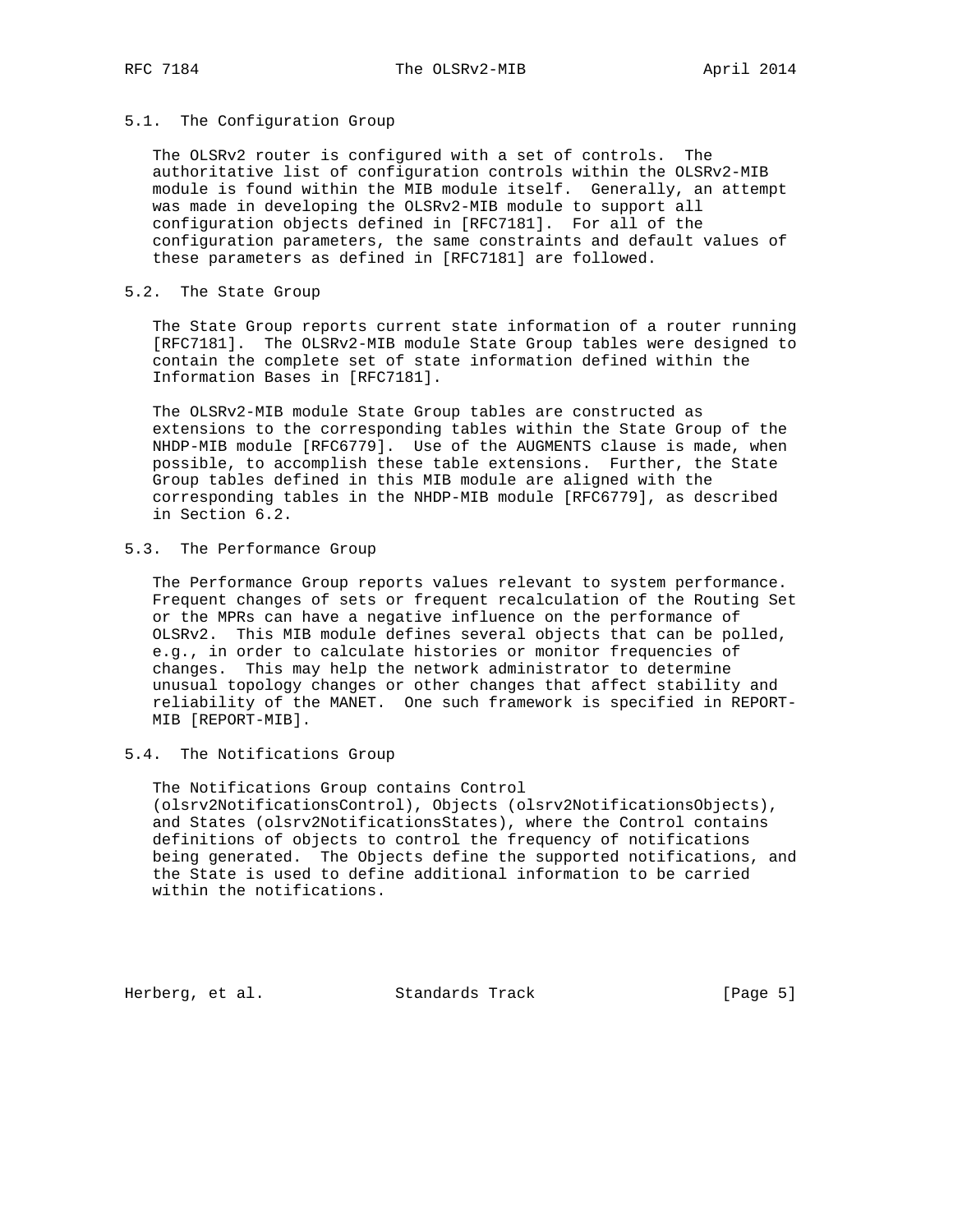The olsrv2NotificationsObjects sub-tree contains the list of notifications supported within the OLSRv2-MIB module and their intended purpose or utility.

 The same mechanisms for improving the network performance by reducing the number of notifications apply as defined in Section 5.1 of [RFC6779]. The following objects are used to define the thresholds and time windows for specific notifications defined in the NHDP-MIB module: olsrv2RoutingSetRecalculationCountThreshold, olsrv2RoutingSetRecalculationCountWindow, olsrv2MPRSetRecalculationCountThreshold, and olsrv2MPRSetRecalculationCountWindow.

5.5. Tables and Indexing

 The OLSRv2-MIB module's tables are indexed by the following constructs:

- o nhdpIfIndex the ifIndex of the local router on which NHDP is configured. This is defined in the NHDP-MIB.
- o nhdpDiscIfIndex a locally managed index representing a known interface on a neighboring router. This is defined in the NHDP- MIB.
- o nhdpDiscRouterIndex a locally managed index representing an ID of a known neighboring router. This is defined in the NHDP-MIB.
- o {olsrv2LibOrigSetIpAddrType, olsrv2LibOrigSetIpAddr} this index (pair) uniquely identifies recently used originator addresses found within the olsrv2LibOrigSetTable.
- o {olsrv2LibLocAttNetSetIpAddrType, olsrv2LibLocAttNetSetIpAddr, olsrv2LibLocAttNetSetIpAddrPrefixLen} - this index (triplet) uniquely identifies local attached networks reachable through local (non-OLSRv2) interfaces on this router. These are recorded in the olsrv2LibLocAttNetSetTable.
- o {olsrv2TibAdRemoteRouterSetIpAddrType, olsrv2TibAdRemoteRouterSetIpAddr} - this index (pair) uniquely identifies each router in the network that transmits Topology Control (TC) messages received by this router. These records are recorded in the olsrv2TibAdRemoteRouterSetIpAddr.
- o {olsrv2TibRouterTopologySetFromOrigIpAddrType, olsrv2TibRouterTopologySetFromOrigIpAddr, olsrv2TibRouterTopologySetToOrigIpAddrType, olsrv2TibRouterTopologySetToOrigIpAddr} - this index (quadruplet)

Herberg, et al. Standards Track [Page 6]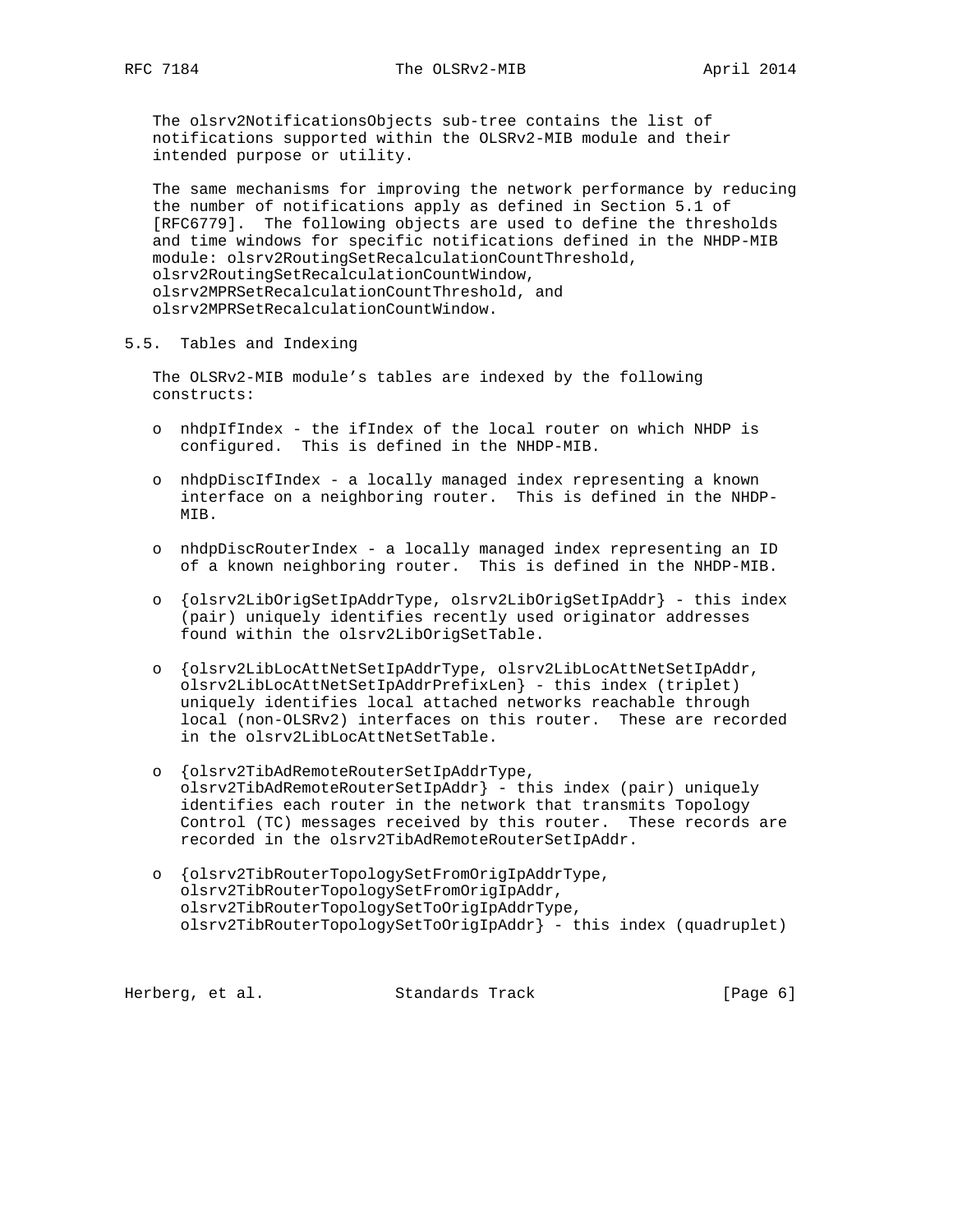uniquely identifies discovered links within the network recorded by this router. Information associated with each link is stored in the olsrv2TibRouterTopologySetTable.

- o {olsrv2TibRoutableAddressTopologySetFromOrigIpAddrType, olsrv2TibRoutableAddressTopologySetFromOrigIpAddr, olsrv2TibRoutableAddressTopologySetFromDestIpAddrType, olsrv2TibRoutableAddressTopologySetFromDestIpAddr} - this index (quadruplet) uniquely identifies reachable addresses within the network and the router's advertising of these addresses. This information is stored in the olsrv2TibRoutableAddressTopologySetTable.
- o {olsrv2TibAttNetworksSetOrigIpAddrType, olsrv2TibAttNetworksSetOrigIpAddr, olsrv2TibAttNetworksSetNetIpAddrType, olsrv2TibAttNetworksSetNetIpAddr, olsrv2TibAttNetworksSetNetIpAddrPrefixLen} - this index (quintuplet) uniquely identifies the networks (which may be outside the MANET) and the routers through which these networks can be reached. This information is stored in the olsrv2TibAttNetworksSetTable.
- o {olsrv2TibRoutingSetDestIpAddrType, olsrv2TibRoutingSetDestIpAddr, olsrv2TibRoutingSetDestIpAddrPrefixLen} - this index (triplet) uniquely identifies the address of a reachable destination in the network. This indexes the olsrv2TibRoutingSetTable, which contains the next-hop information to reach the indexed addresses.

These tables and their indexing are:

- o olsrv2InterfaceTable describes the OLSRv2 status on the NHDP interfaces of this router. This table augments nhdpInterfaceEntry and, as such, it is indexed by the {nhdpIfIndex} from the NHDP- MIB.
- o olsrv2IibLinkSetTable records all links from other routers that are, or recently were, 1-hop neighbors. This table augments nhdpIibLinkSetEntry and, as such, it is indexed by nhdpIfIndex and nhdpDiscIfIndex.
- o olsrv2Iib2HopSetTable records network addresses of symmetric 2-hop neighbors and the links to the associated 1-hop neighbors. This table augments nhdpIib2HopSetEntry and, as such, it is indexed by {nhdpIfIndex, nhdpDiscIfIndex, nhdpIib2HopSetIpAddressType, nhdpIib2HopSetIpAddress}.

Herberg, et al. Standards Track [Page 7]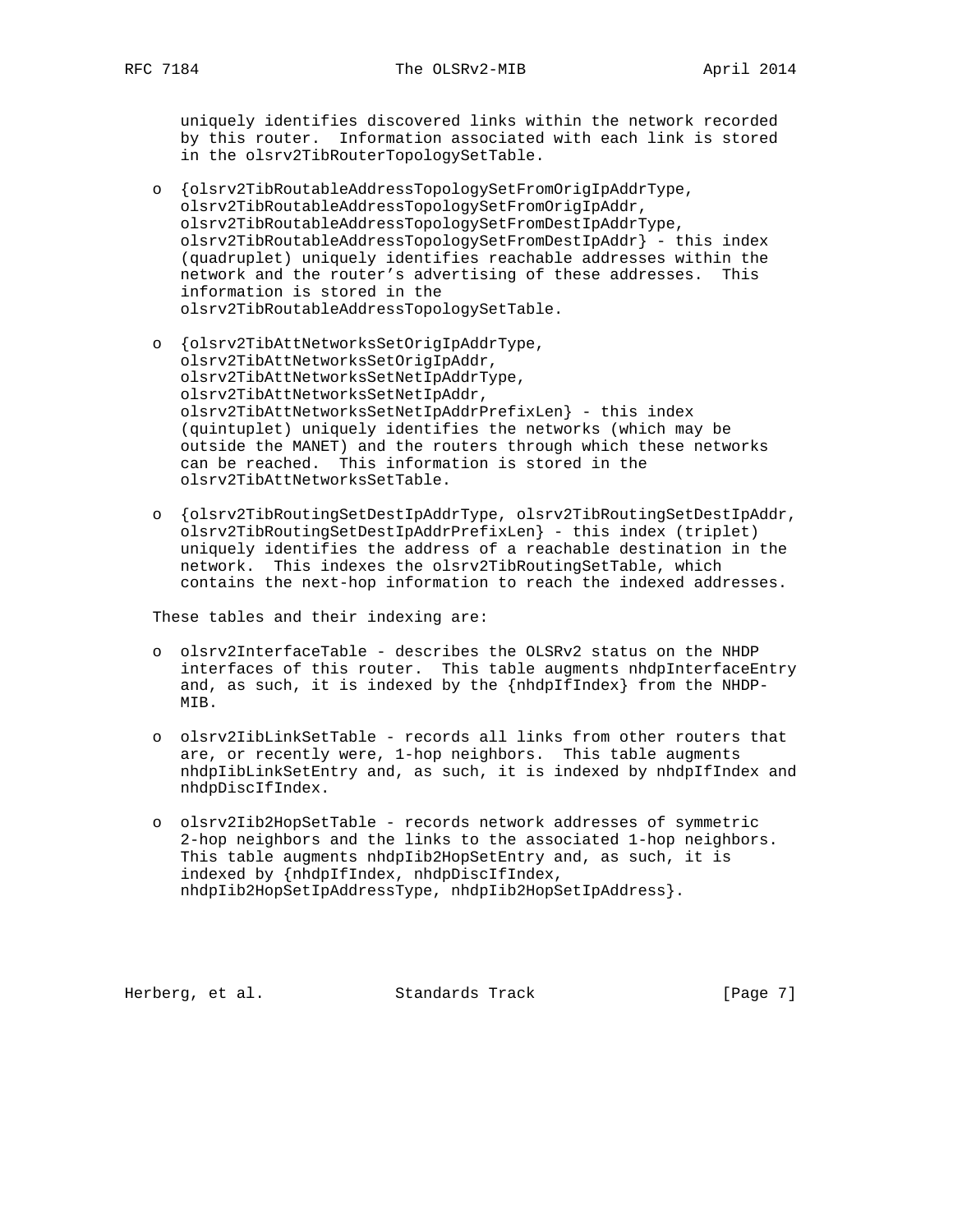- o olsrv2LibOrigSetTable records addresses that were recently used as originator addresses by this router. This table is indexed by {olsrv2LibOrigSetIpAddrType, olsrv2LibOrigSetIpAddr}.
- o olsrv2LibLocAttNetSetTable records its local non-OLSRv2 interfaces via which it can act as a gateway to other networks. This table is indexed by {olsrv2LibLocAttNetSetIpAddrType, olsrv2LibLocAttNetSetIpAddr, olsrv2LibLocAttNetSetIpAddrPrefixLen}.
- o olsrv2NibNeighborSetTable records all network addresses of each 1-hop neighbor. This table augments nhdpNibNeighborSetEntry and, as such, it is indexed by the {nhdpDiscRouterIndex}.
- o olsrv2TibAdRemoteRouterSetTable records information describing each remote router in the network that transmits TC messages. This table is indexed by {olsrv2TibAdRemoteRouterSetIpAddrType, olsrv2TibAdRemoteRouterSetIpAddr}.
- o olsrv2TibRouterTopologySetTable records topology information about the network. This table is indexed by {olsrv2TibRouterTopologySetFromOrigIpAddrType, olsrv2TibRouterTopologySetFromOrigIpAddr, olsrv2TibRouterTopologySetToOrigIpAddrType, olsrv2TibRouterTopologySetToOrigIpAddr}.
- o olsrv2TibRoutableAddressTopologySetTable records topology information about the routable addresses within the MANET and via which routers they may be reached. This table is indexed by {olsrv2TibRoutableAddressTopologySetFromOrigIpAddrType, olsrv2TibRoutableAddressTopologySetFromOrigIpAddr, olsrv2TibRoutableAddressTopologySetFromDestIpAddrType, olsrv2TibRoutableAddressTopologySetFromDestIpAddr}.
- o olsrv2TibAttNetworksSetTable records information about networks (which may be outside the MANET) attached to other routers and their routable addresses. This table is indexed by {olsrv2TibAttNetworksSetOrigIpAddrType, olsrv2TibAttNetworksSetOrigIpAddr, olsrv2TibAttNetworksSetNetIpAddrType, olsrv2TibAttNetworksSetNetIpAddr, olsrv2TibAttNetworksSetNetIpAddrPrefixLen}.
- o olsrv2TibRoutingSetTable records the first hop along a selected path to each destination for which any such path is known. This table is indexed by {olsrv2TibRoutingSetDestIpAddrType, olsrv2TibRoutingSetDestIpAddr, olsrv2TibRoutingSetDestIpAddrPrefixLen}.

Herberg, et al. Standards Track [Page 8]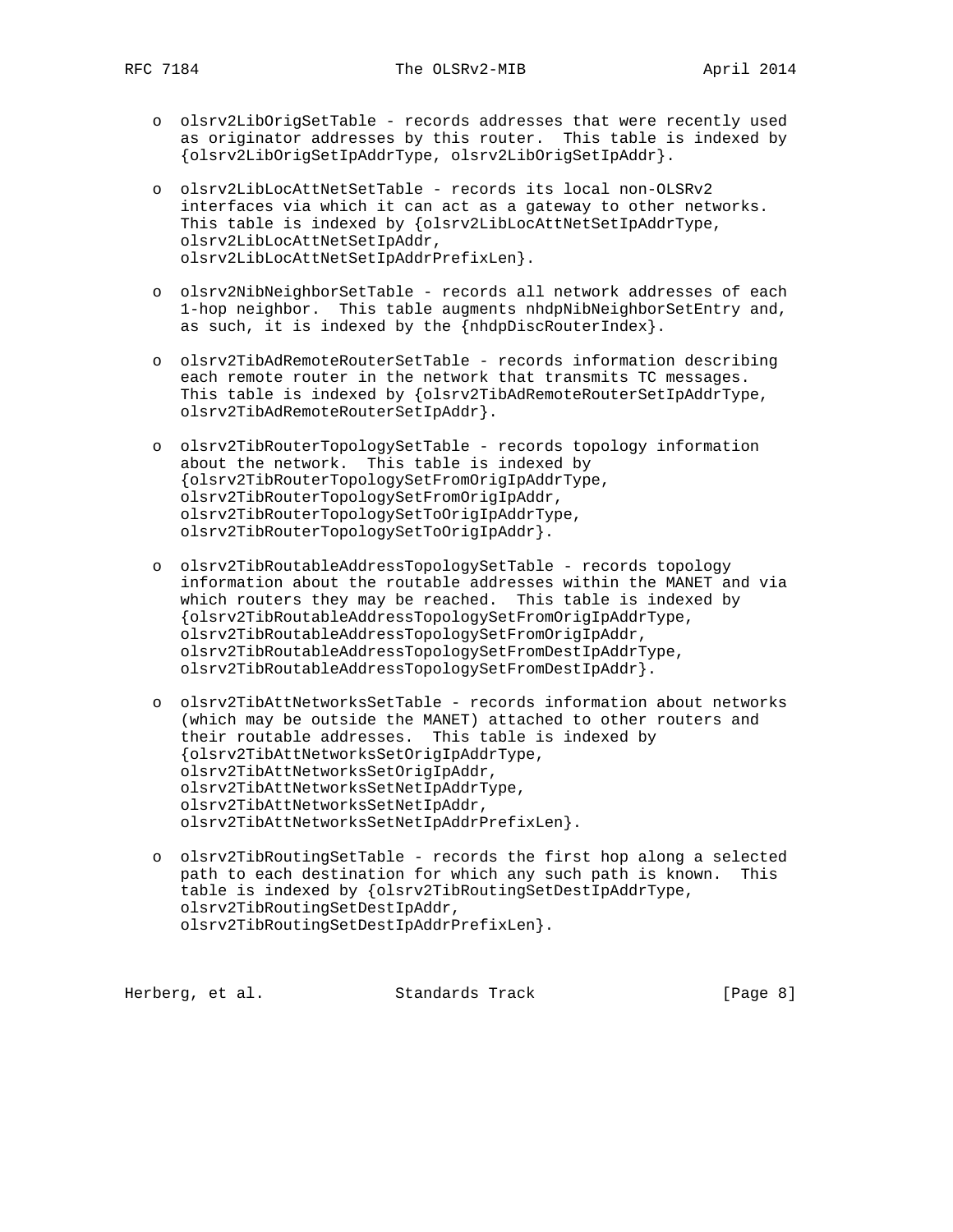- o olsrv2InterfacePerfTable records performance counters for each active OLSRv2 interface on this device. This table augments nhdpInterfacePerfEntry and, as such, it is indexed by {nhdpIfIndex} from the NHDP-MIB.
- 6. Relationship to Other MIB Modules

 This section specifies the relationship of the MIB modules contained in this document to other standards, particularly to standards containing other MIB modules. MIB modules and specific definitions imported from MIB modules that SHOULD be implemented in conjunction with the MIB module contained within this document are identified in this section.

6.1. Relationship to the SNMPv2-MIB

 The System group in the SNMPv2-MIB module [RFC3418] is defined as being mandatory for all systems, and the objects apply to the entity as a whole. The System group provides identification of the management entity and certain other system-wide data. The OLSRv2-MIB module does not duplicate those objects.

6.2. Relationship to the NHDP-MIB

 OLSRv2 depends on the neighborhood information that is discovered by [RFC6130]. An instance of OLSRv2 MUST have an associated instance of NHDP running on the same device for proper operations of the discovery and routing system. In order for the OLSRv2-MIB module to correctly populate the objects relating to discovered neighbors, the State Group tables of the NHDP-MIB module [RFC6779] are aligned with the State Group tables of this MIB module. This is accomplished through the use of the AUGMENTS capability of SMIv2 (where appropriate). This will allow for cross referencing of information between the two MIB modules within a given SNMP context.

6.3. MIB Modules Required for IMPORTS

 The following OLSRv2-MIB module IMPORTS objects from NHDP-MIB [RFC6779], SNMPv2-SMI [RFC2578], SNMPv2-TC [RFC2579], SNMPv2-CONF [RFC2580], IF-MIB [RFC2863], and INET-ADDRESS-MIB [RFC4001]. The OLSRv2-MIB module also IMPORTS objects from the IANAolsrv2LinkMetricType-MIB, which is available at <http:// www.iana.org/assignments/ianaolsrv2linkmetrictype-mib>.

Herberg, et al. Standards Track [Page 9]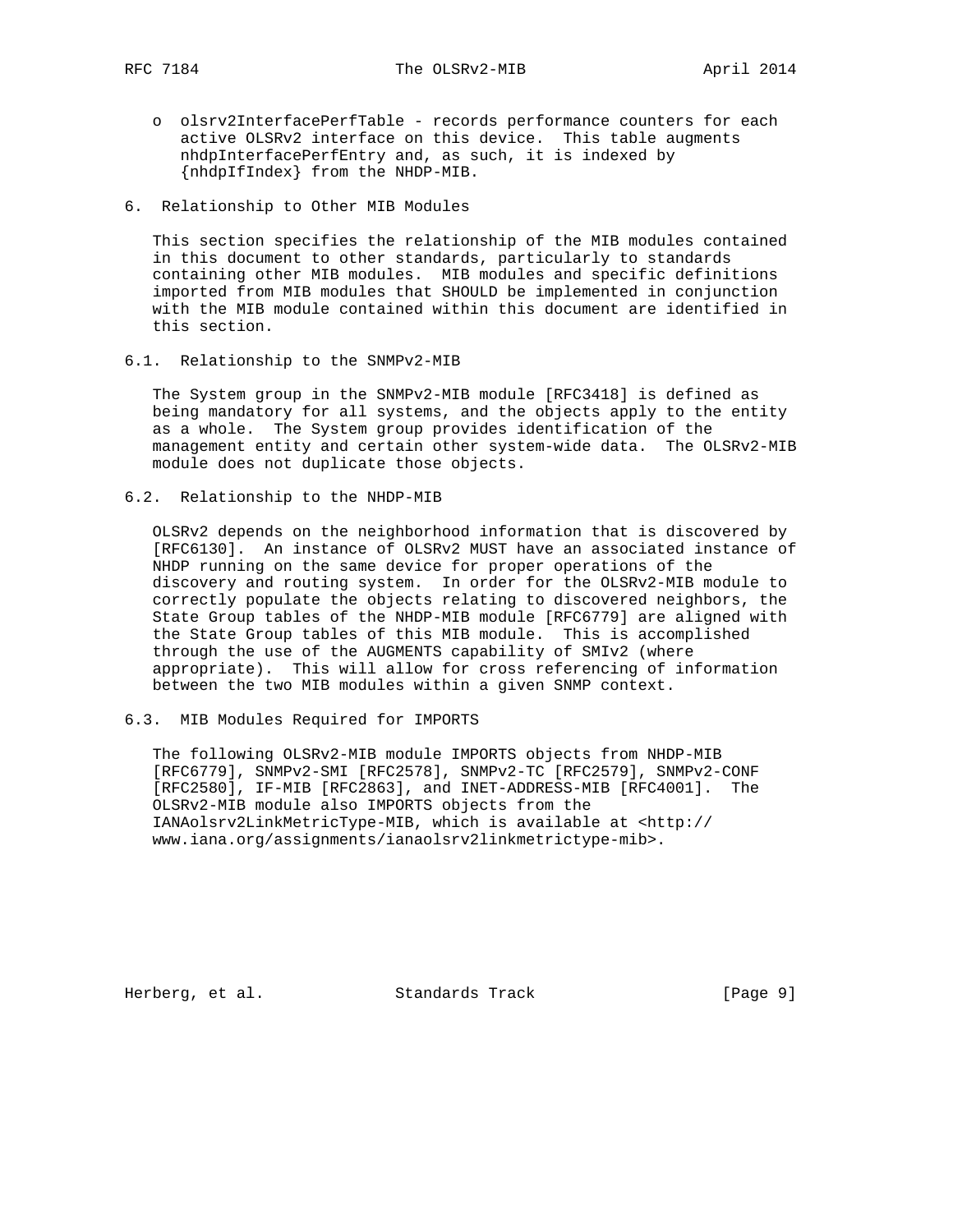# 7. Definitions

```
 This section contains the OLSRv2-MIB module defined by the
 specification.
```
OLSRv2-MIB DEFINITIONS ::= BEGIN

```
 IMPORTS
```
 MODULE-IDENTITY, OBJECT-TYPE, Counter32, Counter64, Integer32, Unsigned32, mib-2, TimeTicks, NOTIFICATION-TYPE FROM SNMPv2-SMI -- RFC 2578 TEXTUAL-CONVENTION, TimeStamp, TruthValue FROM SNMPv2-TC -- RFC 2579 MODULE-COMPLIANCE, OBJECT-GROUP, NOTIFICATION-GROUP FROM SNMPv2-CONF -- STD 58 InetAddressType, InetAddress, InetAddressPrefixLength FROM INET-ADDRESS-MIB -- RFC 4001 nhdpInterfaceEntry, nhdpIibLinkSetEntry, nhdpIib2HopSetEntry, nhdpNibNeighborSetEntry, nhdpInterfacePerfEntry FROM NHDP-MIB -- RFC 6779 IANAolsrv2LinkMetricTypeTC FROM IANA-OLSRv2-LINK-METRIC-TYPE-MIB ; manetOlsrv2MIB MODULE-IDENTITY LAST-UPDATED "201404090000Z" -- 09 April 2014 ORGANIZATION "IETF MANET Working Group" CONTACT-INFO "WG E-Mail: manet@ietf.org WG Chairs: sratliff@cisco.com jmacker@nrl.navy.mil Editors: Ulrich Herberg Fujitsu Laboratories of America 1240 East Arques Avenue Sunnyvale, CA 94085 USA

Herberg, et al. Standards Track [Page 10]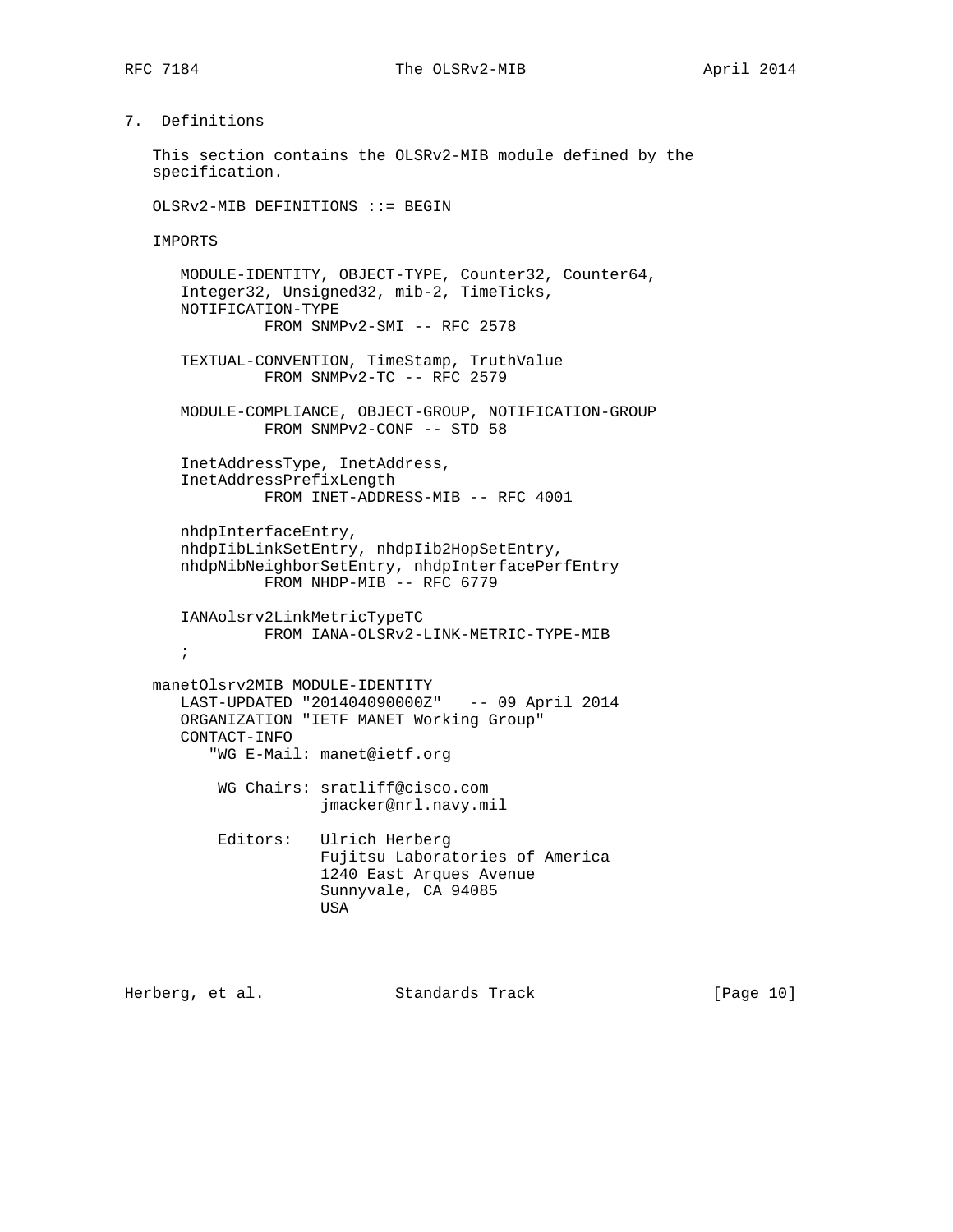Email: ulrich@herberg.name URI: http://www.herberg.name/

 Thomas Heide Clausen Ecole Polytechnique LIX 91128 Palaiseau Cedex France Email: T.Clausen@computer.org URI: http://www.thomasclausen.org/

 Robert G. Cole US Army CERDEC Space and Terrestrial Communications 6010 Frankford Street Bldg 6010, Room 453H Aberdeen Proving Ground, MD 21005 USA Phone: +1 443 395-8744 Email: robert.g.cole@us.army.mil URI: http://www.cs.jhu.edu/˜rgcole"

### DESCRIPTION

 "This OLSRv2-MIB module is applicable to routers implementing the Optimized Link State Routing Protocol version 2 (OLSRv2) defined in RFC 7181.

 Copyright (c) 2014 IETF Trust and the persons identified as authors of the code. All rights reserved.

 Redistribution and use in source and binary forms, with or without modification, is permitted pursuant to, and subject to the license terms contained in, the Simplified BSD License set forth in Section 4.c of the IETF Trust's Legal Provisions Relating to IETF Documents (http://trustee.ietf.org/license-info).

 This version of this MIB module is part of RFC 7184; see the RFC itself for full legal notices."

 -- Revision History REVISION "201404090000Z" -- 09 April 2014 DESCRIPTION "Initial version of this MIB module, published as RFC 7184."

 $::=$  { mib-2 219 }

Herberg, et al. Standards Track [Page 11]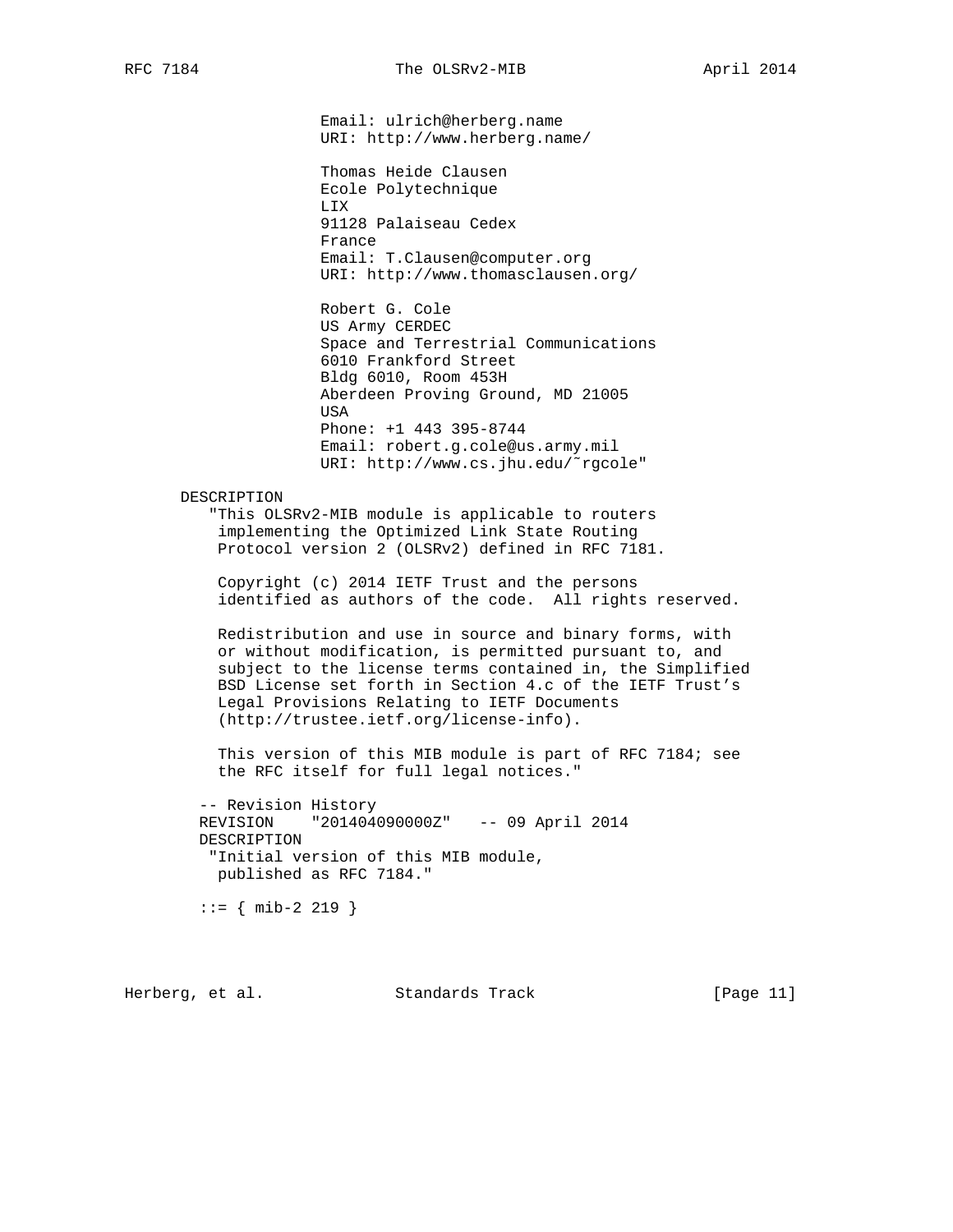-- -- TEXTUAL CONVENTIONS -- Olsrv2MetricValueCompressedFormTC ::= TEXTUAL-CONVENTION DISPLAY-HINT "d" STATUS current DESCRIPTION "OLSRv2 Metrics are expressed in terms of a Link Metric Compressed Form within the OLSRv2 protocol. This textual convention defines the syntax of the metric objects consistent with the definitions of the OLSRv2 Link Metric Compressed Form in Section 6.2 of RFC 7181. The 12-bit compressed form of a link metric uses a modified form of a representation with an 8-bit mantissa (denoted a) and a 4-bit exponent (denoted b). Note that if represented as the 12-bit value 256b+a, then the ordering of those 12-bit values is identical to the ordering of the represented values. The value so represented is  $(257+a)2^b$  - 256, where  $\sim$  denotes exponentiation. This has a minimum value (when  $a = 0$  and  $b = 0$ ) of MINIMUM\_METRIC = 1 and a maximum value (when  $a = 255$  and  $b = 15$ ) of MAXIMUM\_METRIC =  $2^24 - 256$ . Hence, the metric values so represented range from 1 to 16776960. The special value of 0 is reserved for the UNKNOWN\_METRIC value. If a network manager sets the metric value 'm' through the MIB module, then the OLSRv2 code can both use this value and derive a compressed representation of 'm' (as used in messages) as specified in Section 6.2 of RFC7181. The value 'm' is persistently stored by the MIB module. If the MIB module is pulling this metric's value from some other source, e.g., the protocol instance, then this value is stored as is." SYNTAX Unsigned32 (0..16776960) Olsrv2TimeValueCompressedForm32TC ::= TEXTUAL-CONVENTION DISPLAY-HINT "x" STATUS current DESCRIPTION "OLSRv2 time values may be expressed in terms of a compressed form within the OLSRv2 protocol. This textual convention defines the syntax of the time objects defined in terms of an integer number of milliseconds, consistent with the definitions of the 8-bit exponent-mantissa compressed form

Herberg, et al. Standards Track [Page 12]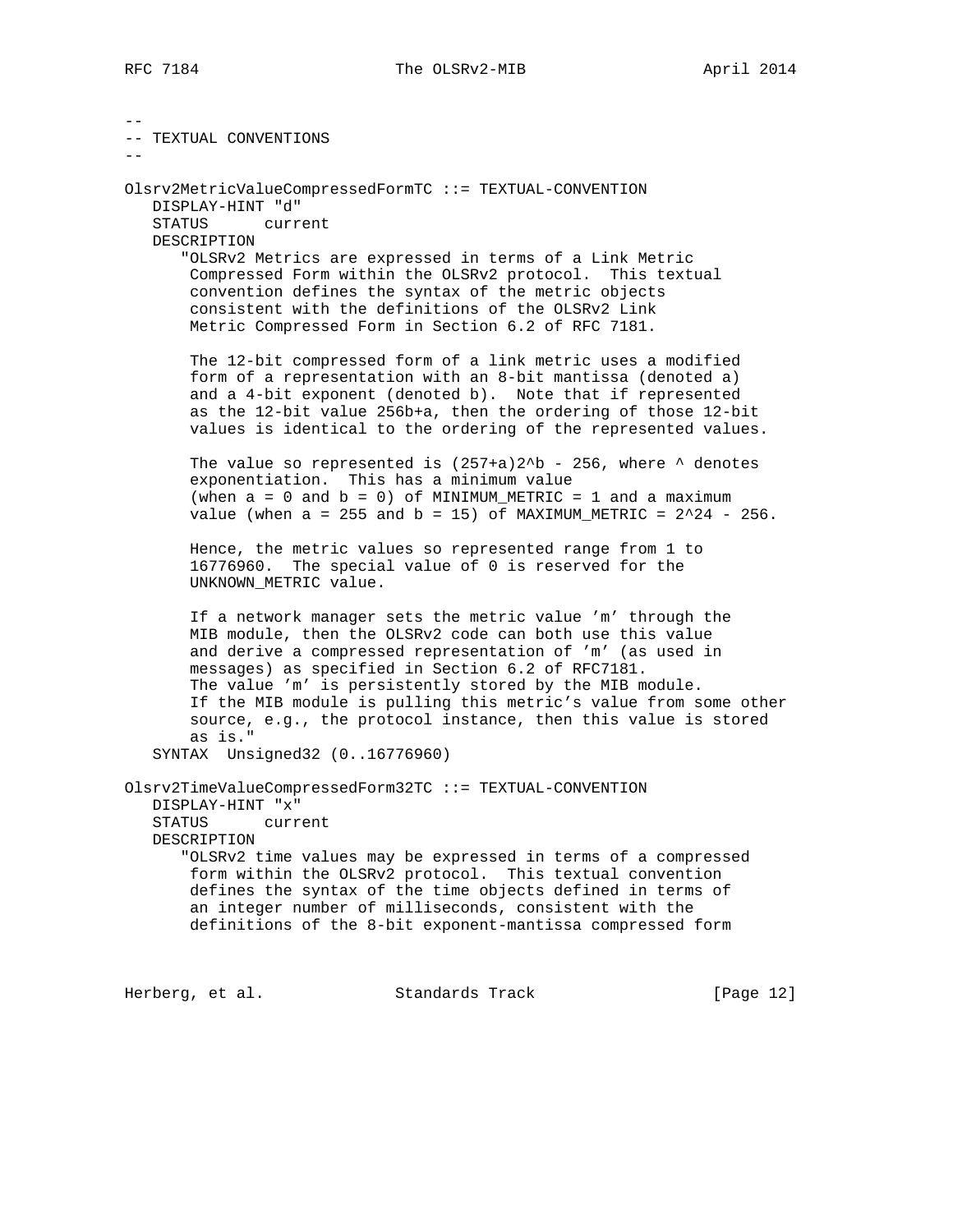defined in Section 5 of RFC 5497. Time values with this representation are defined in terms of a constant C, which is represented in terms of seconds. The constant C (time granularity) is used as specified in RFC 5497. It MUST be the same as is used by NHDP (RFC 6130).

 The 8-bit compressed form of a time value uses a modified form of a representation with a 3-bit mantissa (denoted a) and a 5-bit exponent (denoted b). Note that if represented as the 8-bit value 8b+a, then the ordering of those 8-bit values is identical to the ordering of the represented values.

 The minimum time value that can be represented in this manner is C. The maximum time value that can be represented in this manner is 15 \* 2^28 \* C, 15\*268,435,456 \* C, 4,026,531,840 \* C, or about 45 days if, for example,  $C = 1/1024$  second.

 This TEXTUAL-CONVENTION limits the maximum value of the time granularity constant C to be no greater than 1/1024 seconds due to its use of the Unsigned32 syntax limiting the maximum number of milliseconds to no more than 3932160000.

 When OLSRv2 uses this 8-bit exponent-mantissa compressed form, this object value MUST be translated from the integer form represented in this MIB module into the exponent-mantissa form for the OLSRv2 protocol to use according to the algorithm defined in Section 5 of RFC 5497 for finding the next larger time value within the exponent-mantissa format.

 If a network manager sets the time value 't' through the MIB module, then the OLSRv2 code can derive 'compressed\_t' =  $T(a,b)$  according to the algorithm in RFC 5497 and 'compressed\_t' is the value represented in the OLSRv2 messages. But, the value 't' is persistently stored by the MIB module. If the MIB module is pulling this time parameter from some other source that is using the compressed form, i.e., the protocol instance, then this value is stored as is, after converting from number of time constants C into number of milliseconds." SYNTAX Unsigned32 (1..3932160000)

Olsrv2StatusTC ::= TEXTUAL-CONVENTION STATUS current DESCRIPTION "Controls the operation of the OLSRv2

Herberg, et al. Standards Track [Page 13]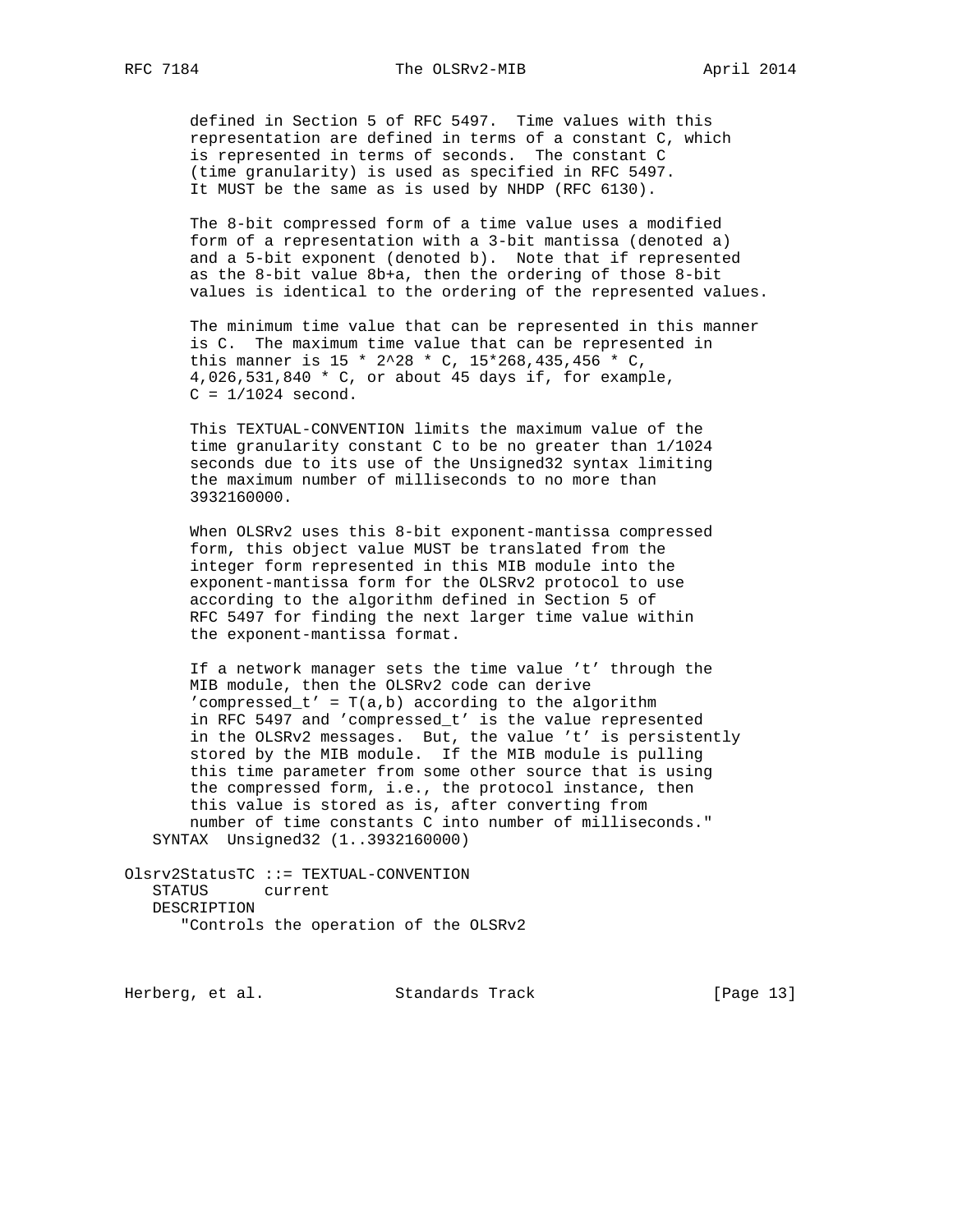protocol on the device or a specific interface. For example, for an interface, 'enabled' indicates that OLSRv2 is permitted to operate, and 'disabled' indicates that it is not." SYNTAX INTEGER { enabled (1), disabled (2) } WillingnessTC ::= TEXTUAL-CONVENTION DISPLAY-HINT "x" STATUS current DESCRIPTION "A willingness value that evaluates to the device's interest in participating in a particular function, process, or behavior. The willingness ranges from a low value of WILL\_NEVER(0) to a high value of WILL\_ALWAYS(15). For each parameter x, there is an associated willingness value  $W(x)$  such that WILL\_NEVER <  $W(x)$  <= WILL\_ALWAYS." SYNTAX Unsigned32 (0..15) -- -- Top-Level Object Identifier Assignments - olsrv2MIBNotifications OBJECT IDENTIFIER  $::=$  { manetOlsrv2MIB 0 } olsrv2MIBObjects OBJECT IDENTIFIER ::=  $\{$  manetOlsrv2MIB 1  $\}$ olsrv2MIBConformance OBJECT IDENTIFIER ::= { manetOlsrv2MIB 2 } -- -- olsrv2ConfigurationGroup  $- -$ -- Contains the OLSRv2 objects that configure specific -- options that determine the overall performance and operation of the OLSRv2 routing process. olsrv2ConfigurationGroup OBJECT IDENTIFIER ::= {olsrv2MIBObjects 1} olsrv2AdminStatus OBJECT-TYPE SYNTAX Olsrv2StatusTC MAX-ACCESS read-write STATUS current Herberg, et al. Standards Track [Page 14]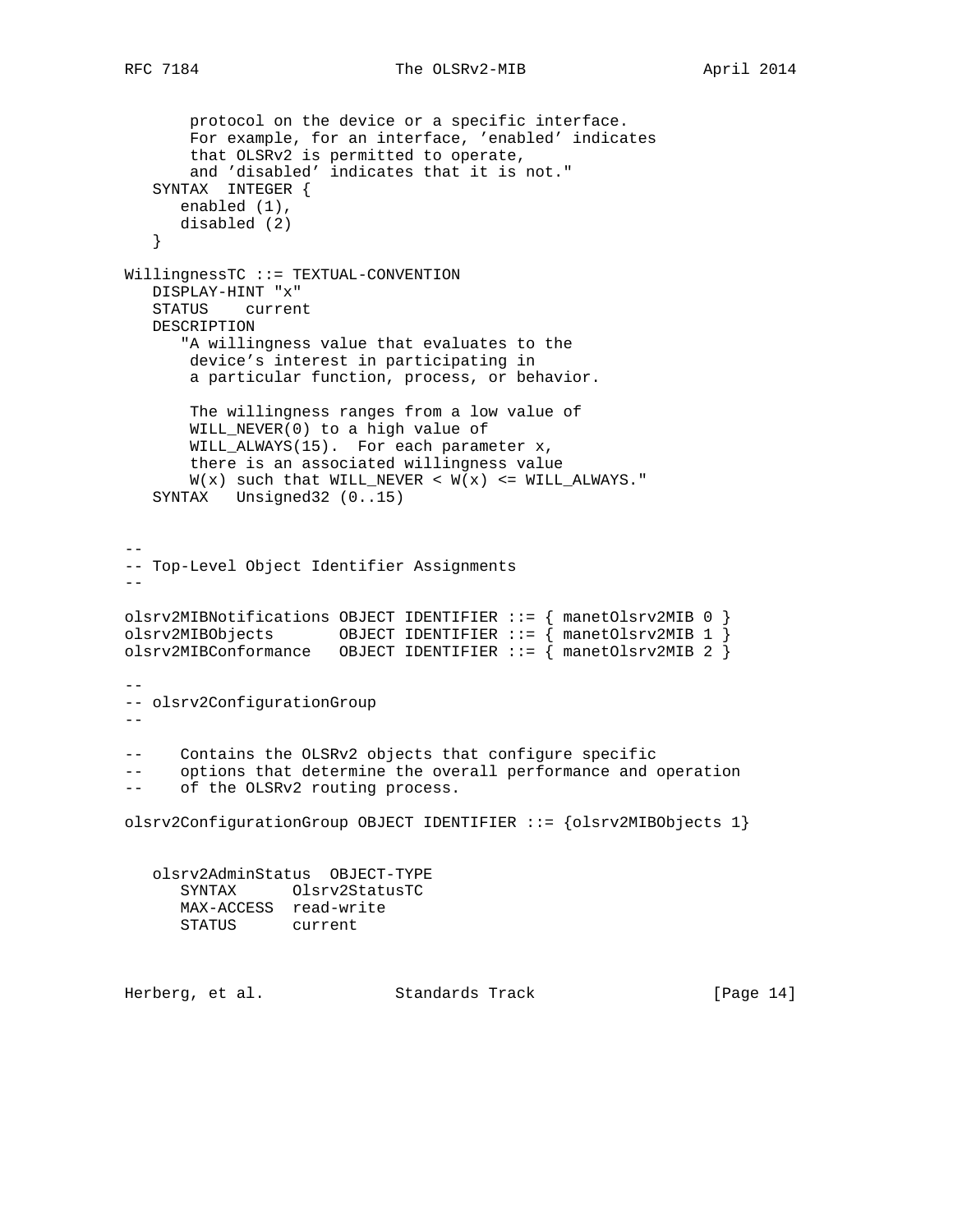DESCRIPTION "The configured status of the OLSRv2 process on this device. 'enabled(1)' means that OLSRv2 is configured to run on this device. 'disabled(2)' mean that the OLSRv2 process is configured off.

 Operation of the OLSRv2 protocol requires the operation of the Neighborhood Discovery Protocol (RFC 6130). Hence, this object cannot have a status of 'enabled' unless at least one interface on the device is a MANET interface with NHDP enabled on that interface. If a network manager attempts to set this object to 'enabled' when no interfaces on this device have NHDP enabled, the device MUST fail the set with inconsistentValue. If all device interfaces running NHDP become disabled or removed, then the olsrv2AdminStatus MUST be 'disabled'.

 If the network manager, or other means, sets this object to 'disabled', then the associated interface specific objects, i.e., the olsrv2InterfaceAdminStatus objects MUST all be 'disabled'.

 This object is persistent, and when written, the entity SHOULD save the change to non-volatile storage." DEFVAL { disabled } ::= { olsrv2ConfigurationGroup 1 }

```
 olsrv2InterfaceTable OBJECT-TYPE
   SYNTAX SEQUENCE OF Olsrv2InterfaceEntry
   MAX-ACCESS not-accessible
   STATUS current
   DESCRIPTION
       "The olsrv2InterfaceTable describes the OLSRv2
       status on the NHDP interfaces of this router.
       As such, this table augments the nhdpInterfaceTable
       defined in the NHDP-MIB (RFC 6779). NHDP interfaces
       are explicitly defined by network management, command
       line interface (CLI) or other means for interfaces on
       the device that are intended to run MANET protocols.
       The olsrv2InterfaceTable contains a single object: the
       olsrv2InterfaceAdminStatus object. This
       object is set by network management, or by
```
Herberg, et al. Standards Track [Page 15]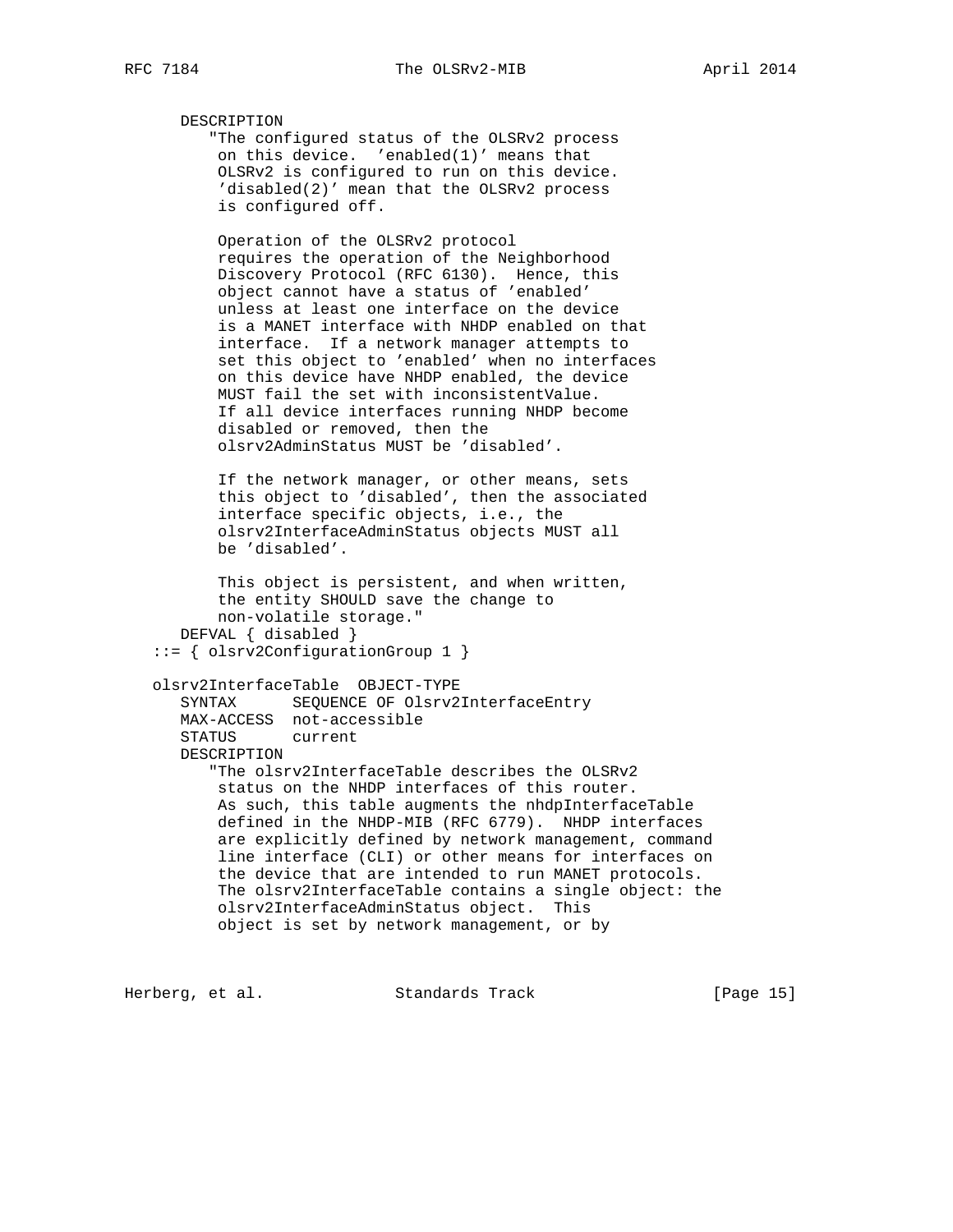RFC 7184 The OLSRv2-MIB April 2014

```
 other means, e.g., CLI.
           A conceptual row in this table exists if and only
           if a corresponding entry in the nhdpInterfaceTable
           exists. If the corresponding entry with nhdpIfIndex
           value is deleted from the nhdpInterfaceTable, then
           the entry in this table is automatically deleted and
           OLSRv2 is disabled on this interface,
           and all configuration and state information
           related to this interface is to be removed
           from memory.
           The olsrv2InterfaceAdminStatus can only be
           'enabled' if the corresponding olsrv2AdminStatus
           object is also set to 'enabled'."
       REFERENCE
          "RFC 7181 - The Optimized Link State Routing Protocol
           Version 2, Clausen, T., Dearlove, C., Jacquet, P.,
           and U. Herberg, April 2014."
    ::= { olsrv2ConfigurationGroup 2 }
    olsrv2InterfaceEntry OBJECT-TYPE
       SYNTAX Olsrv2InterfaceEntry
      MAX-ACCESS not-accessible
       STATUS current
       DESCRIPTION
          "The olsrv2InterfaceEntry describes one OLSRv2
           local interface configuration as indexed by
           its nhdpIfIndex, as defined in the
           NHDP-MIB (RFC 6779).
           The objects in this table are persistent, and when
           written, the device SHOULD save the change to
          non-volatile storage. For further information
           on the storage behavior for these objects, refer
           to the description for the nhdpIfRowStatus
          object in the NHDP-MIB (RFC6779)."
       REFERENCE
          "RFC 6779 - Definition of Managed Objects for
           the Neighborhood Discovery Protocol,
           Herberg, U., Cole, R.G., and I. Chakeres,
           October 2012"
       AUGMENTS { nhdpInterfaceEntry }
   ::= \{ olsrv2InterfaceTable 1 \} Olsrv2InterfaceEntry ::=
       SEQUENCE {
          olsrv2InterfaceAdminStatus
Herberg, et al. Standards Track [Page 16]
```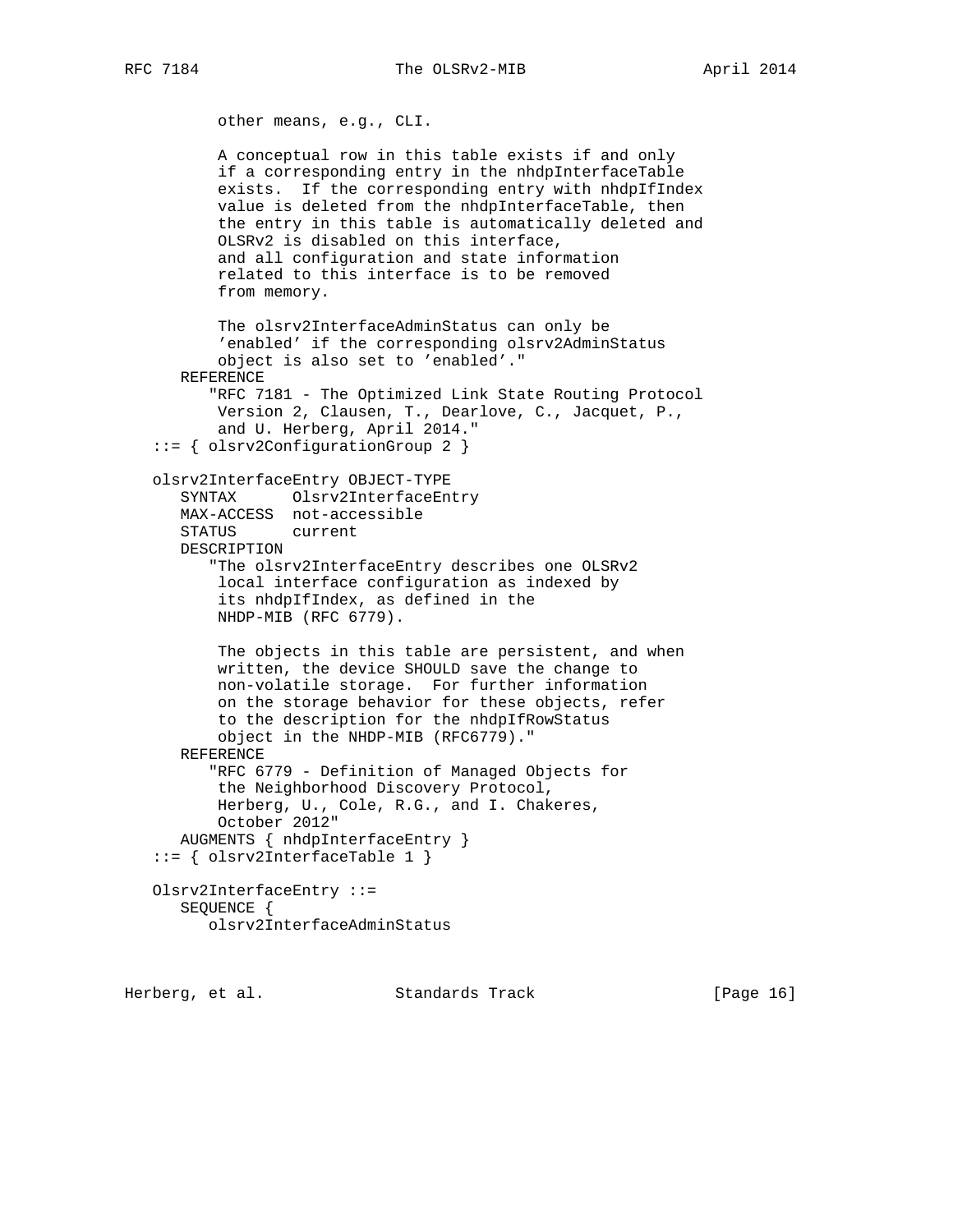```
 Olsrv2StatusTC
    }
 olsrv2InterfaceAdminStatus OBJECT-TYPE
    SYNTAX Olsrv2StatusTC
   MAX-ACCESS read-create
   STATUS current
   DESCRIPTION
       "The OLSRv2 interface's administrative status.
       The value 'enabled(1)' denotes that the interface
       is permitted to participate in the OLSRv2 routing
       process. The value 'disabled(2)' denotes that
       the interface is not permitted to participate
       in the OLSRv2 routing process.
       The configuration objects for the OLSRv2 routing
       process, other than the administrative status objects,
       are common to all interfaces on this device.
       As such, the OLSRv2 configuration objects are globally
       defined for the device and are not contained within
       the olsrv2InterfaceTable."
    DEFVAL { disabled }
 ::= { olsrv2InterfaceEntry 1 }
 olsrv2OrigIpAddrType OBJECT-TYPE
    SYNTAX InetAddressType { ipv4(1), ipv6(2) }
    MAX-ACCESS read-write
    STATUS current
    DESCRIPTION
        "The type of the olsrv2OrigIpAddr, as defined
        in the InetAddress MIB module (RFC 4001).
        Only the values 'ipv4(1)' and
         'ipv6(2)' are supported."
    REFERENCE
       "RFC 7181 - The Optimized Link State Routing Protocol
       Version 2, Clausen, T., Dearlove, C., Jacquet, P.,
       and U. Herberg, April 2014."
 ::= { olsrv2ConfigurationGroup 3 }
 olsrv2OrigIpAddr OBJECT-TYPE
   SYNTAX InetAddress (SIZE(4|16))
    MAX-ACCESS read-write
    STATUS current
    DESCRIPTION
        "The router's originator address. An address that
        is unique (within the MANET) to this router.
```
Herberg, et al. Standards Track [Page 17]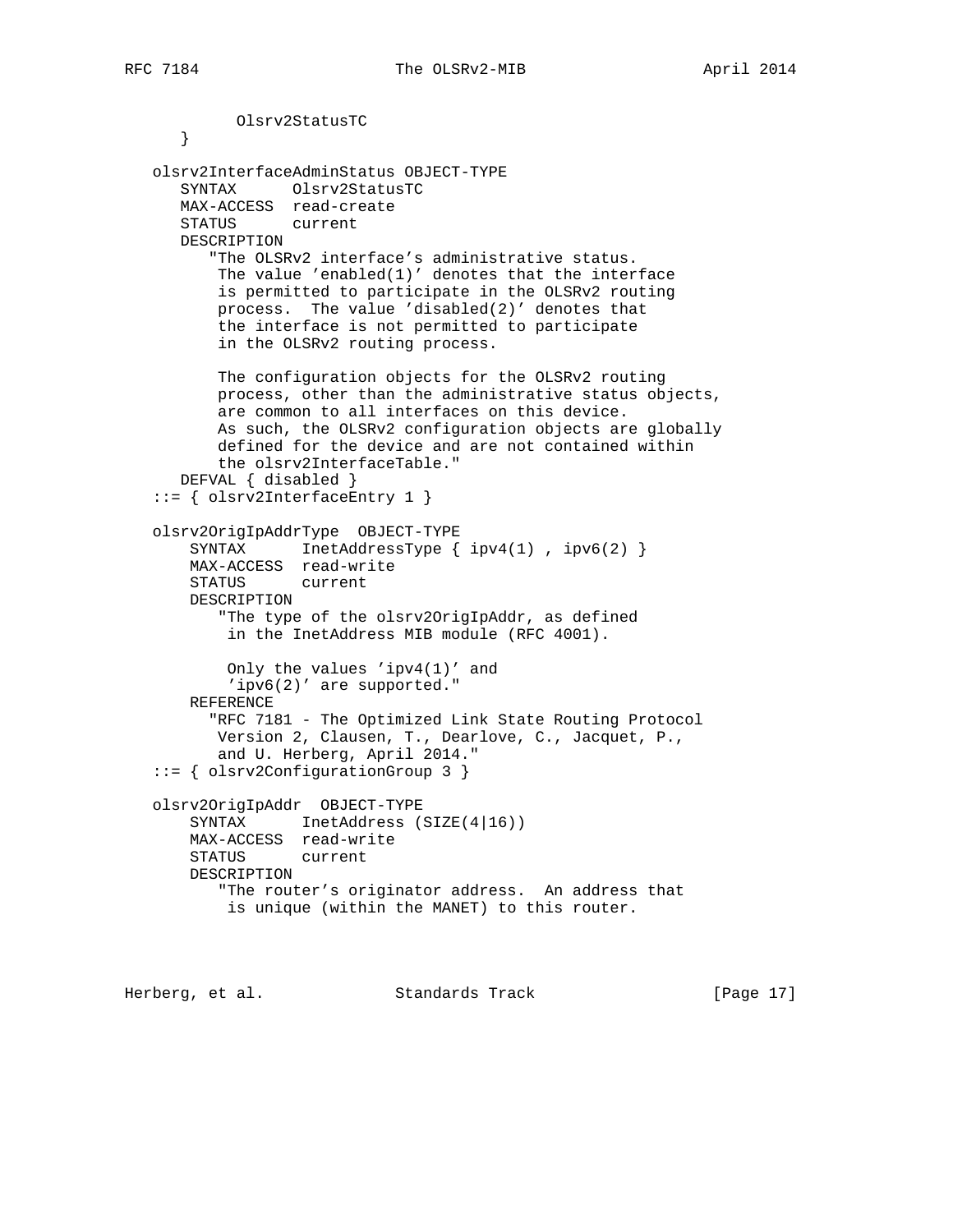```
 This object is persistent, and when written,
           the entity SHOULD save the change to
           non-volatile storage."
       REFERENCE
         "RFC 7181 - The Optimized Link State Routing Protocol
          Version 2, Clausen, T., Dearlove, C., Jacquet, P.,
          and U. Herberg, April 2014."
   ::= { olsrv2ConfigurationGroup 4 }
 --
   -- Local History Times
- olsrv2OHoldTime OBJECT-TYPE
 SYNTAX Unsigned32
 UNITS "milliseconds"
      MAX-ACCESS read-write
      STATUS current
      DESCRIPTION
         "olsrv2OHoldTime corresponds to
         O_HOLD_TIME of OLSRv2, and represents the
         time for which a recently used and replaced
         originator address is used to recognize the router's
         own messages.
         Guidance for setting this object may be found
         in Section 5 of the OLSRv2 specification (RFC 7181),
         which indicates that:
             o olsrv2OHoldTime > 0
         This object is persistent, and when written,
         the entity SHOULD save the change to
         non-volatile storage."
      REFERENCE
         "Section 5 on Protocol Parameters.
          RFC 7181 - The Optimized Link State Routing Protocol
          Version 2, Clausen, T., Dearlove, C., Jacquet, P.,
          and U. Herberg, April 2014."
      DEFVAL { 30000 }
   ::= { olsrv2ConfigurationGroup 5 }
 --
   -- Message intervals
- olsrv2TcInterval OBJECT-TYPE
      SYNTAX Olsrv2TimeValueCompressedForm32TC
```
Herberg, et al. Standards Track [Page 18]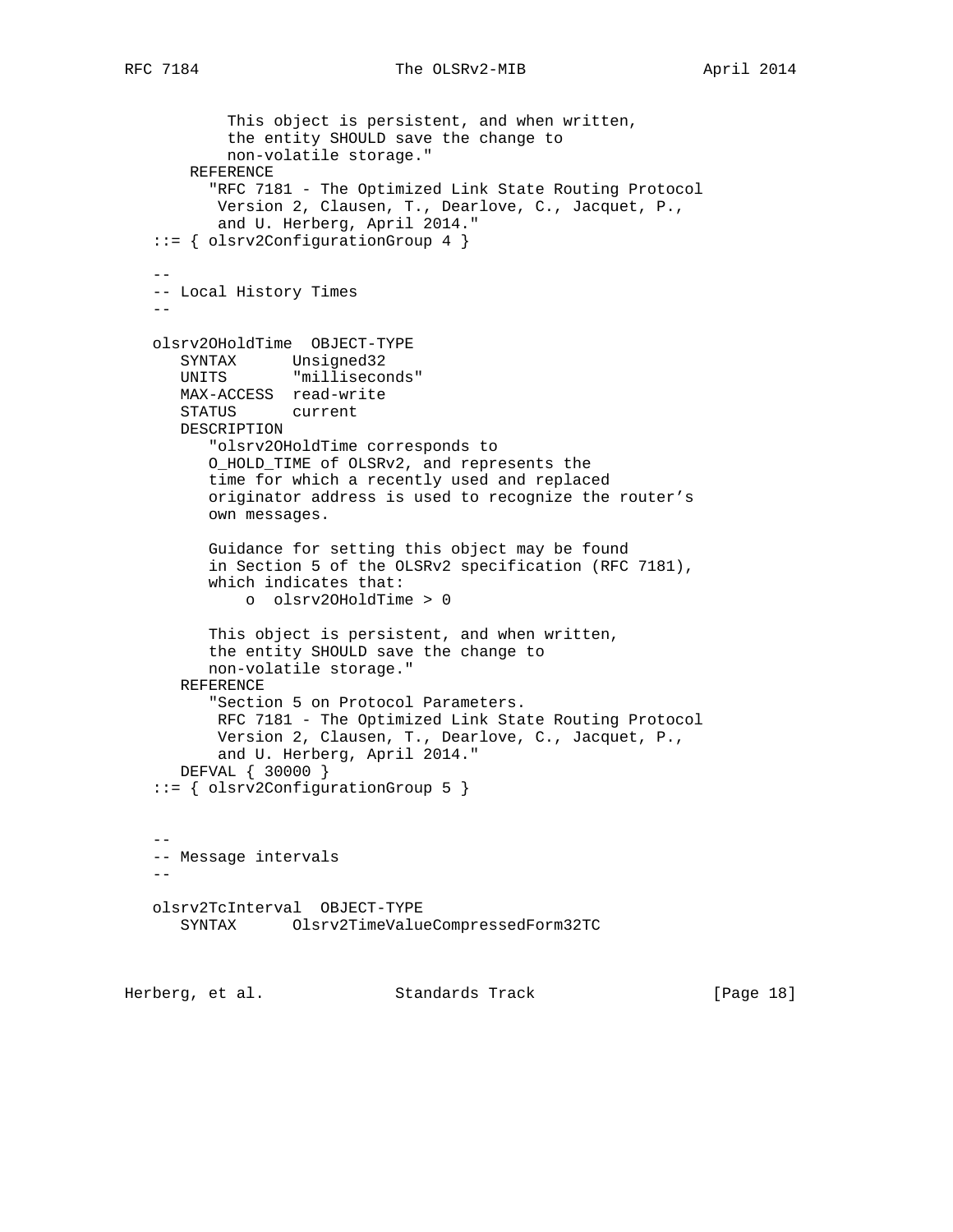```
 UNITS "milliseconds"
       MAX-ACCESS read-write
       STATUS current
       DESCRIPTION
          "olsrv2TcInterval corresponds to
         TC_INTERVAL of OLSRv2 and represents the
         maximum time between the transmission of
         two successive TC messages by this router.
          Guidance for setting this object may be found
          in Section 5 of the OLSRv2 specification (RFC 7181),
          which indicates that:
              o olsrv2TcInterval > 0
              o olsrv2TcInterval >= olsrv2TcMinInterval
          This object is persistent, and when written,
          the entity SHOULD save the change to
         non-volatile storage."
       REFERENCE
          "Section 5 on Representing Time.
          RFC 5497 - Representing Multi-Value Time in
          Mobile Ad Hoc Networks (MANETs),
          Clausen, T. and C. Dearlove, March 2009.
          and
          Section 5 on Protocol Parameters.
          RFC 7181 - The Optimized Link State Routing Protocol
          Version 2, Clausen, T., Dearlove, C., Jacquet, P.,
           and U. Herberg, April 2014."
       DEFVAL { 5000 }
    ::= { olsrv2ConfigurationGroup 6 }
    olsrv2TcMinInterval OBJECT-TYPE
       SYNTAX Olsrv2TimeValueCompressedForm32TC
       UNITS "milliseconds"
      MAX-ACCESS read-write
       STATUS current
       DESCRIPTION
          "olsrv2TcMinInterval corresponds to
          TC_MIN_INTERVAL of OLSRv2 and represents
          the minimum interval between transmission of
          two successive TC messages by this router.
          Guidance for setting this object may be found
          in Section 5 of the OLSRv2 specification (RFC 7181),
          which indicates that:
Herberg, et al. Standards Track [Page 19]
```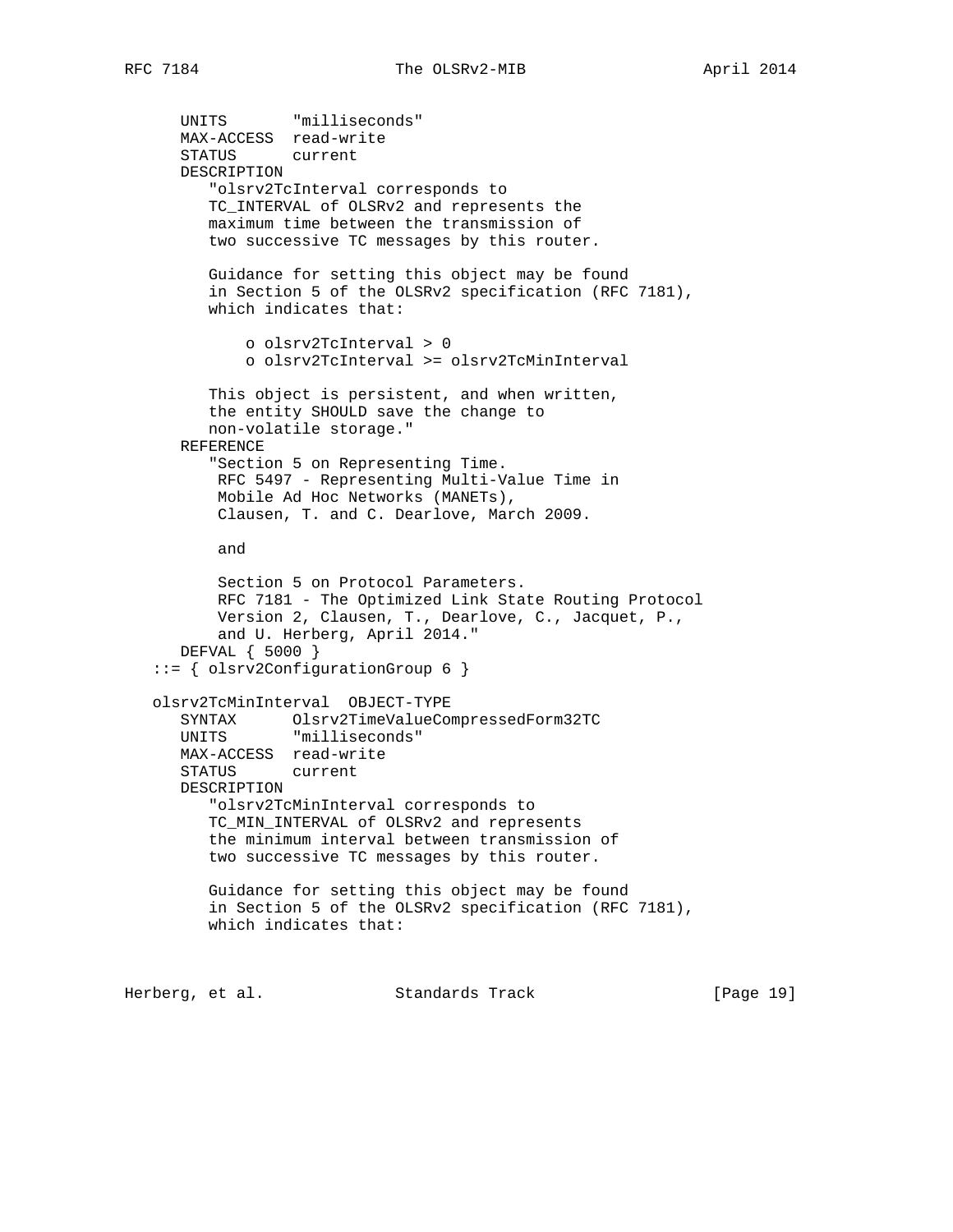o olsrv2TcInterval >= olsrv2TcMinInterval

 The OLSRv2 protocol may choose to represent this time interval in terms of the 8-bit exponent-mantissa form defined in Section 5 of RFC 5497. When this is the case, this object value MUST be translated from the integer form represented in this MIB module into the exponent-mantissa form for the OLSRv2 protocol to use according to the algorithm defined in Section 5 of RFC 5497 for finding the next larger time value within the exponent-mantissa format.

```
 This object is persistent, and when written,
    the entity SHOULD save the change to
    non-volatile storage."
 REFERENCE
    "Section 5 on Representing Time.
    RFC 5497 - Representing Multi-Value Time in
     Mobile Ad Hoc Networks (MANETs),
```
Clausen, T. and C. Dearlove, March 2009.

and

```
 Section 5 on Protocol Parameters.
       RFC 7181 - The Optimized Link State Routing Protocol
        Version 2, Clausen, T., Dearlove, C., Jacquet, P.,
       and U. Herberg, April 2014."
   DEFVAL { 1250 }
 ::= { olsrv2ConfigurationGroup 7 }
```
 $-$  -- Advertised information validity times - olsrv2THoldTime OBJECT-TYPE SYNTAX Olsrv2TimeValueCompressedForm32TC UNITS "milliseconds" MAX-ACCESS read-write STATUS current DESCRIPTION "olsrv2THoldTime corresponds to T\_HOLD\_TIME of OLSRv2 and is used as the minimum value in the TLV with Type = VALIDITY\_TIME included in all TC messages sent by this router.

Herberg, et al. Standards Track [Page 20]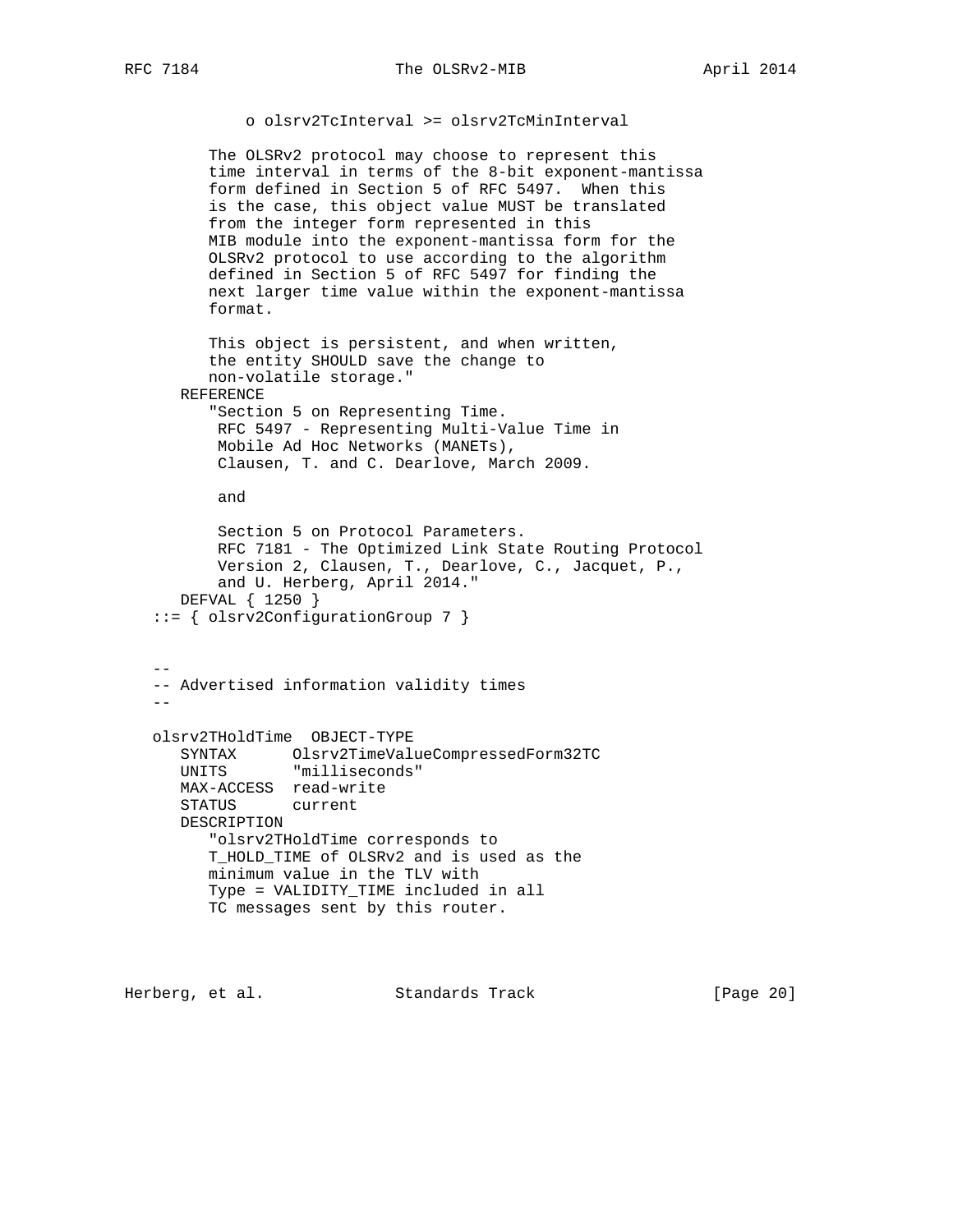## RFC 7184 The OLSRv2-MIB April 2014

```
 Guidance for setting this object may be found
          in Section 5 of the OLSRv2 specification (RFC 7181),
         which indicates that:
             o olsrv2THoldTime >= olsrv2TcInterval
             o If TC messages can be lost, then
               olsrv2THoldTime SHOULD be
                significantly greater than olsrv2TcInterval;
                a value >= 3 x olsrv2TcInterval is RECOMMENDED.
         This object is persistent, and when written,
         the entity SHOULD save the change to
         non-volatile storage."
      REFERENCE
          "Section 5 on Representing Time.
          RFC 5497 - Representing Multi-Value Time in
          Mobile Ad Hoc Networks (MANETs),
          Clausen, T. and C. Dearlove, March 2009.
          and
          Section 5 on Protocol Parameters.
          RFC 7181 - The Optimized Link State Routing Protocol
          Version 2, Clausen, T., Dearlove, C., Jacquet, P.,
          and U. Herberg, April 2014."
      DEFVAL { 15000 }
   ::= { olsrv2ConfigurationGroup 8 }
   olsrv2AHoldTime OBJECT-TYPE
 SYNTAX Olsrv2TimeValueCompressedForm32TC
 UNITS "milliseconds"
      MAX-ACCESS read-write
      STATUS current
      DESCRIPTION
          "olsrv2AHoldTime corresponds to
         A_HOLD_TIME of OLSRv2 and represents
         the period during which TC messages are sent
         after they no longer have any advertised
         information to report, but are sent in order
         to accelerate outdated information removal by other
         routers.
         Guidance for setting this object may be found
         in Section 5 of the OLSRv2 specification (RFC 7181),
         which indicates that:
            o If TC messages can be lost, then
              olsrv2AHoldTime SHOULD be
              significantly greater than olsrv2TcInterval;
              a value >= 3 x olsrv2TcInterval is
```
Herberg, et al. Standards Track [Page 21]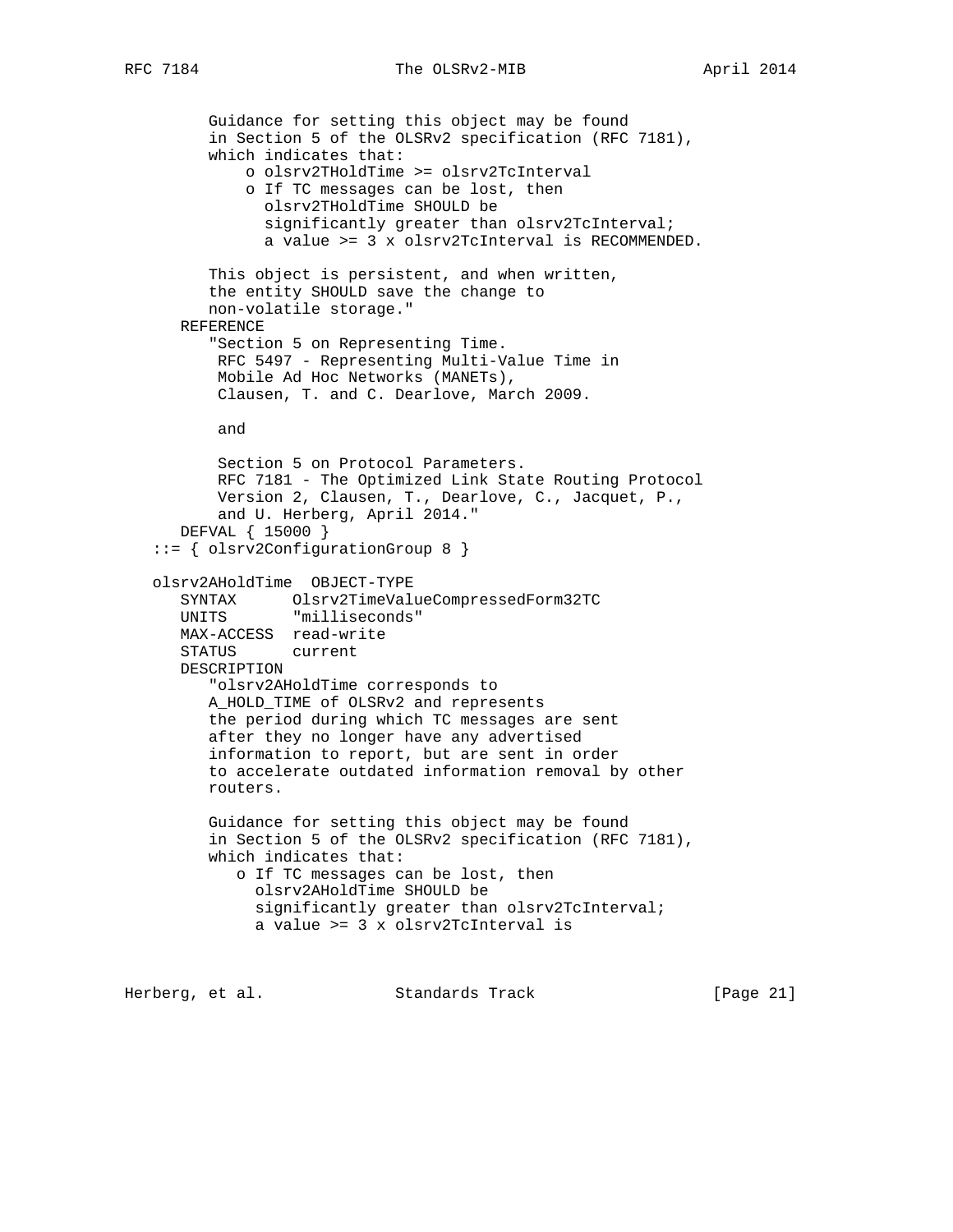RECOMMENDED.

 This object is persistent, and when written, the entity SHOULD save the change to non-volatile storage." REFERENCE "Section 5 on Representing Time. RFC 5497 - Representing Multi-Value Time in Mobile Ad Hoc Networks (MANETs), Clausen, T. and C. Dearlove, March 2009. and Section 5 on Protocol Parameters. RFC 7181 - The Optimized Link State Routing Protocol Version 2, Clausen, T., Dearlove, C., Jacquet, P., and U. Herberg, April 2014." DEFVAL { 15000 } ::= { olsrv2ConfigurationGroup 9 }  $-$  -- Received message validity times  $$  olsrv2RxHoldTime OBJECT-TYPE SYNTAX Unsigned32 UNITS "milliseconds" MAX-ACCESS read-write STATUS current DESCRIPTION "olsrv2RxHoldTime corresponds to RX\_HOLD\_TIME of OLSRv2 and represents the period after receipt of a message by the appropriate OLSRv2 interface of this router for which that information is recorded, in order that the message is recognized as having been previously received on this OLSRv2 interface. Guidance for setting this object may be found in Section 5 of the OLSRv2 specification (RFC 7181), which indicates that: o olsrv2RxHoldTime > 0 o This parameter SHOULD be greater than the maximum difference in time that a message may take to traverse the MANET, taking into account any message forwarding jitter as well as propagation, queuing, and processing delays.

Herberg, et al. Standards Track [Page 22]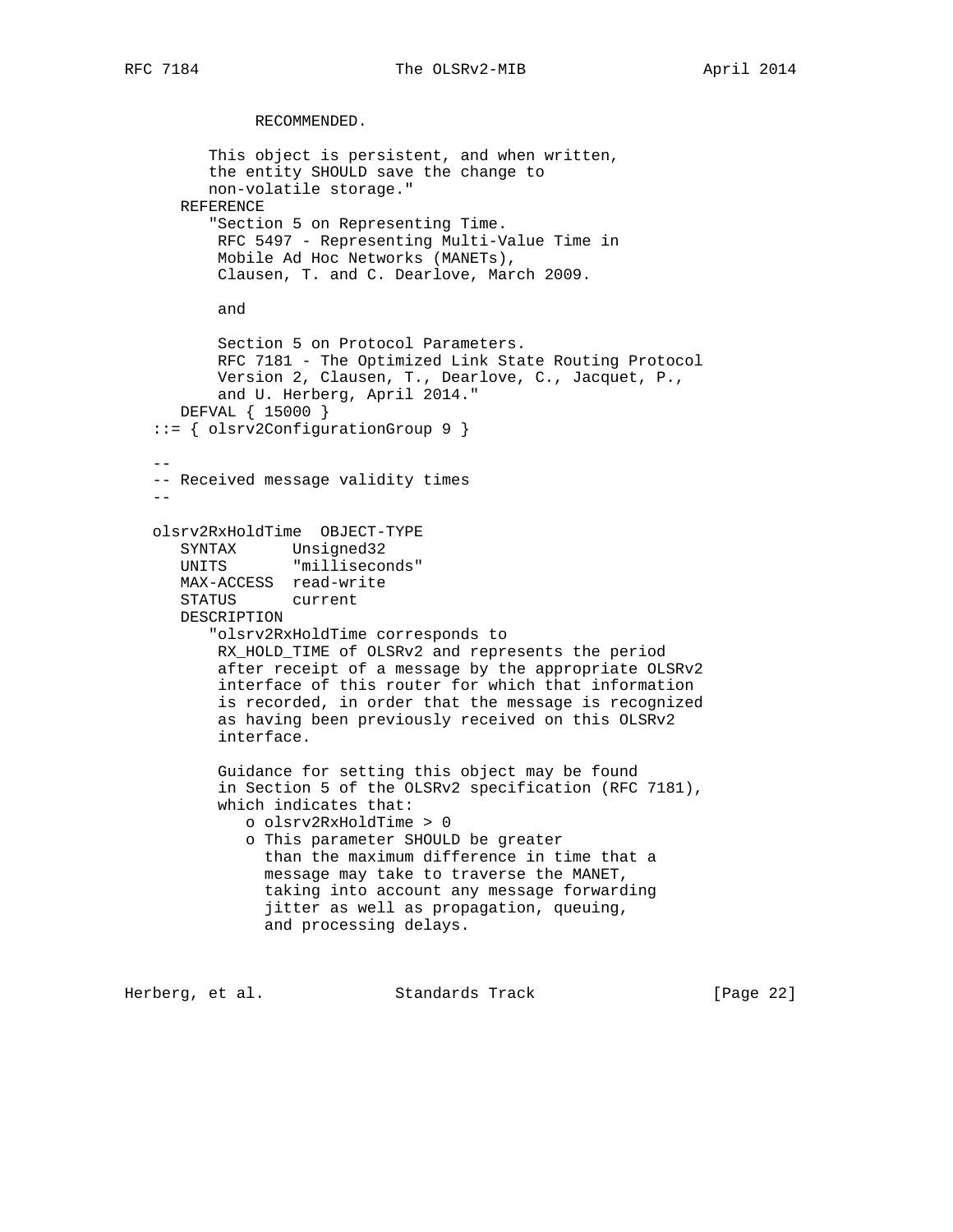```
 This object is persistent, and when written,
          the entity SHOULD save the change to
          non-volatile storage."
      REFERENCE
          "Section 5 on Protocol Parameters.
          RFC 7181 - The Optimized Link State Routing Protocol
          Version 2, Clausen, T., Dearlove, C., Jacquet, P.,
          and U. Herberg, April 2014."
      DEFVAL { 30000 }
   ::= { olsrv2ConfigurationGroup 10 }
   olsrv2PHoldTime OBJECT-TYPE
 SYNTAX Unsigned32
 UNITS "milliseconds"
      MAX-ACCESS read-write
      STATUS current
      DESCRIPTION
          "olsrv2PHoldTime corresponds to
          P_HOLD_TIME of OLSRv2 and represents the period
          after receipt of a message that is processed by
          this router for which that information is recorded,
          in order that the message is not processed again
          if received again.
          Guidance for setting this object may be found
          in Section 5 of the OLSRv2 specification (RFC 7181),
          which indicates that:
             o olsrv2PHoldTime > 0
             o This parameter SHOULD be greater
               than the maximum difference in time that a
               message may take to traverse the MANET,
               taking into account any message forwarding
                jitter as well as propagation, queuing,
               and processing delays.
          This object is persistent, and when written,
          the entity SHOULD save the change to
          non-volatile storage."
      REFERENCE
          "Section 5 on Protocol Parameters.
          RFC 7181 - The Optimized Link State Routing Protocol
          Version 2, Clausen, T., Dearlove, C., Jacquet, P.,
          and U. Herberg, April 2014."
      DEFVAL { 30000 }
   ::= { olsrv2ConfigurationGroup 11 }
   olsrv2FHoldTime OBJECT-TYPE
      SYNTAX Unsigned32
```
Herberg, et al. Standards Track [Page 23]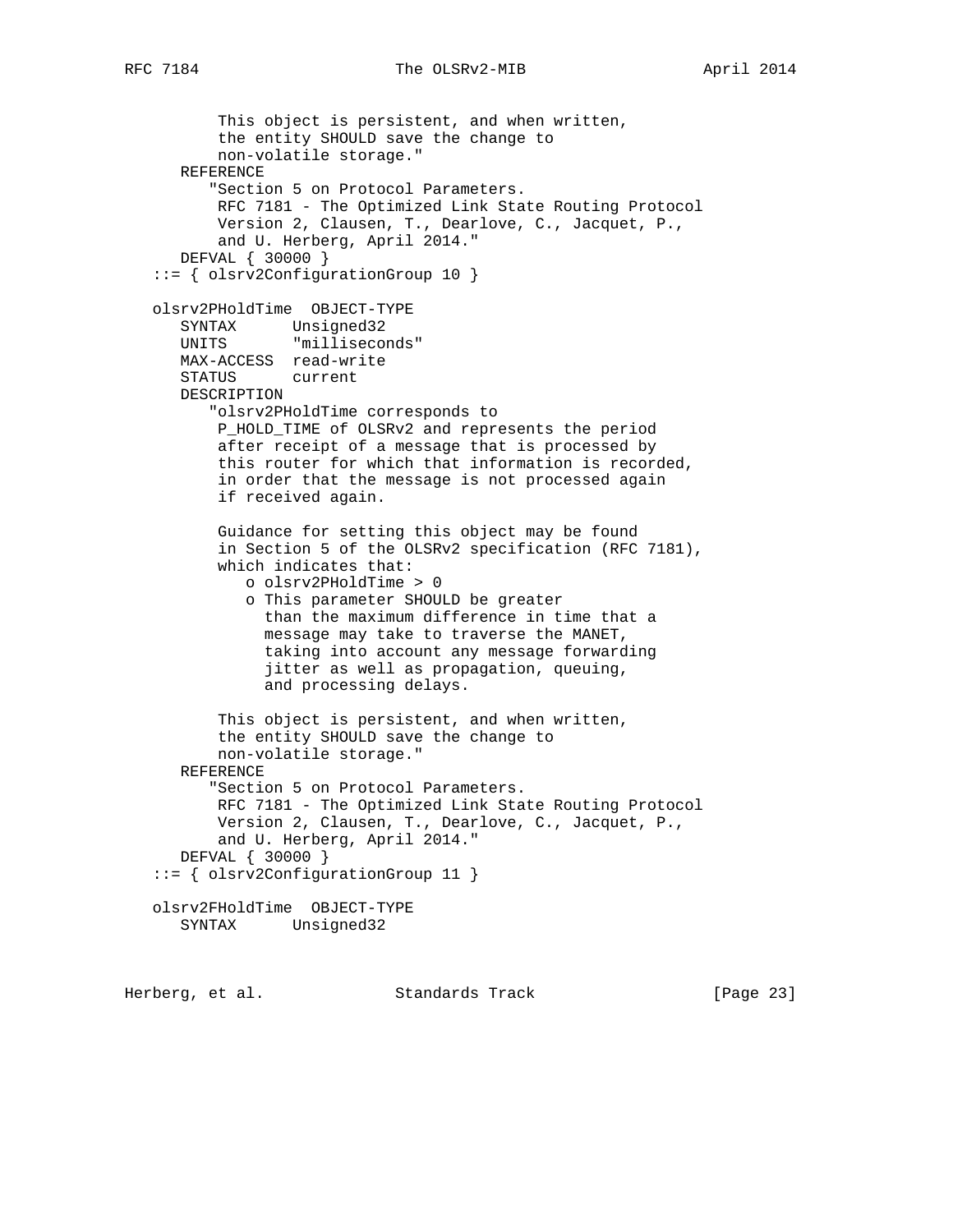```
 UNITS "milliseconds"
      MAX-ACCESS read-write
      STATUS current
      DESCRIPTION
          "olsrv2FHoldTime corresponds to
          F_HOLD_TIME of OLSRv2 and represents the period
          after receipt of a message that is forwarded by this
          router for which that information is recorded, in order
          that the message is not forwarded again if received again.
          Guidance for setting this object may be found
          in Section 5 of the OLSRv2 specification (RFC 7181),
          which indicates that:
             o olsrv2FHoldTime > 0
             o This parameter SHOULD be greater
               than the maximum difference in time that a
               message may take to traverse the MANET,
               taking into account any message forwarding
               jitter as well as propagation, queuing,
               and processing delays.
          This object is persistent, and when written,
          the entity SHOULD save the change to
          non-volatile storage."
      REFERENCE
          "Section 5 on Protocol Parameters.
          RFC 7181 - The Optimized Link State Routing Protocol
          Version 2, Clausen, T., Dearlove, C., Jacquet, P.,
          and U. Herberg, April 2014."
      DEFVAL { 30000 }
   ::= { olsrv2ConfigurationGroup 12 }
- -- Jitter times
 --
   olsrv2TpMaxJitter OBJECT-TYPE
 SYNTAX Unsigned32
 UNITS "milliseconds"
      MAX-ACCESS read-write
      STATUS current
      DESCRIPTION
         "olsrv2TpMaxJitter corresponds to
          TP_MAXJITTER of OLSRv2 and represents the value
          of MAXJITTER used in RFC 5148 for periodically
          generated TC messages sent by this router.
          For constraints on these parameters, see RFC 5148.
```
Herberg, et al. Standards Track [Page 24]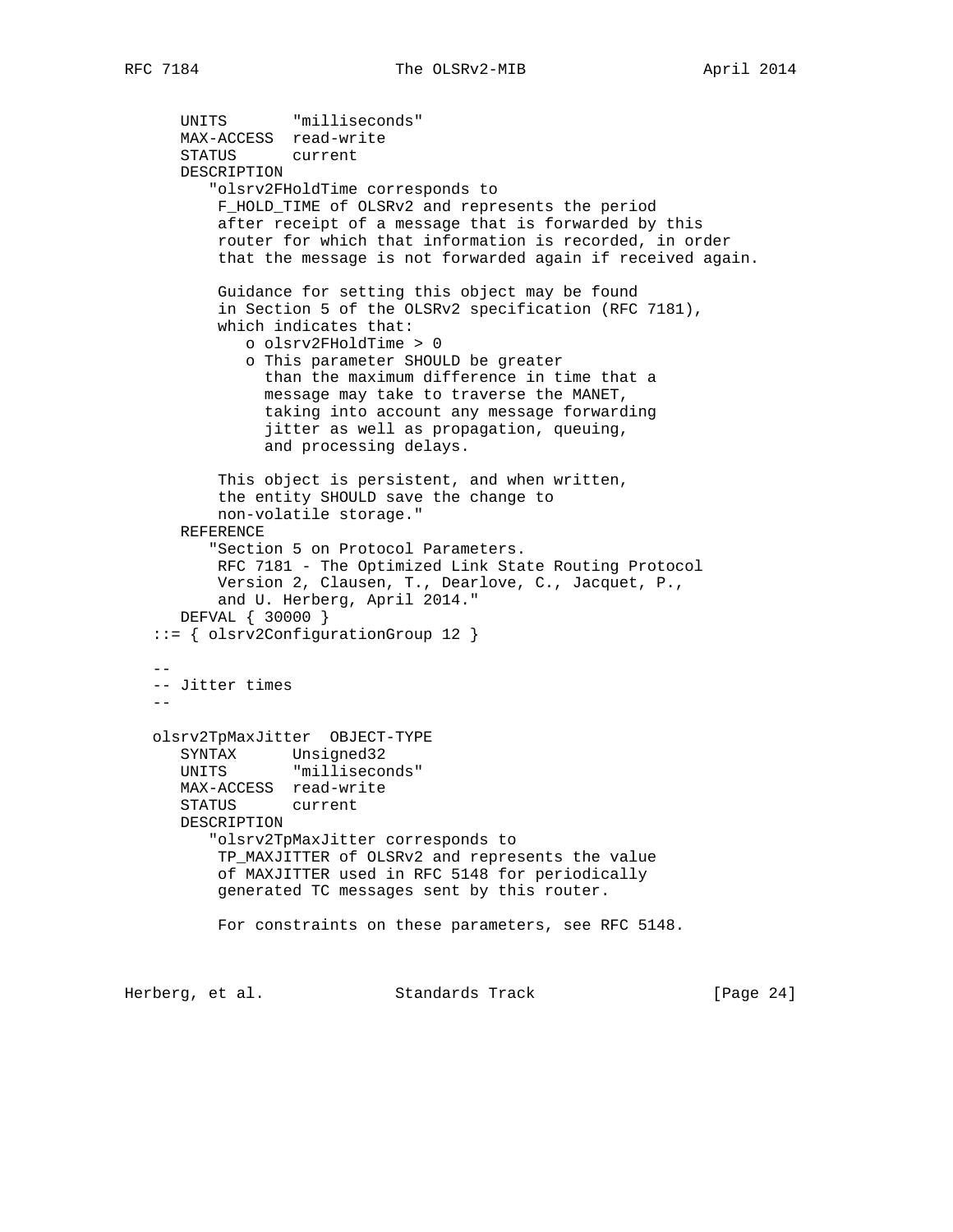```
 This object is persistent, and when written,
          the entity SHOULD save the change to
          non-volatile storage."
      REFERENCE
         "Section 5 on Protocol Parameters.
          RFC 7181 - The Optimized Link State Routing Protocol
          Version 2, Clausen, T., Dearlove, C., Jacquet, P.,
          and U. Herberg, April 2014."
      DEFVAL { 500 }
   ::= { olsrv2ConfigurationGroup 13 }
   olsrv2TtMaxJitter OBJECT-TYPE
 SYNTAX Unsigned32
 UNITS "milliseconds"
      MAX-ACCESS read-write
      STATUS current
      DESCRIPTION
         "olsrv2TtMaxJitter corresponds to
          TT_MAXJITTER of OLSRv2 and represents the value
          of MAXJITTER used in RFC 5148 for externally
          triggered TC messages sent by this router.
          For constraints on these parameters, see RFC 5148.
          This object is persistent, and when written,
          the entity SHOULD save the change to
          non-volatile storage."
      REFERENCE
         "Section 5 on Protocol Parameters.
          RFC 7181 - The Optimized Link State Routing Protocol
          Version 2, Clausen, T., Dearlove, C., Jacquet, P.,
          and U. Herberg, April 2014."
      DEFVAL { 500 }
   ::= { olsrv2ConfigurationGroup 14 }
   olsrv2FMaxJitter OBJECT-TYPE
 SYNTAX Unsigned32
 UNITS "milliseconds"
      MAX-ACCESS read-write
      STATUS current
      DESCRIPTION
         "olsrv2FMaxJitter corresponds to
          F_MAXJITTER of OLSRv2 and represents the
          default value of MAXJITTER used in RFC 5148 for
          messages forwarded by this router.
          For constraints on these parameters, see RFC 5148.
```
Herberg, et al. Standards Track [Page 25]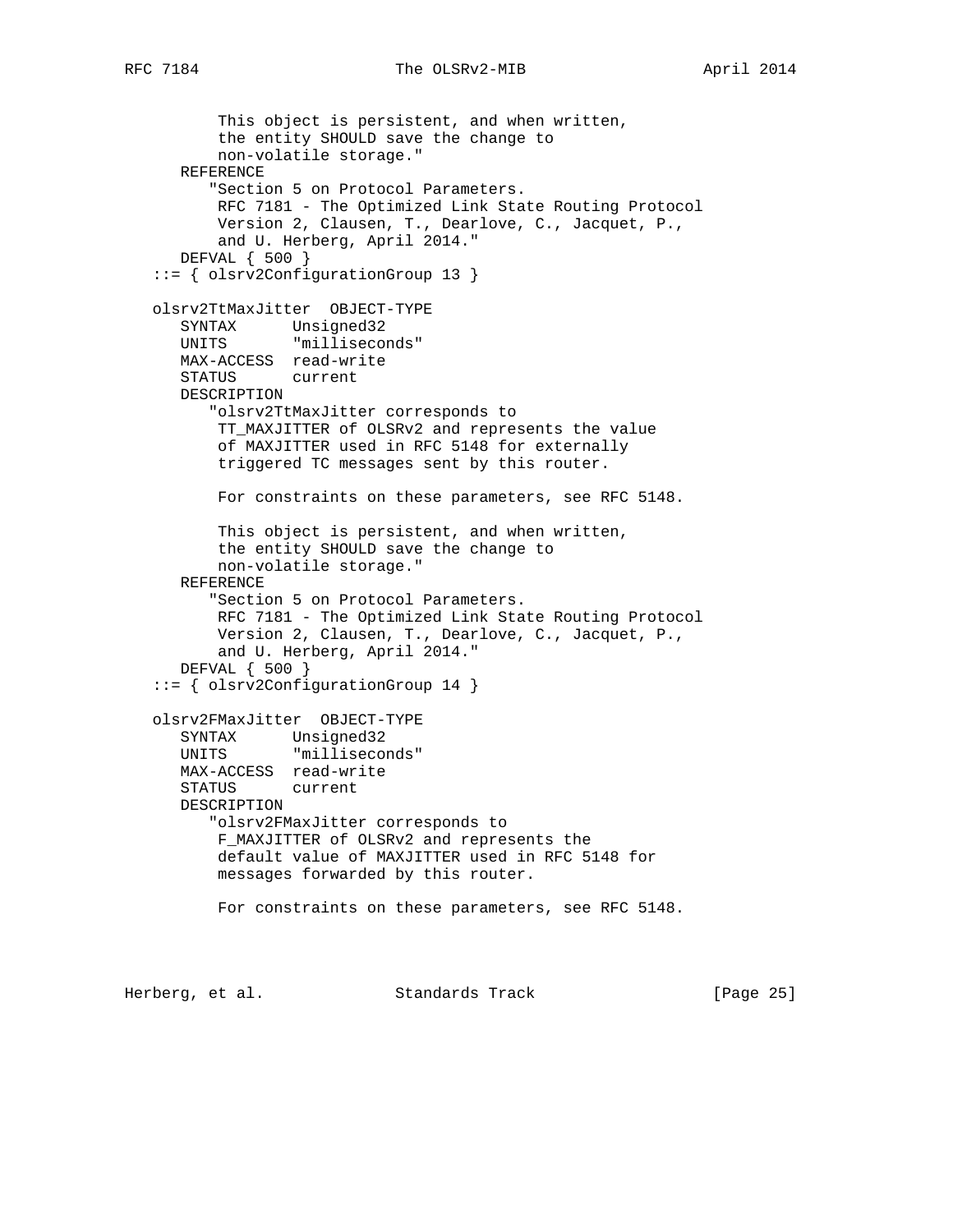```
 This object is persistent, and when written,
          the entity SHOULD save the change to
          non-volatile storage."
      REFERENCE
          "Section 5 on Protocol Parameters.
          RFC 7181 - The Optimized Link State Routing Protocol
          Version 2, Clausen, T., Dearlove, C., Jacquet, P.,
          and U. Herberg, April 2014."
      DEFVAL { 500 }
   ::= { olsrv2ConfigurationGroup 15 }
- -- Hop limits
 --
   olsrv2TcHopLimit OBJECT-TYPE
      SYNTAX Unsigned32 (0..255)
      UNITS "hops"
      MAX-ACCESS read-write
      STATUS current
      DESCRIPTION
         "olsrv2TcHopLimit corresponds to
          TC_HOP_LIMIT of OLSRv2.
          Guidance for setting this object may be found
          in Section 5 of the OLSRv2 specification (RFC 7181),
          which indicates that:
             o The maximum value of
               olsrv2TcHopLimit >= the network diameter
               in hops, a value of 255 is RECOMMENDED.
             o olsrv2TcHopLimit >= 2.
          This object is persistent, and when written,
          the entity SHOULD save the change to
          non-volatile storage."
       REFERENCE
          "Section 5 on Protocol Parameters.
 RFC 7181 - The Optimized Link State Routing Protocol
 Version 2, Clausen, T., Dearlove, C., Jacquet, P.,
          and U. Herberg, April 2014."
       DEFVAL { 255 }
   ::= { olsrv2ConfigurationGroup 16 }
 --
   -- Willingness
  - olsrv2WillRouting OBJECT-TYPE
```
Herberg, et al. Standards Track [Page 26]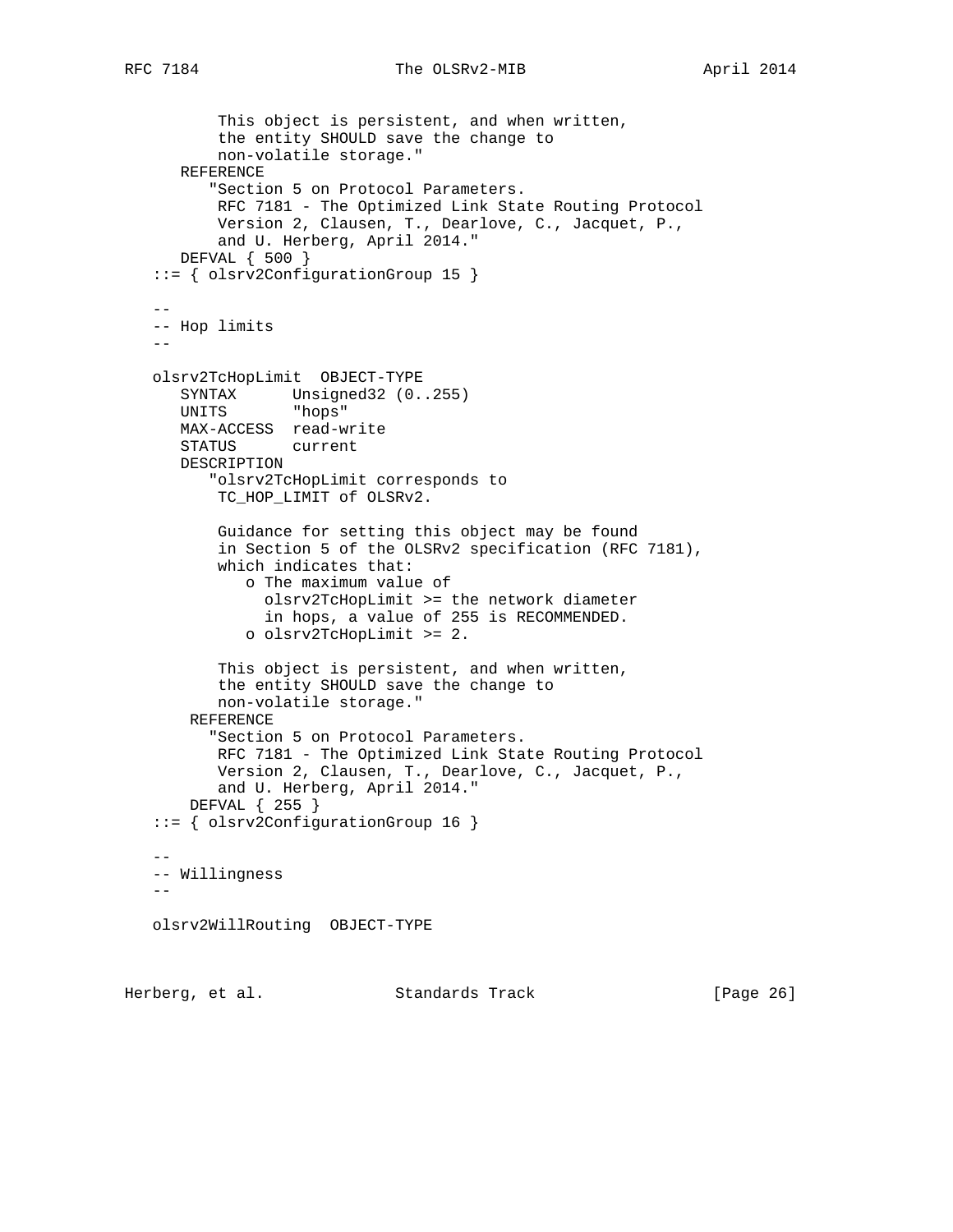```
 SYNTAX WillingnessTC
      MAX-ACCESS read-write
      STATUS current
      DESCRIPTION
          "olsrv2WillRouting corresponds to
          WILL_ROUTING of OLSRv2.
          Guidance for setting this object may be found
          in Section 5 of the OLSRv2 specification (RFC 7181),
          which indicates that:
             o WILL_NEVER (0) <= olsrv2WillRouting <=
                                  WILL_ALWAYS (15)
          This object is persistent, and when written,
          the entity SHOULD save the change to
          non-volatile storage."
      REFERENCE
          "Section 5 on Protocol Parameters.
          RFC 7181 - The Optimized Link State Routing Protocol
          Version 2, Clausen, T., Dearlove, C., Jacquet, P.,
          and U. Herberg, April 2014."
     DEFVAL \{ 7 \} ::= { olsrv2ConfigurationGroup 17 }
   olsrv2WillFlooding OBJECT-TYPE
 SYNTAX WillingnessTC
 MAX-ACCESS read-write
      STATUS current
      DESCRIPTION
          "olsrv2WillFlooding corresponds to
          WILL_FLOODING of OLSRv2.
          Guidance for setting this object may be found
          in Section 5 of the OLSRv2 specification (RFC 7181),
          which indicates that:
             o WILL_NEVER (0) <= olsrv2WillFlooding <=
                                  WILL_ALWAYS (15)
          This object is persistent, and when written,
          the entity SHOULD save the change to
          non-volatile storage."
      REFERENCE
          "Section 5 on Protocol Parameters.
          RFC 7181 - The Optimized Link State Routing Protocol
          Version 2, Clausen, T., Dearlove, C., Jacquet, P.,
          and U. Herberg, April 2014."
     DEFVAL \{ 7 \} ::= { olsrv2ConfigurationGroup 18 }
```
Herberg, et al. Standards Track [Page 27]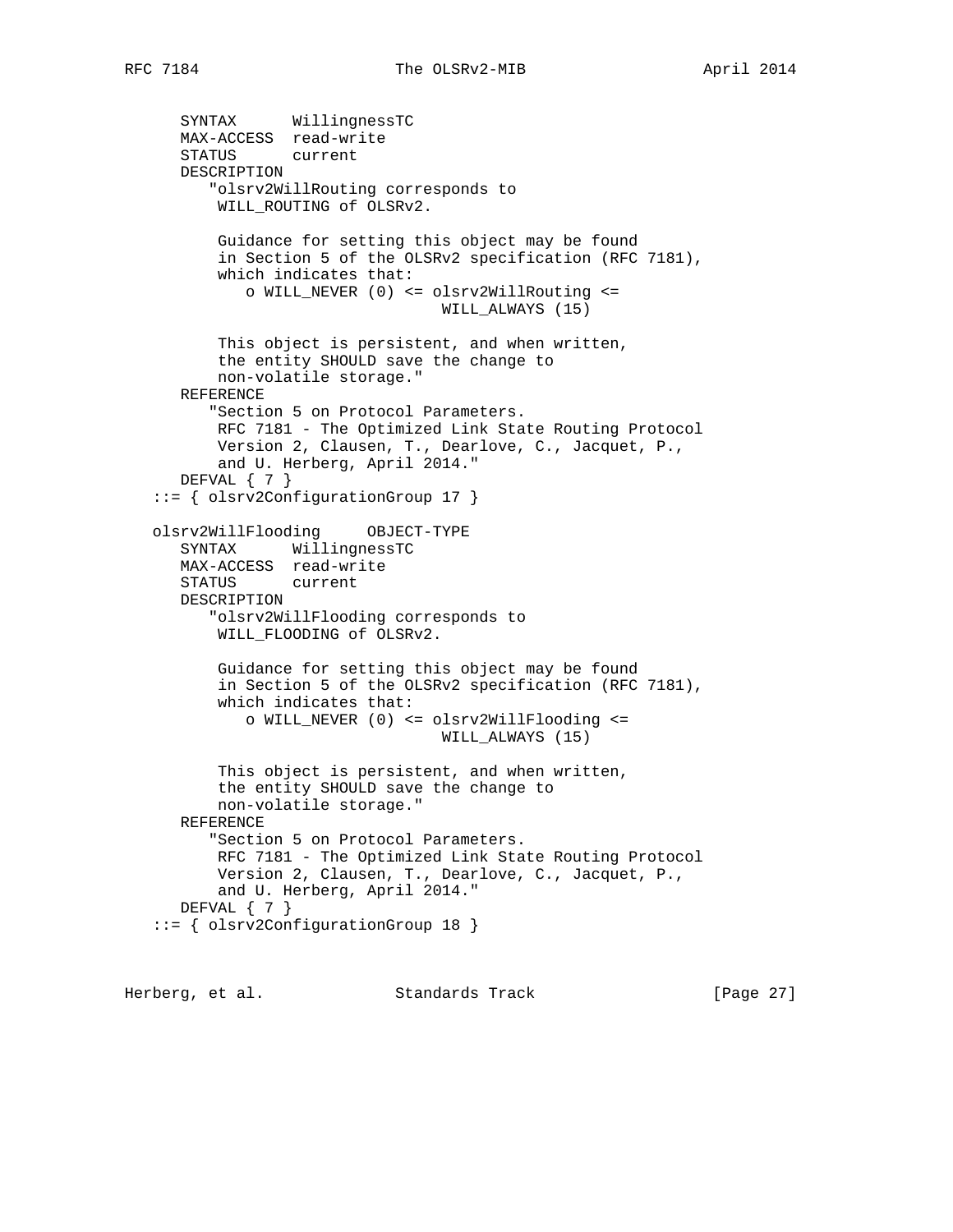olsrv2LinkMetricType OBJECT-TYPE SYNTAX IANAolsrv2LinkMetricTypeTC MAX-ACCESS read-write STATUS current DESCRIPTION "olsrv2LinkMetricType corresponds to LINK\_METRIC\_TYPE of OLSRv2. If olsrv2LinkMetricType changes, then all link metric information recorded by this router is invalid. The router MUST take the actions described in Section 5.5. 'Parameter Change Constraints' and Section 17 'Information Base Changes' in RFC 7181. This object is persistent, and when written, the entity SHOULD save the change to non-volatile storage." REFERENCE "Section 5 on Protocol Parameters. RFC 7181 - The Optimized Link State Routing Protocol Version 2, Clausen, T., Dearlove, C., Jacquet, P., and U. Herberg, April 2014." DEFVAL { unknown } ::= { olsrv2ConfigurationGroup 19 }  $- -$ -- olsrv2StateGroup  $-$ -- -- Contains information describing the current state of -- the OLSRv2 process.  $-$ olsrv2StateGroup OBJECT IDENTIFIER ::= { olsrv2MIBObjects 2 }  $-$  -- Interface Information Base (IIB)  $- - -$  -- Link Set from RFC 6130, extended by L\_in\_metric, -- L\_out\_metric, and L\_mpr\_selector entries for each tuple  $-$  olsrv2IibLinkSetTable OBJECT-TYPE Herberg, et al. Standards Track [Page 28]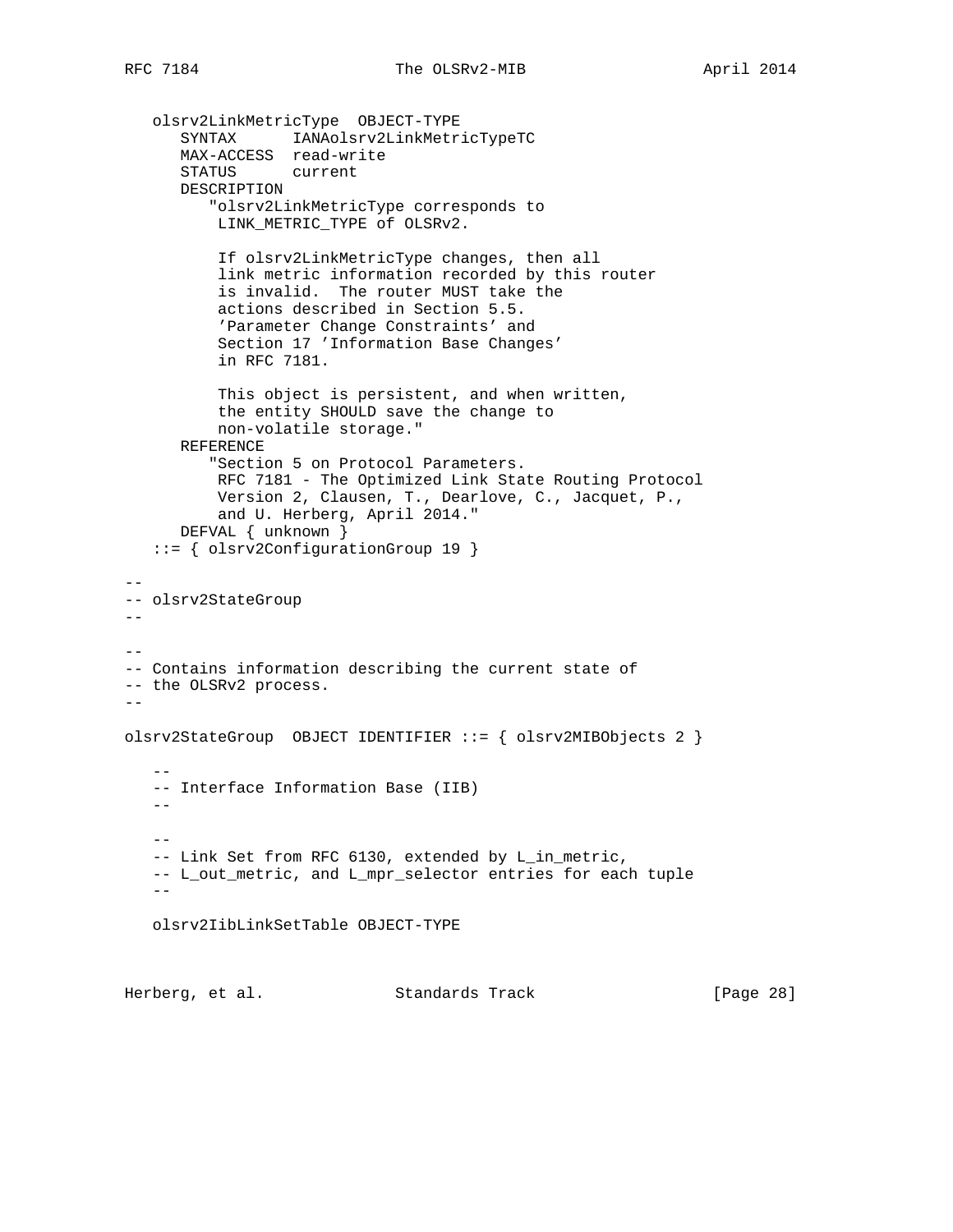```
 SYNTAX SEQUENCE OF Olsrv2IibLinkSetEntry
   MAX-ACCESS not-accessible
   STATUS current
   DESCRIPTION
       "A Link Set of an interface records all links
       from other routers that are, or recently
       were, 1-hop neighbors."
   REFERENCE
       "RFC 7181 - The Optimized Link State Routing Protocol
       Version 2, Clausen, T., Dearlove, C., Jacquet, P.,
       and U. Herberg, April 2014."
 ::= { olsrv2StateGroup 1 }
 olsrv2IibLinkSetEntry OBJECT-TYPE
    SYNTAX Olsrv2IibLinkSetEntry
   MAX-ACCESS not-accessible
  STATUS
   DESCRIPTION
       "A Link Set consists of Link Tuples, each
       representing a single link indexed by the
       local and remote interface pair. Each Link Set
       from NHDP is extended by OLSRv2 by the following
       fields:
       (L_in_metric (olsrv2IibLinkSetInMetricValue),
        L_out_metric (olsrv2IibLinkSetOutMetricValue),
        L_mpr_selector (olsrv2IibLinkSetMprSelector))"
   REFERENCE
       "RFC 7181 - The Optimized Link State Routing Protocol
       Version 2, Clausen, T., Dearlove, C., Jacquet, P.,
       and U. Herberg, April 2014."
   AUGMENTS { nhdpIibLinkSetEntry }
 ::= { olsrv2IibLinkSetTable 1 }
 Olsrv2IibLinkSetEntry ::=
   SEQUENCE {
      olsrv2IibLinkSetInMetricValue
         Olsrv2MetricValueCompressedFormTC,
      olsrv2IibLinkSetOutMetricValue
         Olsrv2MetricValueCompressedFormTC,
      olsrv2IibLinkSetMprSelector
       TruthValue
    }
 olsrv2IibLinkSetInMetricValue OBJECT-TYPE
   SYNTAX Olsrv2MetricValueCompressedFormTC
   MAX-ACCESS read-only
   STATUS current
```
Herberg, et al. Standards Track [Page 29]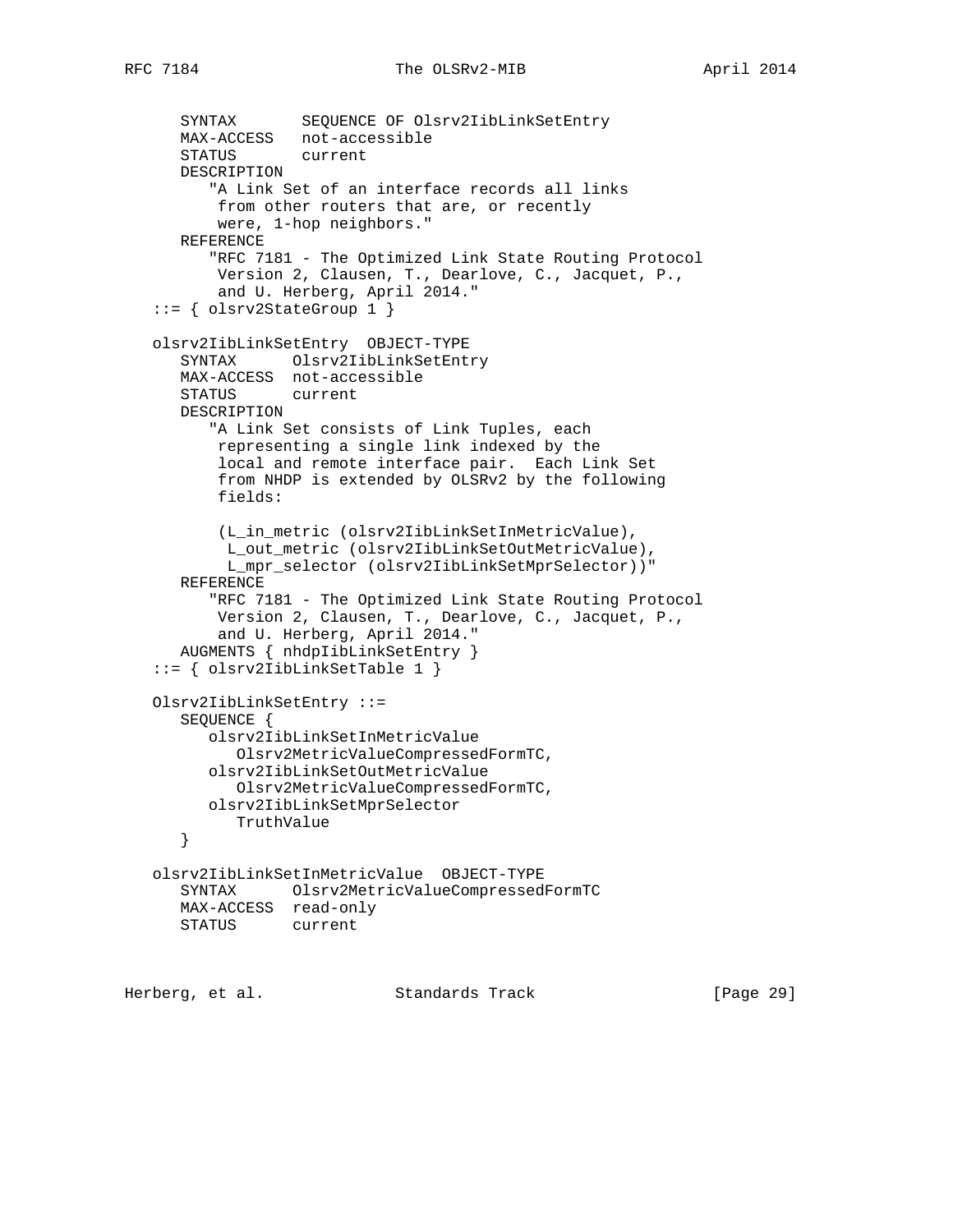```
 DESCRIPTION
          "olsrv2IibLinkSetInMetricValue is the metric of the link
          from the OLSRv2 interface with addresses
          L_neighbor_iface_addr_list to this OLSRv2 interface.
          The L_neighbor_iface_addr_list is identified by
          the nhdpDiscIfIndex, which is an index to the
          nhdpIibLinkSetTable, which this table augments."
      REFERENCE
          "RFC 7181 - The Optimized Link State Routing Protocol
          Version 2, Clausen, T., Dearlove, C., Jacquet, P.,
          and U. Herberg, April 2014."
   ::= { olsrv2IibLinkSetEntry 1 }
   olsrv2IibLinkSetOutMetricValue OBJECT-TYPE
      SYNTAX Olsrv2MetricValueCompressedFormTC
      MAX-ACCESS read-write
     STATUS
      DESCRIPTION
          "olsrv2IibLinkSetOutMetricValue is the metric of the
          link to the OLSRv2 interface with addresses
          L_neighbor_iface_addr_list from this OLSRv2 interface.
          The L_neighbor_iface_addr_list is identified by
          the nhdpDiscIfIndex, which is an index to the
          nhdpIibLinkSetTable, which this table augments."
      REFERENCE
          "RFC 7181 - The Optimized Link State Routing Protocol
          Version 2, Clausen, T., Dearlove, C., Jacquet, P.,
          and U. Herberg, April 2014."
   ::= { olsrv2IibLinkSetEntry 2 }
   olsrv2IibLinkSetMprSelector OBJECT-TYPE
      SYNTAX TruthValue
      MAX-ACCESS read-only
      STATUS current
      DESCRIPTION
          "olsrv2IibLinkSetMprSelector is a boolean flag,
          recording whether this neighbor has selected this router
          as a flooding MPR, i.e., is a flooding MPR selector
          of this router."
      REFERENCE
          "RFC 7181 - The Optimized Link State Routing Protocol
          Version 2, Clausen, T., Dearlove, C., Jacquet, P.,
          and U. Herberg, April 2014."
   ::= { olsrv2IibLinkSetEntry 3 }
 --
   -- 2-Hop Set; from RFC 6130, extended by OLSRv2 by the
   -- following fields: N2_in_metric, N2_out_metric
```
Herberg, et al. Standards Track [Page 30]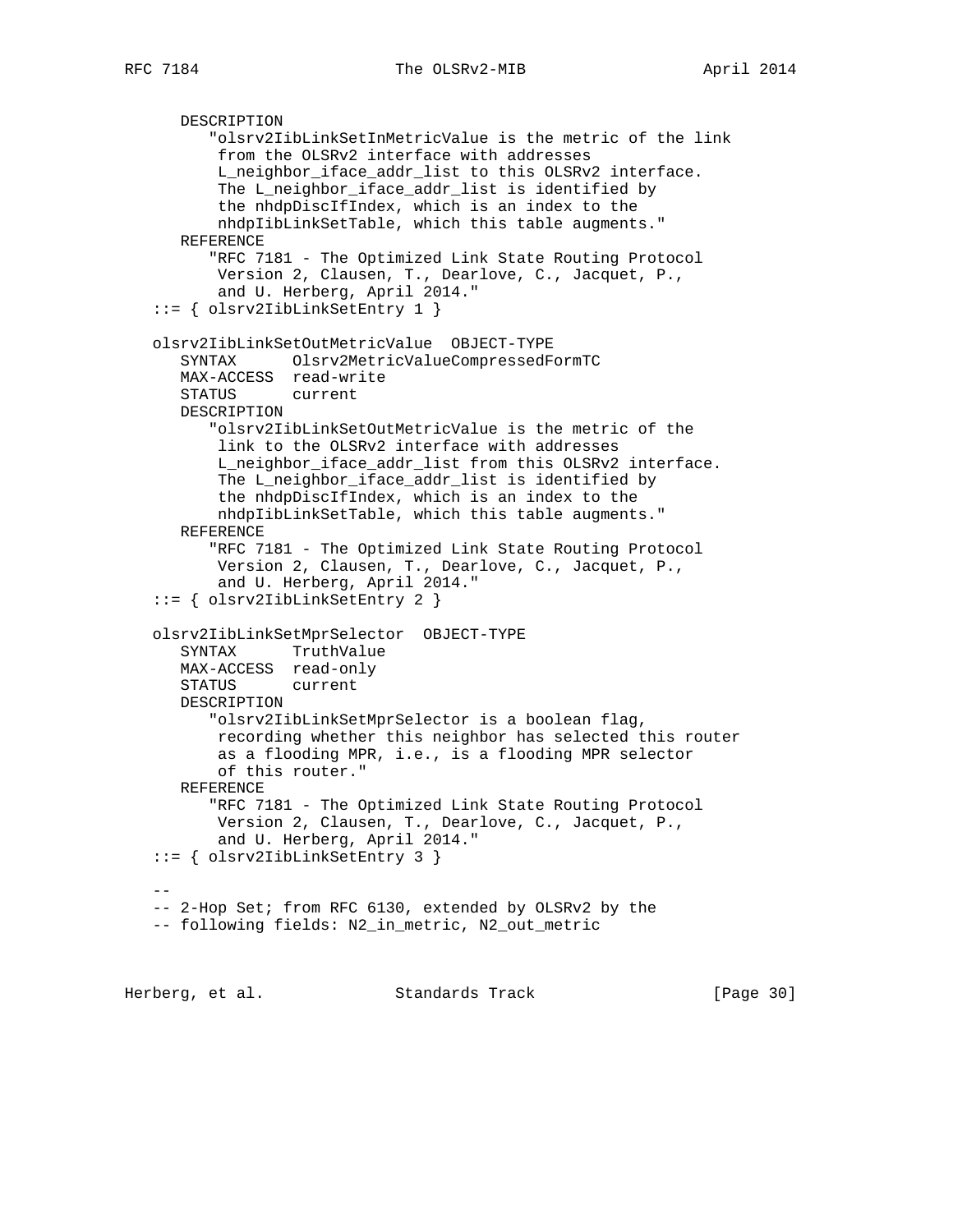$-$ 

```
 olsrv2Iib2HopSetTable OBJECT-TYPE
    SYNTAX SEQUENCE OF Olsrv2Iib2HopSetEntry
   MAX-ACCESS not-accessible
   STATUS current
   DESCRIPTION
       "A 2-Hop Set of an interface records network
       addresses of symmetric 2-hop neighbors, and
        the symmetric links to symmetric 1-hop neighbors
        through which these symmetric 2-hop neighbors
       can be reached. It consists of 2-Hop Tuples."
   REFERENCE
       "RFC 7181 - The Optimized Link State Routing Protocol
       Version 2, Clausen, T., Dearlove, C., Jacquet, P.,
       and U. Herberg, April 2014."
::= \{ 0lsrv2StateGroup 2 \} olsrv2Iib2HopSetEntry OBJECT-TYPE
   SYNTAX Olsrv2Iib2HopSetEntry
   MAX-ACCESS not-accessible
   STATUS current
   DESCRIPTION
       "olsrv2Iib2HopSetTable consists of 2-Hop Tuples,
       each representing a single network address of
        a symmetric 2-hop neighbor and a single MANET
        interface of a symmetric 1-hop neighbor.
        Each 2-Hop Set from NHDP is extended by
       OLSRv2 by the following fields:
        (N2_in_metric (olsrv2Iib2HopSetInMetricValue),
        N2_out_metric (olsrv2Iib2HopSetOutMetricValue))"
   REFERENCE
       "RFC 7181 - The Optimized Link State Routing Protocol
       Version 2, Clausen, T., Dearlove, C., Jacquet, P.,
       and U. Herberg, April 2014."
   AUGMENTS { nhdpIib2HopSetEntry }
 ::= { olsrv2Iib2HopSetTable 1 }
 Olsrv2Iib2HopSetEntry ::=
   SEQUENCE {
      olsrv2Iib2HopSetInMetricValue
         Olsrv2MetricValueCompressedFormTC,
      olsrv2Iib2HopSetOutMetricValue
         Olsrv2MetricValueCompressedFormTC
    }
 olsrv2Iib2HopSetInMetricValue OBJECT-TYPE
```
Herberg, et al. Standards Track [Page 31]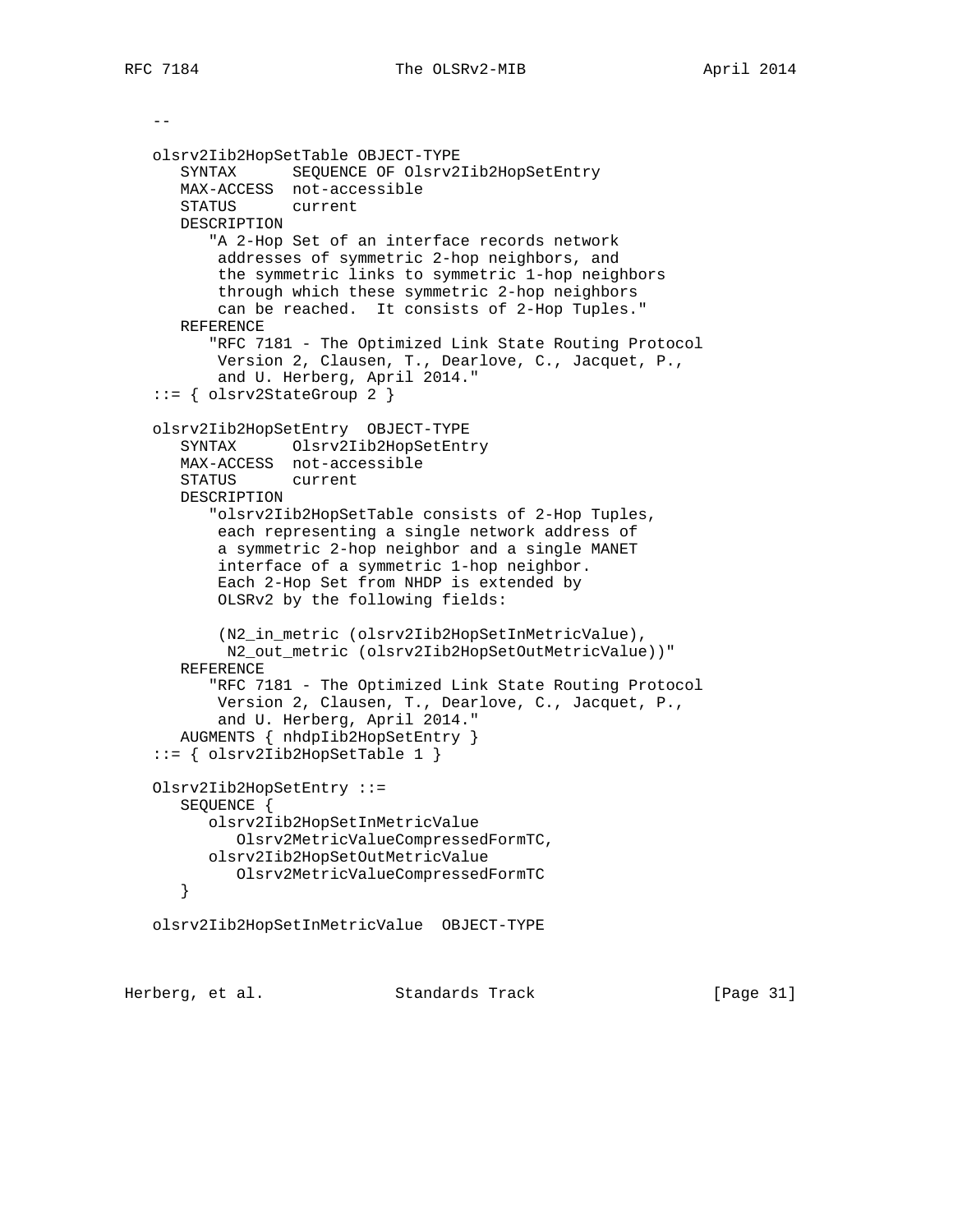SYNTAX Olsrv2MetricValueCompressedFormTC MAX-ACCESS read-only STATUS current DESCRIPTION "olsrv2Iib2HopSetInMetricValue is the neighbor metric from the router with address N2\_2hop\_iface\_addr to the router with OLSRv2 interface addresses N2\_neighbor\_iface\_addr\_list. The N2\_2hop\_iface\_addr is identified by the (nhdpIib2HopSetIpAddressType, nhdpIib2HopSetIpAddress) pair from the nhdpIibLinkSetTable, which this table augments. The N2\_neighbor\_iface\_addr\_list is defined by the nhdpDiscIfIndex, which is an index of the nhdpIibLinkSetTable, which this table augments." REFERENCE "RFC 7181 - The Optimized Link State Routing Protocol Version 2, Clausen, T., Dearlove, C., Jacquet, P., and U. Herberg, April 2014. and RFC 6779 - Definition of Managed Objects for the Neighborhood Discovery Process, Herberg, U., Cole, R., and I. Chakeres, October 2012." ::= { olsrv2Iib2HopSetEntry 1 } olsrv2Iib2HopSetOutMetricValue OBJECT-TYPE SYNTAX Olsrv2MetricValueCompressedFormTC MAX-ACCESS read-only STATUS current DESCRIPTION "olsrv2Iib2HopSetOutMetricValue is the neighbor metric to the router with address N2\_2hop\_iface\_addr from the router with OLSRv2 interface addresses N2\_neighbor\_iface\_addr\_list. The N2\_2hop\_iface\_addr is identified by the (nhdpIib2HopSetIpAddressType, nhdpIib2HopSetIpAddress) pair from the nhdpIibLinkSetTable, which this table augments. The N2\_neighbor\_iface\_addr\_list is defined by the nhdpDiscIfIndex, which is an index of the nhdpIibLinkSetTable, which this table augments."

Herberg, et al. Standards Track [Page 32]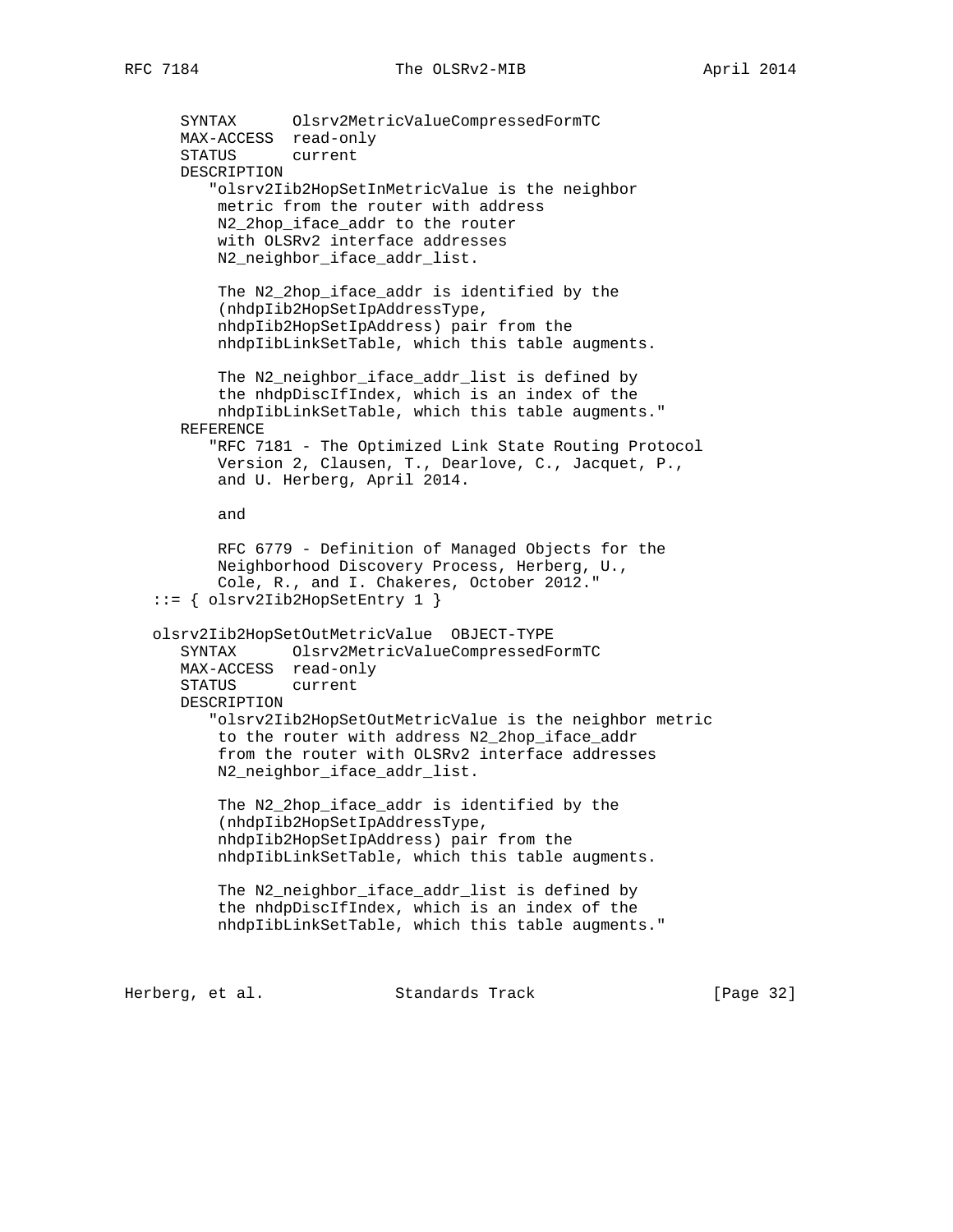```
 REFERENCE
          "RFC 7181 - The Optimized Link State Routing Protocol
          Version 2, Clausen, T., Dearlove, C., Jacquet, P.,
          and U. Herberg, April 2014.
          and
          RFC 6779 - Definition of Managed Objects for the
          Neighborhood Discovery Process, Herberg, U.,
          Cole, R., and I. Chakeres, October 2012."
   ::= { olsrv2Iib2HopSetEntry 2 }
 --
  -- Local Information Base - as defined in RFC 6130,
   -- extended by the addition of an Originator Set,
   -- defined in Section 6.1 and a Local Attached
   -- Network Set, defined in Section 6.2.
  - - --
   -- Originator Set
 --
   olsrv2LibOrigSetTable OBJECT-TYPE
      SYNTAX SEQUENCE OF Olsrv2LibOrigSetEntry
      MAX-ACCESS not-accessible
      STATUS current
      DESCRIPTION
          "A router's Originator Set records addresses
          that were recently used as originator addresses
          by this router."
       REFERENCE
          "RFC 7181 - The Optimized Link State Routing Protocol
          Version 2, Clausen, T., Dearlove, C., Jacquet, P.,
          and U. Herberg, April 2014."
   ::= { olsrv2StateGroup 3 }
   olsrv2LibOrigSetEntry OBJECT-TYPE
      SYNTAX Olsrv2LibOrigSetEntry
      MAX-ACCESS not-accessible
     STATUS
      DESCRIPTION
         "A router's Originator Set consists of
          Originator Tuples:
          (O_orig_addr (olsrv2LibOrigSetIpAddrType
           and olsrv2LibOrigSetIpAddr),
           O_time (olsrv2LibOrigSetExpireTime))."
```
Herberg, et al. Standards Track [Page 33]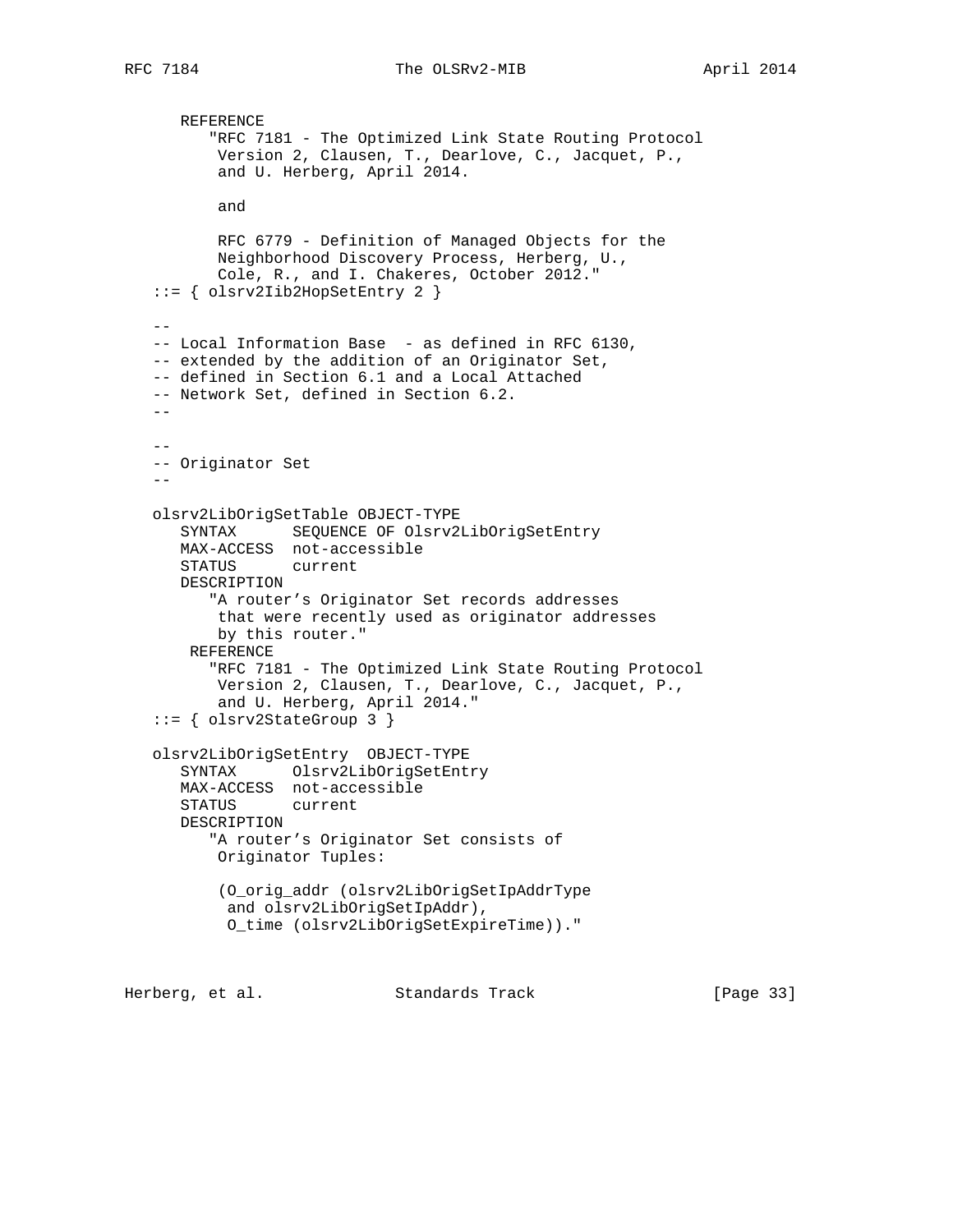```
 REFERENCE
       "RFC 7181 - The Optimized Link State Routing Protocol
       Version 2, Clausen, T., Dearlove, C., Jacquet, P.,
        and U. Herberg, April 2014."
    INDEX { olsrv2LibOrigSetIpAddrType,
            olsrv2LibOrigSetIpAddr }
 ::= { olsrv2LibOrigSetTable 1 }
 Olsrv2LibOrigSetEntry ::=
    SEQUENCE {
       olsrv2LibOrigSetIpAddrType
         InetAddressType,
       olsrv2LibOrigSetIpAddr
         InetAddress,
       olsrv2LibOrigSetExpireTime
         TimeStamp
    }
 olsrv2LibOrigSetIpAddrType OBJECT-TYPE
   SYNTAX InetAddressType { ipv4(1), ipv6(2) }
   MAX-ACCESS not-accessible
    STATUS current
   DESCRIPTION
       "The type of the olsrv2LibOrigSetIpAddr,
       as defined in the InetAddress MIB (RFC4001).
        Only the values 'ipv4(1)' and
        'ipv6(2)' are supported."
    REFERENCE
       "RFC 7181 - The Optimized Link State Routing Protocol
        Version 2, Clausen, T., Dearlove, C., Jacquet, P.,
        and U. Herberg, April 2014."
 ::= { olsrv2LibOrigSetEntry 1 }
 olsrv2LibOrigSetIpAddr OBJECT-TYPE
   SYNTAX InetAddress (SIZE(4|16))
   MAX-ACCESS not-accessible
    STATUS current
    DESCRIPTION
       "An originator address recently employed
       by this router."
    REFERENCE
       "RFC 7181 - The Optimized Link State Routing Protocol
        Version 2, Clausen, T., Dearlove, C., Jacquet, P.,
        and U. Herberg, April 2014."
 ::= { olsrv2LibOrigSetEntry 2 }
 olsrv2LibOrigSetExpireTime OBJECT-TYPE
```
Herberg, et al. Standards Track [Page 34]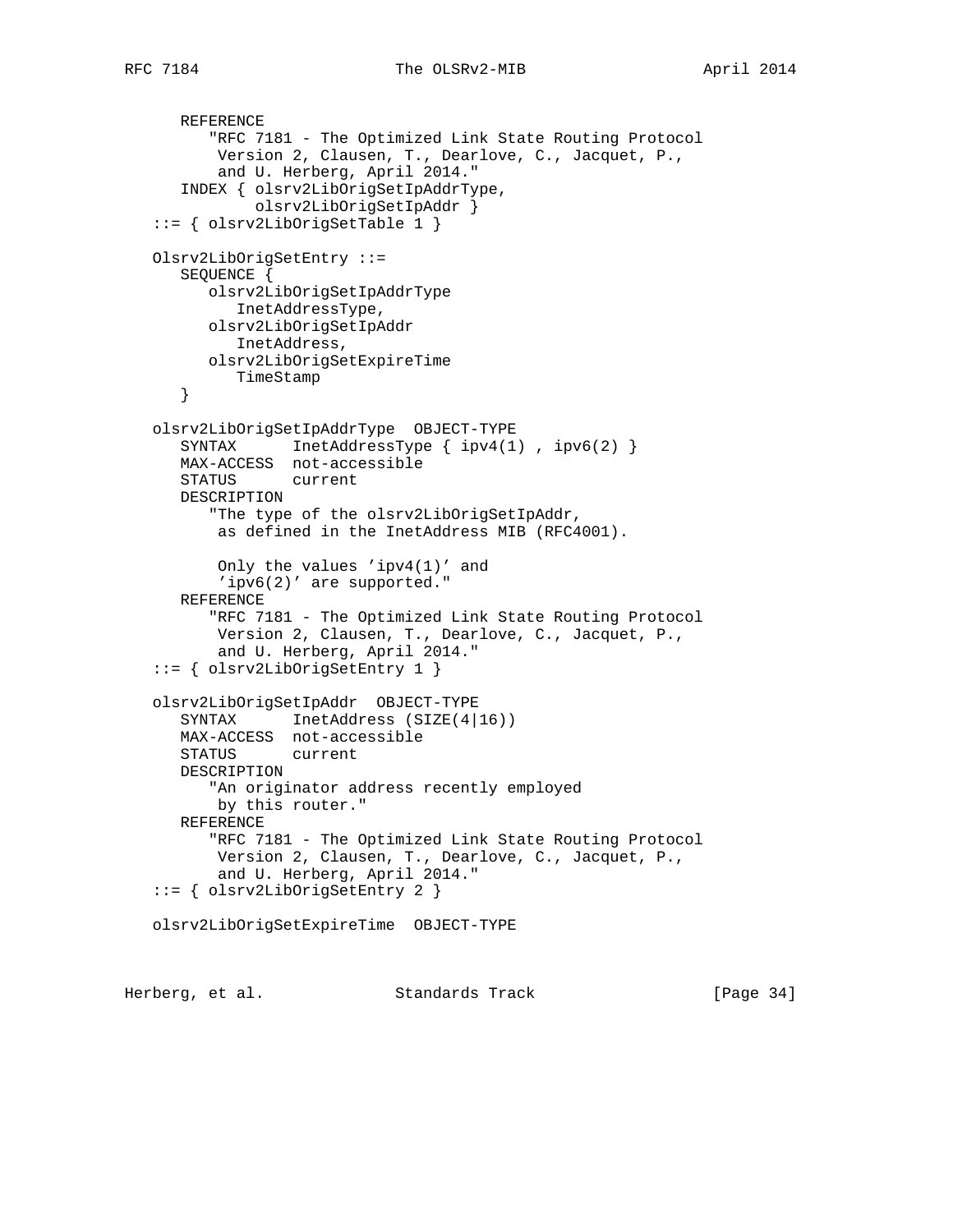```
 SYNTAX TimeStamp
 UNITS "centiseconds"
      MAX-ACCESS read-only
      STATUS current
      DESCRIPTION
         "olsrv2LibOrigSetExpireTime specifies the value
          of sysUptime when this entry SHOULD expire and be
          removed from the olsrv2LibOrigSetTable. This time
          is determined at the time the entry is added,
          derived from the following expression:
             O_time := current time + O_HOLD_TIME
         where O_time is olsrv2LibOrigSetExpireTime,
          current_time is current sysUptime, and
          O_HOLD_TIME is a parameter of the OLSRv2
          protocol. In the event that the
          O_HOLD_TIME is changed, the
          olsrv2LibOrigSetExpireTime needs to be
          recomputed for each of the entries in this table."
      REFERENCE
         "RFC 7181 - The Optimized Link State Routing Protocol
          Version 2, Clausen, T., Dearlove, C., Jacquet, P.,
          and U. Herberg, April 2014."
   ::= { olsrv2LibOrigSetEntry 3 }
- -- Local Attached Network Set
 --
   olsrv2LibLocAttNetSetTable OBJECT-TYPE
      SYNTAX SEQUENCE OF Olsrv2LibLocAttNetSetEntry
      MAX-ACCESS not-accessible
      STATUS current
      DESCRIPTION
         "A router's Local Attached Network Set records
          its local non-OLSRv2 interfaces via which it
          can act as a gateway to other networks."
      REFERENCE
         "RFC 7181 - The Optimized Link State Routing Protocol
          Version 2, Clausen, T., Dearlove, C., Jacquet, P.,
          and U. Herberg, April 2014."
  ::= \{ 0lsrv2StateGroup 4 \} olsrv2LibLocAttNetSetEntry OBJECT-TYPE
      SYNTAX Olsrv2LibLocAttNetSetEntry
      MAX-ACCESS not-accessible
      STATUS current
```
Herberg, et al. Standards Track [Page 35]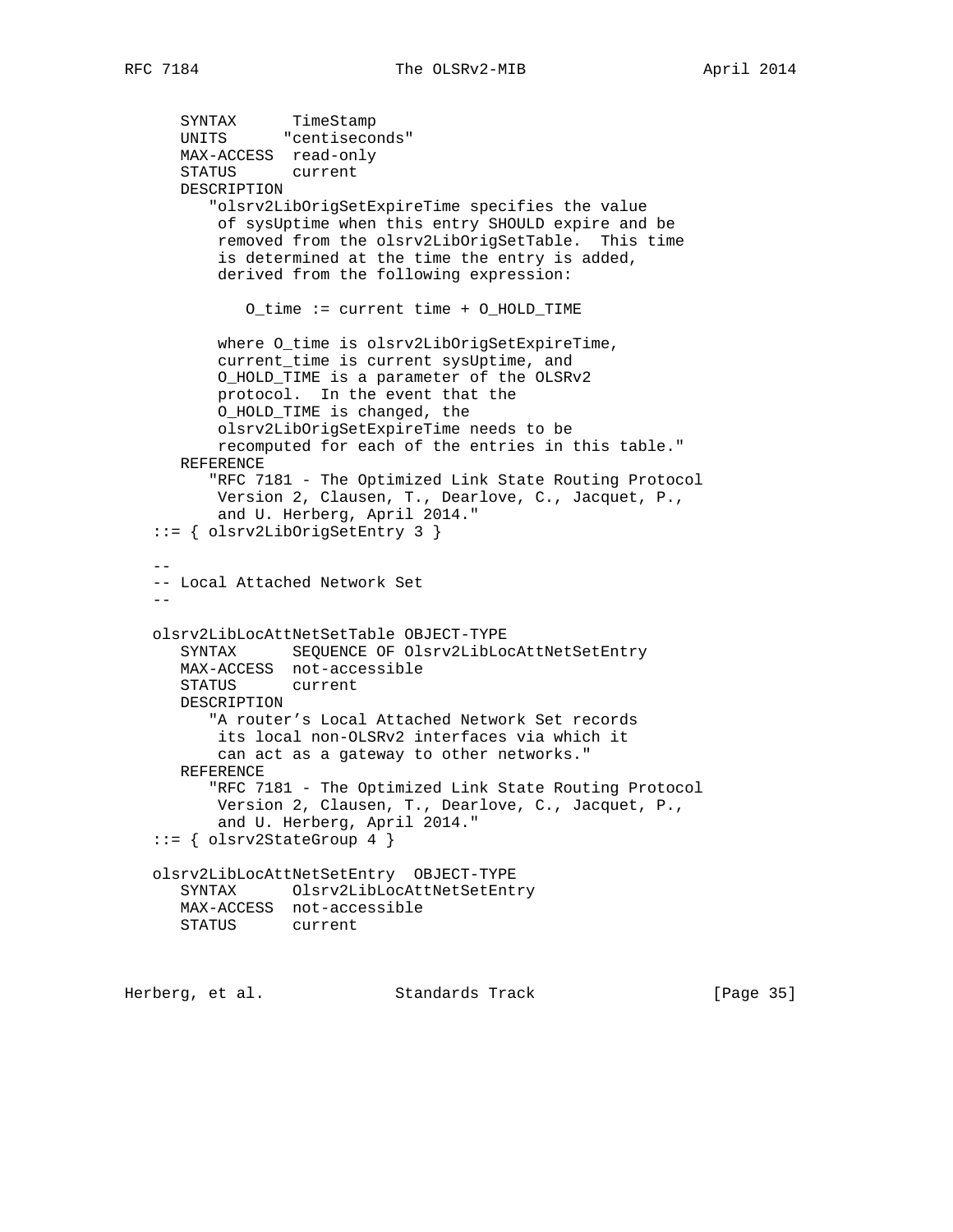DESCRIPTION "The entries include the Local Attached Network Tuples: (AL\_net\_addr (olsrv2LibLocAttNetSetIpAddr), AL\_dist (olsrv2LibLocAttNetSetDistance), AL\_metric (olsrv2LibLocAttNetSetMetricValue) ) where: AL\_net\_addr is the network address of an attached network that can be reached via this router. The AL\_net\_addr is defined in this MIB module by the tuple (olsrv2LibLocAttNetSetIpAddrType, olsrv2LibLocAttNetSetIpAddr, olsrv2LibLocAttNetSetIpAddrPrefixLen). AL\_dist is the number of hops to the network with address AL net addr from this router. The AL\_dist is defined in this MIB module by the olsrv2LibLocAttNetSetDistance object. AL\_metric is the metric of the link to the attached network with address AL\_net\_addr from this router. The AL\_metric is defined in this MIB module by the olsrv2LibLocAttNetSetMetricValue object. OLSRv2 (RFC 7181) defines the rules for managing entries within this table, e.g., populating and purging entries. Specific instructions for the olsrv2LibLocAttNetSetEntry(s) are found in Sections 7.2 and 17 of OLSRv2 (RFC 7181)." REFERENCE "RFC 7181 - The Optimized Link State Routing Protocol Version 2, Clausen, T., Dearlove, C., Jacquet, P., and U. Herberg, April 2014." INDEX { olsrv2LibLocAttNetSetIpAddrType, olsrv2LibLocAttNetSetIpAddr, olsrv2LibLocAttNetSetIpAddrPrefixLen } ::= { olsrv2LibLocAttNetSetTable 1 } Olsrv2LibLocAttNetSetEntry ::=

Herberg, et al. Standards Track [Page 36]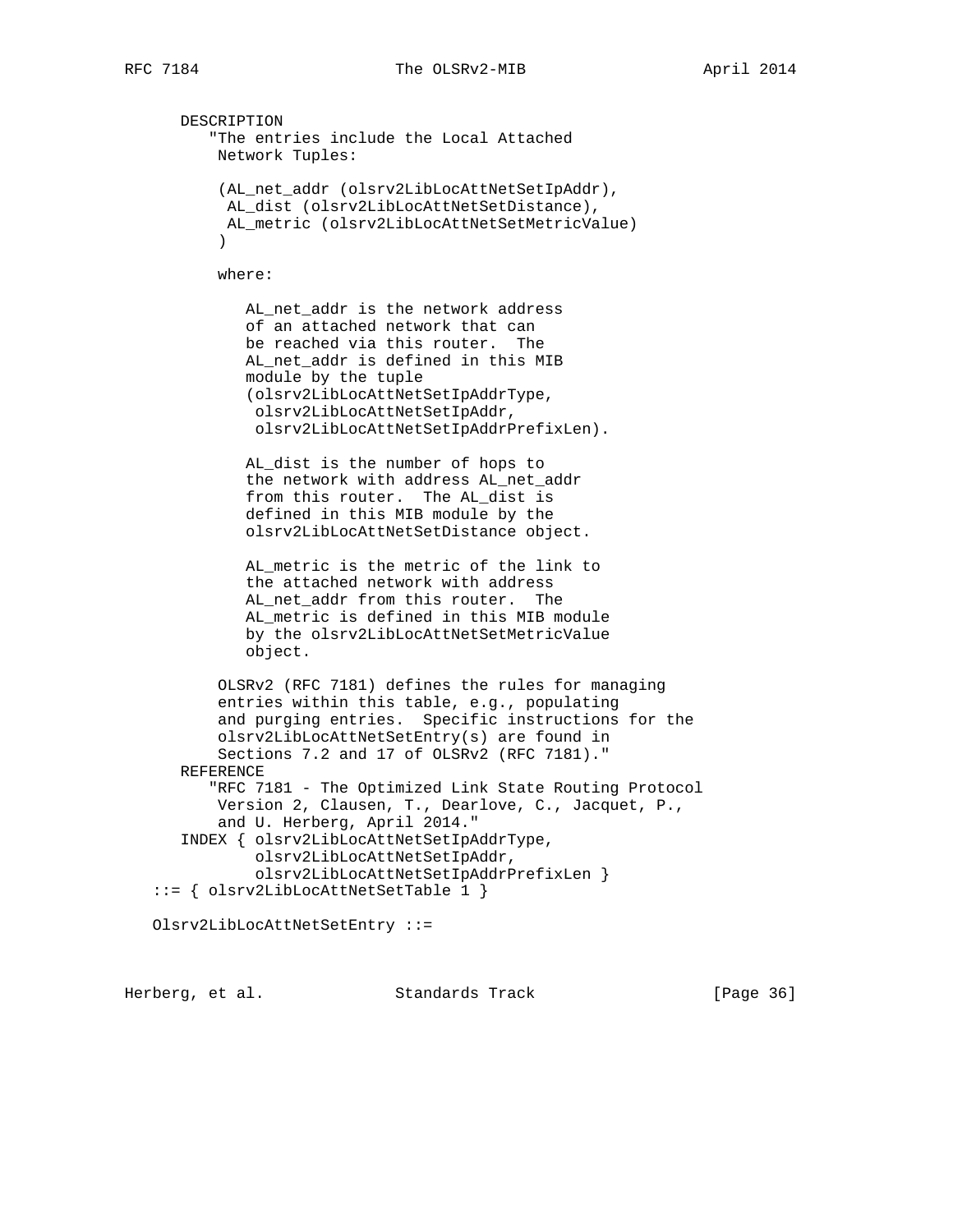```
 SEQUENCE {
         olsrv2LibLocAttNetSetIpAddrType
            InetAddressType,
         olsrv2LibLocAttNetSetIpAddr
            InetAddress,
         olsrv2LibLocAttNetSetIpAddrPrefixLen
            InetAddressPrefixLength,
         olsrv2LibLocAttNetSetDistance
            Unsigned32,
         olsrv2LibLocAttNetSetMetricValue
            Olsrv2MetricValueCompressedFormTC
      }
 olsrv2LibLocAttNetSetIpAddrType OBJECT-TYPE
 SYNTAX InetAddressType { ipv4(1) , ipv6(2) }
      MAX-ACCESS not-accessible
     STATUS
      DESCRIPTION
         "The type of the olsrv2LibLocAttNetSetIpAddr, as defined
          in the InetAddress MIB (RFC 4001).
          Only the values 'ipv4(1)' and
          'ipv6(2)' are supported."
      REFERENCE
          "RFC 7181 - The Optimized Link State Routing Protocol
          Version 2, Clausen, T., Dearlove, C., Jacquet, P.,
          and U. Herberg, April 2014."
   ::= { olsrv2LibLocAttNetSetEntry 1 }
   olsrv2LibLocAttNetSetIpAddr OBJECT-TYPE
     SYNTAX InetAddress (SIZE(4|16))
      MAX-ACCESS not-accessible
      STATUS current
      DESCRIPTION
          "This is the network address of an attached
          network that can be reached via this router."
      REFERENCE
          "RFC 7181 - The Optimized Link State Routing Protocol
          Version 2, Clausen, T., Dearlove, C., Jacquet, P.,
          and U. Herberg, April 2014."
   ::= { olsrv2LibLocAttNetSetEntry 2 }
   olsrv2LibLocAttNetSetIpAddrPrefixLen OBJECT-TYPE
      SYNTAX InetAddressPrefixLength
      UNITS "bits"
      MAX-ACCESS not-accessible
      STATUS current
      DESCRIPTION
```
Herberg, et al. Standards Track [Page 37]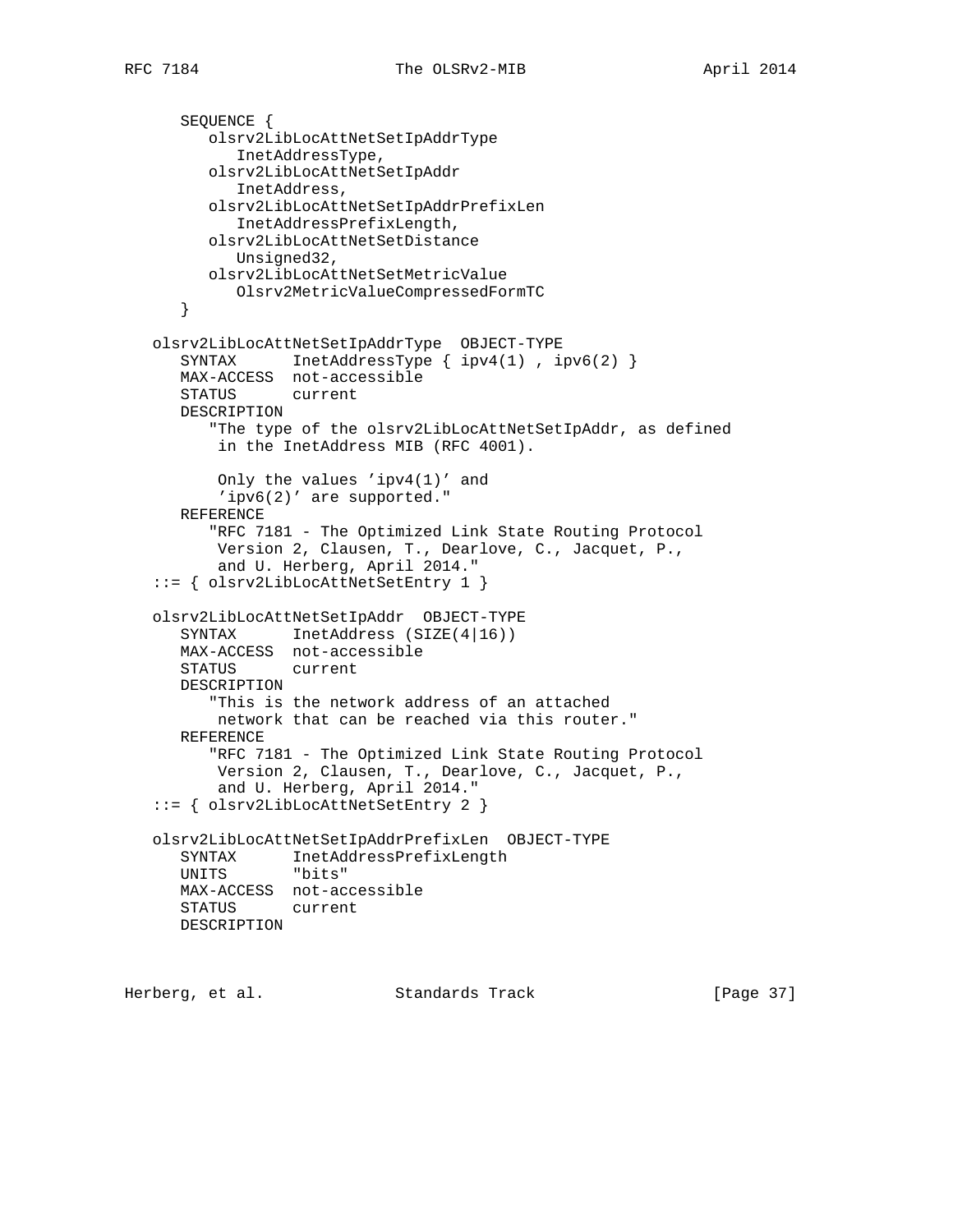```
 "Indicates the number of leading one bits that form the
          mask to be logically ANDed with the destination address
          before being compared to the value in the
          olsrv2LibLocAttNetSetIpAddr field."
      REFERENCE
          "RFC 7181 - The Optimized Link State Routing Protocol
          Version 2, Clausen, T., Dearlove, C., Jacquet, P.,
          and U. Herberg, April 2014."
   ::= { olsrv2LibLocAttNetSetEntry 3 }
   olsrv2LibLocAttNetSetDistance OBJECT-TYPE
 SYNTAX Unsigned32 (1..255)
 UNITS "hops"
      MAX-ACCESS read-only
      STATUS current
      DESCRIPTION
          "This object specifies the number of hops
          to the network with address
          olsrv2LibLocAttNetSetIpAddr from this router."
      REFERENCE
          "RFC 7181 - The Optimized Link State Routing Protocol
          Version 2, Clausen, T., Dearlove, C., Jacquet, P.,
          and U. Herberg, April 2014."
   ::= { olsrv2LibLocAttNetSetEntry 4 }
   olsrv2LibLocAttNetSetMetricValue OBJECT-TYPE
      SYNTAX Olsrv2MetricValueCompressedFormTC
      MAX-ACCESS read-only
      STATUS current
      DESCRIPTION
          "This object specifies the metric of the
          link to the attached network with
          address AL_net_addr from this router. The
         AL net addr is defined by the tuple
          (olsrv2LibLocAttNetSetIpAddrType,
           olsrv2LibLocAttNetSetIpAddr,
           olsrv2LibLocAttNetSetIpAddrPrefixLen)."
      REFERENCE
          "RFC 7181 - The Optimized Link State Routing Protocol
          Version 2, Clausen, T., Dearlove, C., Jacquet, P.,
          and U. Herberg, April 2014."
   ::= { olsrv2LibLocAttNetSetEntry 5 }
 --
   -- Neighbor Information Base
  --
```
Herberg, et al. Standards Track [Page 38]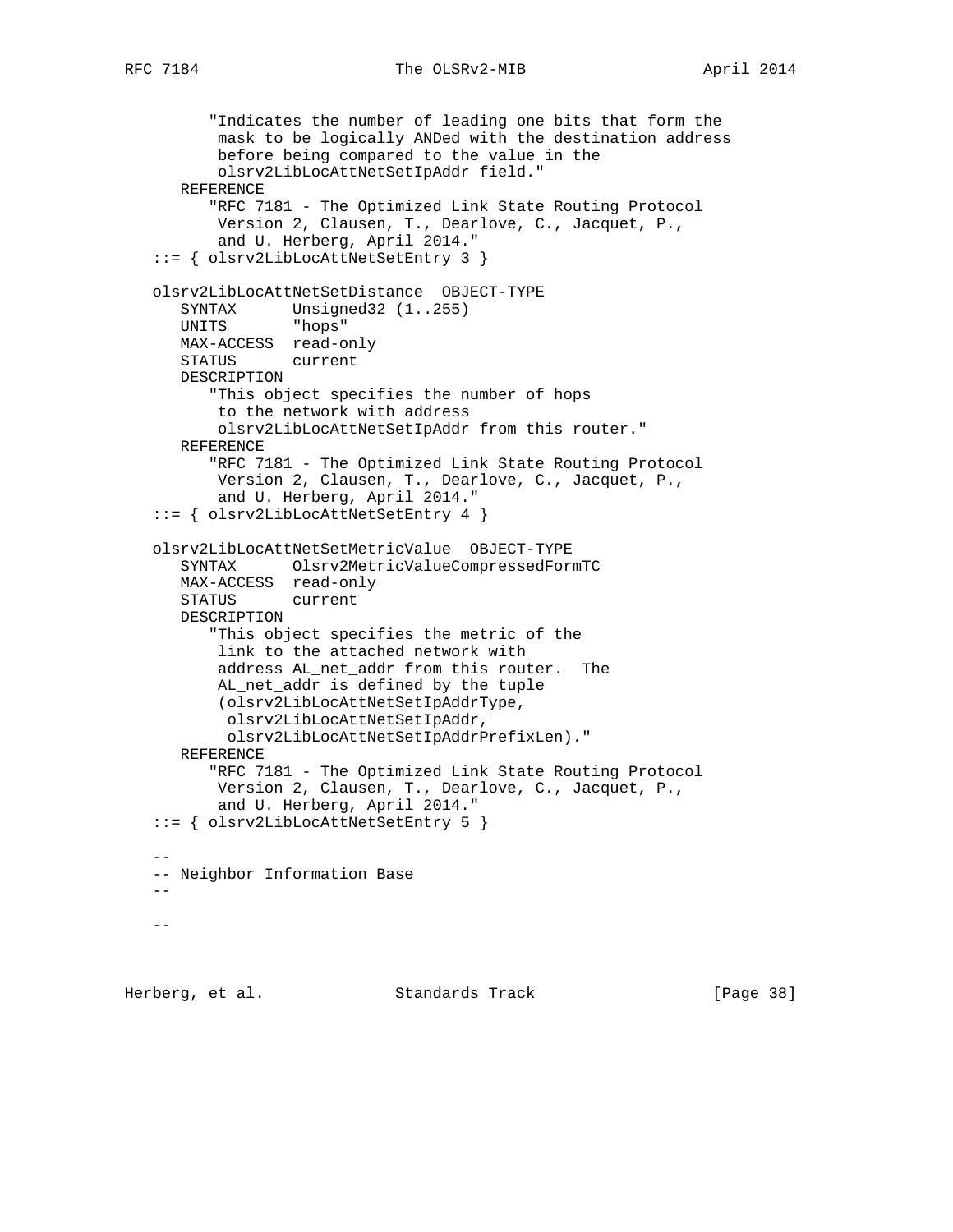-- Neighbor Set - as defined in RFC 6130, -- extended by OLSRv2 by the addition of the following -- elements to each Neighbor Tuple: -- N orig addr (olsrv2NibNeighborSetNOrigIpAddrType, -- olsrv2NibNeighborSetNOrigIpAddr) -- N\_in\_metric (olsrv2NibNeighborSetNInMetricValue) -- N\_out\_metric (olsrv2NibNeighborSetNOutMetricValue) -- N\_will\_flooding (olsrv2NibNeighborSetNWillFlooding) -- N\_will\_routing (olsrv2NibNeighborSetNWillRouting) -- N\_flooding\_mpr (olsrv2NibNeighborSetNFloodingMpr) -- N\_routing\_mpr (olsrv2NibNeighborSetNRoutingMpr) -- N\_mpr\_selector (olsrv2NibNeighborSetNMprSelector) -- N\_advertised (olsrv2NibNeighborSetNAdvertised)  $$  olsrv2NibNeighborSetTable OBJECT-TYPE SYNTAX SEQUENCE OF Olsrv2NibNeighborSetEntry MAX-ACCESS not-accessible STATUS DESCRIPTION "A router's Neighbor Set records all network addresses of each 1-hop neighbor. It consists of Neighbor Tuples, each representing a single 1-hop neighbor." REFERENCE "RFC 7181 - The Optimized Link State Routing Protocol Version 2, Clausen, T., Dearlove, C., Jacquet, P., and U. Herberg, April 2014."  $::=$  { olsrv2StateGroup 5 } olsrv2NibNeighborSetEntry OBJECT-TYPE SYNTAX Olsrv2NibNeighborSetEntry MAX-ACCESS not-accessible STATUS current DESCRIPTION "Each Neighbor Tuple in the Neighbor Set, defined in RFC 6130, has these additional elements: N\_orig\_addr (olsrv2NibNeighborSetNOrigIpAddrType, olsrv2NibNeighborSetNOrigIpAddr) N\_in\_metric (olsrv2NibNeighborSetNInMetricValue) N\_out\_metric (olsrv2NibNeighborSetNOutMetricValue) N\_will\_flooding (olsrv2NibNeighborSetNWillFlooding) N\_will\_routing (olsrv2NibNeighborSetNWillRouting) N\_flooding\_mpr (olsrv2NibNeighborSetNFloodingMpr) N\_routing\_mpr (olsrv2NibNeighborSetNRoutingMpr) N mpr selector (olsrv2NibNeighborSetNMprSelector) N\_advertised (olsrv2NibNeighborSetNAdvertised) defined here as extensions."

Herberg, et al. Standards Track [Page 39]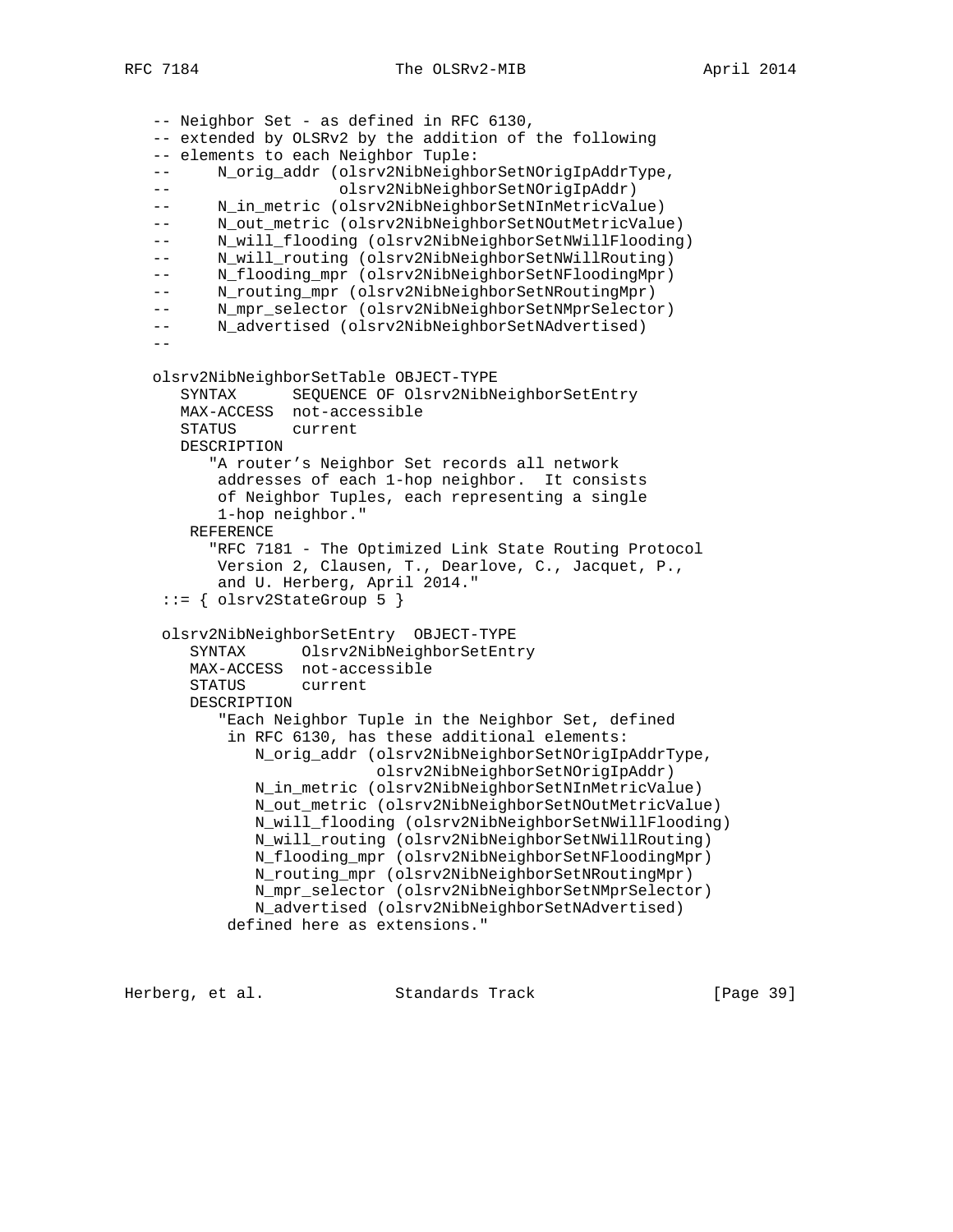```
 REFERENCE
       "RFC 7181 - The Optimized Link State Routing Protocol
        Version 2, Clausen, T., Dearlove, C., Jacquet, P.,
        and U. Herberg, April 2014."
     AUGMENTS { nhdpNibNeighborSetEntry }
 ::= { olsrv2NibNeighborSetTable 1 }
 Olsrv2NibNeighborSetEntry ::=
    SEQUENCE {
       olsrv2NibNeighborSetNOrigIpAddrType
          InetAddressType,
       olsrv2NibNeighborSetNOrigIpAddr
          InetAddress,
       olsrv2NibNeighborSetNInMetricValue
          Olsrv2MetricValueCompressedFormTC,
       olsrv2NibNeighborSetNOutMetricValue
          Olsrv2MetricValueCompressedFormTC,
       olsrv2NibNeighborSetNWillFlooding
          WillingnessTC,
       olsrv2NibNeighborSetNWillRouting
          WillingnessTC,
       olsrv2NibNeighborSetNFloodingMpr
          TruthValue,
       olsrv2NibNeighborSetNRoutingMpr
          TruthValue,
       olsrv2NibNeighborSetNMprSelector
          TruthValue,
       olsrv2NibNeighborSetNAdvertised
          TruthValue
    }
 olsrv2NibNeighborSetNOrigIpAddrType OBJECT-TYPE
   SYNTAX InetAddressType \{ \text{ipv4}(1), \text{ipv6}(2) \} MAX-ACCESS read-only
    STATUS current
    DESCRIPTION
       "The type of the olsrv2NibNeighborSetNOrigIpAddr, as defined
        in the InetAddress MIB module (RFC4001).
        Only the values 'ipv4(1)' and
        'ipv6(2)' are supported."
    REFERENCE
       "RFC 7181 - The Optimized Link State Routing Protocol
        Version 2, Clausen, T., Dearlove, C., Jacquet, P.,
        and U. Herberg, April 2014."
 ::= { olsrv2NibNeighborSetEntry 1 }
 olsrv2NibNeighborSetNOrigIpAddr OBJECT-TYPE
```
Herberg, et al. Standards Track [Page 40]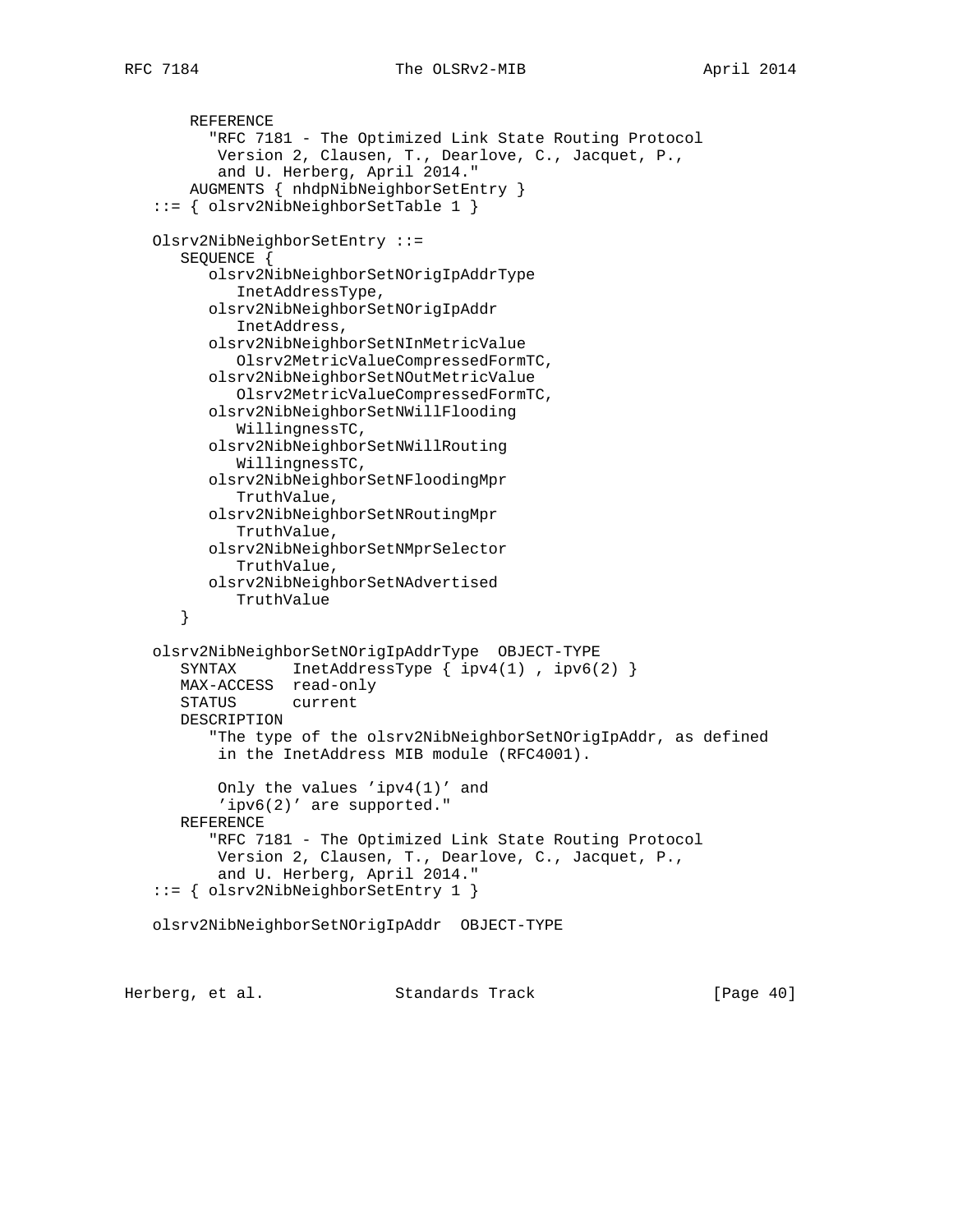SYNTAX InetAddress (SIZE(4|16)) MAX-ACCESS read-only STATUS current DESCRIPTION "This is the originator IP address of the neighbor represented by this table entry." REFERENCE "RFC 7181 - The Optimized Link State Routing Protocol Version 2, Clausen, T., Dearlove, C., Jacquet, P., and U. Herberg, April 2014." ::= { olsrv2NibNeighborSetEntry 2 } olsrv2NibNeighborSetNInMetricValue OBJECT-TYPE SYNTAX Olsrv2MetricValueCompressedFormTC MAX-ACCESS read-only STATUS current DESCRIPTION "This object is the neighbor metric of any link from this neighbor to an OLSRv2 interface of this router, i.e., the minimum of all corresponding L\_in\_metric (olsrv2IibLinkSetInMetricValue) with L status = SYMMETRIC and L\_in\_metric (olsrv2IibLinkSetInMetricValue) != UNKNOWN\_METRIC, UNKNOWN\_METRIC if there are no such Link Tuples. UNKNOWN\_METRIC has a value of 0." REFERENCE "RFC 7181 - The Optimized Link State Routing Protocol Version 2, Clausen, T., Dearlove, C., Jacquet, P., and U. Herberg, April 2014." ::= { olsrv2NibNeighborSetEntry 3 } olsrv2NibNeighborSetNOutMetricValue OBJECT-TYPE SYNTAX Olsrv2MetricValueCompressedFormTC MAX-ACCESS read-only STATUS current DESCRIPTION "This object is the neighbor metric of any link from an OLSRv2 interface of this router to this neighbor, i.e., the minimum of all corresponding L\_out\_metric (olsrv2IibLinkSetOutMetricValue) with L\_status = SYMMETRIC and L\_out\_metric (olsrv2IibLinkSetOutMetricValue) != UNKNOWN\_METRIC, UNKNOWN\_METRIC if there are no such Link Tuples. UNKNOWN\_METRIC has a value of 0." REFERENCE "RFC 7181 - The Optimized Link State Routing Protocol Version 2, Clausen, T., Dearlove, C., Jacquet, P.,

Herberg, et al. Standards Track [Page 41]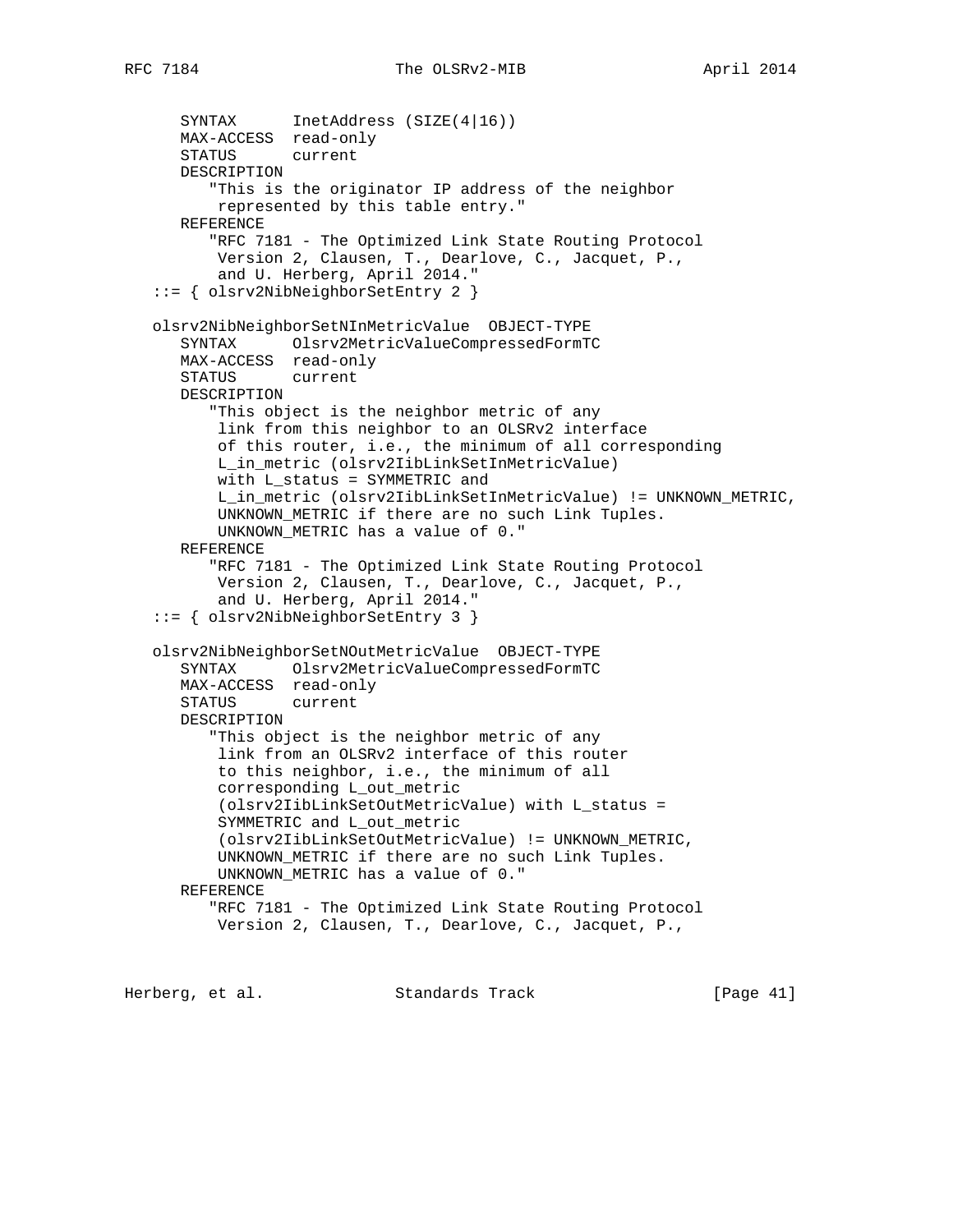and U. Herberg, April 2014." ::= { olsrv2NibNeighborSetEntry 4 } olsrv2NibNeighborSetNWillFlooding OBJECT-TYPE SYNTAX WillingnessTC MAX-ACCESS read-only STATUS current DESCRIPTION "This object is the neighbor's willingness to be selected as a flooding MPR, in the range from WILL\_NEVER to WILL\_ALWAYS, both inclusive, taking the value WILL\_NEVER if no OLSRv2 specific information is received from this neighbor." REFERENCE "RFC 7181 - The Optimized Link State Routing Protocol Version 2, Clausen, T., Dearlove, C., Jacquet, P., and U. Herberg, April 2014." ::= { olsrv2NibNeighborSetEntry 5 } olsrv2NibNeighborSetNWillRouting OBJECT-TYPE SYNTAX WillingnessTC MAX-ACCESS read-only STATUS current DESCRIPTION "This object is the neighbor's willingness to be selected as a routing MPR, in the range from WILL\_NEVER to WILL\_ALWAYS, both inclusive, taking the value WILL\_NEVER if no OLSRv2 specific information is received from this neighbor." REFERENCE "RFC 7181 - The Optimized Link State Routing Protocol Version 2, Clausen, T., Dearlove, C., Jacquet, P., and U. Herberg, April 2014." ::= { olsrv2NibNeighborSetEntry 6 } olsrv2NibNeighborSetNFloodingMpr OBJECT-TYPE SYNTAX TruthValue MAX-ACCESS read-only STATUS current DESCRIPTION "This object is a boolean flag, recording whether this neighbor is selected as a flooding MPR by this router." REFERENCE "RFC 7181 - The Optimized Link State Routing Protocol Version 2, Clausen, T., Dearlove, C., Jacquet, P., and U. Herberg, April 2014." ::= { olsrv2NibNeighborSetEntry 7 }

Herberg, et al. Standards Track [Page 42]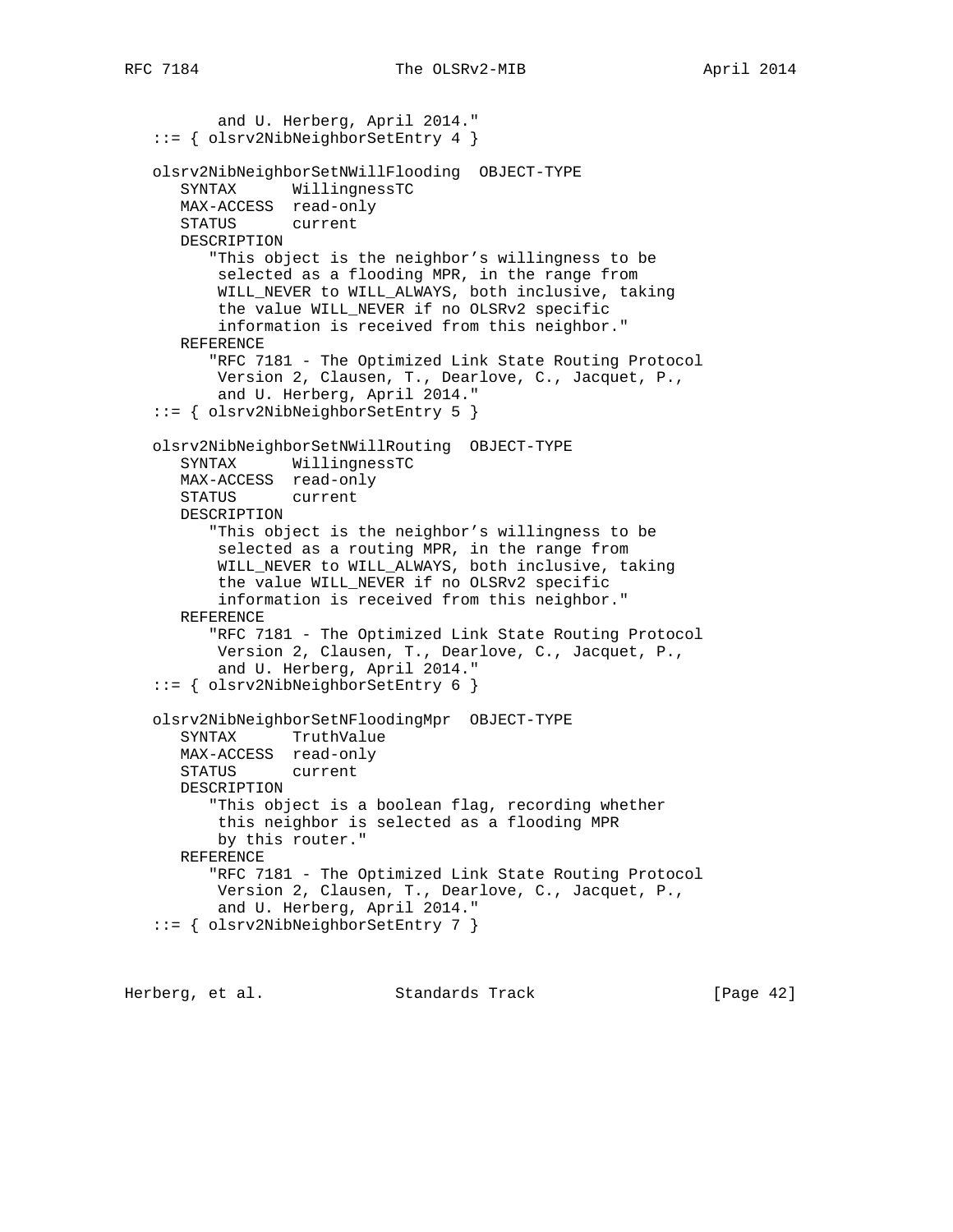```
 olsrv2NibNeighborSetNRoutingMpr OBJECT-TYPE
 SYNTAX TruthValue
 MAX-ACCESS read-only
      STATUS current
      DESCRIPTION
          "This object is a boolean flag, recording whether
          this neighbor is selected as a routing MPR
          by this router."
      REFERENCE
          "RFC 7181 - The Optimized Link State Routing Protocol
          Version 2, Clausen, T., Dearlove, C., Jacquet, P.,
          and U. Herberg, April 2014."
   ::= { olsrv2NibNeighborSetEntry 8 }
   olsrv2NibNeighborSetNMprSelector OBJECT-TYPE
      SYNTAX TruthValue
      MAX-ACCESS read-only
      STATUS current
      DESCRIPTION
         "This object is a boolean flag,
          recording whether this neighbor has selected this router
          as a routing MPR, i.e., is a routing MPR
          selector of this router.
          When set to 'true', then this router is selected as
          a routing MPR by the neighbor router.
          When set to 'false',
          then this router is not selected by the neighbor
          as a routing MPR."
      REFERENCE
          "RFC 7181 - The Optimized Link State Routing Protocol
          Version 2, Clausen, T., Dearlove, C., Jacquet, P.,
          and U. Herberg, April 2014."
   ::= { olsrv2NibNeighborSetEntry 9 }
   olsrv2NibNeighborSetNAdvertised OBJECT-TYPE
      SYNTAX TruthValue
      MAX-ACCESS read-only
      STATUS current
      DESCRIPTION
          "This object, N_mpr_selector
          (olsrv2NibNeighborSetNMprSelector), is a boolean flag,
          recording whether this router has elected to
          advertise a link to this neighbor in its TC messages."
       REFERENCE
          "RFC 7181 - The Optimized Link State Routing Protocol
          Version 2, Clausen, T., Dearlove, C., Jacquet, P.,
          and U. Herberg, April 2014."
```
Herberg, et al. Standards Track [Page 43]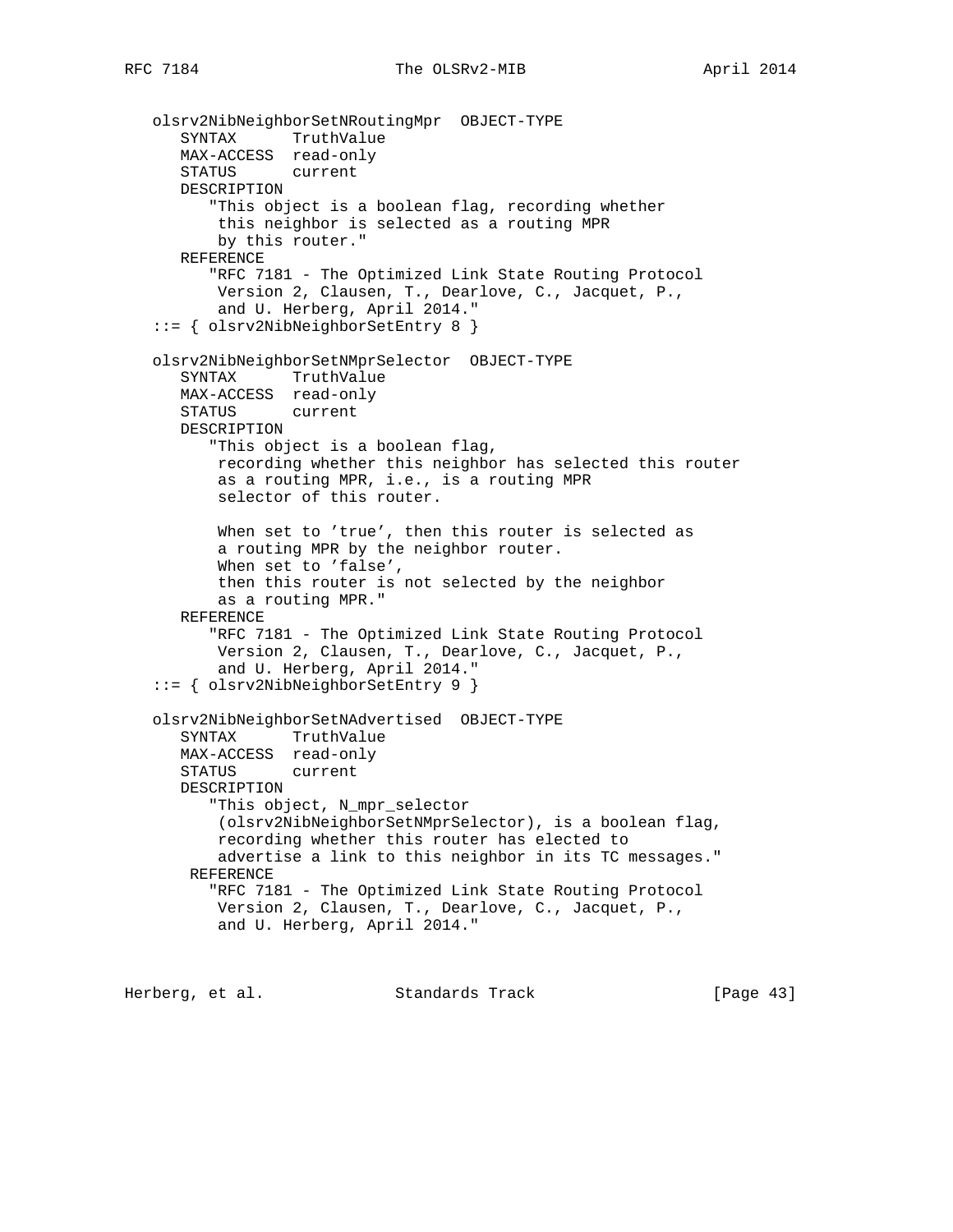```
 ::= { olsrv2NibNeighborSetEntry 10 }
   olsrv2NibNeighborSetTableAnsn OBJECT-TYPE
      SYNTAX Unsigned32 (0..65535)
      MAX-ACCESS read-only
      STATUS current
      DESCRIPTION
         "Advertised Neighbor Sequence Number (ANSN), is
          a variable, whose value is included in TC messages to
          indicate the freshness of the information transmitted."
      REFERENCE
          "RFC 7181 - The Optimized Link State Routing Protocol
          Version 2, Clausen, T., Dearlove, C., Jacquet, P.,
          and U. Herberg, April 2014."
   ::= { olsrv2StateGroup 6 }
 --
   -- Topology Information Base - this Information
   -- Base is specific to OLSRv2 and is defined in
   -- Section 10 of RFC 7181.
  - - --
   -- Advertising Remote Router Set
  - olsrv2TibAdRemoteRouterSetTable OBJECT-TYPE
      SYNTAX SEQUENCE OF Olsrv2TibAdRemoteRouterSetEntry
      MAX-ACCESS not-accessible
      STATUS current
      DESCRIPTION
         "A router's Advertising Remote Router Set records
          information describing each remote router in the
          network that transmits TC messages."
      REFERENCE
          "RFC 7181 - The Optimized Link State Routing Protocol
          Version 2, Clausen, T., Dearlove, C., Jacquet, P.,
          and U. Herberg, April 2014."
   ::= { olsrv2StateGroup 7 }
   olsrv2TibAdRemoteRouterSetEntry OBJECT-TYPE
      SYNTAX Olsrv2TibAdRemoteRouterSetEntry
      MAX-ACCESS not-accessible
      STATUS current
      DESCRIPTION
         "A router's Advertised Neighbor Set Table entry
          consists of Advertising Remote Router Tuples:
```
Herberg, et al. Standards Track [Page 44]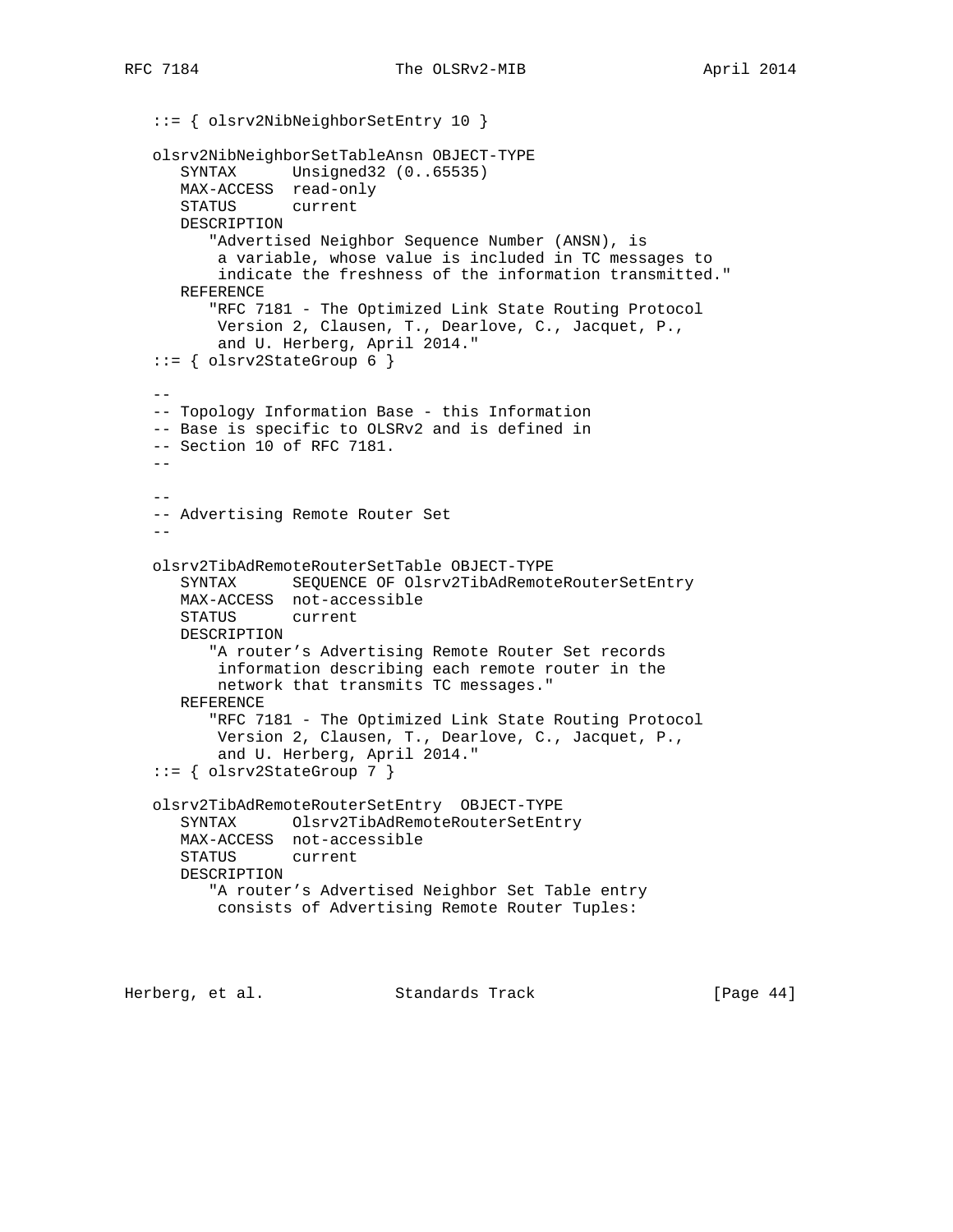```
 (AR_orig_addr (olsrv2TibAdRemoteRouterSetIpAddrType,
                       olsrv2TibAdRemoteRouterSetIpAddr),
         AR_seq_number (olsrv2TibAdRemoteRouterSetMaxSeqNo),
         AR_time (olsrv2TibAdRemoteRouterSetExpireTime).
        Addresses associated with this router are
        found in the NHDP-MIB module's nhdpDiscIfSetTable.
        OLSRv2 (RFC 7181) defines the rules for managing
        entries within this table, e.g., populating
        and purging entries. Specific instructions for the
        olsrv2TibAdRemoteRouterSetEntry(s) are found in
        Section 10.1 and Section 17 of OLSRv2 (RFC 7181)."
   REFERENCE
       "RFC 7181 - The Optimized Link State Routing Protocol
       Version 2, Clausen, T., Dearlove, C., Jacquet, P.,
       and U. Herberg, April 2014."
    INDEX { olsrv2TibAdRemoteRouterSetIpAddrType,
            olsrv2TibAdRemoteRouterSetIpAddr }
 ::= { olsrv2TibAdRemoteRouterSetTable 1 }
 Olsrv2TibAdRemoteRouterSetEntry ::=
    SEQUENCE {
       olsrv2TibAdRemoteRouterSetIpAddrType
          InetAddressType,
       olsrv2TibAdRemoteRouterSetIpAddr
          InetAddress,
       olsrv2TibAdRemoteRouterSetMaxSeqNo
          Unsigned32,
       olsrv2TibAdRemoteRouterSetExpireTime
          TimeStamp
    }
 olsrv2TibAdRemoteRouterSetIpAddrType OBJECT-TYPE
   SYNTAX InetAddressType { ipv4(1), ipv6(2) }
   MAX-ACCESS not-accessible
    STATUS current
   DESCRIPTION
      "The type of the olsrv2TibAdRemoteRouterSetIpAddr,
       as defined in the InetAddress MIB module (RFC4001).
        Only the values 'ipv4(1)' and
        'ipv6(2)' are supported."
   REFERENCE
       "RFC 7181 - The Optimized Link State Routing Protocol
       Version 2, Clausen, T., Dearlove, C., Jacquet, P.,
       and U. Herberg, April 2014."
 ::= { olsrv2TibAdRemoteRouterSetEntry 1 }
```
Herberg, et al. Standards Track [Page 45]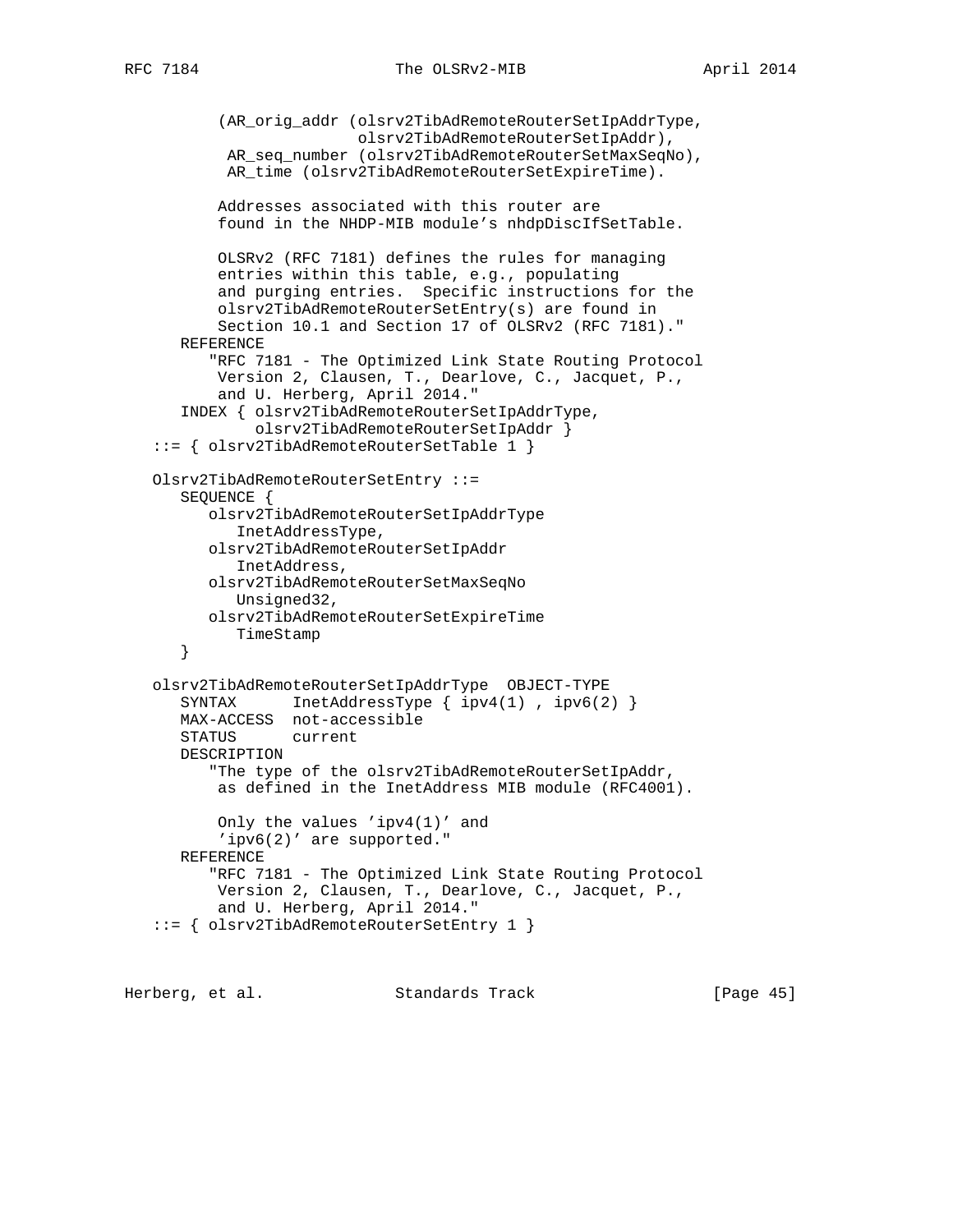```
 olsrv2TibAdRemoteRouterSetIpAddr OBJECT-TYPE
 SYNTAX InetAddress (SIZE(4|16))
 MAX-ACCESS not-accessible
       STATUS current
      DESCRIPTION
          "This is the originator address of a received
          TC message."
      REFERENCE
          "RFC 7181 - The Optimized Link State Routing Protocol
          Version 2, Clausen, T., Dearlove, C., Jacquet, P.,
          and U. Herberg, April 2014."
    ::= { olsrv2TibAdRemoteRouterSetEntry 2 }
    olsrv2TibAdRemoteRouterSetMaxSeqNo OBJECT-TYPE
       SYNTAX Unsigned32 (0..65535)
      MAX-ACCESS read-only
      STATUS current
      DESCRIPTION
          "This is the greatest Advertised Neighbor Sequence
          Number (ANSN) in any TC message
          received that originated from the router
          with originator address
          olsrv2TibAdRemoteRouterSetIpAddr.
          Sequence numbers are used in the OLSRv2 protocol
          for the purpose of discarding 'old' information,
          i.e., messages received out of order. However,
          with a limited number of bits for representing
          sequence numbers, wraparound (that the sequence
          number is incremented from the maximum possible
          value to zero) will occur. To prevent this from
          interfering with the operation of this protocol,
          OLSRv2 implementations observe the following when
          determining the ordering of sequence numbers.
          In OLSRv2, MAXVALUE designates one more than the
          largest possible value for a sequence number.
          For a 16-bit sequence number, MAXVALUE is 65536.
          The sequence number S1 is said to be 'greater than'
          the sequence number S2 if:
             o S1 > S2 AND S1 - S2 < MAXVALUE/2 OR
             o S2 > S1 AND S2 - S1 > MAXVALUE/2
          When sequence numbers S1 and S2 differ by MAXVALUE/2,
          their ordering cannot be determined. In this case,
Herberg, et al. Standards Track [Page 46]
```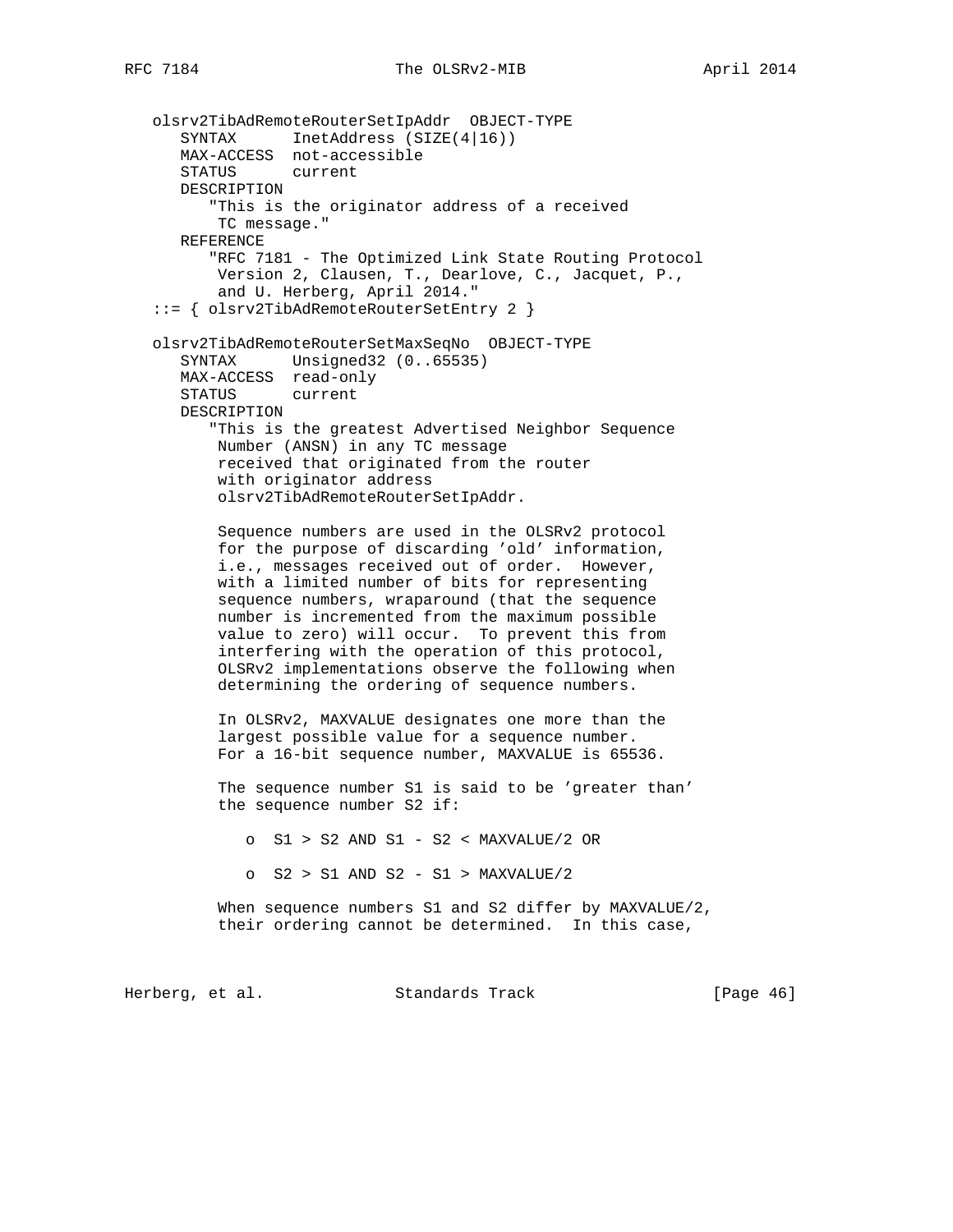```
 which should not occur, either ordering may be
          assumed.
          Thus, when comparing two messages, it is possible
         - even in the presence of wraparound - to determine
          which message contains the most recent information."
      REFERENCE
         "RFC 7181 - The Optimized Link State Routing Protocol
          Version 2, Clausen, T., Dearlove, C., Jacquet, P.,
          and U. Herberg, April 2014."
   ::= { olsrv2TibAdRemoteRouterSetEntry 3 }
   olsrv2TibAdRemoteRouterSetExpireTime OBJECT-TYPE
 SYNTAX TimeStamp
 UNITS "centiseconds"
      MAX-ACCESS read-only
      STATUS current
      DESCRIPTION
         "olsrv2TibAdRemoteRouterSetExpireTime specifies the value
          of sysUptime when this entry SHOULD expire and be
          removed from the olsrv2TibAdRemoteRouterSetTable."
      REFERENCE
         "RFC 7181 - The Optimized Link State Routing Protocol
          Version 2, Clausen, T., Dearlove, C., Jacquet, P.,
          and U. Herberg, April 2014."
   ::= { olsrv2TibAdRemoteRouterSetEntry 4 }
 --
   -- Router Topology Set
- olsrv2TibRouterTopologySetTable OBJECT-TYPE
      SYNTAX SEQUENCE OF Olsrv2TibRouterTopologySetEntry
      MAX-ACCESS not-accessible
      STATUS current
      DESCRIPTION
         "A router's Router Topology Set records topology
          information about the network."
      REFERENCE
         "RFC 7181 - The Optimized Link State Routing Protocol
          Version 2, Clausen, T., Dearlove, C., Jacquet, P.,
          and U. Herberg, April 2014."
   ::= { olsrv2StateGroup 8 }
   olsrv2TibRouterTopologySetEntry OBJECT-TYPE
      SYNTAX Olsrv2TibRouterTopologySetEntry
      MAX-ACCESS not-accessible
      STATUS current
```
Herberg, et al. Standards Track [Page 47]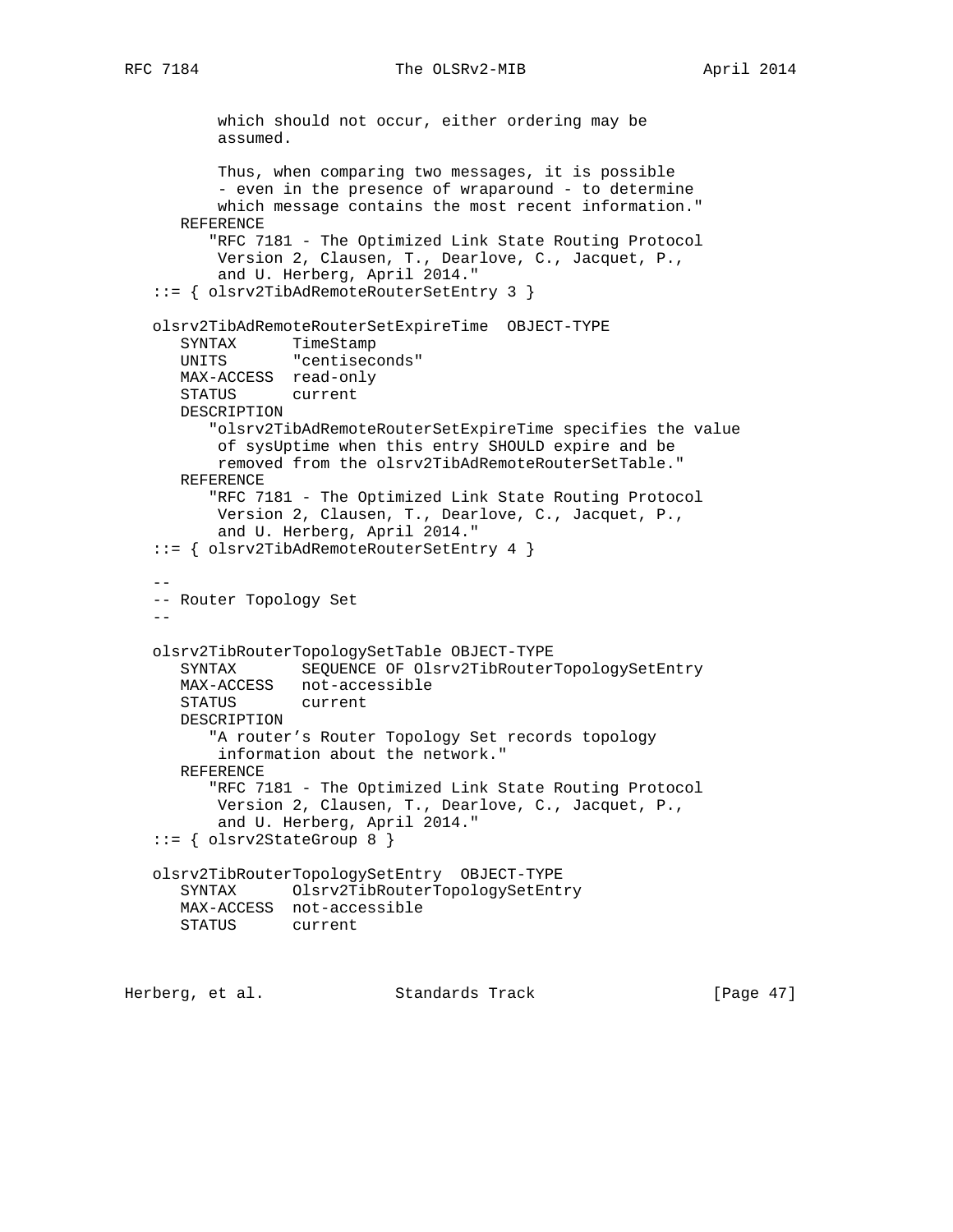```
 DESCRIPTION
       "It consists of Router Topology Tuples:
        (TR_from_orig_addr
           (olsrv2TibRouterTopologySetFromOrigIpAddrType,
            olsrv2TibRouterTopologySetFromOrigIpAddr),
         TR_to_orig_addr
           (olsrv2TibRouterTopologySetToOrigIpAddrType,
            olsrv2TibRouterTopologySetToOrigIpAddr),
         TR_seq_number (olsrv2TibRouterTopologySetSeqNo),
         TR_metric (olsrv2TibRouterTopologySetMetricValue),
         TR_time (olsrv2TibRouterTopologySetExpireTime)).
        OLSRv2 (RFC 7181) defines the rules for managing
        entries within this table, e.g., populating
        and purging entries. Specific instructions for the
        olsrv2TibRouterTopologySetEntry(s) are found in
        Section 10.2 and Section 17 of OLSRv2 (RFC 7181)."
   REFERENCE
       "RFC 7181 - The Optimized Link State Routing Protocol
        Version 2, Clausen, T., Dearlove, C., Jacquet, P.,
        and U. Herberg, April 2014."
    INDEX { olsrv2TibRouterTopologySetFromOrigIpAddrType,
            olsrv2TibRouterTopologySetFromOrigIpAddr,
            olsrv2TibRouterTopologySetToOrigIpAddrType,
            olsrv2TibRouterTopologySetToOrigIpAddr }
 ::= { olsrv2TibRouterTopologySetTable 1 }
 Olsrv2TibRouterTopologySetEntry ::=
   SEQUENCE {
       olsrv2TibRouterTopologySetFromOrigIpAddrType
          InetAddressType,
       olsrv2TibRouterTopologySetFromOrigIpAddr
          InetAddress,
       olsrv2TibRouterTopologySetToOrigIpAddrType
          InetAddressType,
       olsrv2TibRouterTopologySetToOrigIpAddr
          InetAddress,
       olsrv2TibRouterTopologySetSeqNo
          Unsigned32,
       olsrv2TibRouterTopologySetMetricValue
          Olsrv2MetricValueCompressedFormTC,
       olsrv2TibRouterTopologySetExpireTime
         TimeStamp
    }
 olsrv2TibRouterTopologySetFromOrigIpAddrType OBJECT-TYPE
  SYNTAX InetAddressType { ipv4(1), ipv6(2) }
```
Herberg, et al. Standards Track [Page 48]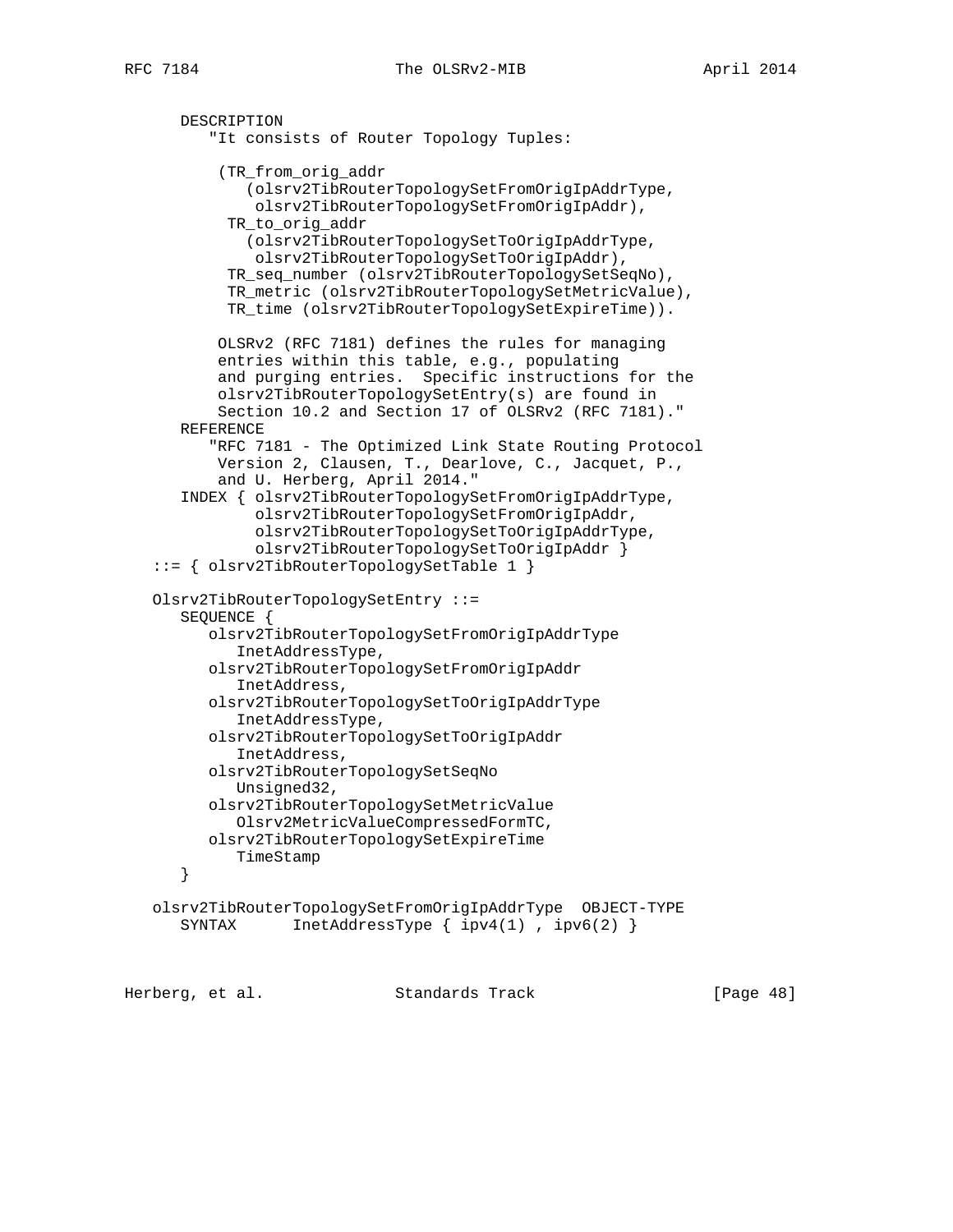```
 MAX-ACCESS not-accessible
    STATUS current
   DESCRIPTION
       "The type of the olsrv2TibRouterTopologySetFromOrigIpAddr,
       as defined in the InetAddress MIB module (RFC4001).
        Only the values 'ipv4(1)' and
        'ipv6(2)' are supported."
   REFERENCE
       "RFC 7181 - The Optimized Link State Routing Protocol
       Version 2, Clausen, T., Dearlove, C., Jacquet, P.,
        and U. Herberg, April 2014."
 ::= { olsrv2TibRouterTopologySetEntry 1 }
 olsrv2TibRouterTopologySetFromOrigIpAddr OBJECT-TYPE
   SYNTAX InetAddress (SIZE(4|16))
   MAX-ACCESS not-accessible
   STATUS current
   DESCRIPTION
       "This is the originator address of a router that can
       reach the router with originator address TR_to_orig_addr
       in one hop."
   REFERENCE
       "RFC 7181 - The Optimized Link State Routing Protocol
       Version 2, Clausen, T., Dearlove, C., Jacquet, P.,
        and U. Herberg, April 2014."
 ::= { olsrv2TibRouterTopologySetEntry 2 }
 olsrv2TibRouterTopologySetToOrigIpAddrType OBJECT-TYPE
  SYNTAX InetAddressType \{ \text{ipv4}(1), \text{ipv6}(2) \} MAX-ACCESS not-accessible
   STATUS current
   DESCRIPTION
       "The type of the olsrv2TibRouterTopologySetToOrigIpAddr,
       as defined in the InetAddress MIB module (RFC4001).
        Only the values 'ipv4(1)' and
       'ipv6(2)' are supported."
   REFERENCE
       "RFC 7181 - The Optimized Link State Routing Protocol
        Version 2, Clausen, T., Dearlove, C., Jacquet, P.,
        and U. Herberg, April 2014."
 ::= { olsrv2TibRouterTopologySetEntry 3 }
 olsrv2TibRouterTopologySetToOrigIpAddr OBJECT-TYPE
  SYNTAX InetAddress (SIZE(4|16))
   MAX-ACCESS not-accessible
   STATUS current
```
Herberg, et al. Standards Track [Page 49]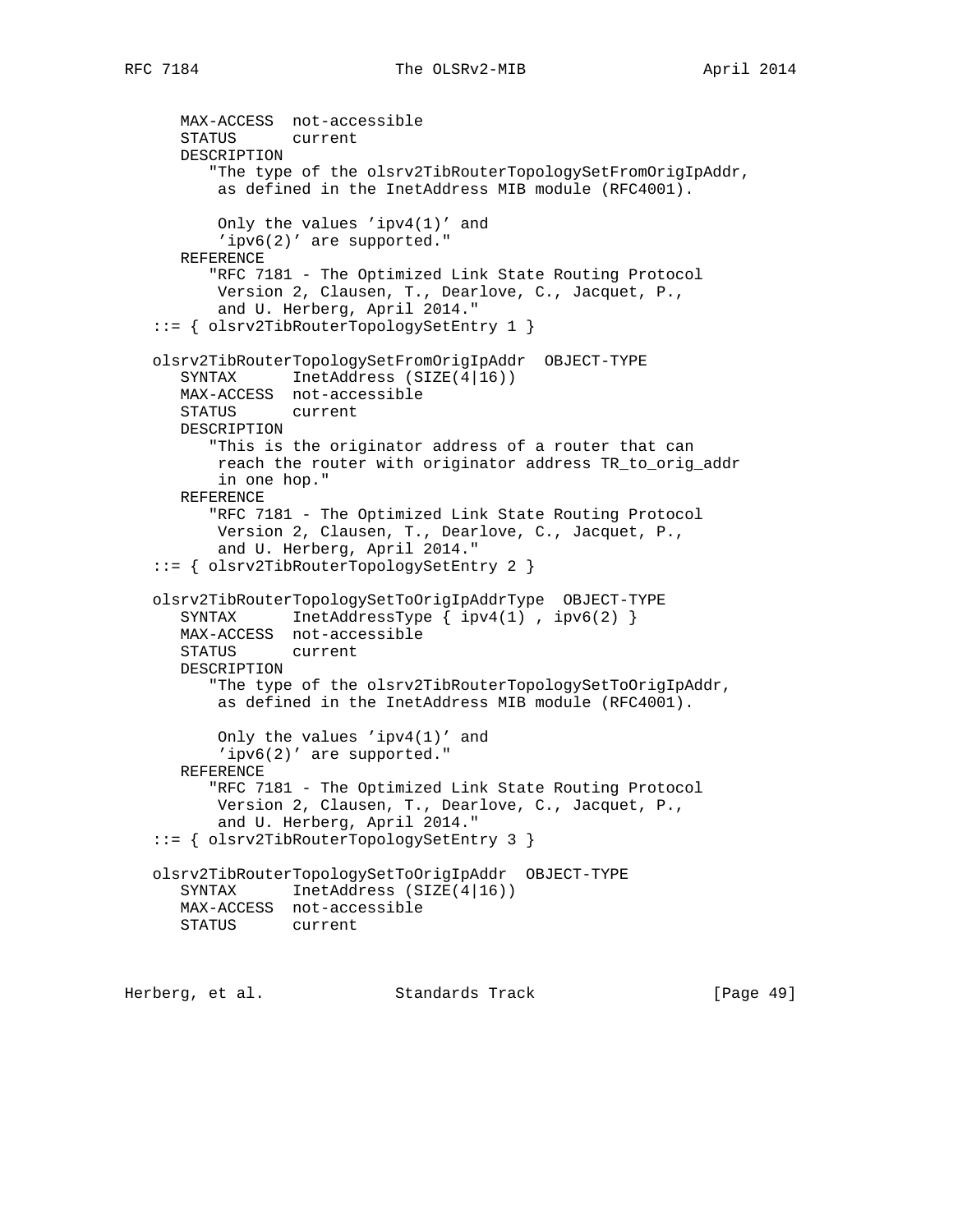DESCRIPTION

 "This is the originator address of a router that can be reached by the router with originator address TR to orig addr in one hop." REFERENCE "RFC 7181 - The Optimized Link State Routing Protocol Version 2, Clausen, T., Dearlove, C., Jacquet, P., and U. Herberg, April 2014." ::= { olsrv2TibRouterTopologySetEntry 4 } olsrv2TibRouterTopologySetSeqNo OBJECT-TYPE SYNTAX Unsigned32 (0..65535) MAX-ACCESS read-only STATUS current DESCRIPTION "This is the greatest Advertised Neighbor Sequence Number (ANSN) in any TC message received that originated from the router with originator address TR\_from\_orig\_addr, i.e., that contributed to the information contained in this Tuple and that is defined by the objects: (olsrv2TibRouterTopologySetFromOrigIpAddrType, olsrv2TibRouterTopologySetFromOrigIpAddr). Sequence numbers are used in the OLSRv2 protocol for the purpose of discarding 'old' information, i.e., messages received out of order. However, with a limited number of bits for representing sequence numbers, wraparound (that the sequence number is incremented from the maximum possible value to zero) will occur. To prevent this from interfering with the operation of this protocol, OLSRv2 implementations observe the following when determining the ordering of sequence numbers. In OLSRv2, MAXVALUE designates one more than the largest possible value for a sequence number. For a 16-bit sequence number, MAXVALUE is 65536. The sequence number S1 is said to be 'greater than' the sequence number S2 if: o S1 > S2 AND S1 - S2 < MAXVALUE/2 OR o S2 > S1 AND S2 - S1 > MAXVALUE/2 When sequence numbers S1 and S2 differ by MAXVALUE/2, Herberg, et al. Standards Track [Page 50]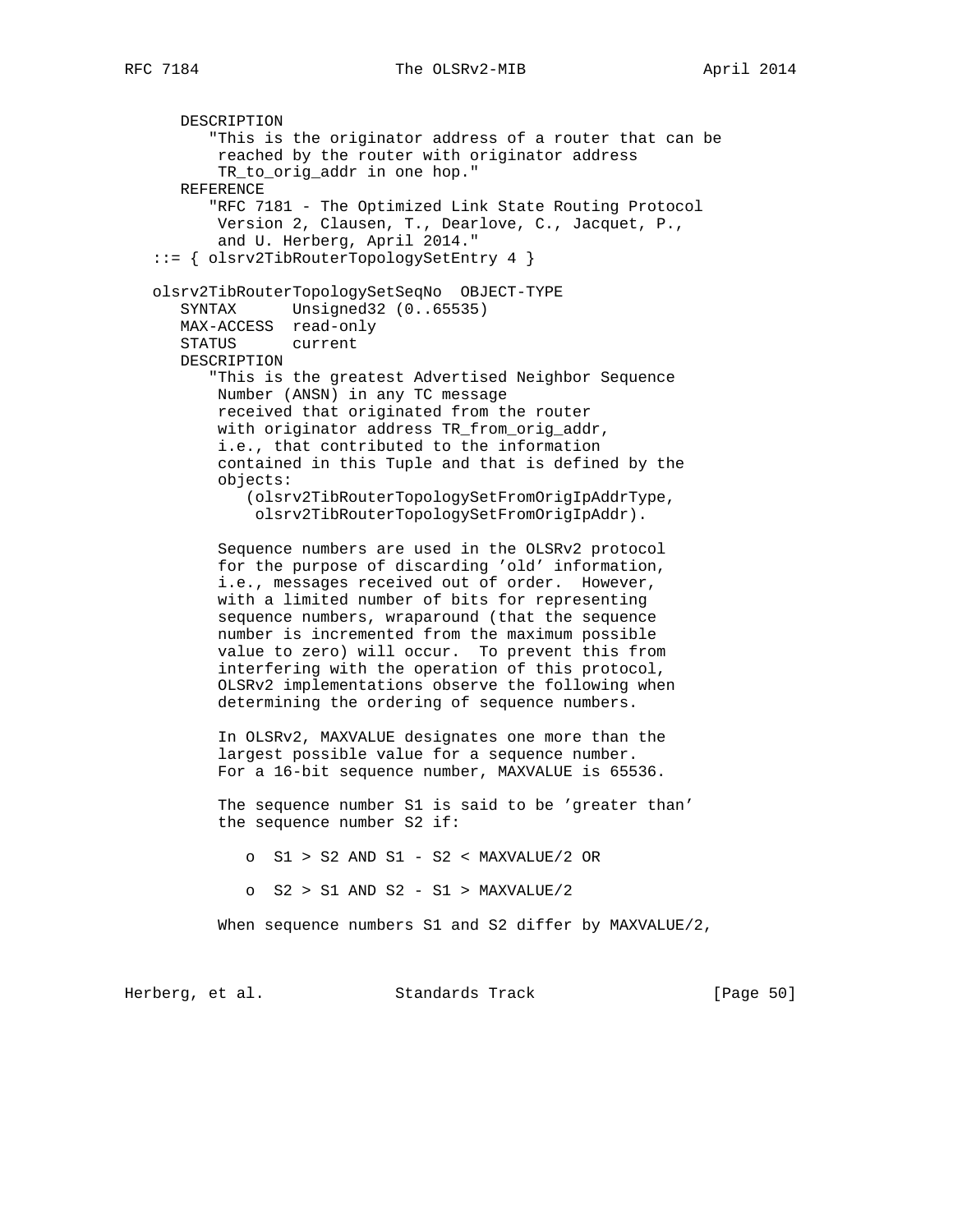```
 their ordering cannot be determined. In this case,
          which should not occur, either ordering may be
          assumed.
          Thus, when comparing two messages, it is possible
         - even in the presence of wraparound - to determine
          which message contains the most recent information."
      REFERENCE
          "RFC 7181 - The Optimized Link State Routing Protocol
          Version 2, Clausen, T., Dearlove, C., Jacquet, P.,
          and U. Herberg, April 2014."
   ::= { olsrv2TibRouterTopologySetEntry 5 }
   olsrv2TibRouterTopologySetMetricValue OBJECT-TYPE
      SYNTAX Olsrv2MetricValueCompressedFormTC
      MAX-ACCESS read-only
      STATUS current
      DESCRIPTION
         "This is the neighbor metric from the router
          with originator address TR_from_orig_addr
          (olsrv2TibRouterTopologySetFromOrigIpAddrType,
          olsrv2TibRouterTopologySetFromOrigIpAddr) to
          the router with originator address TR_to_orig_addr
          (olsrv2TibRouterTopologySetToOrigIpAddrType,
          olsrv2TibRouterTopologySetToOrigIpAddr)."
      REFERENCE
          "RFC 7181 - The Optimized Link State Routing Protocol
          Version 2, Clausen, T., Dearlove, C., Jacquet, P.,
          and U. Herberg, April 2014."
   ::= { olsrv2TibRouterTopologySetEntry 6 }
   olsrv2TibRouterTopologySetExpireTime OBJECT-TYPE
      SYNTAX TimeStamp
      UNITS "centiseconds"
      MAX-ACCESS read-only
      STATUS current
      DESCRIPTION
          "olsrv2TibRouterTopologySetExpireTime specifies the value
          of sysUptime when this entry SHOULD expire and be
          removed from the olsrv2TibRouterTopologySetTable."
      REFERENCE
          "RFC 7181 - The Optimized Link State Routing Protocol
          Version 2, Clausen, T., Dearlove, C., Jacquet, P.,
          and U. Herberg, April 2014."
   ::= { olsrv2TibRouterTopologySetEntry 7 }
 --
   -- Routable Address Topology Set
```
Herberg, et al. Standards Track [Page 51]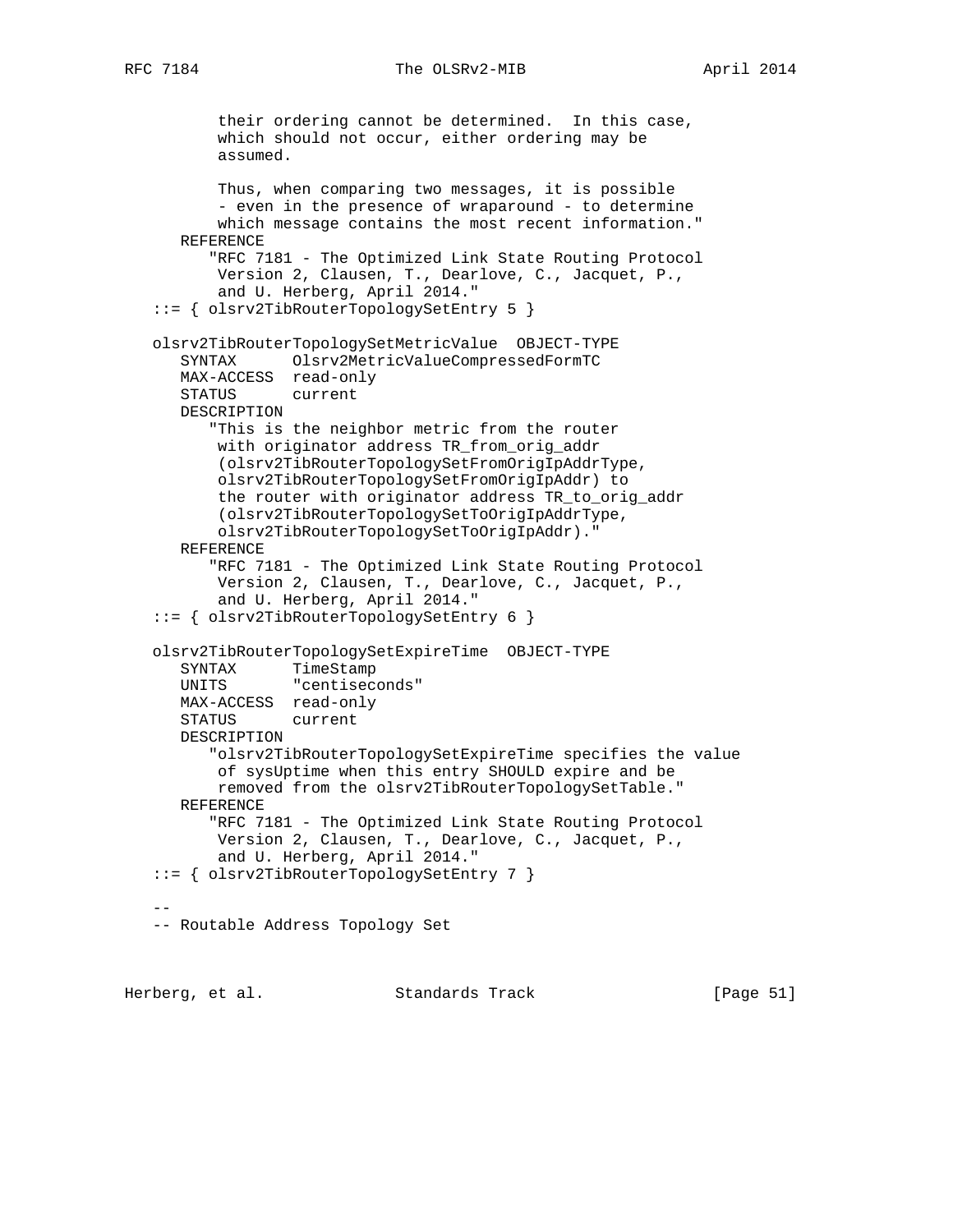$$  olsrv2TibRoutableAddressTopologySetTable OBJECT-TYPE SYNTAX SEQUENCE OF Olsrv2TibRoutableAddressTopologySetEntry MAX-ACCESS not-accessible STATUS current DESCRIPTION "A router's Routable Address Topology Set records topology information about the routable addresses within the MANET, including via which routers they may be reached." REFERENCE "RFC 7181 - The Optimized Link State Routing Protocol Version 2, Clausen, T., Dearlove, C., Jacquet, P., and U. Herberg, April 2014."  $::=$  { olsrv2StateGroup 9 } olsrv2TibRoutableAddressTopologySetEntry OBJECT-TYPE SYNTAX Olsrv2TibRoutableAddressTopologySetEntry MAX-ACCESS not-accessible STATUS current DESCRIPTION "It consists of Router Topology Tuples: (TA\_from\_orig\_addr (olsrv2TibRoutableAddressTopologySetFromOrigIpAddrType olsrv2TibRoutableAddressTopologySetFromOrigIpAddr), TA\_dest\_addr (olsrv2TibRoutableAddressTopologySetFromDestIpAddrType olsrv2TibRoutableAddressTopologySetFromDestIpAddr), TA\_seq\_number (olsrv2TibRoutableAddressTopologySetSeqNo) TA\_metric (olsrv2TibRoutableAddressTopologySetMetricValue) TA\_time (olsrv2TibRoutableAddressTopologySetExpireTime)  $)$  OLSRv2 (RFC 7181) defines the rules for managing entries within this table, e.g., populating and purging entries. Specific instructions for the olsrv2TibRoutableAddressTopologySetEntry(s) are found in Section 10.3 and Section 17 of OLSRv2 (RFC 7181)." REFERENCE "RFC 7181 - The Optimized Link State Routing Protocol Version 2, Clausen, T., Dearlove, C., Jacquet, P., and U. Herberg, April 2014." INDEX { olsrv2TibRoutableAddressTopologySetFromOrigIpAddrType, olsrv2TibRoutableAddressTopologySetFromOrigIpAddr, olsrv2TibRoutableAddressTopologySetDestIpAddrType, olsrv2TibRoutableAddressTopologySetDestIpAddr } ::= { olsrv2TibRoutableAddressTopologySetTable 1 }

Herberg, et al. Standards Track [Page 52]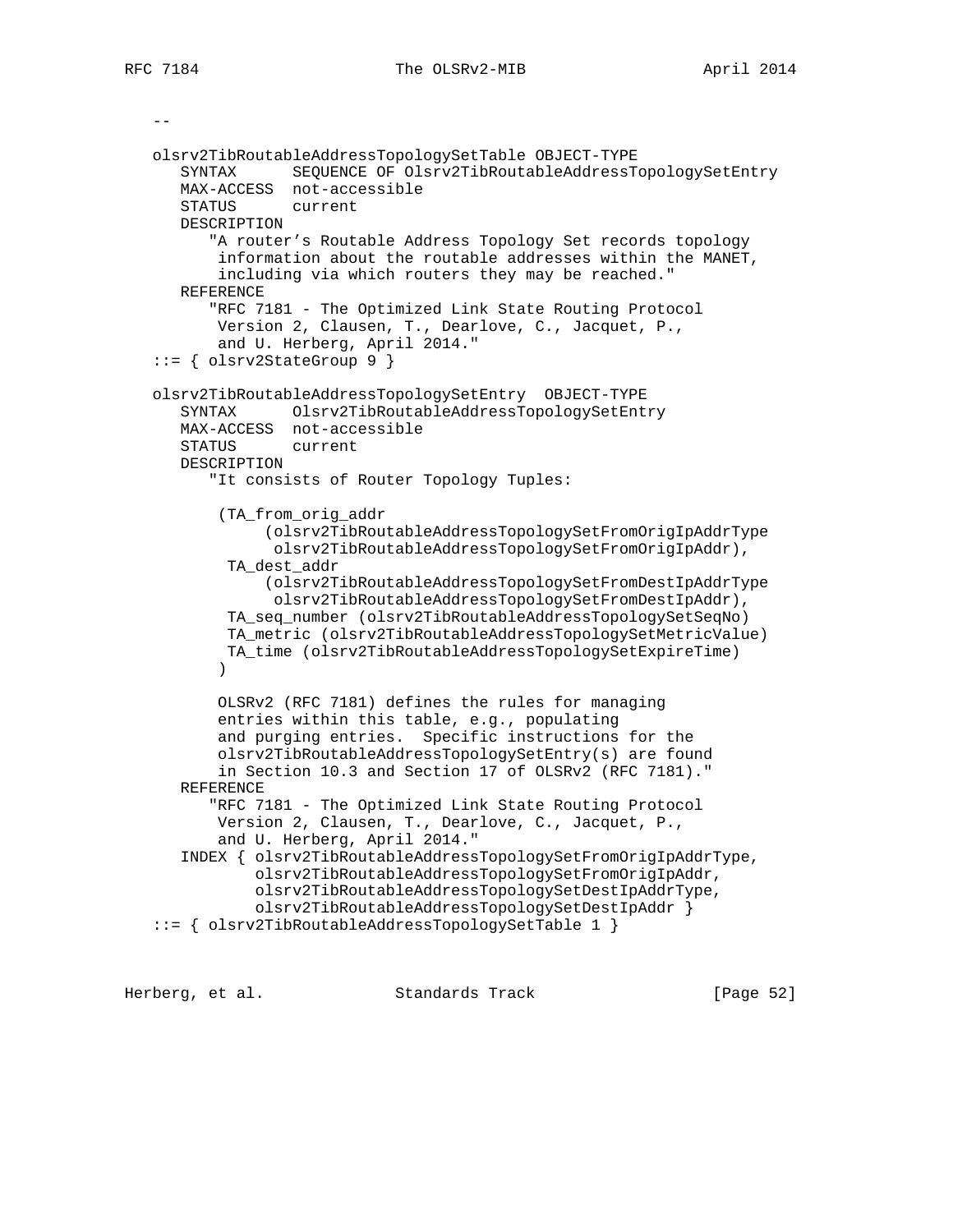```
 Olsrv2TibRoutableAddressTopologySetEntry ::=
     SEQUENCE {
        olsrv2TibRoutableAddressTopologySetFromOrigIpAddrType
          InetAddressType,
        olsrv2TibRoutableAddressTopologySetFromOrigIpAddr
          InetAddress,
        olsrv2TibRoutableAddressTopologySetDestIpAddrType
          InetAddressType,
        olsrv2TibRoutableAddressTopologySetDestIpAddr
          InetAddress,
        olsrv2TibRoutableAddressTopologySetSeqNo
         Unsigned32,
        olsrv2TibRoutableAddressTopologySetMetricValue
          Olsrv2MetricValueCompressedFormTC,
       olsrv2TibRoutableAddressTopologySetExpireTime
          TimeStamp
     }
 olsrv2TibRoutableAddressTopologySetFromOrigIpAddrType OBJECT-TYPE
   SYNTAX InetAddressType \{ \text{ipv4}(1), \text{ipv6}(2) \} MAX-ACCESS not-accessible
    STATUS current
   DESCRIPTION
       "The type of the
        olsrv2TibRoutableAddressTopologySetFromOrigIpAddr,
        as defined in the InetAddress MIB module (RFC 4001).
        Only the values 'ipv4(1)' and
        'ipv6(2)' are supported."
   REFERENCE
       "RFC 7181 - The Optimized Link State Routing Protocol
       Version 2, Clausen, T., Dearlove, C., Jacquet, P.,
        and U. Herberg, April 2014."
 ::= { olsrv2TibRoutableAddressTopologySetEntry 1 }
 olsrv2TibRoutableAddressTopologySetFromOrigIpAddr OBJECT-TYPE
   SYNTAX InetAddress (SIZE(4|16))
   MAX-ACCESS not-accessible
    STATUS current
    DESCRIPTION
       "This is the originator address of a router that can
        reach the router with routable address TA_dest_addr
        in one hop."
   REFERENCE
       "RFC 7181 - The Optimized Link State Routing Protocol
        Version 2, Clausen, T., Dearlove, C., Jacquet, P.,
        and U. Herberg, April 2014."
 ::= { olsrv2TibRoutableAddressTopologySetEntry 2 }
```
Herberg, et al. Standards Track [Page 53]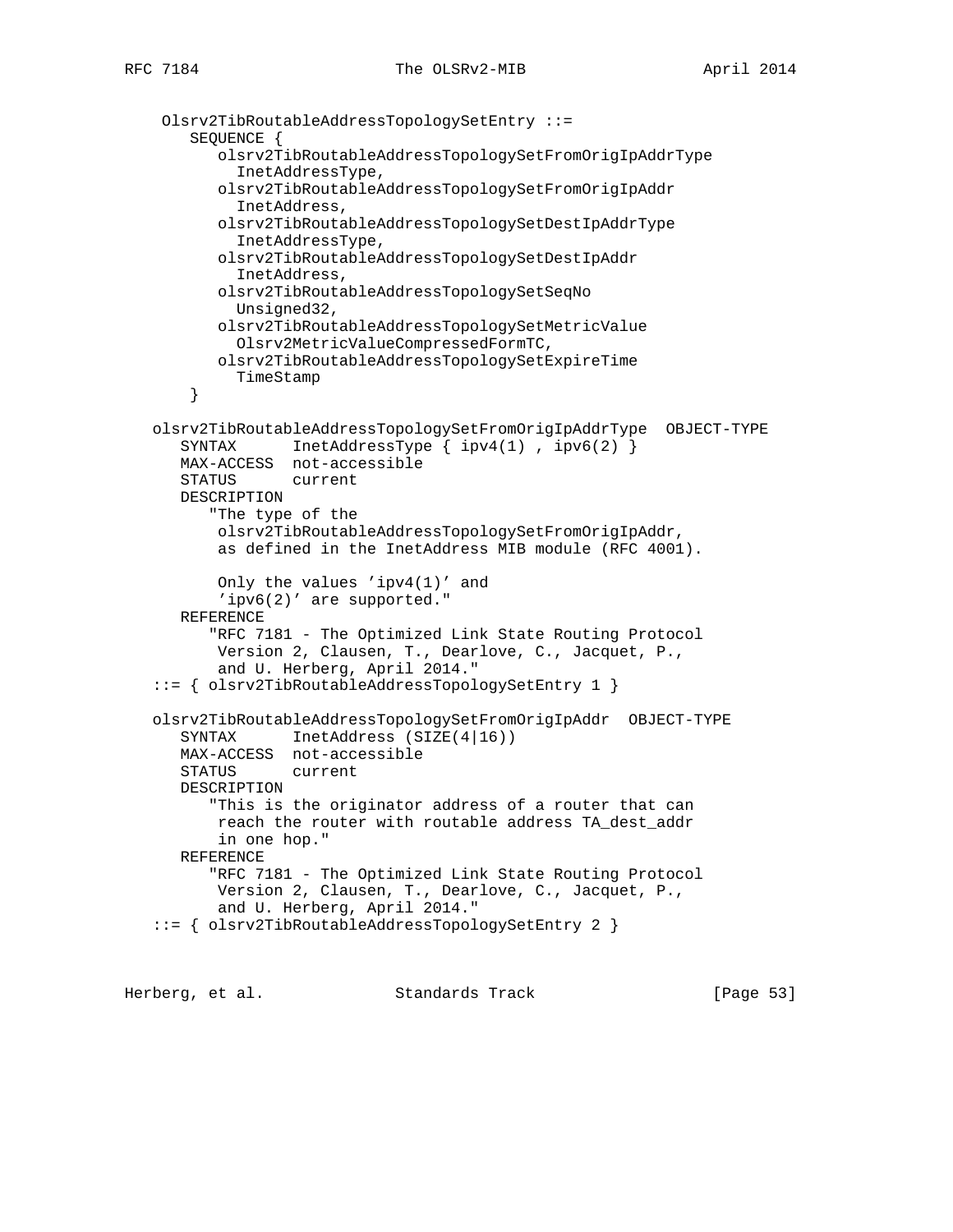```
 olsrv2TibRoutableAddressTopologySetDestIpAddrType OBJECT-TYPE
 SYNTAX InetAddressType { ipv4(1) , ipv6(2) }
 MAX-ACCESS not-accessible
      STATUS current
      DESCRIPTION
          "The type of the olsrv2TibRouterTopologySetToOrigIpAddr,
          as defined in the InetAddress MIB module (RFC 4001).
          Only the values 'ipv4(1)' and
          'ipv6(2)' are supported."
      REFERENCE
          "RFC 7181 - The Optimized Link State Routing Protocol
          Version 2, Clausen, T., Dearlove, C., Jacquet, P.,
          and U. Herberg, April 2014."
   ::= { olsrv2TibRoutableAddressTopologySetEntry 3 }
   olsrv2TibRoutableAddressTopologySetDestIpAddr OBJECT-TYPE
     SYNTAX InetAddress (SIZE(4|16))
      MAX-ACCESS not-accessible
      STATUS current
      DESCRIPTION
          "This is a routable address of a router that can be
          reached by the router with originator address
          TA_from_orig_addr in one hop. The TA_from_orig_addr
          is defined by the tuple
          (olsrv2TibRoutableAddressTopologySetFromOrigIpAddrType
           olsrv2TibRoutableAddressTopologySetFromOrigIpAddr)."
      REFERENCE
          "RFC 7181 - The Optimized Link State Routing Protocol
          Version 2, Clausen, T., Dearlove, C., Jacquet, P.,
          and U. Herberg, April 2014."
   ::= { olsrv2TibRoutableAddressTopologySetEntry 4 }
   olsrv2TibRoutableAddressTopologySetSeqNo OBJECT-TYPE
      SYNTAX Unsigned32 (0..65535)
      MAX-ACCESS read-only
      STATUS current
      DESCRIPTION
          "This is the greatest Advertised Neighbor Sequence
          Number (ANSN) in any TC message
          received that originated from the router
          with originator address TA_from_orig_addr,
          i.e., that contributed to the information
          contained in this Tuple. The TA_from_orig_addr
          is defined by the tuple
          (olsrv2TibRoutableAddressTopologySetFromOrigIpAddrType
           olsrv2TibRoutableAddressTopologySetFromOrigIpAddr)."
      REFERENCE
```
Herberg, et al. Standards Track [Page 54]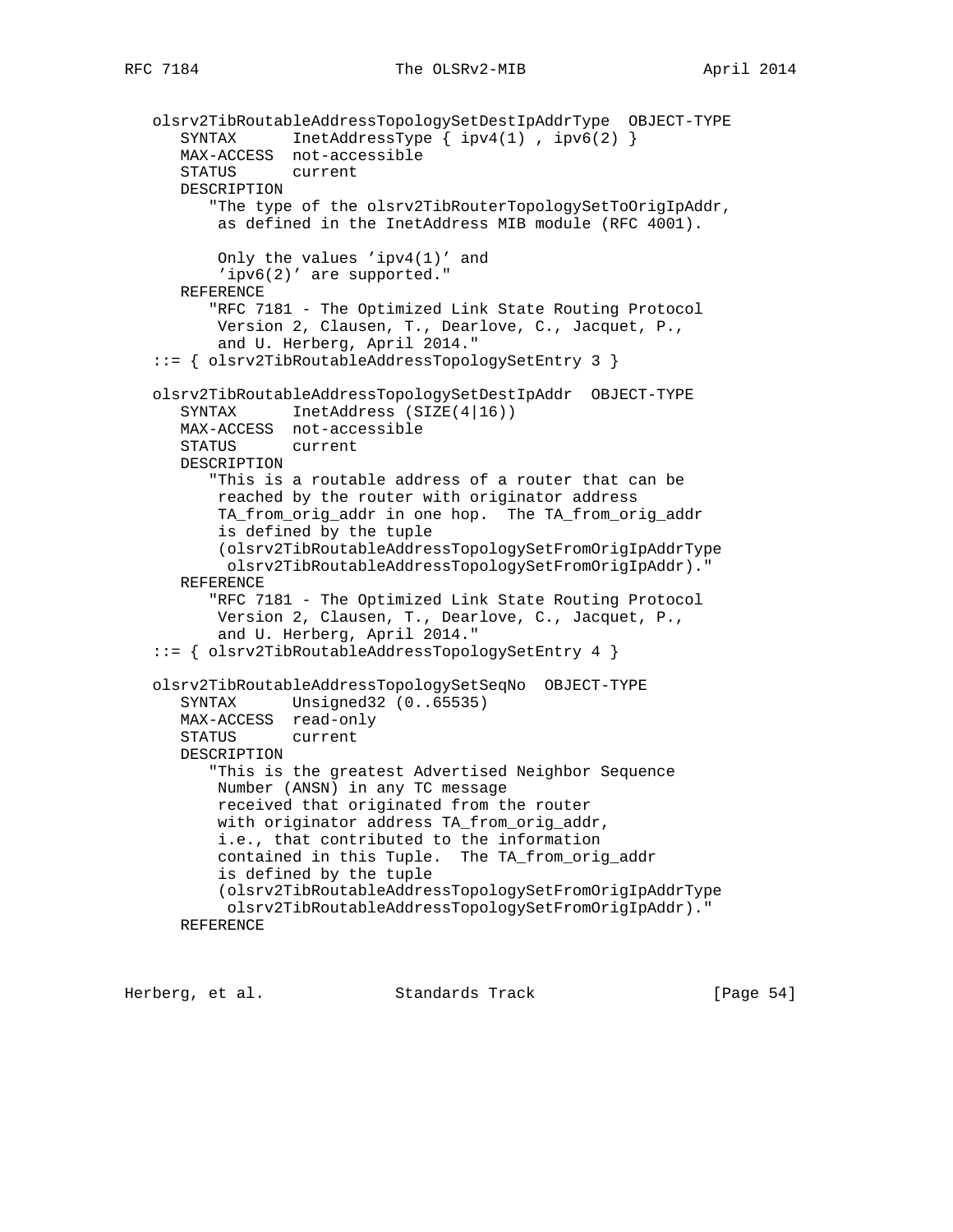RFC 7184 The OLSRv2-MIB April 2014

```
 "RFC 7181 - The Optimized Link State Routing Protocol
          Version 2, Clausen, T., Dearlove, C., Jacquet, P.,
          and U. Herberg, April 2014."
   ::= { olsrv2TibRoutableAddressTopologySetEntry 5 }
   olsrv2TibRoutableAddressTopologySetMetricValue OBJECT-TYPE
      SYNTAX Olsrv2MetricValueCompressedFormTC
      MAX-ACCESS read-only
      STATUS current
      DESCRIPTION
         "This is the neighbor metric from the router
          with originator address TA_from_orig_addr (defined
          by the tuple
          (olsrv2TibRoutableAddressTopologySetFromOrigIpAddrType
           olsrv2TibRoutableAddressTopologySetFromOrigIpAddr))
          to the router with OLSRv2 interface address TA_dest_addr
          (defined by the tuple
          (olsrv2TibRoutableAddressTopologySetFromDestIpAddrType
           olsrv2TibRoutableAddressTopologySetFromDestIpAddr))."
      REFERENCE
         "RFC 7181 - The Optimized Link State Routing Protocol
          Version 2, Clausen, T., Dearlove, C., Jacquet, P.,
          and U. Herberg, April 2014."
   ::= { olsrv2TibRoutableAddressTopologySetEntry 6 }
   olsrv2TibRoutableAddressTopologySetExpireTime OBJECT-TYPE
 SYNTAX TimeStamp
 UNITS "centiseconds"
      MAX-ACCESS read-only
      STATUS current
      DESCRIPTION
         "olsrv2TibRoutableAddressTopologySetExpireTime
          specifies the value of sysUptime when this entry
          SHOULD expire and be removed from the
          olsrv2TibRoutableAddressTopologySetTable."
      REFERENCE
         "RFC 7181 - The Optimized Link State Routing Protocol
          Version 2, Clausen, T., Dearlove, C., Jacquet, P.,
          and U. Herberg, April 2014."
   ::= { olsrv2TibRoutableAddressTopologySetEntry 7 }
- -- Attached Network Set
  - - olsrv2TibAttNetworksSetTable OBJECT-TYPE
     SYNTAX SEQUENCE OF Olsrv2TibAttNetworksSetEntry
      MAX-ACCESS not-accessible
```
Herberg, et al. Standards Track [Page 55]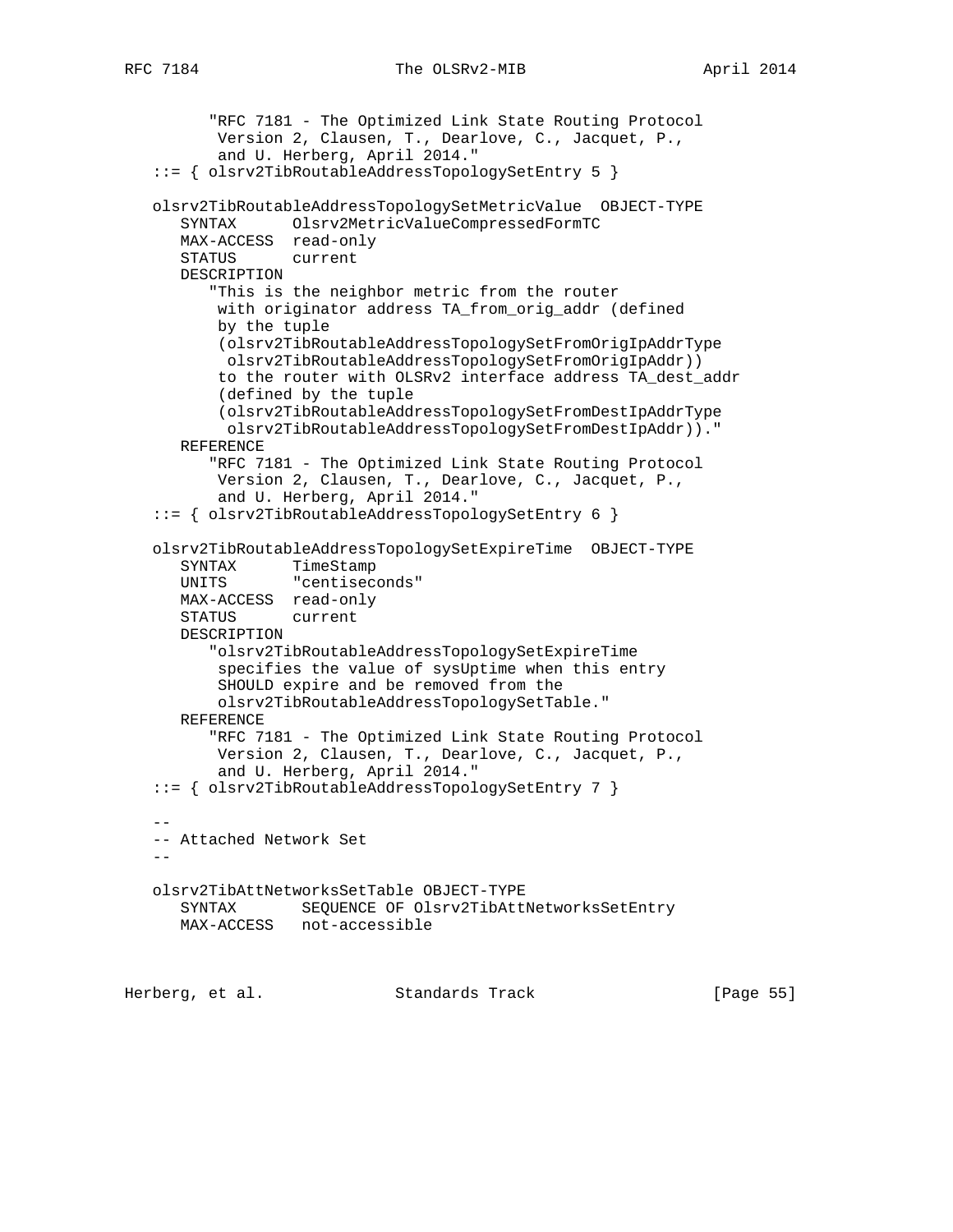```
 STATUS current
      DESCRIPTION
          "A router's Attached Network Set records information
          about networks (which may be outside the MANET)
          attached to other routers and their routable addresses."
      REFERENCE
          "RFC 7181 - The Optimized Link State Routing Protocol
          Version 2, Clausen, T., Dearlove, C., Jacquet, P.,
          and U. Herberg, April 2014."
   ::= { olsrv2StateGroup 10 }
   olsrv2TibAttNetworksSetEntry OBJECT-TYPE
      SYNTAX Olsrv2TibAttNetworksSetEntry
      MAX-ACCESS not-accessible
      STATUS current
      DESCRIPTION
          "It consists of Attached Network Tuples:
           (AN_orig_addr
             (olsrv2TibAttNetworksSetOrigIpAddrType,
              olsrv2TibAttNetworksSetOrigIpAddr),
          AN net addr
             (olsrv2TibAttNetworksSetNetIpAddrType,
              olsrv2TibAttNetworksSetNetIpAddr,
              olsrv2TibAttNetworksSetNetIpAddrPrefixLen),
           AN_seq_number (olsrv2TibAttNetworksSetSeqNo),
           AN_dist (olsrv2TibAttNetworksSetDist),
           AN_metric (olsrv2TibAttNetworksSetMetricValue),
           AN_time (olsrv2TibAttNetworksSetExpireTime)
) OLSRv2 (RFC 7181) defines the rules for managing
          entries within this table, e.g., populating
          and purging entries. Specific instructions for the
          olsrv2TibRoutableAddressTopologySetEntry(s) are found
          in Section 10.4 and Section 17 of OLSRv2 (RFC 7181)."
      REFERENCE
          "RFC 7181 - The Optimized Link State Routing Protocol
          Version 2, Clausen, T., Dearlove, C., Jacquet, P.,
          and U. Herberg, April 2014."
      INDEX { olsrv2TibAttNetworksSetOrigIpAddrType,
              olsrv2TibAttNetworksSetOrigIpAddr,
              olsrv2TibAttNetworksSetNetIpAddrType,
              olsrv2TibAttNetworksSetNetIpAddr,
              olsrv2TibAttNetworksSetNetIpAddrPrefixLen }
   ::= { olsrv2TibAttNetworksSetTable 1 }
   Olsrv2TibAttNetworksSetEntry ::=
```
Herberg, et al. Standards Track [Page 56]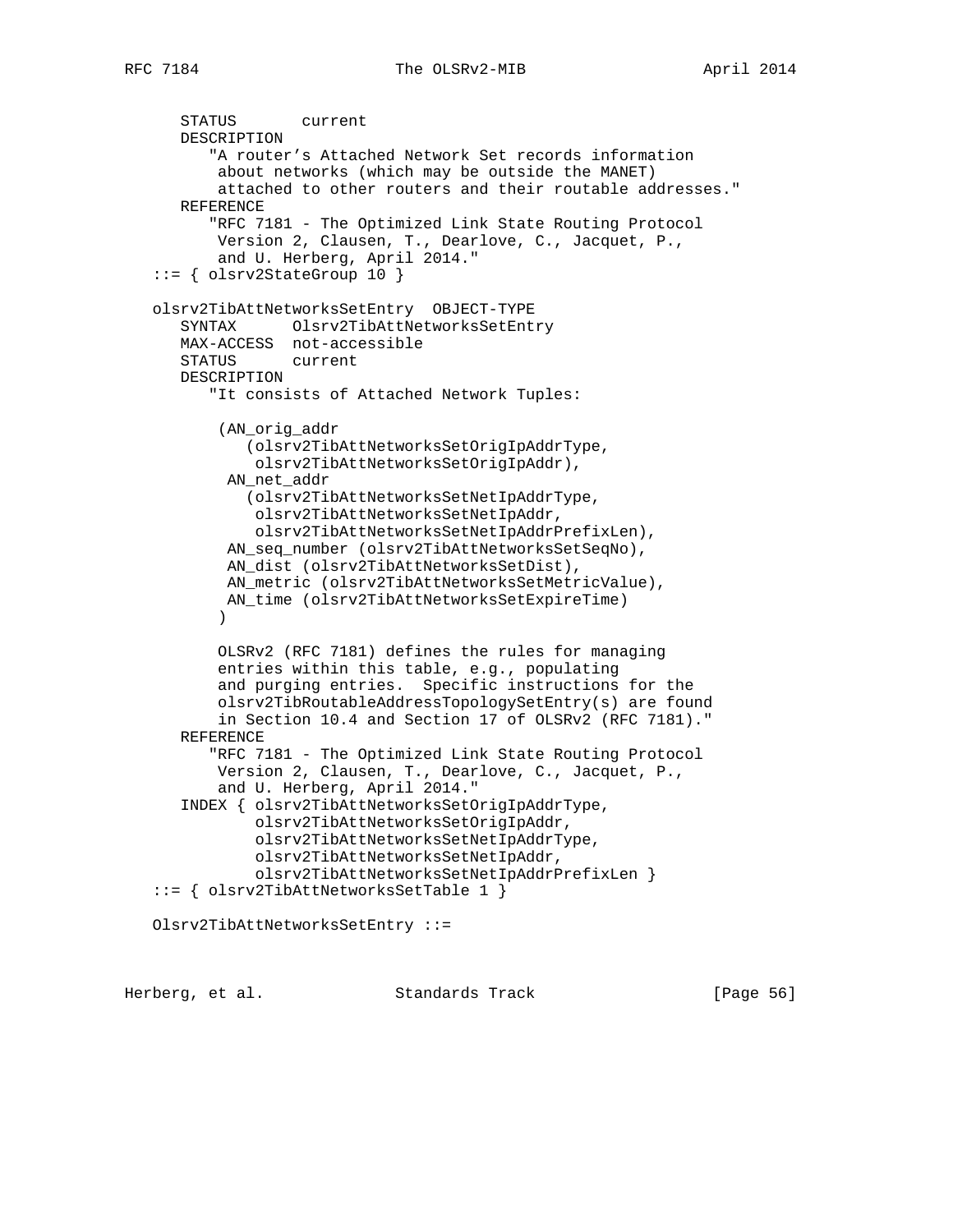```
 SEQUENCE {
       olsrv2TibAttNetworksSetOrigIpAddrType
          InetAddressType,
       olsrv2TibAttNetworksSetOrigIpAddr
          InetAddress,
       olsrv2TibAttNetworksSetNetIpAddrType
          InetAddressType,
       olsrv2TibAttNetworksSetNetIpAddr
         InetAddress,
       olsrv2TibAttNetworksSetNetIpAddrPrefixLen
         InetAddressPrefixLength,
       olsrv2TibAttNetworksSetSeqNo
         Unsigned32,
       olsrv2TibAttNetworksSetDist
         Unsigned32,
       olsrv2TibAttNetworksSetMetricValue
         Olsrv2MetricValueCompressedFormTC,
      olsrv2TibAttNetworksSetExpireTime
        TimeStamp
    }
 olsrv2TibAttNetworksSetOrigIpAddrType OBJECT-TYPE
  SYNTAX InetAddressType { ipv4(1), ipv6(2) }
   MAX-ACCESS not-accessible
   STATUS current
   DESCRIPTION
       "The type of the olsrv2TibAttNetworksSetOrigIpAddr,
        as defined in the InetAddress MIB module (RFC4001).
        Only the values 'ipv4(1)' and
        'ipv6(2)' are supported."
   REFERENCE
       "RFC 7181 - The Optimized Link State Routing Protocol
       Version 2, Clausen, T., Dearlove, C., Jacquet, P.,
       and U. Herberg, April 2014."
 ::= { olsrv2TibAttNetworksSetEntry 1 }
 olsrv2TibAttNetworksSetOrigIpAddr OBJECT-TYPE
  SYNTAX InetAddress (SIZE(4|16))
   MAX-ACCESS not-accessible
   STATUS current
   DESCRIPTION
       "This is the originator address, of type
       olsrv2TibAttNetworksSetOrigIpAddrType, of a
       router that can act as gateway to the
       network with address AN_net_addr. The
       AN_net_addr is defined by the tuple
           (olsrv2TibAttNetworksSetNetIpAddrType,
```
Herberg, et al. Standards Track [Page 57]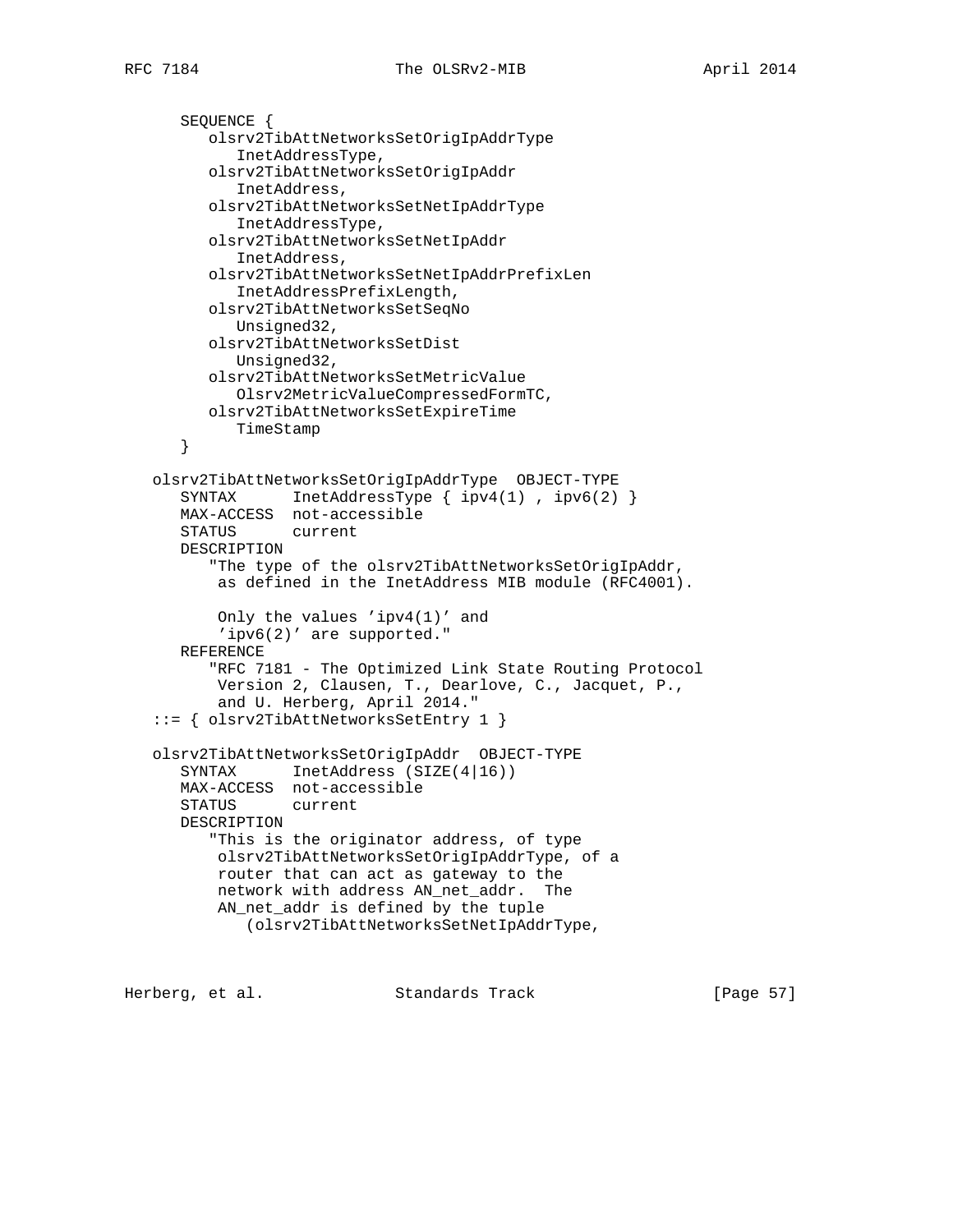```
 olsrv2TibAttNetworksSetNetIpAddr,
              olsrv2TibAttNetworksSetNetIpAddrPrefixLen)."
      REFERENCE
         "RFC 7181 - The Optimized Link State Routing Protocol
          Version 2, Clausen, T., Dearlove, C., Jacquet, P.,
          and U. Herberg, April 2014."
   ::= { olsrv2TibAttNetworksSetEntry 2 }
   olsrv2TibAttNetworksSetNetIpAddrType OBJECT-TYPE
     SYNTAX InetAddressType { ipv4(1), ipv6(2) }
      MAX-ACCESS not-accessible
      STATUS current
      DESCRIPTION
         "The type of the olsrv2TibAttNetworksSetNetIpAddr,
          as defined in the InetAddress MIB module (RFC 4001).
          Only the values 'ipv4(1)' and
          'ipv6(2)' are supported."
      REFERENCE
         "RFC 7181 - The Optimized Link State Routing Protocol
          Version 2, Clausen, T., Dearlove, C., Jacquet, P.,
          and U. Herberg, April 2014."
   ::= { olsrv2TibAttNetworksSetEntry 3 }
   olsrv2TibAttNetworksSetNetIpAddr OBJECT-TYPE
 SYNTAX InetAddress (SIZE(4|16))
 MAX-ACCESS not-accessible
      STATUS current
      DESCRIPTION
         "This is the network address, of type
          olsrv2TibAttNetworksSetNetIpAddrType, of an
          attached network, that may be reached via
          the router with originator address AN_orig_addr.
         The AN orig addr is defined by the tuple
             (olsrv2TibAttNetworksSetOrigIpAddrType,
              olsrv2TibAttNetworksSetOrigIpAddr)."
      REFERENCE
         "RFC 7181 - The Optimized Link State Routing Protocol
          Version 2, Clausen, T., Dearlove, C., Jacquet, P.,
          and U. Herberg, April 2014."
   ::= { olsrv2TibAttNetworksSetEntry 4 }
   olsrv2TibAttNetworksSetNetIpAddrPrefixLen OBJECT-TYPE
      SYNTAX InetAddressPrefixLength
      UNITS "bits"
      MAX-ACCESS not-accessible
      STATUS current
      DESCRIPTION
```
Herberg, et al. Standards Track [Page 58]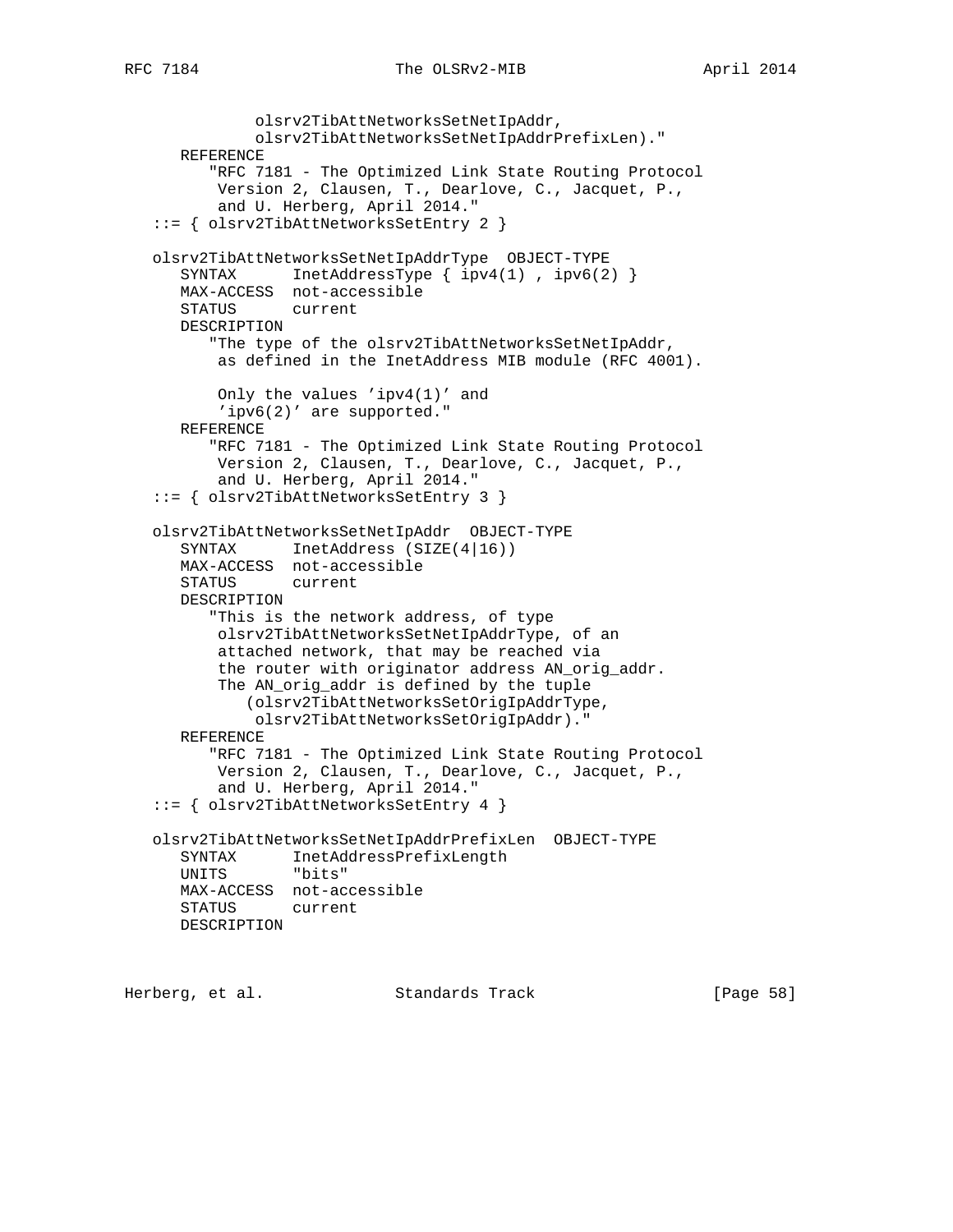"Indicates the number of leading one bits that form the mask to be logically ANDed with the destination address before being compared to the value in the olsrv2TibAttNetworksSetNetIpAddr field." REFERENCE "RFC 7181 - The Optimized Link State Routing Protocol Version 2, Clausen, T., Dearlove, C., Jacquet, P., and U. Herberg, April 2014." ::= { olsrv2TibAttNetworksSetEntry 5 } olsrv2TibAttNetworksSetSeqNo OBJECT-TYPE SYNTAX Unsigned32 (0..65535) MAX-ACCESS read-only STATUS current DESCRIPTION "This is the greatest Advertised Neighbor Sequence Number (ANSN) in any TC message received that originated from the router with originator address AN\_orig\_addr (i.e., that contributed to the information contained in this Tuple). The AN\_orig\_addr is defined by the tuple (olsrv2TibAttNetworksSetOrigIpAddrType, olsrv2TibAttNetworksSetOrigIpAddr). Sequence numbers are used in the OLSRv2 protocol for the purpose of discarding 'old' information, i.e., messages received out of order. However, with a limited number of bits for representing sequence numbers, wraparound (that the sequence number is incremented from the maximum possible value to zero) will occur. To prevent this from interfering with the operation of this protocol, the following MUST be observed when determining the ordering of sequence numbers. The term MAXVALUE designates in the following one more than the largest possible value for a sequence number. For a 16-bit sequence number (as are those defined in this specification), MAXVALUE is 65536. The sequence number S1 is said to be 'greater than' the sequence number S2 if: o S1 > S2 AND S1 - S2 < MAXVALUE/2 OR

o S2 > S1 AND S2 - S1 > MAXVALUE/2

Herberg, et al. Standards Track [Page 59]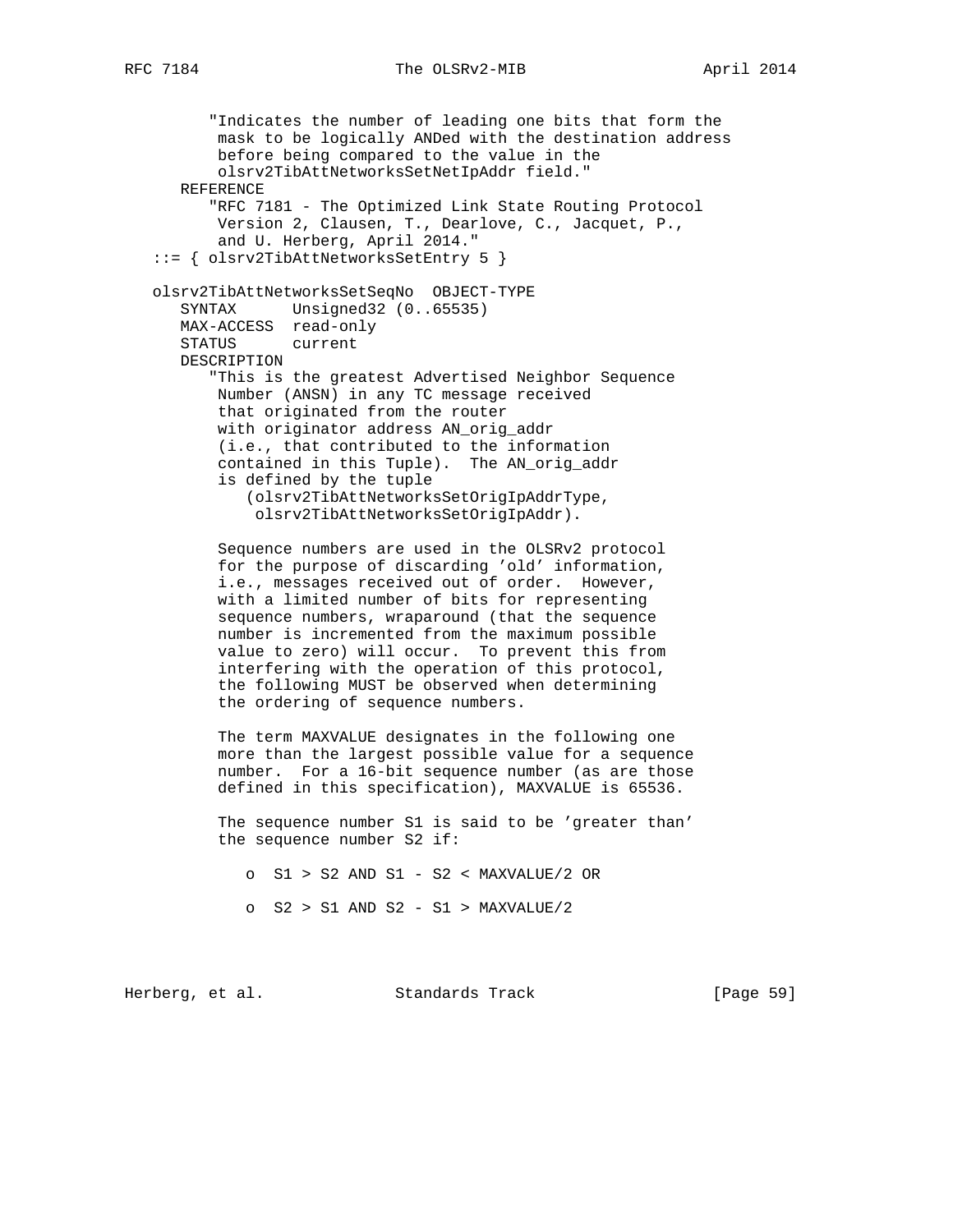RFC 7184 The OLSRv2-MIB April 2014

 When sequence numbers S1 and S2 differ by MAXVALUE/2, their ordering cannot be determined. In this case, which should not occur, either ordering may be assumed. Thus, when comparing two messages, it is possible - even in the presence of wraparound - to determine which message contains the most recent information." REFERENCE "RFC 7181 - The Optimized Link State Routing Protocol Version 2, Clausen, T., Dearlove, C., Jacquet, P., and U. Herberg, April 2014." ::= { olsrv2TibAttNetworksSetEntry 6 } olsrv2TibAttNetworksSetDist OBJECT-TYPE SYNTAX Unsigned32 (0..255) UNITS "hops" MAX-ACCESS read-only STATUS current DESCRIPTION "The number of hops to the network with address AN\_net\_addr from the router with originator address AN\_orig\_addr. The AN\_orig\_addr is defined by the tuple (olsrv2TibAttNetworksSetOrigIpAddrType, olsrv2TibAttNetworksSetOrigIpAddr)." REFERENCE "RFC 7181 - The Optimized Link State Routing Protocol Version 2, Clausen, T., Dearlove, C., Jacquet, P., and U. Herberg, April 2014." ::= { olsrv2TibAttNetworksSetEntry 7 } olsrv2TibAttNetworksSetMetricValue OBJECT-TYPE SYNTAX Olsrv2MetricValueCompressedFormTC MAX-ACCESS read-only STATUS current DESCRIPTION "The metric of the link from the router with originator address AN\_orig\_addr to the attached network with address AN\_net\_addr. The AN\_net\_addr is defined by the tuple (olsrv2TibAttNetworksSetNetIpAddrType, olsrv2TibAttNetworksSetNetIpAddr, olsrv2TibAttNetworksSetNetIpAddrPrefixLen)." REFERENCE "RFC 7181 - The Optimized Link State Routing Protocol Version 2, Clausen, T., Dearlove, C., Jacquet, P., and U. Herberg, April 2014."

Herberg, et al. Standards Track [Page 60]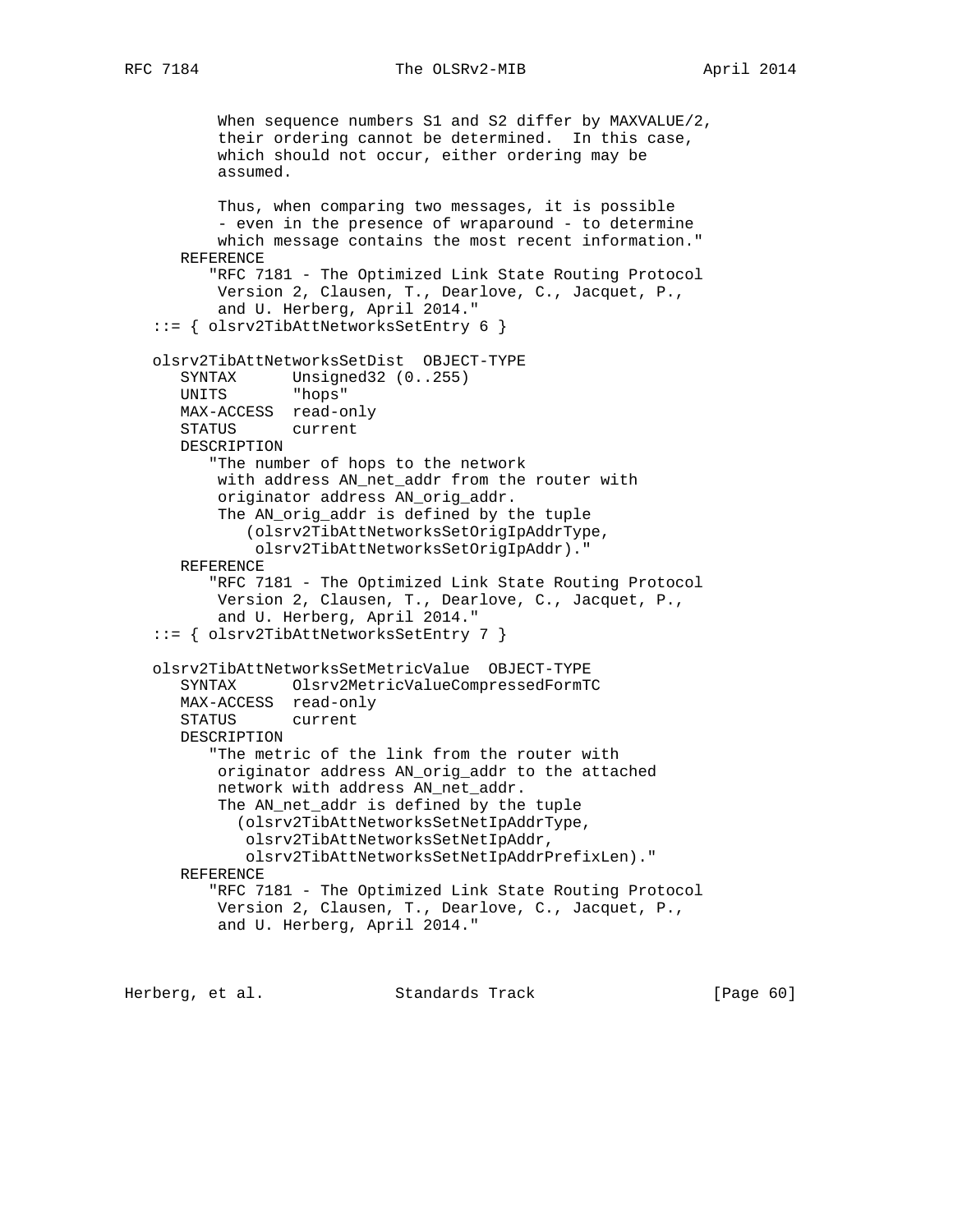```
 ::= { olsrv2TibAttNetworksSetEntry 9 }
    olsrv2TibAttNetworksSetExpireTime OBJECT-TYPE
     SYNTAX TimeStamp
      UNITS "centiseconds"
      MAX-ACCESS read-only
      STATUS current
      DESCRIPTION
          "olsrv2TibAttNetworksSetExpireTime
          specifies the value of sysUptime when this
          entry SHOULD expire and be removed from the
          olsrv2TibAttNetworksSetTable."
      REFERENCE
          "RFC 7181 - The Optimized Link State Routing Protocol
          Version 2, Clausen, T., Dearlove, C., Jacquet, P.,
          and U. Herberg, April 2014."
    ::= { olsrv2TibAttNetworksSetEntry 10 }
 --
    -- Routing Set
   - - olsrv2TibRoutingSetTable OBJECT-TYPE
      SYNTAX SEQUENCE OF Olsrv2TibRoutingSetEntry
      MAX-ACCESS not-accessible
      STATUS current
      DESCRIPTION
          "A router's Routing Set records the first hop along a
          selected path to each destination for which any such
          path is known."
      REFERENCE
          "RFC 7181 - The Optimized Link State Routing Protocol
          Version 2, Clausen, T., Dearlove, C., Jacquet, P.,
          and U. Herberg, April 2014."
    ::= { olsrv2StateGroup 11 }
    olsrv2TibRoutingSetEntry OBJECT-TYPE
       SYNTAX Olsrv2TibRoutingSetEntry
      MAX-ACCESS not-accessible
       STATUS current
      DESCRIPTION
          "It consists of Routing Tuples:
            (R_dest_addr, R_next_iface_addr,
            R_local_iface_addr, R_dist, R_metric)"
       REFERENCE
          "RFC 7181 - The Optimized Link State Routing Protocol
          Version 2, Clausen, T., Dearlove, C., Jacquet, P.,
Herberg, et al. Standards Track [Page 61]
```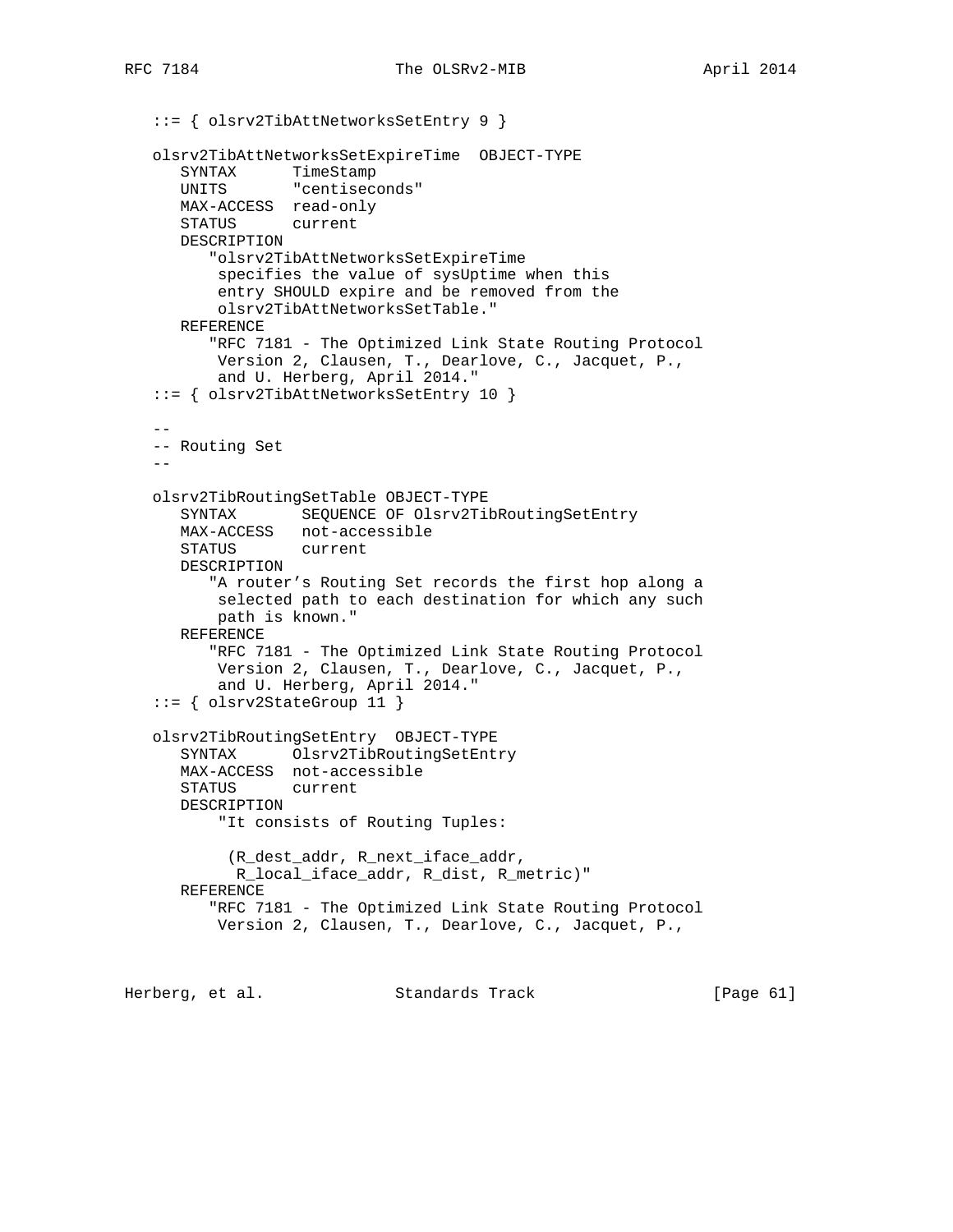```
 and U. Herberg, April 2014."
    INDEX { olsrv2TibRoutingSetDestIpAddrType,
            olsrv2TibRoutingSetDestIpAddr,
            olsrv2TibRoutingSetDestIpAddrPrefixLen }
 ::= { olsrv2TibRoutingSetTable 1 }
 Olsrv2TibRoutingSetEntry ::=
   SEQUENCE {
       olsrv2TibRoutingSetDestIpAddrType
         InetAddressType,
       olsrv2TibRoutingSetDestIpAddr
         InetAddress,
       olsrv2TibRoutingSetDestIpAddrPrefixLen
          InetAddressPrefixLength,
       olsrv2TibRoutingSetNextIfIpAddrType
          InetAddressType,
       olsrv2TibRoutingSetNextIfIpAddr
         InetAddress,
       olsrv2TibRoutingSetLocalIfIpAddrType
         InetAddressType,
       olsrv2TibRoutingSetLocalIfIpAddr
         InetAddress,
       olsrv2TibRoutingSetDist
         Unsigned32,
       olsrv2TibRoutingSetMetricValue
        Unsigned32
    }
 olsrv2TibRoutingSetDestIpAddrType OBJECT-TYPE
  SYNTAX InetAddressType { ipv4(1), ipv6(2) }
   MAX-ACCESS not-accessible
   STATUS current
   DESCRIPTION
       "The type of the olsrv2TibRoutingSetDestIpAddr,
       as defined in the InetAddress MIB module (RFC 4001).
       Only the values 'ipv4(1)' and 'ipv6(2)' are
       supported."
   REFERENCE
       "RFC 7181 - The Optimized Link State Routing Protocol
        Version 2, Clausen, T., Dearlove, C., Jacquet, P.,
        and U. Herberg, April 2014."
 ::= { olsrv2TibRoutingSetEntry 1 }
 olsrv2TibRoutingSetDestIpAddr OBJECT-TYPE
  SYNTAX InetAddress (SIZE(4|16))
   MAX-ACCESS not-accessible
   STATUS current
```
Herberg, et al. Standards Track [Page 62]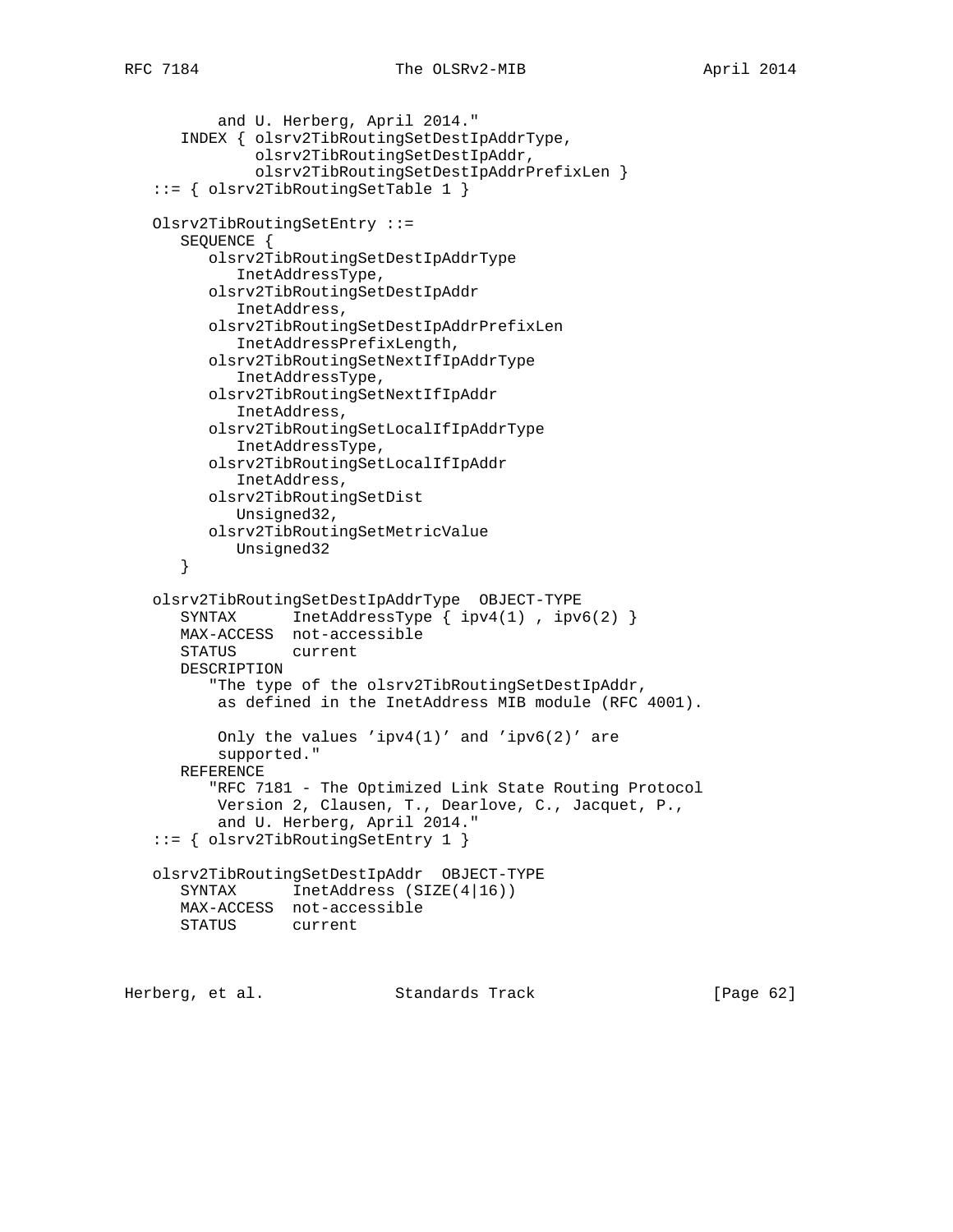```
 DESCRIPTION
       "This is the address of the destination,
        either the address of an interface of
        a destination router or the network
        address of an attached network."
   REFERENCE
       "RFC 7181 - The Optimized Link State Routing Protocol
       Version 2, Clausen, T., Dearlove, C., Jacquet, P.,
        and U. Herberg, April 2014."
 ::= { olsrv2TibRoutingSetEntry 2 }
 olsrv2TibRoutingSetDestIpAddrPrefixLen OBJECT-TYPE
    SYNTAX InetAddressPrefixLength
   UNITS "bits"
   MAX-ACCESS not-accessible
    STATUS current
   DESCRIPTION
       "Indicates the number of leading one bits that form the
       mask to be logically ANDed with the destination address
       before being compared to the value in the
        olsrv2TibRoutingSetDestIpAddr field.
       Note: This definition needs to be consistent
       with the current forwarding table MIB module description.
        Specifically, it SHOULD allow for longest prefix
       matching of network addresses."
   REFERENCE
       "RFC 7181 - The Optimized Link State Routing Protocol
        Version 2, Clausen, T., Dearlove, C., Jacquet, P.,
        and U. Herberg, April 2014."
 ::= { olsrv2TibRoutingSetEntry 3 }
 olsrv2TibRoutingSetNextIfIpAddrType OBJECT-TYPE
   SYNTAX InetAddressType \{ \text{ipv4}(1), \text{ipv6}(2) \} MAX-ACCESS read-only
   STATUS current
   DESCRIPTION
       "The type of the olsrv2TibRoutingSetNextIfIpAddr,
        as defined in the InetAddress MIB module (RFC 4001).
        Only the values 'ipv4(1)' and
        'ipv6(2)' are supported."
   REFERENCE
       "RFC 7181 - The Optimized Link State Routing Protocol
       Version 2, Clausen, T., Dearlove, C., Jacquet, P.,
        and U. Herberg, April 2014."
 ::= { olsrv2TibRoutingSetEntry 4 }
```
Herberg, et al. Standards Track [Page 63]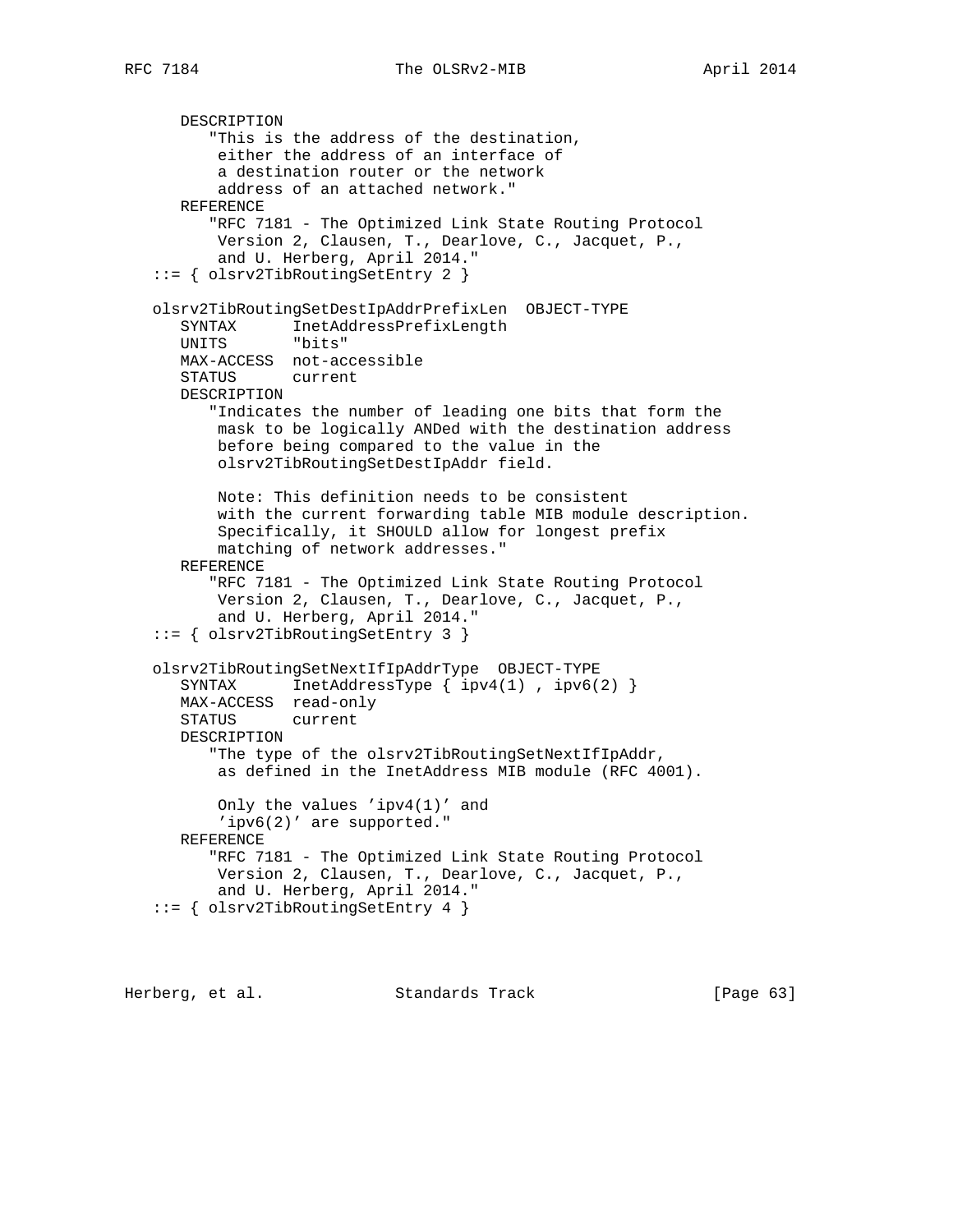```
 olsrv2TibRoutingSetNextIfIpAddr OBJECT-TYPE
 SYNTAX InetAddress (SIZE(4|16))
 MAX-ACCESS read-only
      STATUS current
      DESCRIPTION
          "This object is the OLSRv2 interface address of the
          next hop on the selected path to the
          destination."
      REFERENCE
         "RFC 7181 - The Optimized Link State Routing Protocol
          Version 2, Clausen, T., Dearlove, C., Jacquet, P.,
          and U. Herberg, April 2014."
    ::= { olsrv2TibRoutingSetEntry 5 }
    olsrv2TibRoutingSetLocalIfIpAddrType OBJECT-TYPE
      SYNTAX InetAddressType { ipv4(1), ipv6(2) }
      MAX-ACCESS read-only
      STATUS current
      DESCRIPTION
         "The type of the olsrv2TibRoutingSetLocalIfIpAddr
          and olsrv2TibRoutingSetNextIfIpAddr,
          as defined in the InetAddress MIB module (RFC 4001).
          Only the values 'ipv4(1)' and
          'ipv6(2)' are supported."
      REFERENCE
          "RFC 7181 - The Optimized Link State Routing Protocol
          Version 2, Clausen, T., Dearlove, C., Jacquet, P.,
          and U. Herberg, April 2014."
    ::= { olsrv2TibRoutingSetEntry 6 }
    olsrv2TibRoutingSetLocalIfIpAddr OBJECT-TYPE
       SYNTAX InetAddress (SIZE(4|16))
      MAX-ACCESS read-only
      STATUS current
      DESCRIPTION
         "This object is the address of the local OLSRv2
          interface over which a packet must be
          sent to reach the destination by the
          selected path."
      REFERENCE
          "RFC 7181 - The Optimized Link State Routing Protocol
          Version 2, Clausen, T., Dearlove, C., Jacquet, P.,
          and U. Herberg, April 2014."
    ::= { olsrv2TibRoutingSetEntry 7 }
    olsrv2TibRoutingSetDist OBJECT-TYPE
      SYNTAX Unsigned32 (0..255)
Herberg, et al. Standards Track [Page 64]
```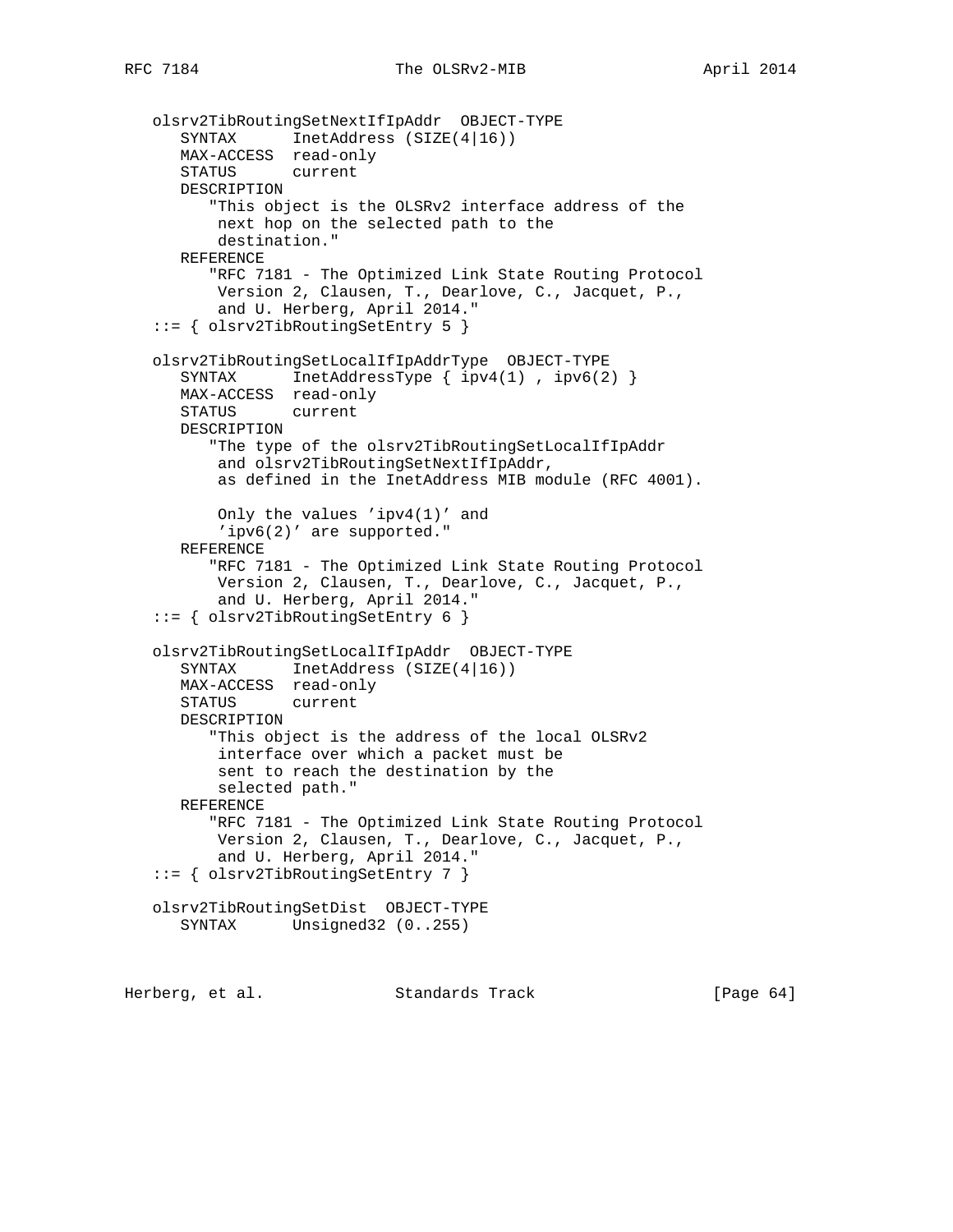```
 UNITS "hops"
      MAX-ACCESS read-only
      STATUS current
      DESCRIPTION
          "This object is the number of hops on the selected
          path to the destination."
      REFERENCE
         "RFC 7181 - The Optimized Link State Routing Protocol
          Version 2, Clausen, T., Dearlove, C., Jacquet, P.,
          and U. Herberg, April 2014."
    ::= { olsrv2TibRoutingSetEntry 8 }
    olsrv2TibRoutingSetMetricValue OBJECT-TYPE
       SYNTAX Unsigned32(0..4294901760)
      MAX-ACCESS read-only
       STATUS current
      DESCRIPTION
          "This object is the metric of the route
          to the destination with address R_dest_addr.
          The maximum value of this object can be
          256 times MAXIMUM_METRIC,
          as represented in Olsrv2MetricValueCompressedFormTC, i.e.,
          4294901760."
      REFERENCE
          "RFC 7181 - The Optimized Link State Routing Protocol
          Version 2, Clausen, T., Dearlove, C., Jacquet, P.,
          and U. Herberg, April 2014."
    ::= { olsrv2TibRoutingSetEntry 9 }
--
-- OLSRv2 Performance Group
----
-- Contains objects that help to characterize the
-- performance of the OLSRv2 routing process.
- -olsrv2PerformanceObjGrp OBJECT IDENTIFIER ::= {olsrv2MIBObjects 3}
 --
     -- Objects per local interface
 --
    olsrv2InterfacePerfTable OBJECT-TYPE
      SYNTAX SEQUENCE OF Olsrv2InterfacePerfEntry
      MAX-ACCESS not-accessible
      STATUS current
Herberg, et al. Standards Track [Page 65]
```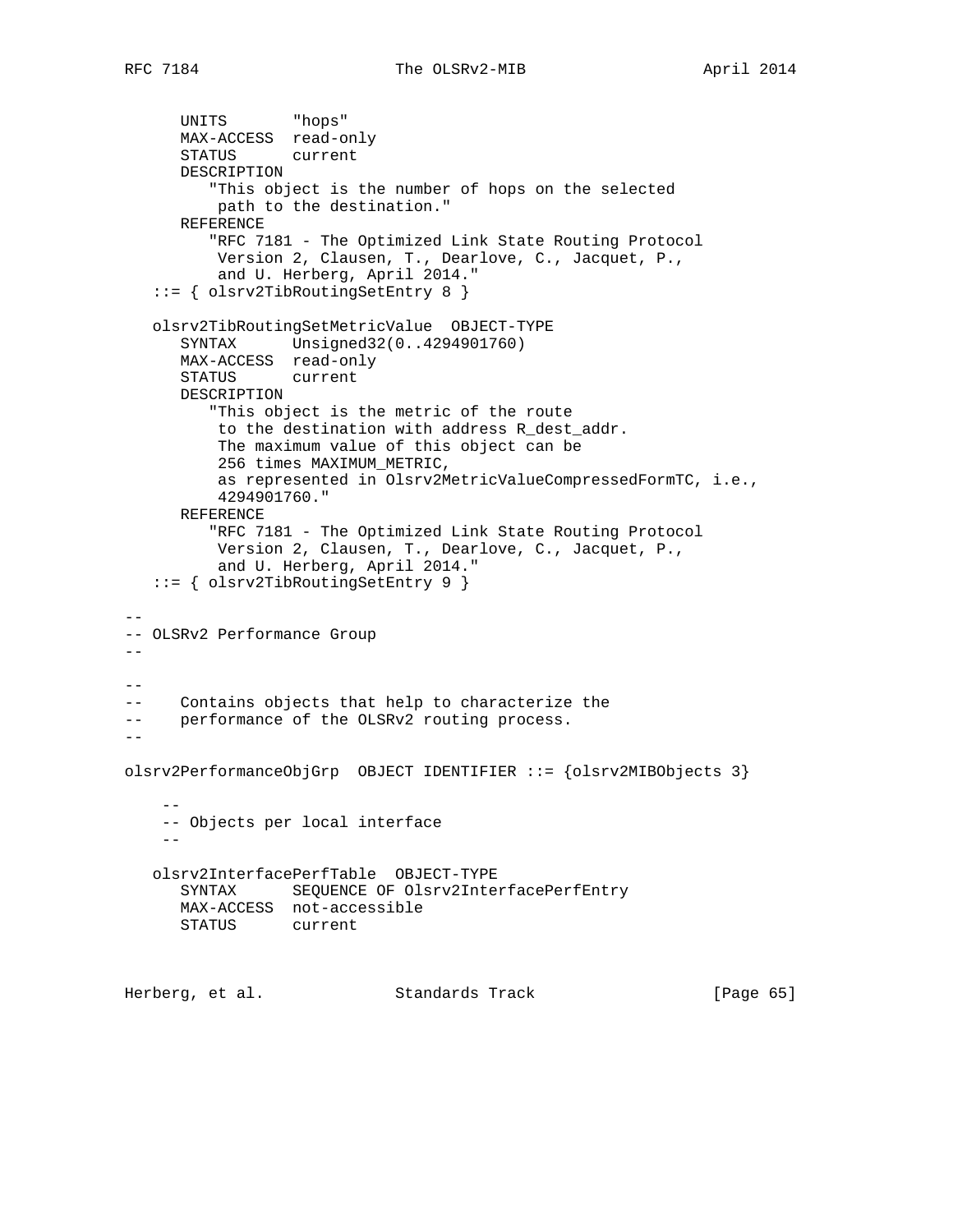```
 DESCRIPTION
       "This table summarizes performance objects that are
       measured per each active local OLSRv2 interface.
        If the olsrv2InterfaceAdminStatus of the interface
        changes to 'disabled', then the row associated with this
        interface SHOULD be removed from this table."
   REFERENCE
       "RFC 7181 - The Optimized Link State Routing Protocol
       Version 2, Clausen, T., Dearlove, C., Jacquet, P.,
        and U. Herberg, April 2014."
 ::= { olsrv2PerformanceObjGrp 1 }
 olsrv2InterfacePerfEntry OBJECT-TYPE
    SYNTAX Olsrv2InterfacePerfEntry
   MAX-ACCESS not-accessible
    STATUS current
   DESCRIPTION
       "A single entry contains performance counters for
       each active local OLSRv2 interface."
   AUGMENTS { nhdpInterfacePerfEntry }
 ::= { olsrv2InterfacePerfTable 1 }
 Olsrv2InterfacePerfEntry ::=
    SEQUENCE {
      olsrv2IfTcMessageXmits
          Counter32,
       olsrv2IfTcMessageRecvd
          Counter32,
       olsrv2IfTcMessageXmitAccumulatedSize
          Counter64,
       olsrv2IfTcMessageRecvdAccumulatedSize
          Counter64,
       olsrv2IfTcMessageTriggeredXmits
          Counter32,
       olsrv2IfTcMessagePeriodicXmits
          Counter32,
       olsrv2IfTcMessageForwardedXmits
          Counter32,
      olsrv2IfTcMessageXmitAccumulatedMPRSelectorCount
         Counter32
    }
 olsrv2IfTcMessageXmits OBJECT-TYPE
   SYNTAX Counter32
   UNITS "messages"
   MAX-ACCESS read-only
   STATUS current
   DESCRIPTION
```
Herberg, et al. Standards Track [Page 66]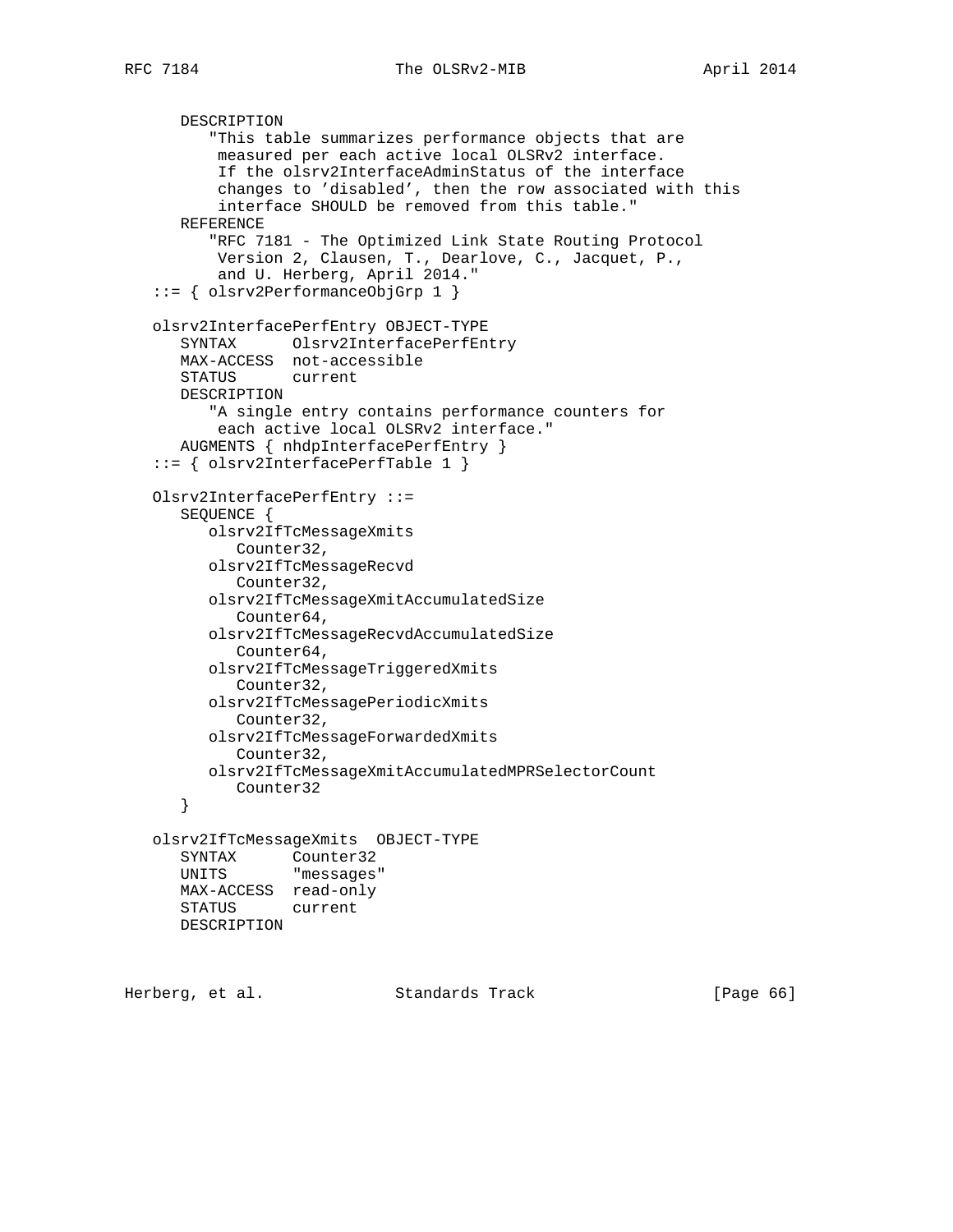```
 "A counter is incremented each time a TC
       message has been transmitted on that interface."
 ::= { olsrv2InterfacePerfEntry 1 }
 olsrv2IfTcMessageRecvd OBJECT-TYPE
   SYNTAX Counter32
   UNITS "messages"
   MAX-ACCESS read-only
   STATUS current
   DESCRIPTION
       "A counter is incremented each time a
       TC message has been received on that interface.
       This excludes all messages that are ignored due to
       OLSRv2 protocol procedures, such as messages
       considered invalid for processing by this router,
       as defined in Section 16.3.1 of OLSRv2 (RFC 7181)."
   REFERENCE
       "RFC 7181 - The Optimized Link State Routing Protocol
       Version 2, Clausen, T., Dearlove, C., Jacquet, P.,
       and U. Herberg, April 2014."
 ::= { olsrv2InterfacePerfEntry 2 }
 olsrv2IfTcMessageXmitAccumulatedSize OBJECT-TYPE
   SYNTAX Counter64
   UNITS "octets"
   MAX-ACCESS read-only
   STATUS current
   DESCRIPTION
       "A counter is incremented by the number of octets in
       a TC message each time a TC message has been sent."
 ::= { olsrv2InterfacePerfEntry 3 }
 olsrv2IfTcMessageRecvdAccumulatedSize OBJECT-TYPE
   SYNTAX Counter64
   UNITS "octets"
   MAX-ACCESS read-only
   STATUS current
   DESCRIPTION
       "A counter is incremented by the number of octets in
       a TC message each time a TC message has been received.
       This excludes all messages that are ignored due to
       OLSRv2 protocol procedures, such as messages
       considered invalid for processing by this router,
       as defined in Section 16.3.1 of OLSRv2 (RFC 7181)."
    REFERENCE
       "RFC 7181 - The Optimized Link State Routing Protocol
       Version 2, Clausen, T., Dearlove, C., Jacquet, P.,
       and U. Herberg, April 2014."
```
Herberg, et al. Standards Track [Page 67]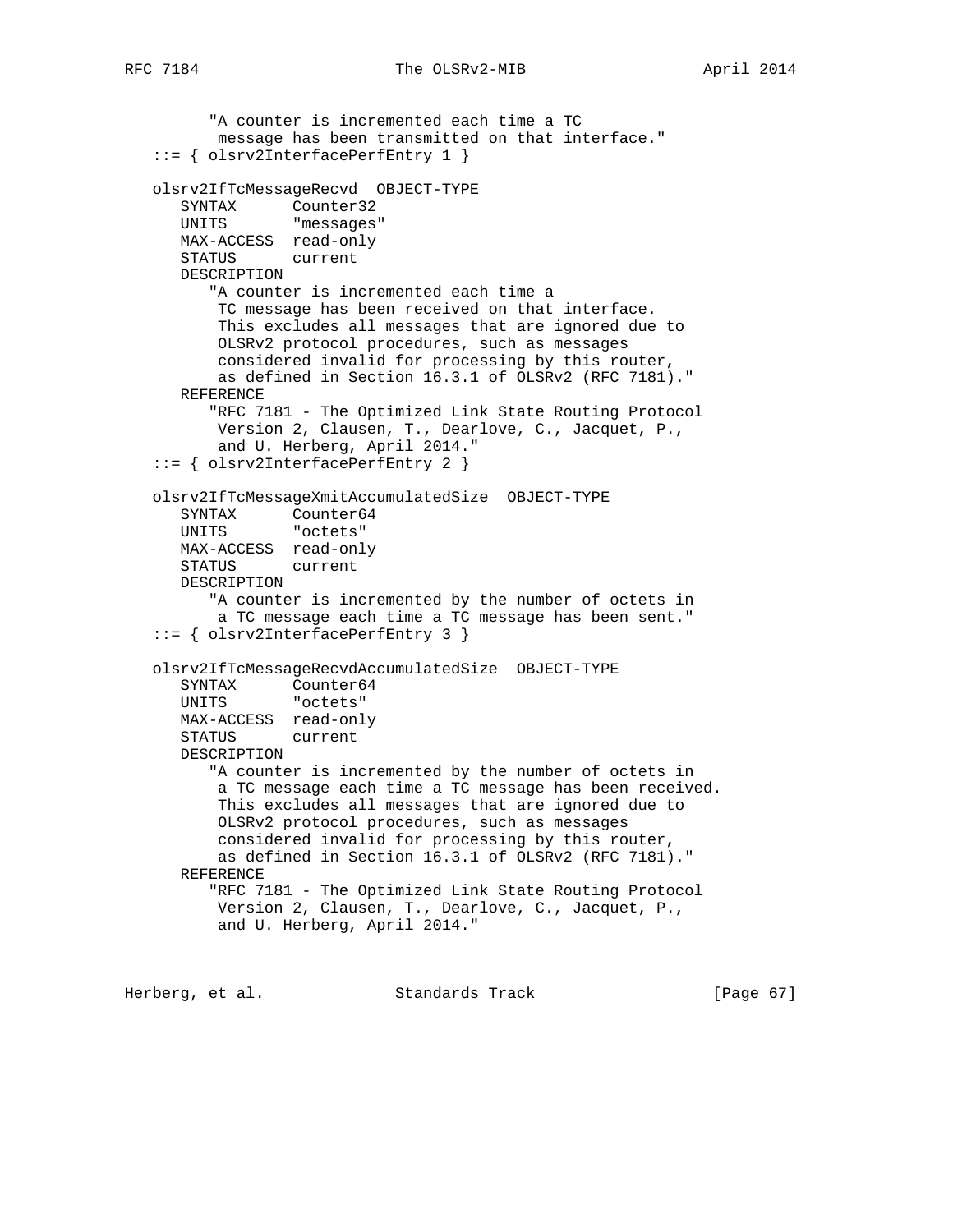```
 ::= { olsrv2InterfacePerfEntry 4 }
   olsrv2IfTcMessageTriggeredXmits OBJECT-TYPE
 SYNTAX Counter32
 UNITS "messages"
      MAX-ACCESS read-only
      STATUS current
      DESCRIPTION
         "A counter is incremented each time a triggered
         TC message has been sent."
   ::= { olsrv2InterfacePerfEntry 5 }
   olsrv2IfTcMessagePeriodicXmits OBJECT-TYPE
      SYNTAX Counter32
       UNITS "messages"
      MAX-ACCESS read-only
      STATUS current
      DESCRIPTION
         "A counter is incremented each time a periodic
          TC message has been sent."
   ::= { olsrv2InterfacePerfEntry 6 }
   olsrv2IfTcMessageForwardedXmits OBJECT-TYPE
 SYNTAX Counter32
 UNITS "messages"
      MAX-ACCESS read-only
      STATUS current
      DESCRIPTION
         "A counter is incremented each time a
          TC message has been forwarded."
   ::= { olsrv2InterfacePerfEntry 7 }
   olsrv2IfTcMessageXmitAccumulatedMPRSelectorCount OBJECT-TYPE
      SYNTAX Counter32
      UNITS "advertised MPR selectors"
      MAX-ACCESS read-only
      STATUS current
      DESCRIPTION
         "A counter is incremented by the number of advertised
          MPR selectors in a TC each time a TC
          message has been sent."
    ::= { olsrv2InterfacePerfEntry 8 }
 --
   -- Objects concerning the Routing Set
  - olsrv2RoutingSetRecalculationCount OBJECT-TYPE
Herberg, et al. Standards Track [Page 68]
```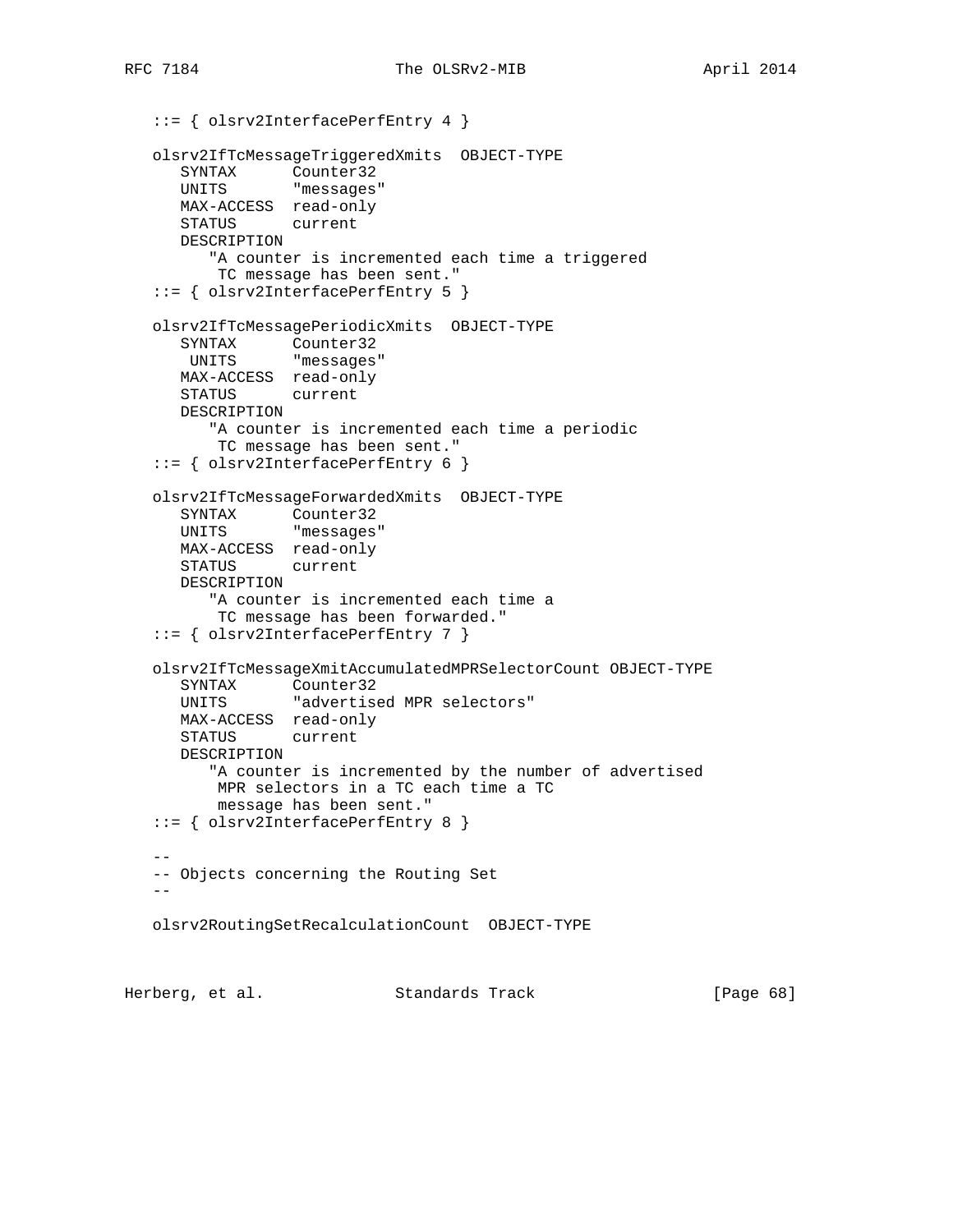```
 SYNTAX Counter32
 UNITS "recalculations"
      MAX-ACCESS read-only
      STATUS current
      DESCRIPTION
         "This counter increments each time the Routing Set has
         been recalculated."
   ::= { olsrv2PerformanceObjGrp 2 }
 --
   -- Objects concerning the MPR set
- olsrv2MPRSetRecalculationCount OBJECT-TYPE
 SYNTAX Counter32
 UNITS "recalculations"
      MAX-ACCESS read-only
      STATUS current
      DESCRIPTION
        "This counter increments each time the MPRs
         of this router have been recalculated for
         any of its interfaces."
   ::= { olsrv2PerformanceObjGrp 3 }
--
-- Notifications
-olsrv2NotificationsObjects OBJECT IDENTIFIER ::=
                                 { olsrv2MIBNotifications 0 }
olsrv2NotificationsControl OBJECT IDENTIFIER ::=
                                 { olsrv2MIBNotifications 1 }
olsrv2NotificationsStates OBJECT IDENTIFIER ::=
                                 { olsrv2MIBNotifications 2 }
   -- olsrv2NotificationsObjects
   olsrv2RouterStatusChange NOTIFICATION-TYPE
       OBJECTS { olsrv2OrigIpAddrType, -- The address type of
 -- the originator of
- the notification.
                olsrv2OrigIpAddr, -- The originator of
                                   -- the notification.
               olsrv2AdminStatus -- The new state.
 }
       STATUS current
       DESCRIPTION
```
Herberg, et al. Standards Track [Page 69]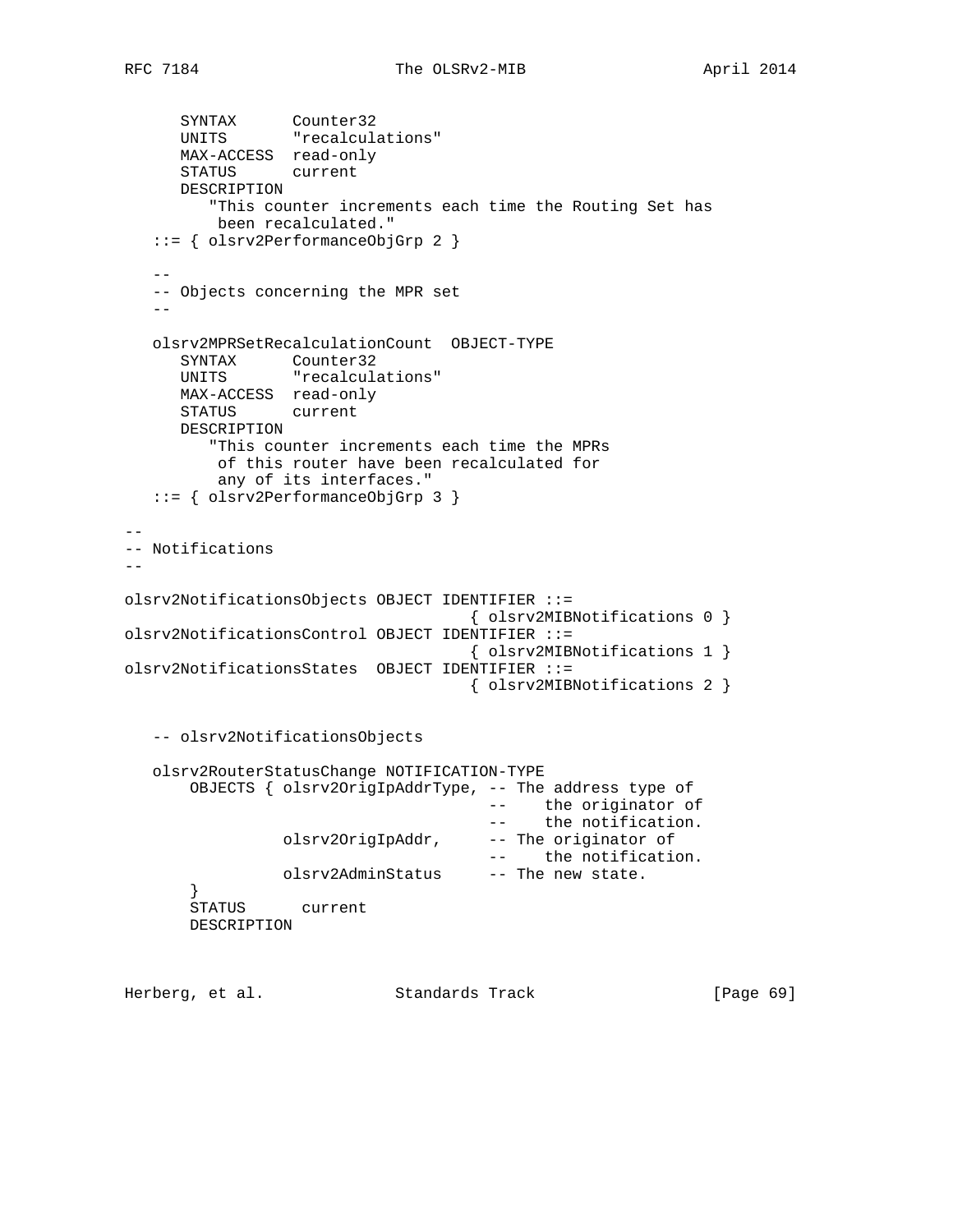"olsrv2RouterStatusChange is a notification generated

```
RFC 7184 The OLSRv2-MIB April 2014
```
 when the OLSRv2 router changes it status. The router status is maintained in the olsrv2AdminStatus object." ::= { olsrv2NotificationsObjects 1 } olsrv2OrigIpAddrChange NOTIFICATION-TYPE OBJECTS { olsrv2OrigIpAddrType, -- The address type of -- the originator of -- the notification. olsrv2OrigIpAddr, -- The originator of -- the notification. olsrv2PreviousOrigIpAddrType, -- The address -- type of the previous -- address of -- the originator of -- the notification. olsrv2PreviousOrigIpAddr -- The previous -- address of the -- originator of -- the notification. } STATUS current DESCRIPTION "olsrv2OrigIpAddrChange is a notification generated when the OLSRv2 router changes it originator IP address. The notification includes the new and the previous originator IP address of the OLSRv2 router." ::= { olsrv2NotificationsObjects 2 } olsrv2RoutingSetRecalculationCountChange NOTIFICATION-TYPE OBJECTS { olsrv2OrigIpAddrType, -- The address type of -- the originator of -- the notification.<br>olsrv20rigIpAddr, -- The originator of -- The originator of -- the notification. olsrv2RoutingSetRecalculationCount -- Number -- of the -- Routing Set -- recalculations. } STATUS current DESCRIPTION "The olsrv2RoutingSetRecalculationCountChange notification is generated when a significant number of Routing Set recalculations have occurred in a short time. This notification SHOULD be generated no more than once per olsrv2RoutingSetRecalculationCountWindow.

Herberg, et al. Standards Track [Page 70]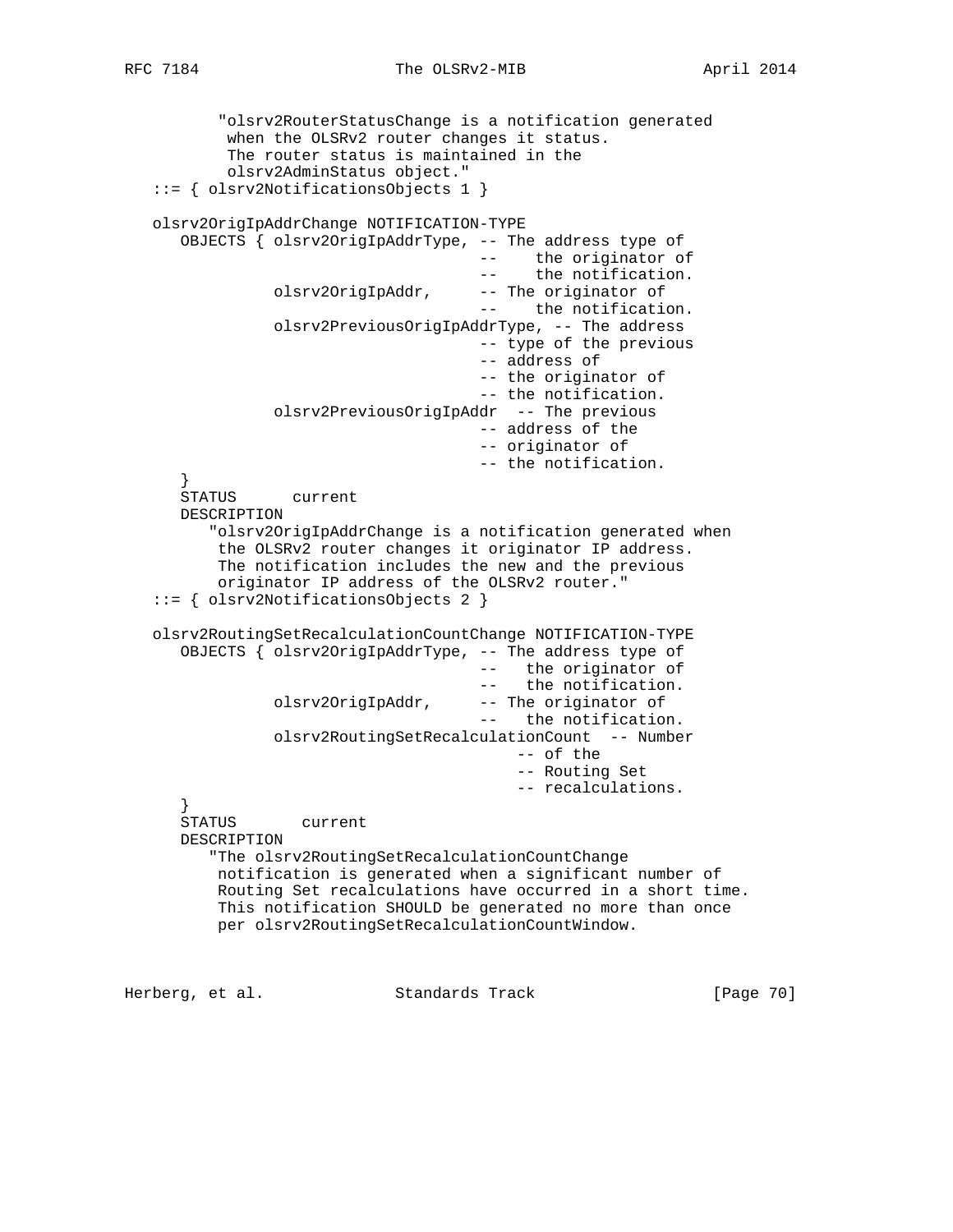The network administrator SHOULD select appropriate values for 'significant number of Routing Set recalculations' and 'short time' through the settings of the olsrv2RoutingSetRecalculationCountThreshold and olsrv2RoutingSetRecalculationCountWindow objects." ::= { olsrv2NotificationsObjects 3 } olsrv2MPRSetRecalculationCountChange NOTIFICATION-TYPE OBJECTS { olsrv2OrigIpAddrType, -- The address type of -- the originator of -- the notification. olsrv2OrigIpAddr, -- The originator of the notification. olsrv2MPRSetRecalculationCount -- Number of -- MPR set -- recalculations. } STATUS current DESCRIPTION "The olsrv2MPRSetRecalculationCountChange notification is generated when a significant number of MPR set recalculations occur in a short period of time. This notification SHOULD be generated no more than once per olsrv2MPRSetRecalculationCountWindow. The network administrator SHOULD select appropriate values for 'significant number of MPR set recalculations' and 'short period of time' through the settings of the olsrv2MPRSetRecalculationCountThreshold and olsrv2MPRSetRecalculationCountWindow objects." ::= { olsrv2NotificationsObjects 4 } -- olsrv2NotificationsControl olsrv2RoutingSetRecalculationCountThreshold OBJECT-TYPE SYNTAX Integer32 (0..255) UNITS "recalculations" MAX-ACCESS read-write STATUS current DESCRIPTION "A threshold value for the olsrv2RoutingSetRecalculationCount object. If the number of occurrences exceeds this threshold within the previous olsrv2RoutingSetRecalculationCountWindow, then the olsrv2RoutingSetRecalculationCountChange

Herberg, et al. Standards Track [Page 71]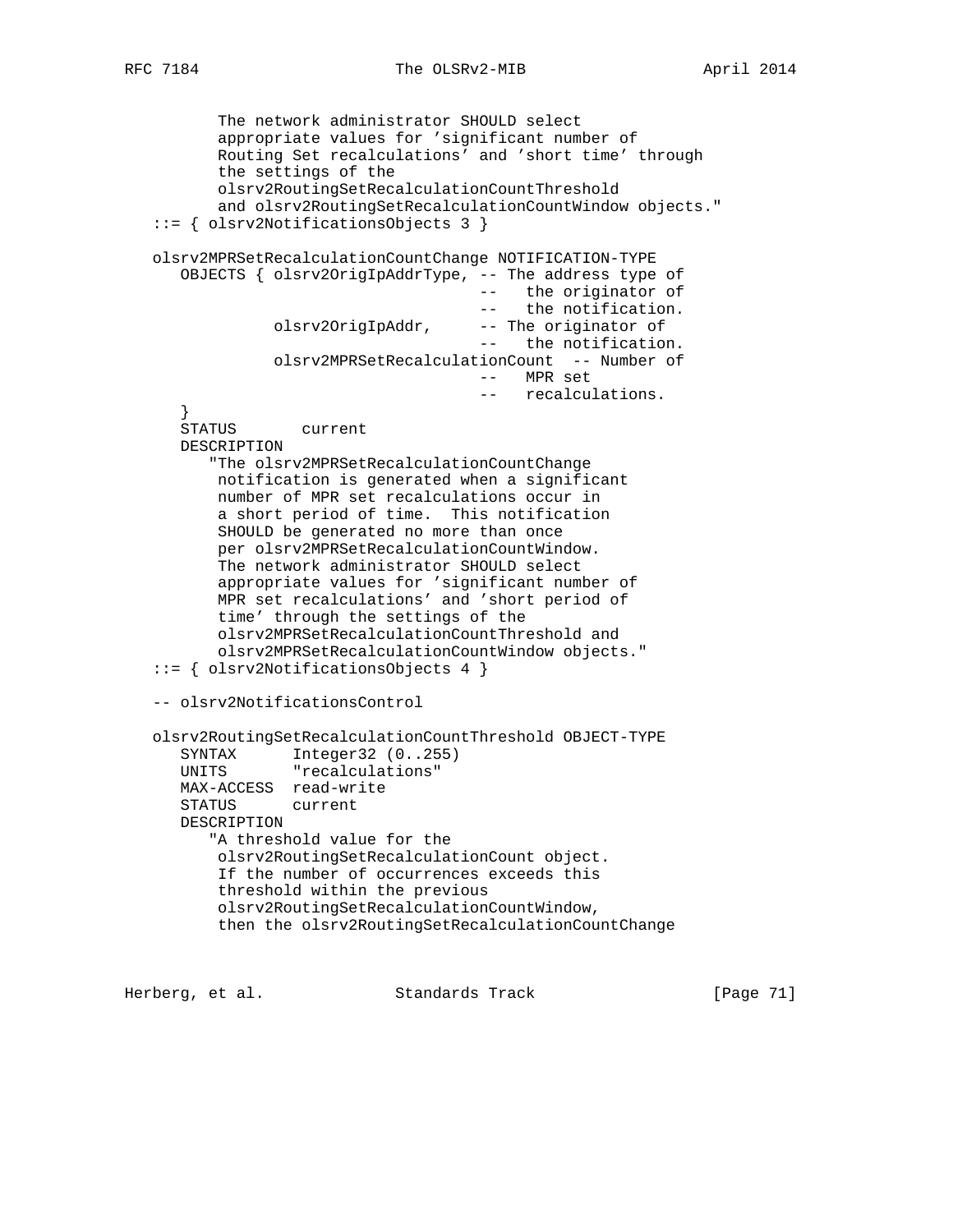notification is to be generated. It is RECOMMENDED that the value of this threshold be set to at least 20 and higher in dense topologies with frequent expected topology changes." DEFVAL { 20 } ::= { olsrv2NotificationsControl 1 } olsrv2RoutingSetRecalculationCountWindow OBJECT-TYPE SYNTAX TimeTicks MAX-ACCESS read-write STATUS current DESCRIPTION "This object is used to determine whether to generate an olsrv2RoutingSetRecalculationCountChange notification. This object represents an interval from the present moment, extending into the past, expressed in hundredths of a second. If the change in the value of the olsrv2RoutingSetRecalculationCount object during this interval has exceeded the value of olsrv2RoutingSetRecalculationCountThreshold, then an olsrv2RoutingSetRecalculationCountChange notification is generated. It is RECOMMENDED that the value for this window be set to at least 5 times the nhdpHelloInterval (whose default value is 2 seconds." DEFVAL { 1000 } ::= { olsrv2NotificationsControl 2 } olsrv2MPRSetRecalculationCountThreshold OBJECT-TYPE SYNTAX Integer32 (0..255) UNITS "recalculations" MAX-ACCESS read-write STATUS current DESCRIPTION "A threshold value for the olsrv2MPRSetRecalculationCount object. If the number of occurrences exceeds this threshold within the previous olsrv2MPRSetRecalculationCountWindow, then the olsrv2MPRSetRecalculationCountChange notification is to be generated. It is RECOMMENDED that the value of this

Herberg, et al. Standards Track [Page 72]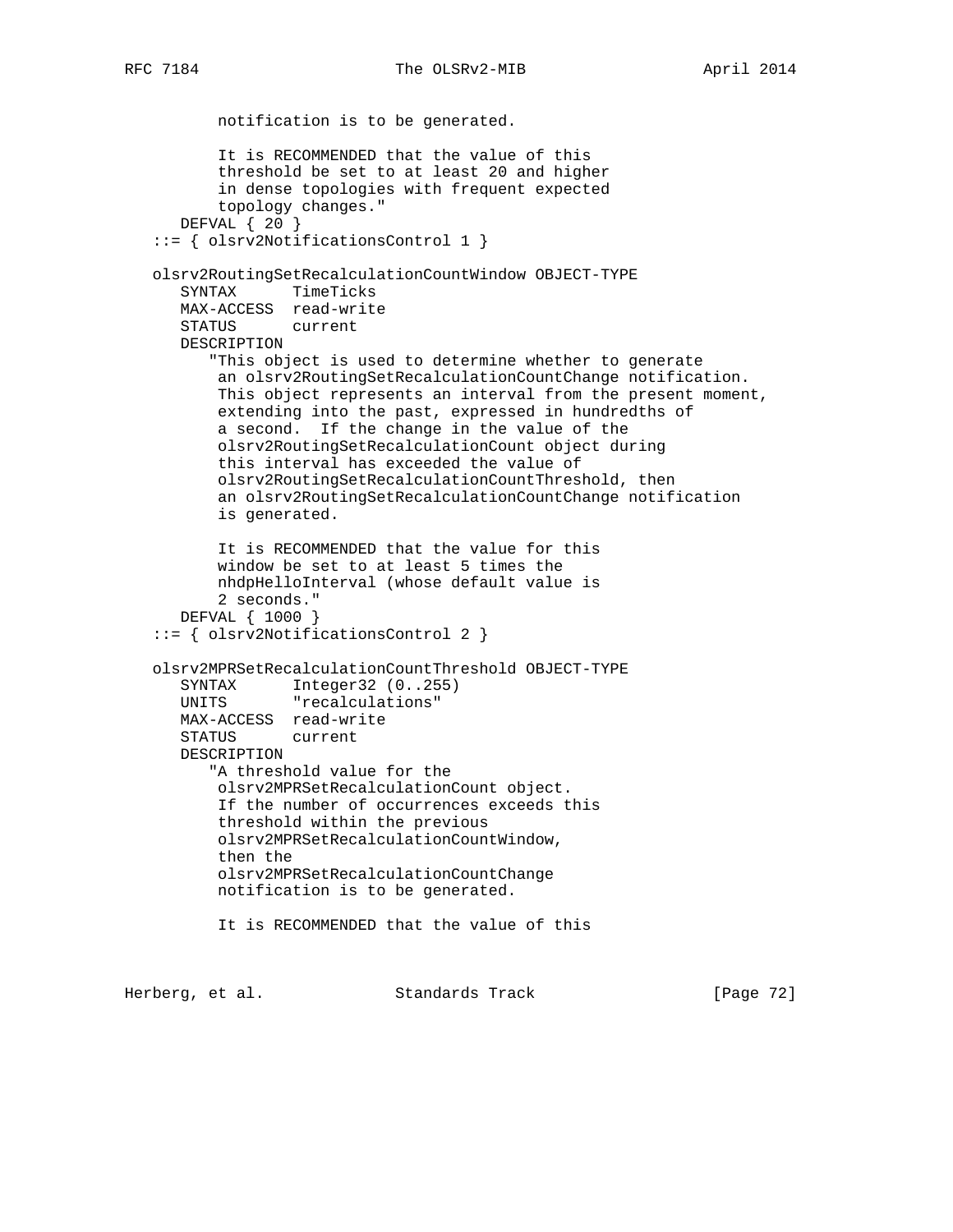```
RFC 7184 The OLSRv2-MIB April 2014
```

```
 threshold be set to at least 20 and higher
        in dense topologies with frequent expected
        topology changes."
    DEFVAL { 20 }
 ::= { olsrv2NotificationsControl 3 }
 olsrv2MPRSetRecalculationCountWindow OBJECT-TYPE
    SYNTAX TimeTicks
   MAX-ACCESS read-write
    STATUS current
    DESCRIPTION
       "This object is used to determine whether to generate
        an olsrv2MPRSetRecalculationCountChange notification.
        This object represents an interval from the present moment,
        extending into the past, expressed in hundredths of
        a second. If the change in the value of the
        olsrv2MPRSetRecalculationCount object during
        that interval has exceeded the value of
        olsrv2MPRSetRecalculationCountThreshold, then the
        an olsrv2MPRSetRecalculationCountChange notification
       is generated.
        It is RECOMMENDED that the value for this
       window be set to at least 5 times the
       nhdpHelloInterval."
    DEFVAL { 1000 }
 ::= { olsrv2NotificationsControl 4 }
 olsrv2PreviousOrigIpAddrType OBJECT-TYPE
   SYNTAX InetAddressType { ipv4(1), ipv6(2) }
   MAX-ACCESS read-only
   STATUS current
    DESCRIPTION
       "The type of the olsrv2PreviousOrigIpAddr,
       as defined in the InetAddress MIB module (RFC 4001).
        Only the values 'ipv4(1)' and
        'ipv6(2)' are supported.
        This object MUST have the same persistence
        characteristics as olsrv2PreviousOrigIpAddr."
    REFERENCE
       "RFC 7181 - The Optimized Link State Routing Protocol
        Version 2, Clausen, T., Dearlove, C., Jacquet, P.,
        and U. Herberg, April 2014."
 ::= { olsrv2NotificationsStates 1 }
 olsrv2PreviousOrigIpAddr OBJECT-TYPE
```
Herberg, et al. Standards Track [Page 73]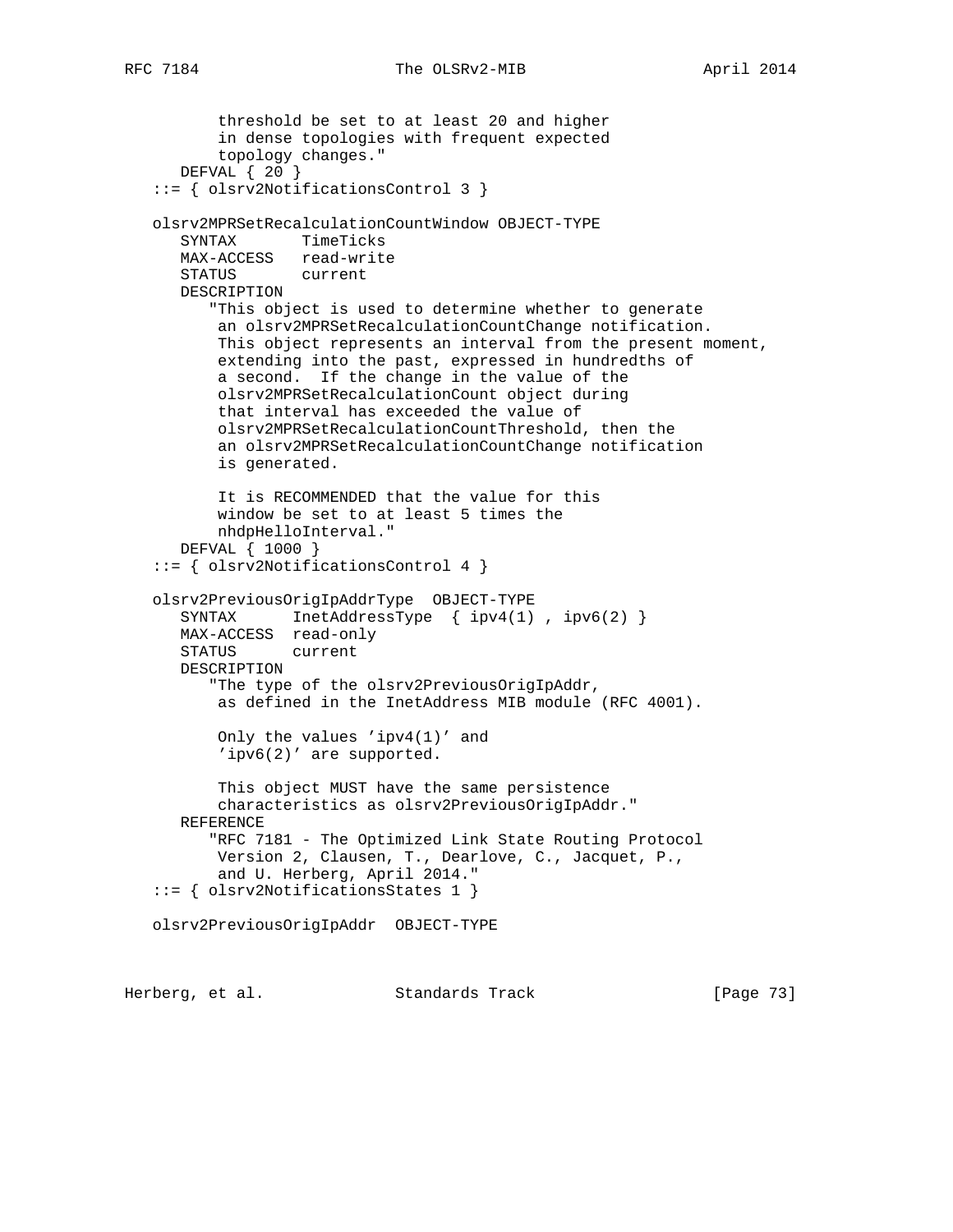```
SYNTAX InetAddress (SIZE(4|16))
      MAX-ACCESS read-only
      STATUS current
      DESCRIPTION
          "The previous origination IP address
          of this OLSRv2 router.
          This object SHOULD be updated each time
          the olsrv2OrigIpAddr is modified.
          This object is persistent, and when written,
          the entity SHOULD save the change to
          non-volatile storage."
      REFERENCE
          "RFC 7181 - The Optimized Link State Routing Protocol
          Version 2, Clausen, T., Dearlove, C., Jacquet, P.,
          and U. Herberg, April 2014."
   ::= { olsrv2NotificationsStates 2 }
 --
   -- Compliance Statements
 --
   olsrv2Compliances OBJECT IDENTIFIER ::= { olsrv2MIBConformance 1 }
  olsrv2MIBGroups OBJECT IDENTIFIER ::= { olsrv2MIBConformance 2 }
   olsrv2BasicCompliance MODULE-COMPLIANCE
      STATUS current
      DESCRIPTION
          "The basic implementation requirements for
          managed network entities that implement
          the OLSRv2 routing process."
      MODULE -- this module
      MANDATORY-GROUPS { olsrv2ConfigObjectsGroup }
   ::= { olsrv2Compliances 1 }
   olsrv2FullCompliance MODULE-COMPLIANCE
      STATUS current
      DESCRIPTION
          "The full implementation requirements for
          managed network entities that implement
          the OLSRv2 routing process."
      MODULE -- this module
      MANDATORY-GROUPS { olsrv2ConfigObjectsGroup,
                          olsrv2StateObjectsGroup,
                          olsrv2PerfObjectsGroup,
                          olsrv2NotificationsObjectsGroup,
                          olsrv2NotificationsGroup }
```
Herberg, et al. Standards Track [Page 74]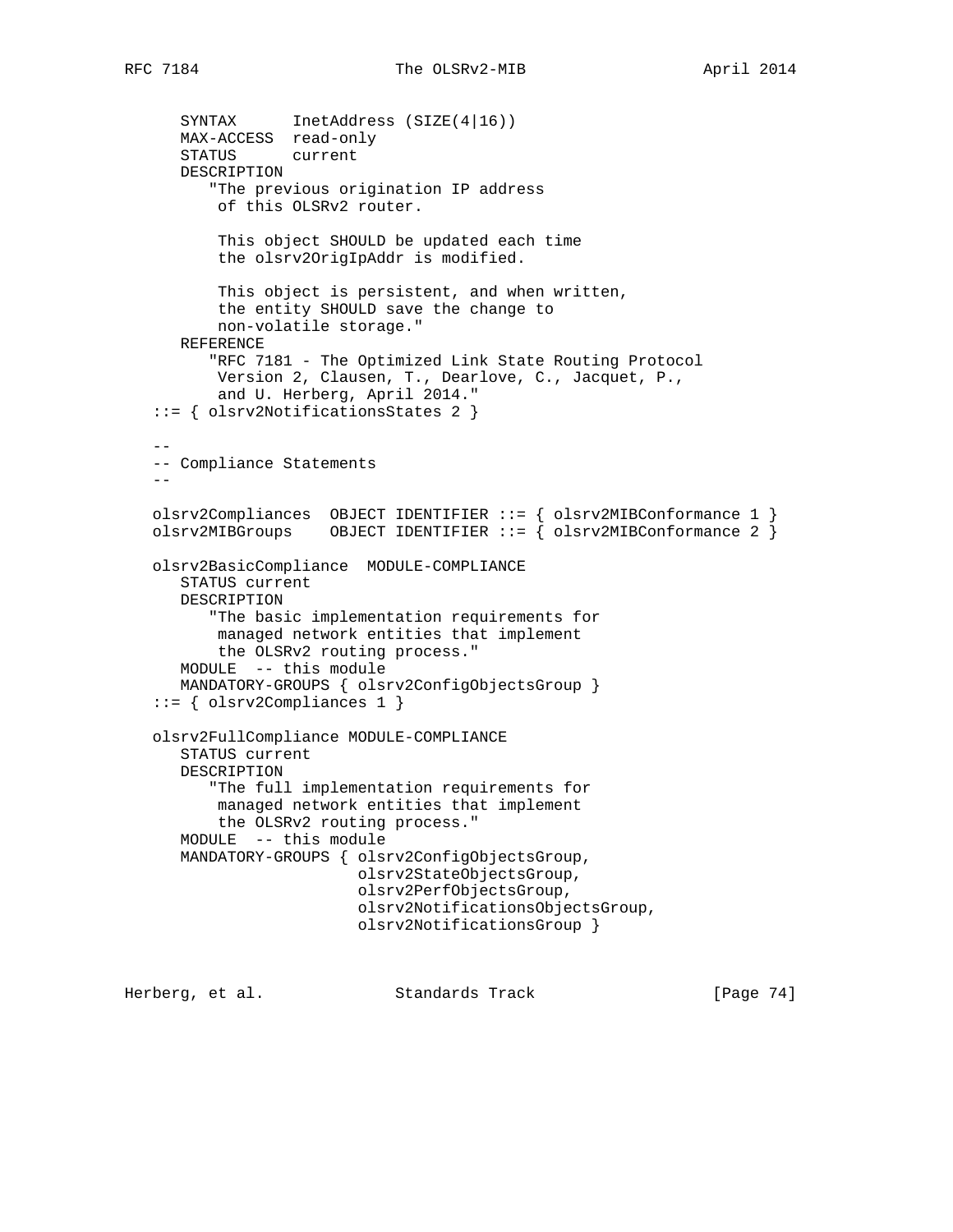```
 ::= { olsrv2Compliances 2 }
- -- Units of Conformance
 --
   olsrv2ConfigObjectsGroup OBJECT-GROUP
      OBJECTS {
          olsrv2AdminStatus,
          olsrv2InterfaceAdminStatus,
          olsrv2OrigIpAddrType,
          olsrv2OrigIpAddr,
          olsrv2OHoldTime,
          olsrv2TcInterval,
          olsrv2TcMinInterval,
          olsrv2THoldTime,
          olsrv2AHoldTime,
          olsrv2RxHoldTime,
          olsrv2PHoldTime,
          olsrv2FHoldTime,
          olsrv2TpMaxJitter,
          olsrv2TtMaxJitter,
          olsrv2FMaxJitter,
         olsrv2TcHopLimit,
         olsrv2WillFlooding,
          olsrv2WillRouting,
          olsrv2LinkMetricType
       }
      STATUS current
      DESCRIPTION
          "Objects to permit configuration of OLSRv2.
          All of these SHOULD be backed by non-volatile
           storage."
    ::= { olsrv2MIBGroups 1 }
   olsrv2StateObjectsGroup OBJECT-GROUP
       OBJECTS {
          olsrv2LibOrigSetExpireTime,
          olsrv2LibLocAttNetSetDistance,
          olsrv2LibLocAttNetSetMetricValue,
          olsrv2IibLinkSetInMetricValue,
          olsrv2IibLinkSetOutMetricValue,
          olsrv2IibLinkSetMprSelector,
          olsrv2Iib2HopSetInMetricValue,
          olsrv2Iib2HopSetOutMetricValue,
          olsrv2NibNeighborSetNOrigIpAddrType,
          olsrv2NibNeighborSetNOrigIpAddr,
          olsrv2NibNeighborSetNInMetricValue,
```
Herberg, et al. Standards Track [Page 75]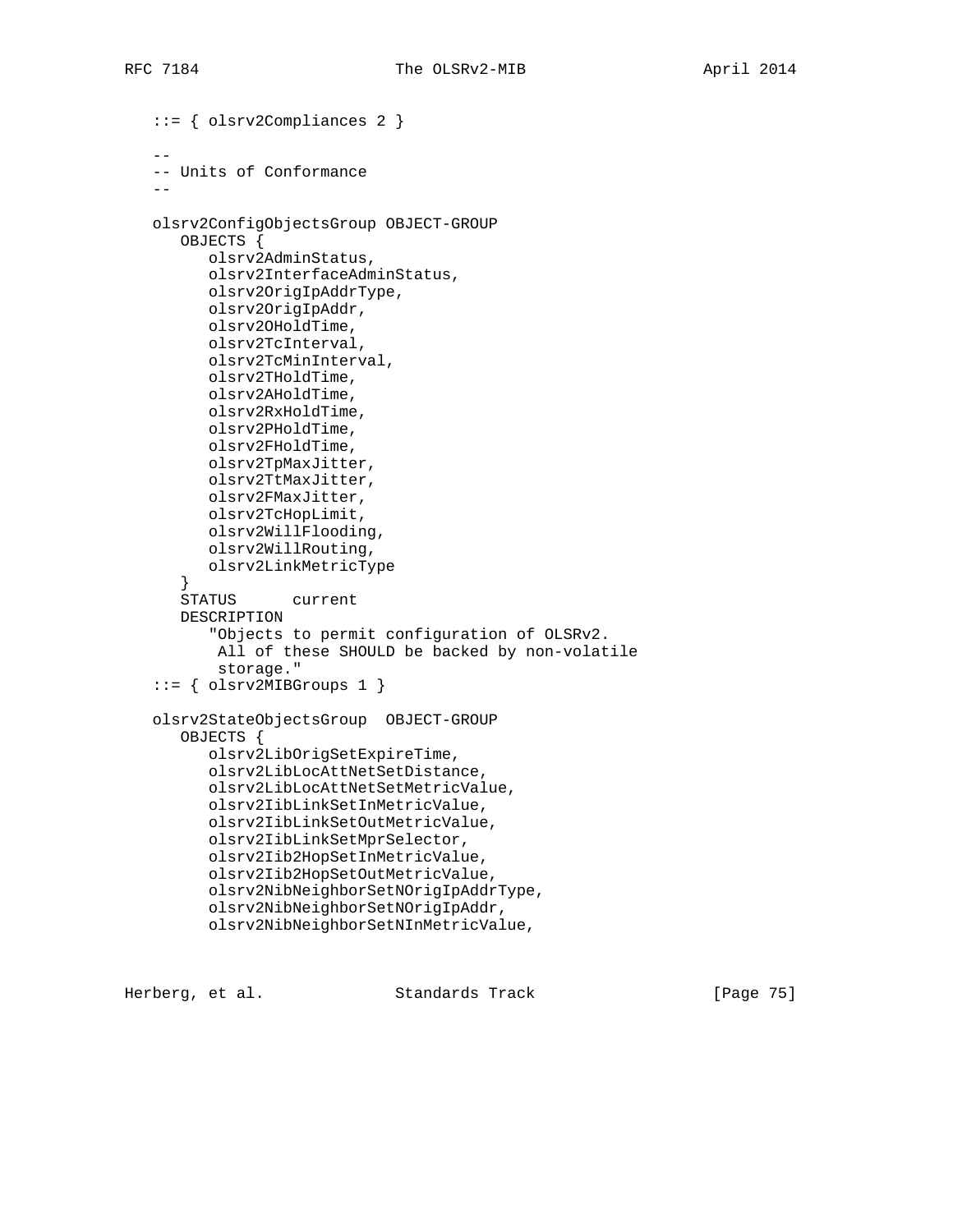```
 olsrv2NibNeighborSetNOutMetricValue,
       olsrv2NibNeighborSetNWillFlooding,
       olsrv2NibNeighborSetNWillRouting,
       olsrv2NibNeighborSetNFloodingMpr,
       olsrv2NibNeighborSetNRoutingMpr,
       olsrv2NibNeighborSetNMprSelector,
       olsrv2NibNeighborSetNAdvertised,
       olsrv2NibNeighborSetTableAnsn,
       olsrv2TibAdRemoteRouterSetMaxSeqNo,
       olsrv2TibAdRemoteRouterSetExpireTime,
       olsrv2TibRouterTopologySetSeqNo,
       olsrv2TibRouterTopologySetMetricValue,
       olsrv2TibRouterTopologySetExpireTime,
       olsrv2TibRoutableAddressTopologySetExpireTime,
       olsrv2TibRoutableAddressTopologySetSeqNo,
       olsrv2TibRoutableAddressTopologySetMetricValue,
       olsrv2TibAttNetworksSetSeqNo,
       olsrv2TibAttNetworksSetDist,
       olsrv2TibAttNetworksSetMetricValue,
       olsrv2TibAttNetworksSetExpireTime,
       olsrv2TibRoutingSetNextIfIpAddrType,
       olsrv2TibRoutingSetNextIfIpAddr,
       olsrv2TibRoutingSetLocalIfIpAddrType,
       olsrv2TibRoutingSetLocalIfIpAddr,
       olsrv2TibRoutingSetDist,
       olsrv2TibRoutingSetMetricValue
    }
    STATUS current
    DESCRIPTION
       "Objects to permit monitoring of OLSRv2 state."
::= { olsrv2MIBGroups 2 }
 olsrv2PerfObjectsGroup OBJECT-GROUP
    OBJECTS {
       olsrv2IfTcMessageXmits,
       olsrv2IfTcMessageRecvd,
       olsrv2IfTcMessageXmitAccumulatedSize,
       olsrv2IfTcMessageRecvdAccumulatedSize,
       olsrv2IfTcMessageTriggeredXmits,
       olsrv2IfTcMessagePeriodicXmits,
       olsrv2IfTcMessageForwardedXmits,
       olsrv2IfTcMessageXmitAccumulatedMPRSelectorCount,
       olsrv2RoutingSetRecalculationCount,
       olsrv2MPRSetRecalculationCount
    }
    STATUS current
    DESCRIPTION
       "Objects to support monitoring of OLSRv2 performance."
```
Herberg, et al. Standards Track [Page 76]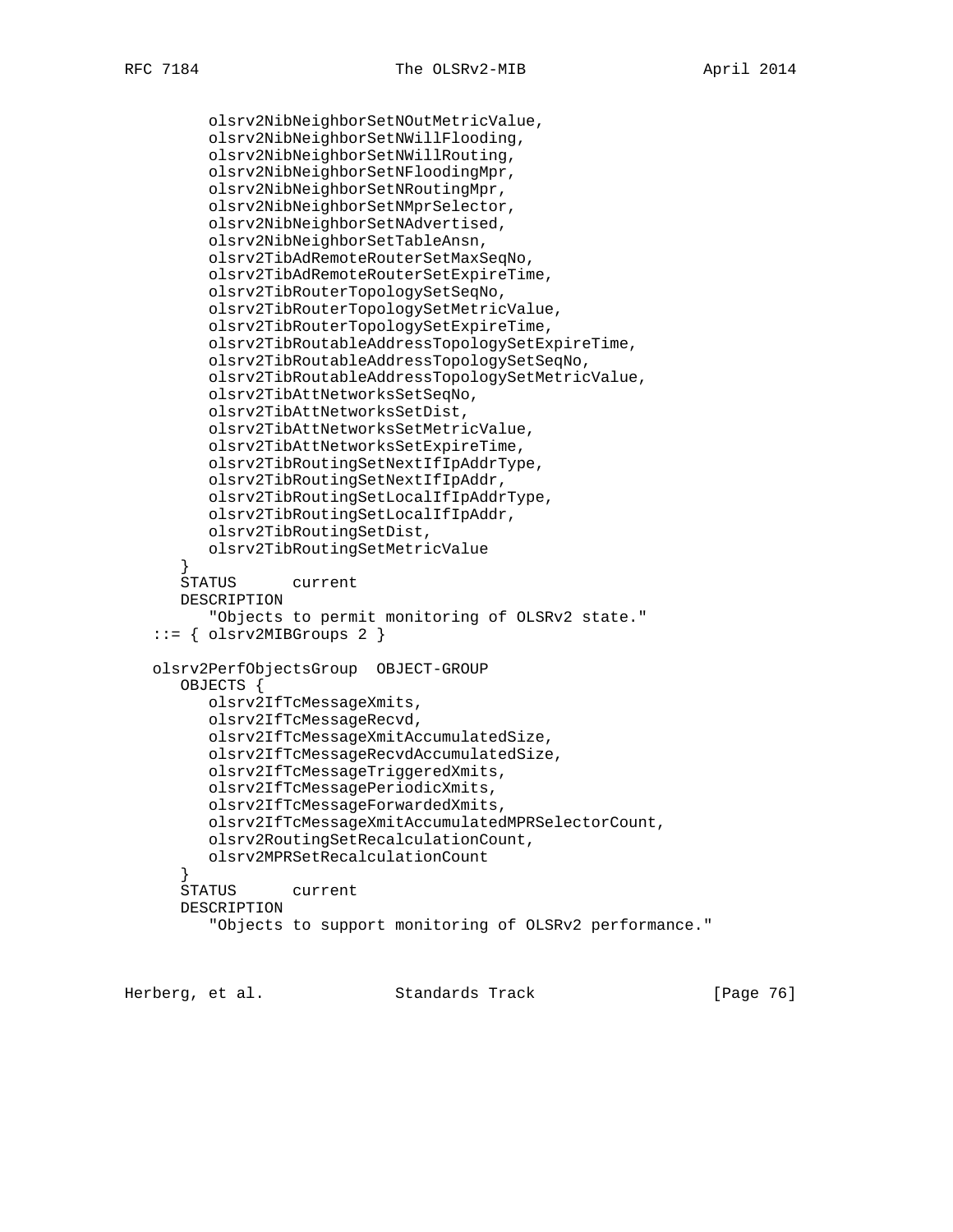```
 ::= { olsrv2MIBGroups 3 }
 olsrv2NotificationsObjectsGroup OBJECT-GROUP
    OBJECTS {
       olsrv2RoutingSetRecalculationCountThreshold,
       olsrv2RoutingSetRecalculationCountWindow,
       olsrv2MPRSetRecalculationCountThreshold,
       olsrv2MPRSetRecalculationCountWindow,
       olsrv2PreviousOrigIpAddrType,
       olsrv2PreviousOrigIpAddr
    }
    STATUS current
    DESCRIPTION
       "Objects to support the notification types in the
        olsrv2NotificationsGroup. Some of these appear in
        notification payloads, others serve to control
       notification generation."
 ::= { olsrv2MIBGroups 4 }
 olsrv2NotificationsGroup NOTIFICATION-GROUP
   NOTIFICATIONS {
       olsrv2RouterStatusChange,
       olsrv2OrigIpAddrChange,
       olsrv2RoutingSetRecalculationCountChange,
       olsrv2MPRSetRecalculationCountChange
    }
    STATUS current
    DESCRIPTION
        "Notification types to support management of OLSRv2."
::= { olsrv2MIBGroups 5 }
```
## END

#### 8. Security Considerations

 This MIB module defines objects for the configuration, monitoring, and notification of the Optimized Link State Routing Protocol version 2 (OLSRv2) [RFC7181]. OLSRv2 allows routers to acquire topological information of the routing domain by exchanging TC messages in order to calculate shortest paths to each destination router in the routing domain.

 There are a number of management objects defined in this MIB module with a MAX-ACCESS clause of read-write and/or read-create. Such objects may be considered sensitive or vulnerable in some network environments. The support for SET operations in a non-secure

Herberg, et al. Standards Track [Page 77]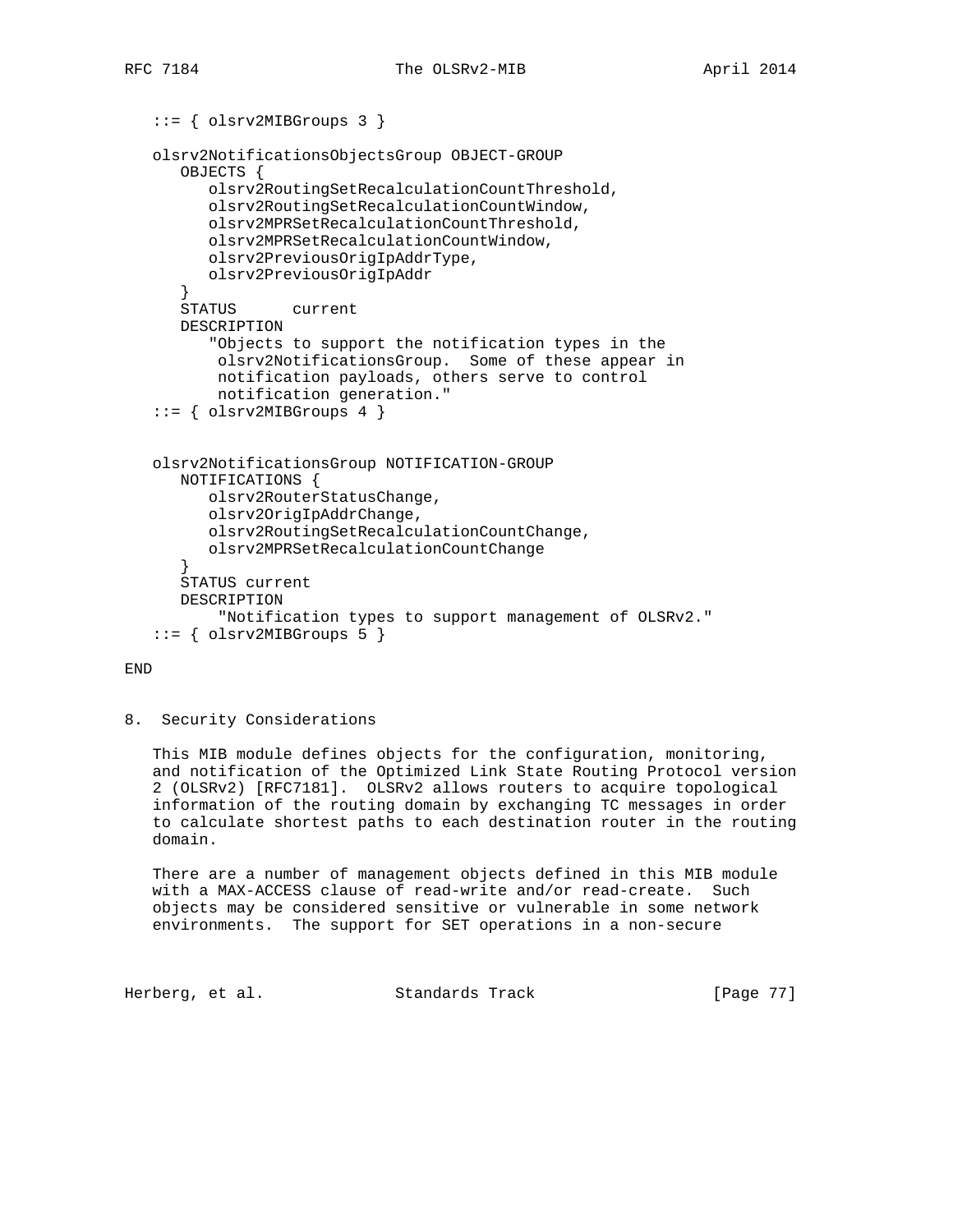environment without proper protection can have a negative effect on network operations. These are the tables and objects and their sensitivity/vulnerability:

- o olsrv2TcInterval, olsrv2TcMinInterval these writable objects control the rate at which TC messages are sent. If set at too high a rate, this could represent a form of a DoS attack by overloading interface resources. If set too low, OLSRv2 may not converge fast enough to provide accurate routes to all destinations in the routing domain.
- o olsrv2TcHopLimit defines the hop limit for TC messages. If set too low, messages will not be forwarded beyond the defined scope; thus, routers further away from the message originator will not be able to construct appropriate topology graphs.
- o olsrv2OHoldTime, olsrv2THoldTime, olsrv2AHoldTime, olsrv2RxHoldTime, olsrv2PHoldTime, olsrv2FHoldTime - define hold times for tuples of different Information Bases of OLSRv2. If set too low, information will expire quickly, and may this harm a correct operation of the routing protocol.
- o olsrv2WillFlooding and olsrv2WillRouting define the willingness of this router to become MPR. If this is set to WILL\_NEVER (0), the managed router will not forward any TC messages, nor accept a selection to become MPR by neighboring routers. If set to WILL\_ALWAYS (15), the router will be preferred by neighbors during MPR selection and may thus attract more traffic.
- o olsrv2TpMaxJitter, olsrv2TtMaxJitter, olsrv2FMaxJitter define jitter values for TC message transmission and forwarding. If set too low, control traffic may get lost when collisions occur.
- o olsrv2LinkMetricType defines the type of the link metric that a router uses (e.g., ETX or hop count). Whenever this value changes, all link metric information recorded by the router is invalid, causing a reset of information acquired from other routers in the MANET. Moreover, if olsrv2LinkMetricType on a router is set to a value that is not known to other routers in the MANET, these routers will not be able to establish routes to that router or transiting that router. Existing routes to the router with an olsrv2LinkMetricType unknown to other routers in the MANET will be removed.

 Some of the readable objects in this MIB module (i.e., objects with a MAX-ACCESS other than not-accessible) may be considered sensitive or vulnerable in some network environments. It is thus important to control even GET and/or NOTIFY access to these objects and possibly

Herberg, et al. Standards Track [Page 78]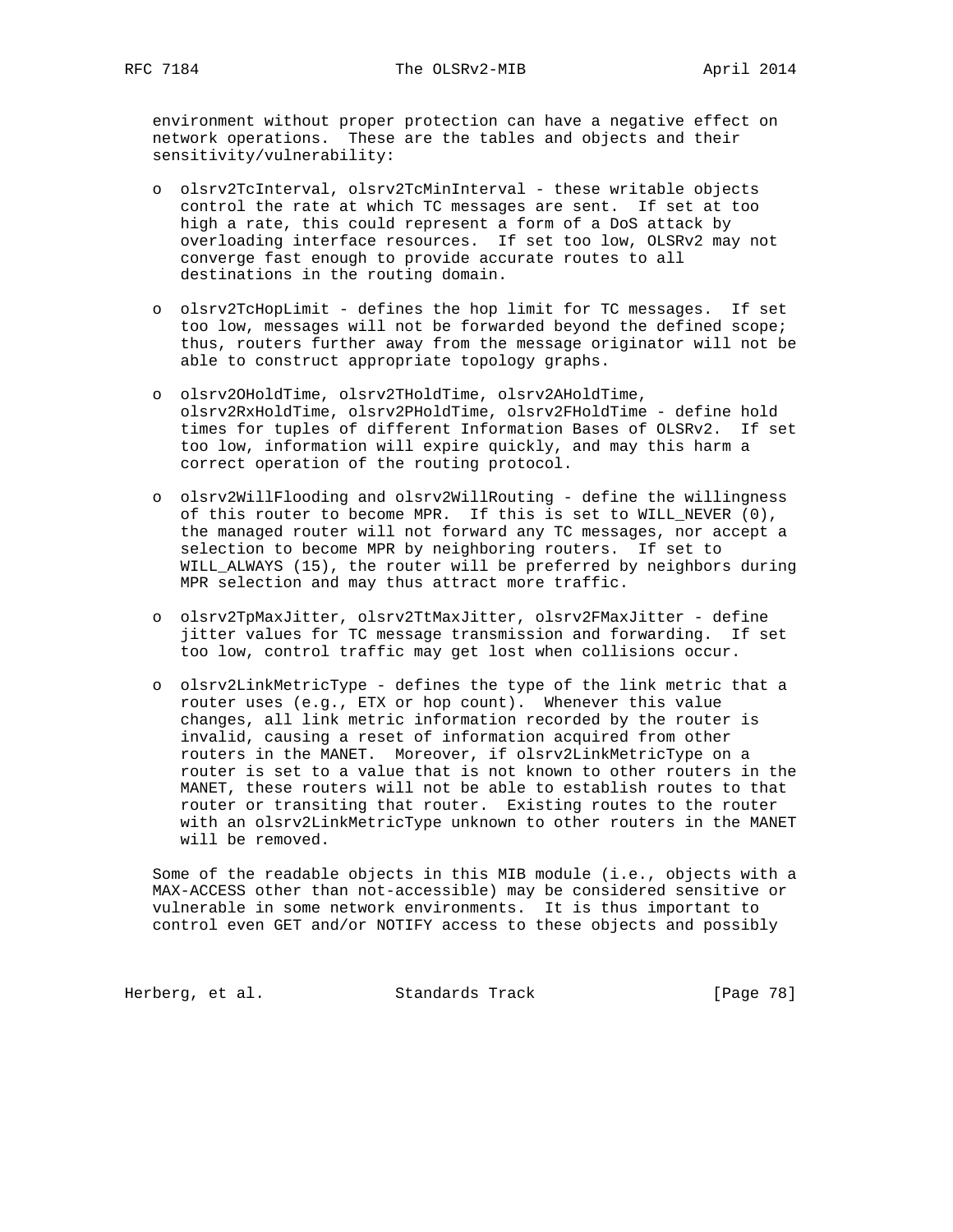to even encrypt the values of these objects when sending them over the network via SNMP. These are the tables and objects and their sensitivity/vulnerability:

 o olsrv2TibRouterTopologySetTable - The contains information on the topology of the MANET, specifically the IP address of the routers in the MANET (as identified by olsrv2TibRouterTopologySetFromOrigIpAddr and olsrv2TibRouterTopologySetToOrigIpAddr objects). This information provides an adversary broad information on the members of the MANET, located within this single table. This information can be used to expedite attacks on the other members of the MANET without having to go through a laborious discovery process on their own.

 Some of the Tables in this MIB module AUGMENT Tables defined in NHDP- MIB [RFC6779]. Hence, care must be taken in configuring access control here in order make sure that the permitted permissions granted for the AUGMENTing Tables here are consistent with the access controls permitted within the NHDP-MIB. The below list identifies the AUGMENTing Tables and their NHDP-MIB counterparts. It is RECOMMENDED that access control policies for these Table pairs are consistently set.

- o The olsrv2InterfaceTable AUGMENTs the nhdpInterfaceTable.
- o The olsrv2IibLinkSetTable AUGMENTs the nhdpIibLinkSetTable.
- o The olsrv2Iib2HopSetTable AUGMENTs the nhdpIib2HopSetTable.
- o The olsrv2NibNeighborSetTable AUGMENTs the nhdpNibNeighborSetTable.
- o The olsrv2InterfacePerfTable AUGMENTs the nhdpInterfacePerfTable.

 MANET technology is often deployed to support communications of emergency services or military tactical applications. In these applications, it is imperative to maintain the proper operation of the communications network and to protect sensitive information related to its operation. Therefore, when implementing these capabilities, the full use of SNMPv3 cryptographic mechanisms for authentication and privacy is RECOMMENDED.

 SNMP versions prior to SNMPv3 did not include adequate security. Even if the network itself is secure (for example by using IPsec), there is no control as to who on the secure network is allowed to access and GET/SET (read/change/create/delete) the objects in this MIB module.

Herberg, et al. Standards Track [Page 79]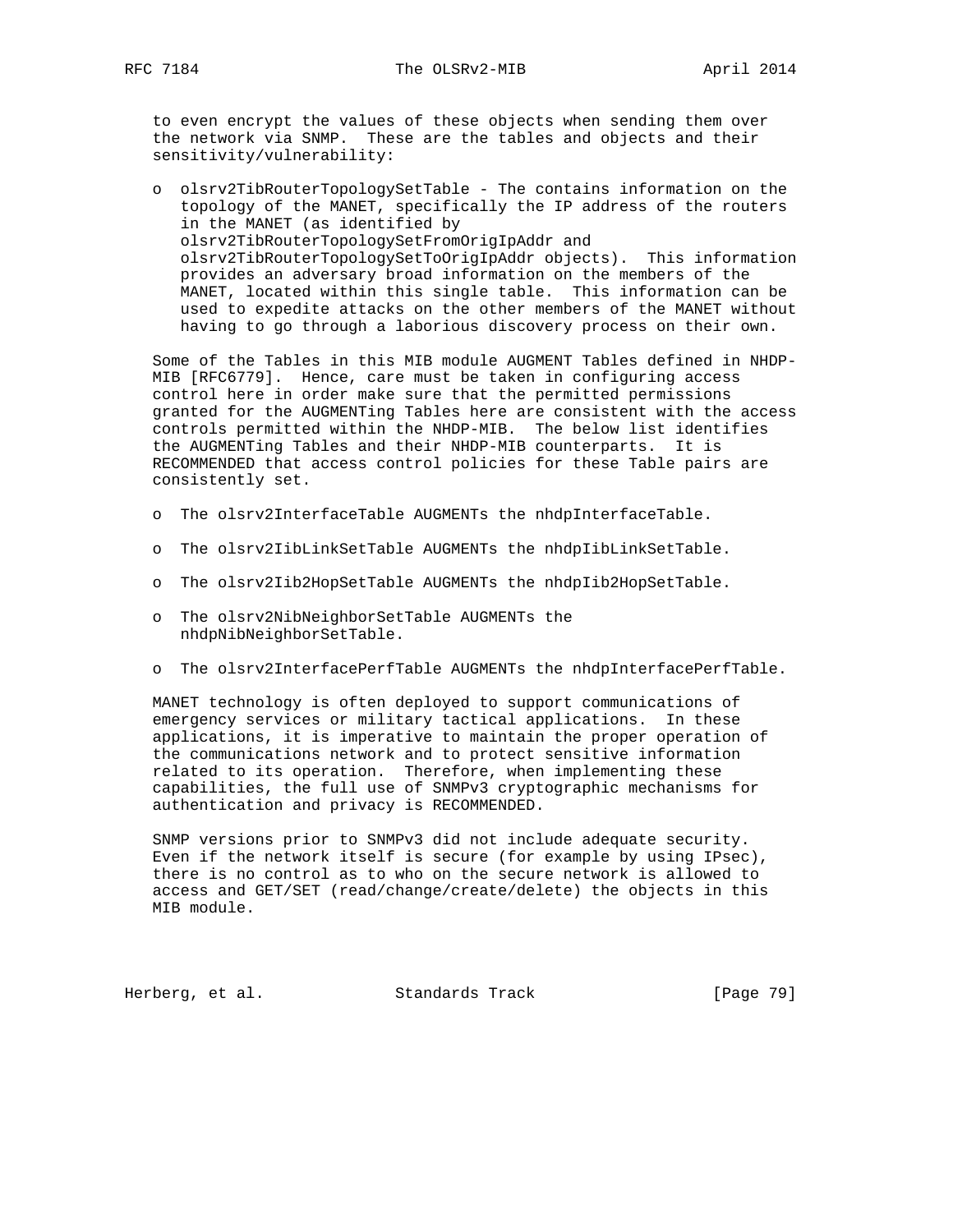Implementations SHOULD provide the security features described by the SNMPv3 framework (see [RFC3410]), and implementations claiming compliance to the SNMPv3 standard MUST include full support for authentication and privacy via the User-based Security Model (USM) [RFC3414] with the AES cipher algorithm [RFC3826]. Implementations MAY also provide support for the Transport Security Model (TSM) [RFC5591] in combination with a secure transport such as SSH [RFC5592] or TLS/DTLS [RFC6353].

 Further, deployment of SNMP versions prior to SNMPv3 is NOT RECOMMENDED. Instead, it is RECOMMENDED to deploy SNMPv3 and to enable cryptographic security. It is then a customer/operator responsibility to ensure that the SNMP entity giving access to an instance of this MIB module is properly configured to give access to the objects only to those principals (users) that have legitimate rights to indeed GET or SET (change/create/delete) them.

9. Applicability Statement

 This document describes objects for configuring parameters of the Optimized Link State Routing Protocol version 2 (OLSRv2) [RFC7181] process on a router. This MIB module, denoted OLSRv2-MIB, also reports state, performance information, and notifications. The OLSRv2 protocol relies upon information gathered via the Neighborhood Discovery Protocol [RFC6130] in order to perform its operations. NHDP is managed via the NHDP-MIB [RFC6779].

 MANET deployments can greatly differ in aspects of dynamics of the topology, capacity, and loss rates of underlying channels, traffic flow directions, memory and CPU capacity of routers, etc. SNMP, and therefore this MIB module, are only applicable for a subset of MANET deployments, in particular deployments:

- o In which routers have enough memory and CPU resources to run SNMP and expose the MIB module.
- o Where a Network Management System (NMS) is defined to which notifications are generated and from which routers can be managed.
- o Where this NMS is reachable from routers in the MANET most of the time (as notifications to the NMS and management information from the NMS to the router will be lost when connectivity is temporarily lost). This requires that the topology of the MANET is only moderately dynamic.
- o Where the underlying wireless channel supports enough bandwidth to run SNMP, and where loss rates of the channel are not exhaustive.

Herberg, et al. Standards Track [Page 80]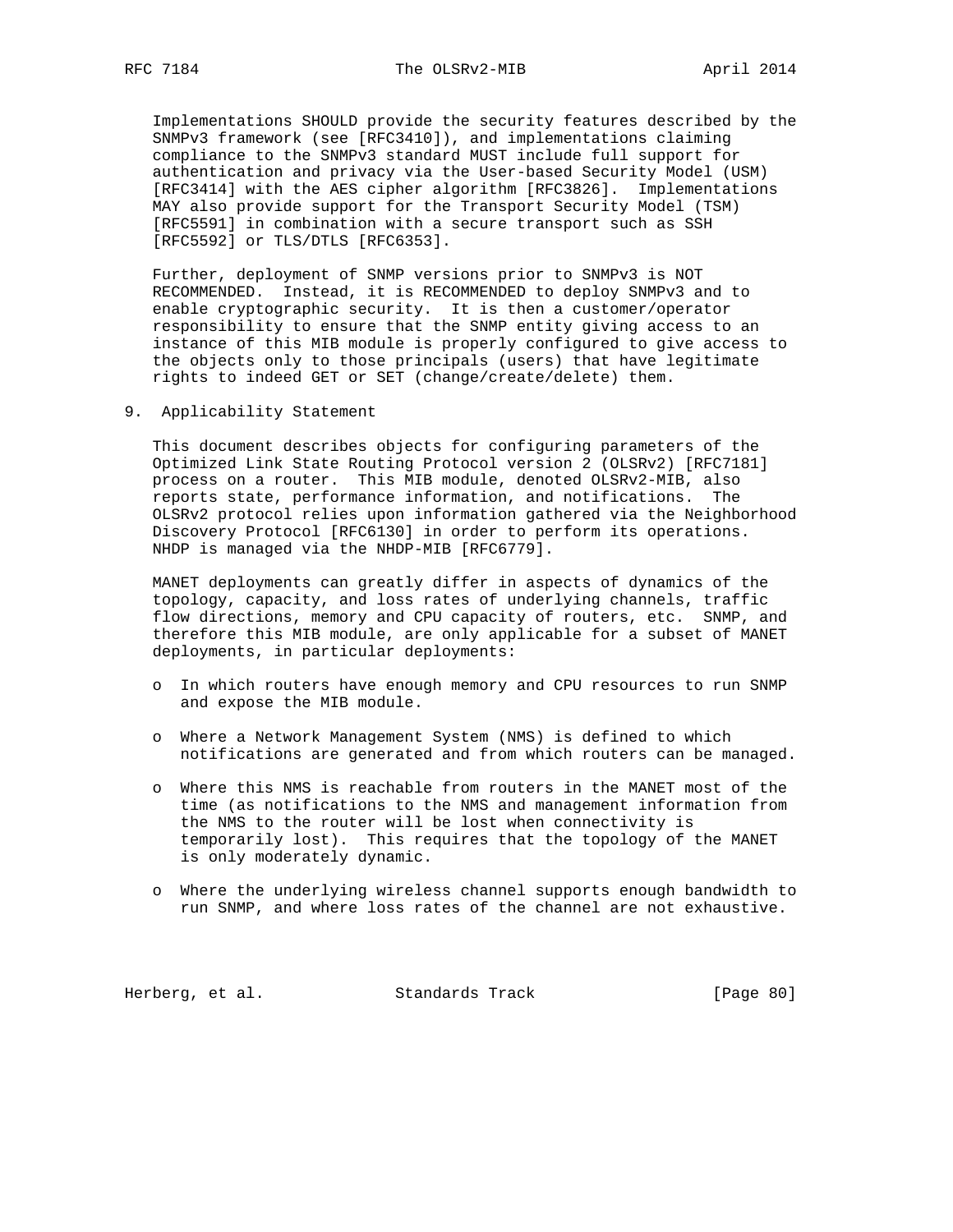Certain MANET deployments such as community networks with non-mobile routers, dynamic topology because of changing link quality, and a predefined gateway (that could also serve as NMS), are examples of networks applicable for this MIB module. Other, more constrained deployments of MANETs may not be able to run SNMP and require different management protocols.

 Some level of configuration, i.e., read-write objects, is desirable for OLSRv2 deployments. Topology-related configuration, such as the ability to enable OLSRv2 on new interfaces or initially configure OLSRv2 on a router's interfaces through the olsrv2InterfaceAdminStatus object, is critical to initial system startup. The OLSRv2 protocol allows for some level of performance tuning through various protocol parameters, and this MIB module allows for configuration of those protocol parameters through read write objects such as the olsrv2TcHopLimit or the olsrv2FMaxJitter. Other read-write objects allow for the control of Notification behavior through this MIB module, e.g., the olsrv2RoutingSetRecalculationCountThreshold object. A fuller discussion of MANET network management applicability is to be provided elsewhere: [MGMT-SNAP] provides a snapshot of OLSRv2-routed MANET management as currently deployed, while [MANET-MGMT] is intended to provide specific guidelines on MANET network management considering the various MIB modules that have been written.

### 10. IANA Considerations

 IANA now maintains the IANAolsrv2LinkMetricType-MIB and keeps it synchronized with the "LINK\_METRIC Address Block TLV Type Extensions" registry at <http://www.iana.org/assignments/manet-parameters>.

 The MIB modules in this document use the following IANA-assigned OBJECT IDENTIFIER values recorded in the SMI Numbers registry:

| Descriptor                                     | OBJECT IDENTIFIER value            |
|------------------------------------------------|------------------------------------|
|                                                |                                    |
| OLSRV2-MIB<br>IANA-OLSRv2-LINK-METRIC-TYPE-MIB | $\{$ mib-2 219 $\}$<br>mib-2 221 } |
|                                                |                                    |

## 11. Acknowledgements

 The authors would like to thank Randy Presuhn, Benoit Claise, Adrian Farrel, as well as the entire MANET WG for reviews of this document.

 This MIB document uses the template authored by D. Harrington, which is based on contributions from the MIB Doctors, especially Juergen Schoenwaelder, Dave Perkins, C.M. Heard, and Randy Presuhn.

Herberg, et al. Standards Track [Page 81]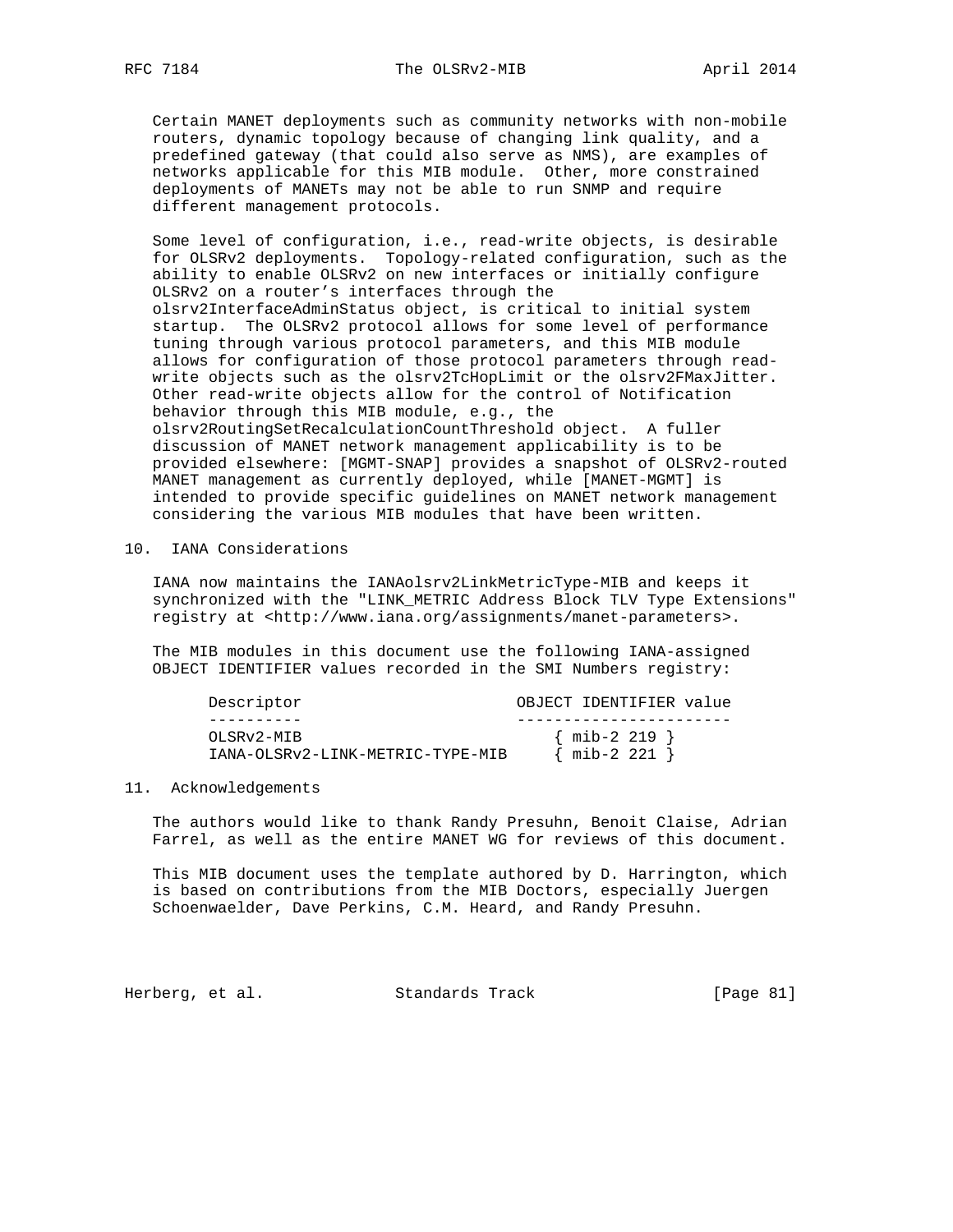# 12. References

- 12.1. Normative References
	- [RFC2119] Bradner, S., "Key words for use in RFCs to Indicate Requirement Levels", BCP 14, RFC 2119, March 1997.
	- [RFC2578] McCloghrie, K., Ed., Perkins, D., Ed., and J. Schoenwaelder, Ed., "Structure of Management Information Version 2 (SMIv2)", STD 58, RFC 2578, April 1999.
	- [RFC2579] McCloghrie, K., Ed., Perkins, D., Ed., and J. Schoenwaelder, Ed., "Textual Conventions for SMIv2", STD 58, RFC 2579, April 1999.
	- [RFC2580] McCloghrie, K., Perkins, D., and J. Schoenwaelder, "Conformance Statements for SMIv2", STD 58, RFC 2580, April 1999.
	- [RFC2863] McCloghrie, K. and F. Kastenholz, "The Interfaces Group MIB", RFC 2863, June 2000.
	- [RFC3414] Blumenthal, U. and B. Wijnen, "User-based Security Model (USM) for version 3 of the Simple Network Management Protocol (SNMPv3)", STD 62, RFC 3414, December 2002.
	- [RFC3418] Presuhn, R., "Management Information Base (MIB) for the Simple Network Management Protocol (SNMP)", STD 62, RFC 3418, December 2002.
	- [RFC3826] Blumenthal, U., Maino, F., and K. McCloghrie, "The Advanced Encryption Standard (AES) Cipher Algorithm in the SNMP User-based Security Model", RFC 3826, June 2004.
	- [RFC4001] Daniele, M., Haberman, B., Routhier, S., and J. Schoenwaelder, "Textual Conventions for Internet Network Addresses", RFC 4001, February 2005.
	- [RFC5591] Harrington, D. and W. Hardaker, "Transport Security Model for the Simple Network Management Protocol (SNMP)", RFC 5591, June 2009.
	- [RFC5592] Harrington, D., Salowey, J., and W. Hardaker, "Secure Shell Transport Model for the Simple Network Management Protocol (SNMP)", RFC 5592, June 2009.

Herberg, et al. Standards Track [Page 82]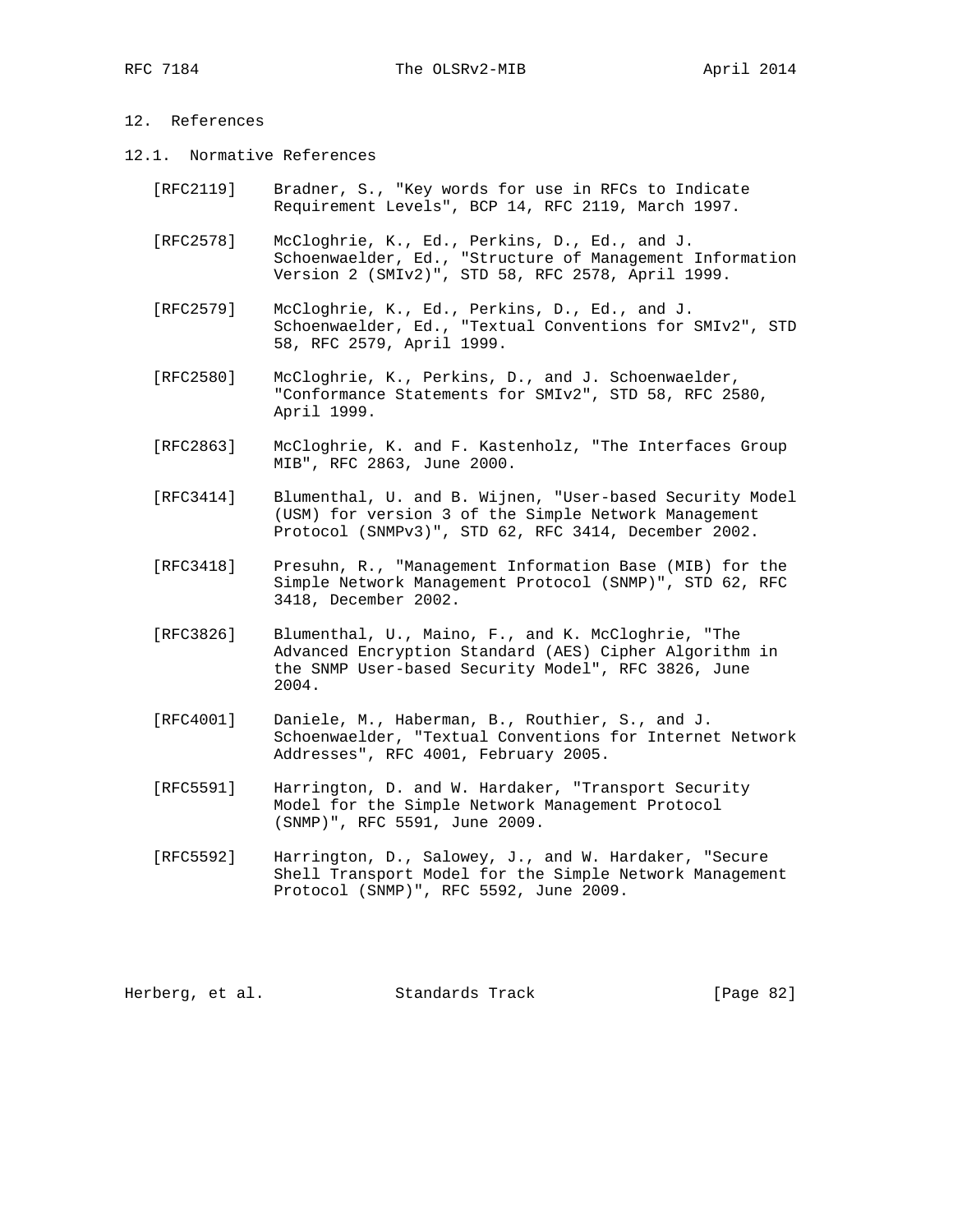- [RFC6130] Clausen, T., Dearlove, C., and J. Dean, "Mobile Ad Hoc Network (MANET) Neighborhood Discovery Protocol (NHDP)", RFC 6130, April 2011.
- [RFC6353] Hardaker, W., "Transport Layer Security (TLS) Transport Model for the Simple Network Management Protocol (SNMP)", RFC 6353, July 2011.
- [RFC6779] Herberg, U., Cole, R., and I. Chakeres, "Definition of Managed Objects for the Neighborhood Discovery Protocol", RFC 6779, October 2012.
- [RFC7181] Clausen, T., Dearlove, C., Jacquet, P., and U. Herberg, "The Optimized Link State Routing Protocol Version 2", RFC 7181, April 2014.
- 12.2. Informative References
	- [MANET-MGMT] Nguyen, J., Cole, R., Herberg, U., Yi, J., and J. Dean, "Network Management of Mobile Ad hoc Networks (MANET): Architecture, Use Cases, and Applicability", Work in Progress, February 2013.
	- [MGMT-SNAP] Clausen, T. and U. Herberg, "Snapshot of OLSRv2-Routed MANET Management", Work in Progress, February 2014.
	- [REPORT-MIB] Cole, R., Macker, J., and A. Bierman, "Definition of Managed Objects for Performance Reporting", Work in Progress, November 2012.
	- [RFC3410] Case, J., Mundy, R., Partain, D., and B. Stewart, "Introduction and Applicability Statements for Internet- Standard Management Framework", RFC 3410, December 2002.

Herberg, et al. Standards Track [Page 83]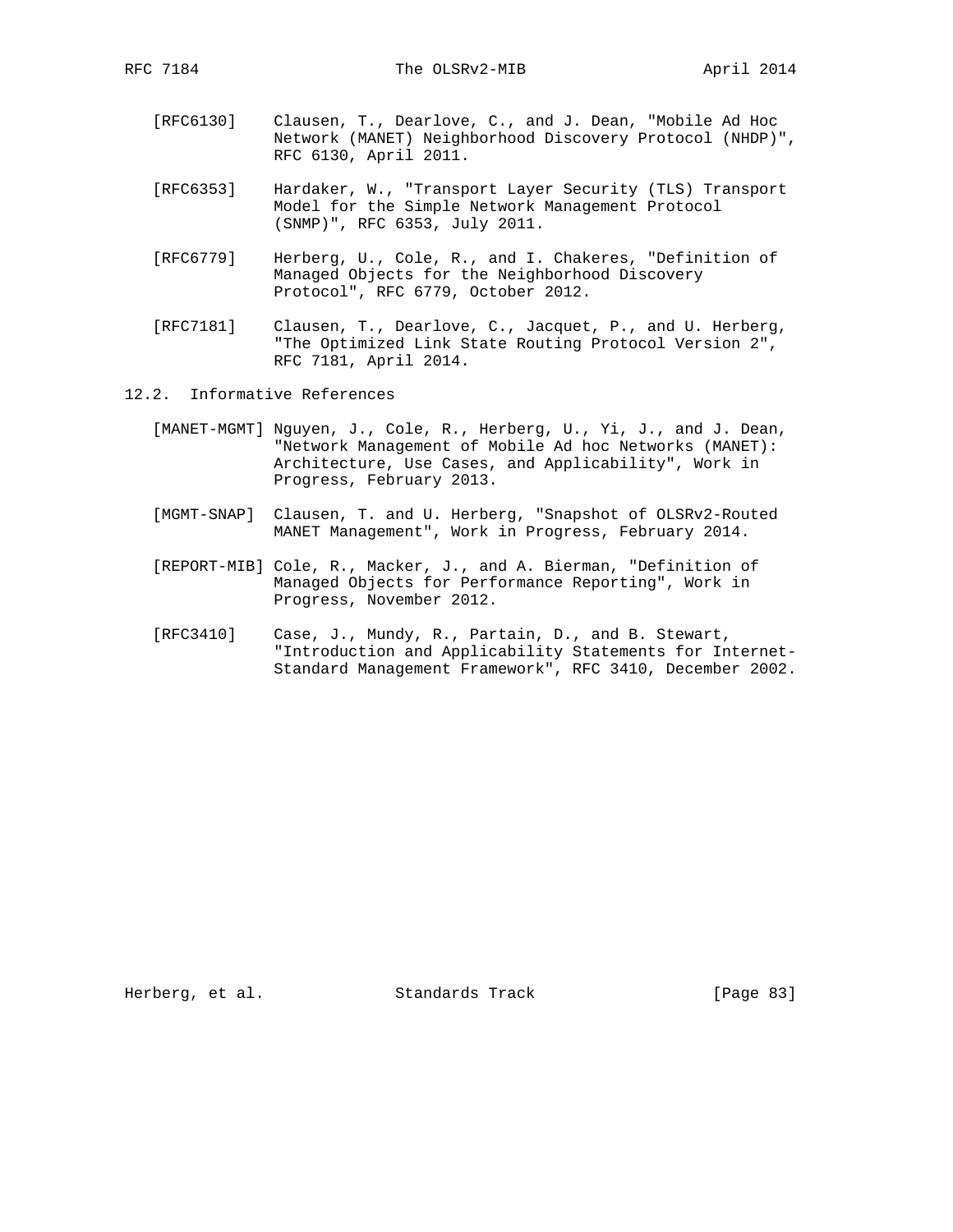Appendix A. IANAolsrv2LinkMetricType-MIB

 This document has set up the IANAolsrv2LinkMetricType-MIB module. IANA now maintains the IANAolsrv2LinkMetricType-MIB and keeps it synchronized with the "LINK\_METRIC Address Block TLV Type Extensions" registry at <http://www.iana.org/assignments/manet-parameters>. The IANA site is the definitive source for this MIB should there be any discrepancies (e.g., future updates to the MIB).

 IANA-OLSRv2-LINK-METRIC-TYPE-MIB DEFINITIONS ::= BEGIN IMPORTS MODULE-IDENTITY, mib-2 FROM SNMPv2-SMI TEXTUAL-CONVENTION FROM SNMPv2-TC; ianaolsrv2LinkMetricType MODULE-IDENTITY LAST-UPDATED "201404090000Z" -- 09 April 2014 ORGANIZATION "IANA" CONTACT-INFO "Internet Assigned Numbers Authority Postal: ICANN 12025 Waterfront Drive, Suite 300 Los Angeles, CA 90094-2536 Tel: +1 310 301 5800 E-Mail: iana@iana.org" DESCRIPTION "This MIB module defines the IANAolsrv2LinkMetricType Textual Convention, and thus the enumerated values of the olsrv2LinkMetricType object defined in the OLSRv2-MIB." REVISION "201404090000Z" -- 09 April 2014 DESCRIPTION "Initial version of this MIB as published in RFC 7184."  $::=$  { mib-2 221 } IANAolsrv2LinkMetricTypeTC ::= TEXTUAL-CONVENTION STATUS current DESCRIPTION "This data type is used as the syntax of the olsrv2LinkMetricType object in the definition of the OLSRv2-MIB module. The olsrv2LinkMetricType corresponds to Herberg, et al. Standards Track [Page 84]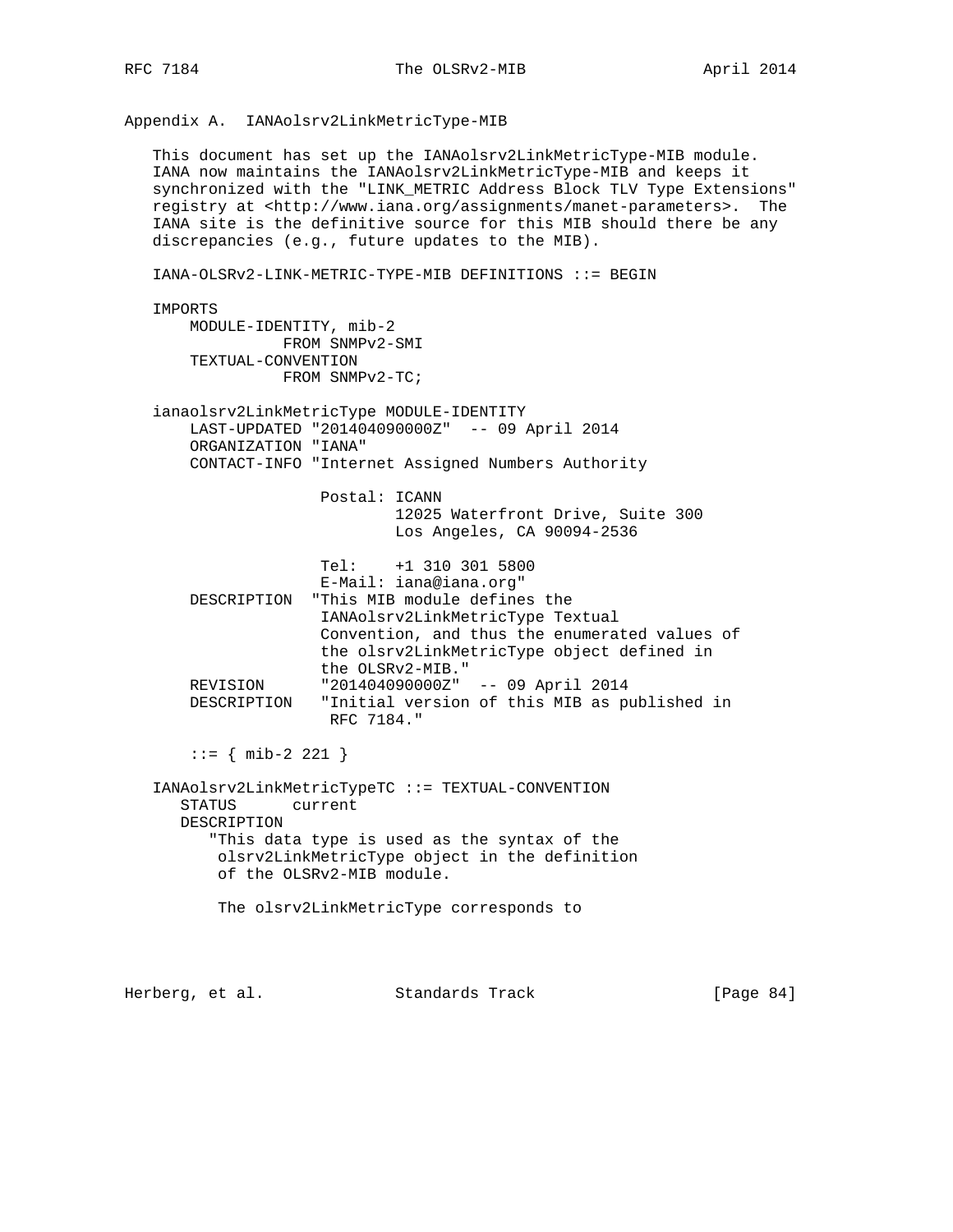LINK\_METRIC\_TYPE of OLSRv2 (RFC 7181). OLSRv2 uses bidirectional additive link metrics to determine shortest distance routes (i.e., routes with smallest total of link metric values).

 OLSRv2 has established a registry for the LINK\_METRIC\_TYPEs (denoted 'LINK\_METRIC Address Block TLV Type Extensions'): http://www.iana.org/assignments/manet-parameters/

 This is done in Section 24.5 in OLSRv2 (RFC 7181). The LINK\_METRIC\_TYPE (which has as corresponding object in the MIB module olsrv2LinkMetricType) corresponds to the type extension of the LINK\_METRIC TLV that is set up in the 'LINK\_METRIC Address Block TLV Type Extensions' registry. Whenever new link metric types are added to that registry, IANA MUST update this textual convention accordingly.

 The definition of this textual convention with the addition of newly assigned values is published periodically by the IANA, in either the Assigned Numbers RFC, or some derivative of it specific to Internet Network Management number assignments. (The latest arrangements can be obtained by contacting the IANA.)

```
 Requests for new values should be made to IANA via
    email (iana@iana.org)."
 SYNTAX INTEGER {
          unknown(0) -- Link metric meaning assigned
                          -- by administrative action
                         -- 1-223 Unassigned
                          -- 224-255 Reserved for
                          -- Experimental Use
 }
```
END

Herberg, et al. Standards Track [Page 85]